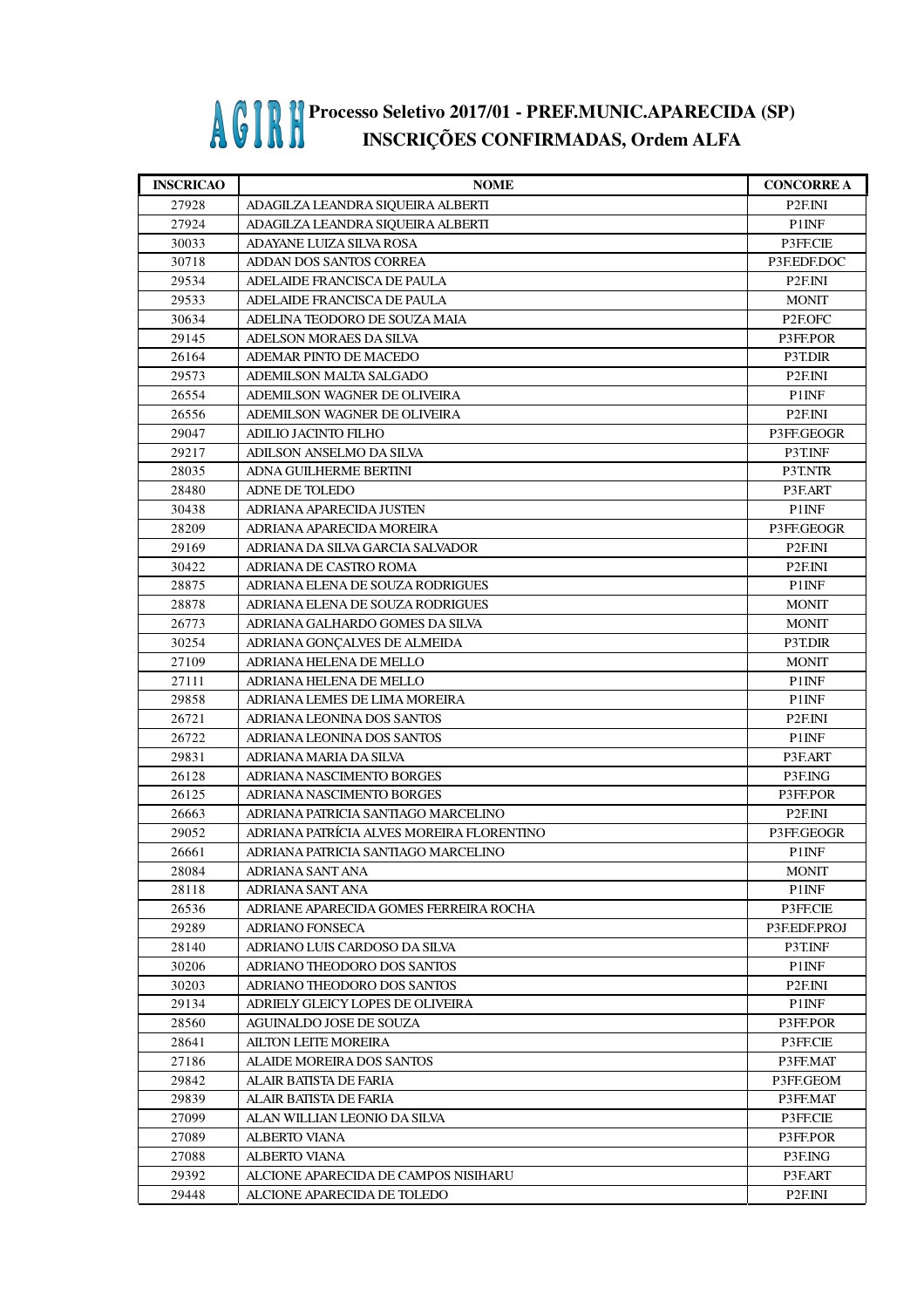| <b>INSCRICAO</b> | <b>NOME</b>                                   | <b>CONCORRE A</b>    |
|------------------|-----------------------------------------------|----------------------|
| 29445            | ALCIONE APARECIDA DE TOLEDO                   | P1INF                |
| 29313            | ALCIONE APARECIDA MARTINS CARVALHO OLIVEIRA   | P1INF                |
| 26483            | ALCIONE APARECIDA MARTINS CARVALHO OLIVEIRA   | P <sub>2F.INI</sub>  |
| 30773            | ALDANO LUIS FIGUEIRA DA SILVA                 | P3FF.MAT             |
| 27254            | <b>ALECIO CABRAL NETO</b>                     | P3T.ADM              |
| 28741            | ALERRANDRO FIGUEIRA TEIXEIRA                  | P3FF.POR             |
| 30480            | ALESCE DA LUZ VIEIRA                          | <b>MONIT</b>         |
| 30490            | ALESCE DA LUZ VIEIRA                          | P3T.DIR              |
| 26550            | ALESKA BITTENCOURT DA SILVA                   | <b>MONIT</b>         |
| 28418            | ALESSANDRA CARDOSO PINTO PEREIRA              | P <sub>2F.INI</sub>  |
| 26519            | ALESSANDRA DE JESUS OLIVEIRA                  | P <sub>2</sub> F.OFC |
| 26518            | ALESSANDRA DE JESUS OLIVEIRA                  | P <sub>2F.INI</sub>  |
| 28761            | ALESSANDRA DE OLIVEIRA CAMARGO MIRANDA        | P <sub>2F.INI</sub>  |
| 30397            | ALESSANDRA DE OLIVEIRA CAMARGO MIRANDA        | P1INF                |
| 29426            | ALESSANDRA DE PAULA CALDEIRA MATTOS           | P <sub>2F.INI</sub>  |
| 29425            | ALESSANDRA DE PAULA CALDEIRA MATTOS           | P <sub>2</sub> F.OFC |
| 29287            | ALESSANDRA DE SOUZA BALBINO                   | P3FF.POR             |
| 29326            | ALESSANDRA DE SOUZA LIMA                      | P3F.ESPEC            |
| 26571            | ALESSANDRA DOS SANTOS BASSANELLO              | <b>MONIT</b>         |
| 30307            | ALESSANDRA DURVALINA ROMAO OLIVEIRA DE LORENA | P <sub>2</sub> F.INI |
| 30301            | ALESSANDRA DURVALINA ROMÃO OLIVEIRA DE LORENA | P1INF                |
| 30530            | ALESSANDRA ELAINE DE CASTRO ASSIS             | P3F.ART              |
| 29787            | ALESSANDRA MOREIRA TRINDADE                   | <b>MONIT</b>         |
| 29784            | ALESSANDRA MOREIRA TRINDADE                   | P1INF                |
| 30213            | ALESSANDRA PEREIRA DE SOUZA                   | P1INF                |
| 30596            | ALESSANDRINA DE PAULA ROSA                    | <b>MONIT</b>         |
| 30181            | ALESSANDRO DE TOLEDO SANTOS                   | P3FF.HIS             |
| 29112            | ALESSANDRO MARCELO DE SOUZA                   | P <sub>2</sub> F.INI |
| 30355            | ALEXANDRA KOMEIK DA MOTTA                     | P1INF                |
| 28214            | ALEXANDRA KOMEIK DA MOTTA                     | P <sub>2F.INI</sub>  |
| 27117            | ALEXANDRA MARA DE FRANÇA OLIVEIRA PINTO       | P <sub>2F.INI</sub>  |
| 28564            | ALEXANDRE AUGUSTO DE MOURA SOARES             | P3FF.MAT             |
| 29310            | ALEXANDRE BENEDITO DE AQUINO                  | P3FF.GEOGR           |
| 30364            | ALEXANDRE FRANCESCHINI MUTTI                  | P3T.ADM              |
| 30052            | ALEXANDRE MATIDIOS PEREIRA                    | P3FF.MAT             |
| 28954            | ALEXANDRE ROBÉRIO CAVALARI LIMEIRA            | P1INF                |
| 26636            | ALEXANDRE VASCONCELOS GONCALVES               | P3FF.GEOGR           |
| 28148            | <b>ALICE FERNANDA SEVERIANO</b>               | P <sub>2F.INI</sub>  |
| 28520            | ALINE BENTO DE OLIVEIRA FARIA                 | P3FF.CIE             |
| 26389            | ALINE BRASIL NOGUEIRA                         | P3F.EDF.DOC          |
| 30299            | ALINE CARLOS ZORZAM DO NASCIMENTO             | P3FF.POR             |
| 26132            | ALINE CARLOS ZORZAM DO NASCIMENTO             | P3F.ING              |
| 30305            | ALINE CRISTINA GOMES COSTA                    | P3FF.POR             |
| 26800            | ALINE CRISTINA RODRIGUES SABINO               | P1INF                |
| 26798            | ALINE CRISTINA RODRIGUES SABINO               | P3FF.POR             |
| 27107            | ALINE CRISTINA SILVA GOMES MOURAO             | P3FF.CIE             |
| 26659            | ALINE FERNANDA DE CARVALHO SANOS              | <b>MONIT</b>         |
| 26660            | ALINE FERNANDA DE CARVALHO SANTOS             | P <sub>2</sub> F.OFC |
| 29817            | ALINE GISLENE DE JESUS SILVA BRANCO           | P3F.EDF.DOC          |
| 28805            | ALINE INACIA FERNANDES DE OLIVEIRA SILVA      | P3FF.CIE             |
| 27487            | ALINE KATHLEEN DA SILVA DE LIMA               | P1INF                |
| 28216            | ALINE LOPES BELLINI                           | P <sub>2</sub> F.INI |
| 29835<br>29677   | ALINE MOURA SALES                             | <b>MONIT</b>         |
| 28598            | ALINE MOURA SALES<br><b>ALINE RODRIGUEZ</b>   | P1INF<br>P1INF       |
| 27637            | ALINE ROMEIRO RIZZO                           | P3F.ART              |
| 29811            | ALINNE GABRIELE DE SOUZA PACHELI              | P1INF                |
| 28937            | ALIOMAR CLEYTON PEREIRA                       | P3FF.POR             |
|                  |                                               |                      |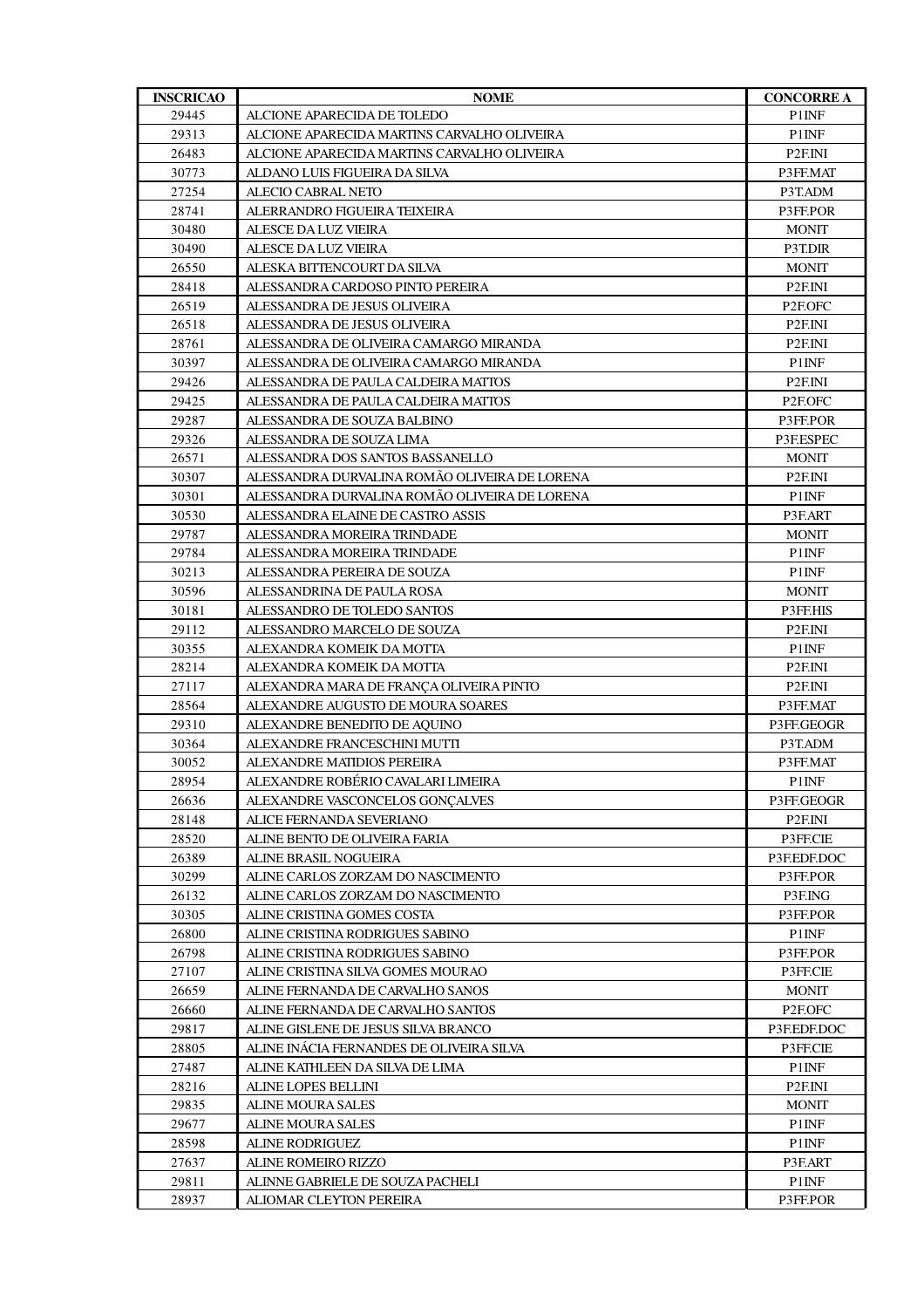| <b>INSCRICAO</b> | <b>NOME</b>                                 | <b>CONCORRE A</b>    |
|------------------|---------------------------------------------|----------------------|
| 26687            | ALLAN SIQUEIRA CORREA                       | P3FF.MAT             |
| 29929            | ALLAN_SACI@HOTMAIL.COM                      | P3FF.POR             |
| 28320            | ALNE APARECIDA ROSA FERREIRA                | <b>MONIT</b>         |
| 30387            | ALTAIR DE OLIVEIRA GALVAO                   | P3FF.MAT             |
| 30384            | ALTAIR DE OLIVEIRA GALVAO                   | P3T.ADM              |
| 29333            | ALYNIE CRISTINE GOMES ABREU                 | P1INF                |
| 30162            | ALYNIE CRISTINE GOMES ABREU                 | P <sub>2F.INI</sub>  |
| 26672            | AMALIA FERNANDA COSTA                       | P3T.NTR              |
| 30714            | <b>AMANDA ANDRADE GORGES</b>                | P1INF                |
| 26768            | AMANDA APARECIDA RIBEIRO DA SILVA           | P1INF                |
| 29610            | AMANDA APARECIDA RIBEIRO DA SILVA           | P <sub>2</sub> F.OFC |
| 26724            | AMANDA APARECIDA RIBEIRO DA SILVA           | P <sub>2F.INI</sub>  |
| 29663            | AMANDA CASTRO GOMES DE OLIVEIRA             | P <sub>2F.INI</sub>  |
| 29665            | AMANDA CASTRO GOMES DE OLIVEIRA             | <b>MONIT</b>         |
| 26953            | AMANDA CRISTINE PEREIRA TIROLA              | <b>MONIT</b>         |
| 26954            | AMANDA CRISTINE PEREIRA TIROLA              | P1INF                |
| 30266            | AMANDA DA ROCHA MARQUES                     | P3FF.GEOGR           |
| 30433            | AMANDA DIEMILY LIMA DA SILVA                | P3F.EDF.PROJ         |
| 28900            | AMANDA DOS SANTOS SILVA                     | P3FF.GEOGR           |
| 26267            | AMANDA FERRAZ LEITE DE CARVALHO             | P1INF                |
| 26264            | AMANDA FERRAZ LEITE DE CARVALHO             | <b>MONIT</b>         |
| 27313            | AMANDA JAQUELINE SOARES                     | P3F.EDF.DOC          |
| 30786            | AMANDA LUÍZA DE PÁDUA GERMANO               | <b>MONIT</b>         |
| 26201            | AMANDA THAIS PINTO DA SILVA                 | P1INF                |
| 26110            | AMANDA THAIS PINTO DA SILVA                 | P <sub>2F.INI</sub>  |
| 26975            | AMANDA ZANATELI PEREIRA ANTUNES             | P3FF.HIS             |
| 30037            | AMÉLIA DE FÁTIMA BUENO DE LARA              | P3FF.POR             |
| 30043            | AMÉLIA DE FÁTIMA BUENO DE LARA              | P3F.ESP              |
| 26528            | <b>ANA ALICE RIBEIRO</b>                    | P1INF                |
| 27076            | ANA AMELIA CORREA BARRETO KIOSHIMA          | <b>MONIT</b>         |
| 29887            | ANA APARECIDA FERREIRA                      | P3FF.POR             |
| 29889            | ANA APARECIDA FERREIRA                      | P3F.ING              |
| 26228            | ANA BEATRIZ BARBOSA GONÇALVES FÉLIX MACHADO | <b>MONIT</b>         |
| 30110            | ANA CARLA DE PAULA LEITE ALMEIDA            | P3FF.MAT             |
| 30264            | ANA CARLA FERREIRA SILVA                    | P1INF                |
| 30265            | ANA CARLA FERREIRA SILVA                    | <b>MONIT</b>         |
| 27247            | ANA CAROLINA ALMEIDA DA SILVA               | P1INF                |
| 27242            | ANA CAROLINA ALMIEDA DA SILVA               | <b>MONIT</b>         |
| 28400            | ANA CAROLINA DE PAIVA CORREA                | P <sub>2F.INI</sub>  |
| 29857            | ANA CAROLINA FERREIRA HERCULANO             | P <sub>2F.INI</sub>  |
| 27013            | ANA CAROLINA FREIRE TANNÚS                  | P3F.ING              |
| 30665            | ANA CAROLINA GONCALVES                      | P3F.ING              |
| 30251            | ANA CAROLINA SANTANNA SILVA                 | P3T.DIR              |
| 29869            | ANA CAROLINA SOARES KOMEIH GRILO            | <b>MONIT</b>         |
| 29870            | ANA CAROLINA SOARES KOMEIH GRILO            | P1INF                |
| 29474            | ANA CASSIA GARCIA LUIZ                      | P1INF                |
| 26646            | ANA CATARINA DA COSTA ALVES                 | P3F.EDF.DOC          |
| 27263            | ANA CLARA DE CARVALHO ROSAS VITORINO        | P1INF                |
| 27262            | ANA CLARA DE CARVALHO ROSAS VITORINO        | P <sub>2F.INI</sub>  |
| 27470            | ANA CLAUDIA ALVES SANTOS PINTO              | <b>MONIT</b>         |
| 28342            | ANA CLAUDIA DE PAULA LOURENÇO               | P3T.ARQ              |
| 28346            | ANA CLAUDIA DE PAULA LOURENÇO               | P3FF.MAT             |
| 26481            | ANA CLAUDIA HENRIQUE MAIA BRAGA             | P <sub>2</sub> F.INI |
| 29567            | ANA CLAUDIA MOREIRA DELPHINO                | P3FF.POR             |
| 26131            | ANA CLAUDIA VICENTE                         | P3FF.GEOGR           |
| 26134            | ANA CLAUDIA VICENTE                         | P <sub>2</sub> F.INI |
| 29893            | ANA CRISTINA DE CARVALHO GUIMARÃES SILVA    | P <sub>2F.INI</sub>  |
| 29892            | ANA CRISTINA DE CARVALHO GUIMARÃES SILVA    | P1INF                |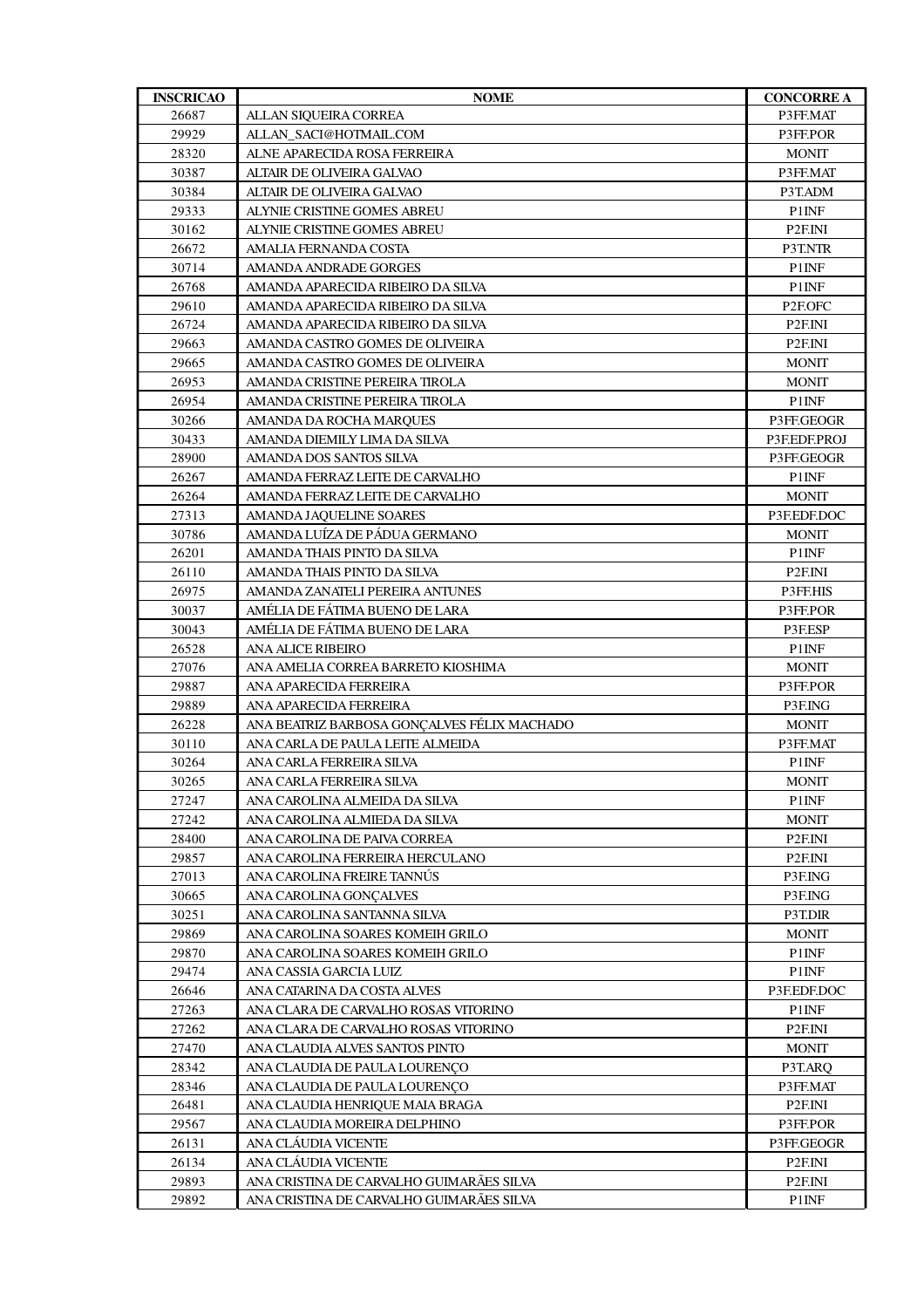| <b>INSCRICAO</b> | <b>NOME</b>                                   | <b>CONCORRE A</b>    |
|------------------|-----------------------------------------------|----------------------|
| 29115            | ANA CRISTINA DIAS DE CAMARGO OURIVES          | <b>MONIT</b>         |
| 29126            | ANA CRISTINA DIAS DE CAMARGO OURIVES          | P1INF                |
| 30054            | ANA CRISTINA PINTO                            | P1INF                |
| 28227            | ANA CRISTINA TOLEDO CAMPOS DE OLIVAS OLIVEIRA | P3FF.CIE             |
| 27347            | ANA CRISTINA VIEIRA DE ARAUJO                 | P1INF                |
| 27348            | ANA CRISTINA VIEIRA DE ARAUJO                 | P <sub>2F.INI</sub>  |
| 26504            | ANA FLAVIA DE CASTRO COSTA E SILVA            | P <sub>2F.INI</sub>  |
| 29002            | ANA FLAVIA MANUEL DOS SANTOS SOUZA            | <b>MONIT</b>         |
| 30046            | ANA GABRIELA DE JESUS ARAUJO                  | P3FF.GEOGR           |
| 26596            | ANA KATEUSCIA DE CARVALH CORREA               | P3FF.GEOM            |
| 26593            | ANA KATEUSCIA DE CARVALHO CORREA              | P3FF.MAT             |
|                  |                                               |                      |
| 27025            | ANA LAURA RAMOS ALVES                         | P1INF                |
| 27028            | ANA LAURA RAMOS ALVES                         | P <sub>2F.INI</sub>  |
| 26476            | ANA LAURA REIS PEREIRA GUIMARAES              | P3F.EDF.PROJ         |
| 27157            | ANA LIDIA MARCONDES FONTES DA SILVA           | <b>MONIT</b>         |
| 28235            | ANA LUCIA ALVES PINTO                         | <b>MONIT</b>         |
| 26769            | ANA LUCIA DE SOUSA DA SILVA                   | <b>MONIT</b>         |
| 26772            | ANA LUCIA DE SOUSA DA SILVA                   | P1INF                |
| 26514            | <b>ANA LUCIA GOMES</b>                        | P <sub>2F.INI</sub>  |
| 26500            | <b>ANA LUCIA GOMES</b>                        | P1INF                |
| 30380            | ANA LUCIA MASSON LOPES                        | P1INF                |
| 28158            | ANA LUCIA QUEIROZ DA ROCHA E SILVA            | P3T.INF              |
| 28169            | ANA LUCIA QUEIROZ DA ROCHA E SILVA            | P3FF.MAT             |
| 27168            | ANA LUCIA RODRIGUES BERNARDES NANTES          | <b>MONIT</b>         |
| 26272            | ANA LÚCIA RODRIGUES MORAES                    | P3FF.POR             |
| 26276            | ANA LUCIA RODRIGUES MORAES                    | P3F.ING              |
| 26762            | ANA LUISA BELLO DE SOUZA SOARES               | P1INF                |
| 26763            | ANA LUISA BELLO DE SOUZA SOARES               | P <sub>2F.INI</sub>  |
| 30775            | ANA LUIZA DIAS LEITE                          | P1INF                |
| 29412            | ANA LUIZA RIBEIRO DOS SANTOS                  | <b>MONIT</b>         |
| 26073            | ANA MARIA BRAGA GUIMARÃES                     | P1INF                |
| 26069            | ANA MARIA BRAGA GUIMARÃES                     | P3F.ESPEC            |
| 27744            | ANA MARIA GONCALVES                           | P <sub>2F.INI</sub>  |
| 27741            | ANA MARIA GONCALVES                           | P1INF                |
| 26079            | ANA PAULA ABREU FONSECA                       | P3T.ADM              |
| 29674            | ANA PAULA ALVES DE ALMEIDA GOMES              | P1INF                |
| 29675            | ANA PAULA ALVES DE ALMEIDA GOMES              | P <sub>2</sub> F.INI |
| 26081            | ANA PAULA BARBOSA DA SILVA                    | <b>MONIT</b>         |
| 26088            | ANA PAULA BARBOSA DA SILVA                    | P1INF                |
| 30523            | ANA PAULA BARBOSA LOPES SANTOS                | P1INF                |
| 30505            | ANA PAULA BARBOSA LOPES SANTOS                | <b>MONIT</b>         |
| 26028            | ANA PAULA DOS SANTOS ALVES                    | P3T.ADM              |
| 29988            | ANA PAULA DOS SANTOS MOURA                    | <b>MONIT</b>         |
|                  | ANA PAULA MENDONÇA DA SILVA LEMES             | <b>MONIT</b>         |
| 28610<br>26223   | ANA PAULA MOREIRA VIEIRA                      | P <sub>2</sub> F.OFC |
|                  |                                               |                      |
| 26215            | ANA PAULA MOREIRA VIEIRA                      | P3F.EDF.DOC          |
| 26027            | ANA PAULA P INTO MARQUES                      | P1INF                |
| 26829            | ANA PAULA PEREIRA DE CASTRO                   | P1INF                |
| 26032            | ANA PAULA PINTO MARQUES                       | P <sub>2F.INI</sub>  |
| 27450            | ANA PAULA PIRES BRUNO DA SILVA                | P <sub>2F.INI</sub>  |
| 27425            | ANA PAULA PIRES BRUNO DA SILVA                | P1INF                |
| 28897            | ANA PAULA RIBEIRO ESTRELA                     | <b>MONIT</b>         |
| 28899            | ANA PAULA RIBEIRO ESTRELA                     | P1INF                |
| 30673            | ANA PAULA SANTANA DA SILVEIRA                 | P <sub>2</sub> F.INI |
| 30669            | ANA PAULA SANTANA DA SILVEIRA                 | P1INF                |
| 30211            | ANA PAULA TORRES PEREIRA                      | P3FF.POR             |
| 26034            | ANA PAULAPINTO MARQUES                        | <b>MONIT</b>         |
| 26044            | ANA ROSA MACIEL HONORIO DE PAULA              | P1INF                |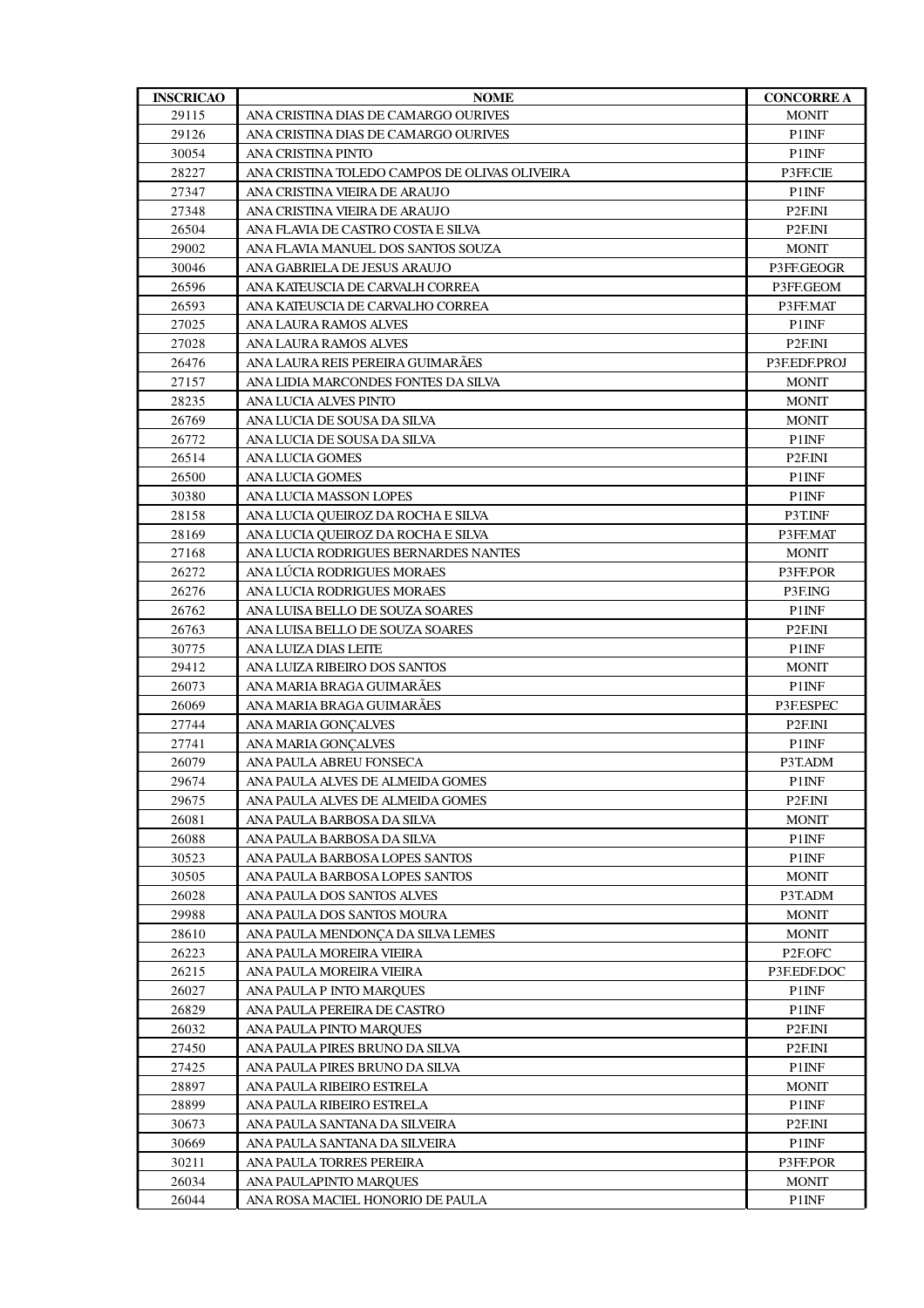| <b>INSCRICAO</b> | <b>NOME</b>                           | <b>CONCORRE A</b>    |
|------------------|---------------------------------------|----------------------|
| 26052            | ANA ROSA MACIEL HONORIO DE PAULA      | P2F.INI              |
| 26466            | ANA ROSA SANTOS DE CASTRO BARBOSA     | P3F.ESPEC            |
| 29895            | ANA THAIS REZENDE SANTOS              | P1INF                |
| 30778            | ANDERSON JULIO GOMES                  | P <sub>2F.INI</sub>  |
| 28935            | ANDERSON LOCATELLI                    | P3FF.HIS             |
| 29194            | ANDERSON LOUREIRO CURCIO              | P3FF.HIS             |
| 29191            | ANDERSON LOUREIRO CURCIO              | P3FF.GEOGR           |
| 28738            | <b>ANDERSON LUIS DE JESUS</b>         | P3F.EDF.DOC          |
| 29693            | ANDERSON LUIS PEREIRA                 | P3FF.GEOM            |
| 29690            | ANDERSON LUIS PEREIRA                 | P3FF.MAT             |
| 27973            | ANDERSON LUIZ BRAGA                   | P3T.ADM              |
| 27971            | ANDERSON LUIZ BRAGA                   | P3FF.MAT             |
| 30262            | ANDRÉ LUIS DA ROCHA MARQUES           | P3FF.HIS             |
| 30023            | ANDRÉ LUIZ BARROSO GOMIDES            | P3T.ADM              |
| 28542            | ANDRE LUIZ DOS SANTOS CALAÇA          | P2F.INI              |
| 28540            | ANDRÉ LUIZ DOS SANTOS CALAÇA          | P1INF                |
| 30712            | ANDRÉ LUIZ DOS SANTOS GONÇALVES       | P3FF.CIE             |
| 30504            | ANDRÉ LUIZ TELES NOGUEIRA             | P <sub>2F.INI</sub>  |
| 26632            | ANDRÉ ROSA DE JESUS BAPTISTA          | P3T.DIR              |
| 29687            | ANDREA ALVES BERNARDINO SAMPAIO       | P <sub>2F.INI</sub>  |
| 29695            | ANDREA ALVES BERNARDINO SAMPAIO       | P1INF                |
| 30623            | ANDREA APARECIDA MARQUES              | P3F.ART              |
| 27588            | ANDRÉA CORRÊA DO CARMO                | P3F.ART              |
| 26995            | ANDRÉA CRISTINA FERREIRA              | P3FF.CIE             |
| 26510            | ANDRÉA CRISTINA QUINTILHANO GONÇALVES | P1INF                |
| 26506            | ANDRÉA CRISTINA QUINTILHANO GONÇALVES | P <sub>2F.INI</sub>  |
| 26107            | ANDREA FERRAZ DE CARVALHO             | <b>MONIT</b>         |
| 26086            | ANDREA FERRAZ DE CARVALHO             | P1INF                |
| 30750            | ANDREA GARECIA MACHADO                | P <sub>2</sub> F.OFC |
| 29315            | ANDRÉA MOREIRA SACILOTTI              | P1INF                |
| 29306            | ANDRÉA MOREIRA SACILOTTI              | <b>MONIT</b>         |
| 29483            | ANDREA PEREIRA GOMES                  | P3F.ART              |
| 28326            | ANDREA PRUDENTE TENORIO               | P3F.EDF.PROJ         |
| 26900            | ANDREIA APARECIDA DA SILVA NUNES      | P3F.EDF.DOC          |
| 26534            | ANDREIA APARECIDA ROSA                | <b>MONIT</b>         |
| 26535            | ANDREIA APARECIDA ROSA                | P1INF                |
| 28804            | ANDRÉIA CRISTINA EUGÊNIO              | P1INF                |
| 28996            | ANDRÉIA CRISTINA EUGENIO              | P3F.ART              |
| 30511            | ANDREIA CRISTINA RAMOS CABRAL         | P1INF                |
| 30517            | ANDREIA CRISTINA RAMOS CABRAL         | P <sub>2</sub> F.INI |
| 26814            | ANDREIA DA PENHA QUEIROZ              | <b>MONIT</b>         |
| 26697            | ANDRÉIA DOS SANTOS MORAES             | P1INF                |
| 26700            | ANDRÉIA DOS SANTOS MORAES             | P <sub>2F.INI</sub>  |
| 29958            | <b>ANDREIA GOES DE JESUS</b>          | <b>MONIT</b>         |
| 29378            | ANDREIA MARIA MOREIRA                 | P1INF                |
| 29374            | ANDREIA MARIA MOREIRA                 | <b>MONIT</b>         |
| 28608            | ANDRÉIA MILÉO DE CASTRO E SILVA       | P3FF.POR             |
| 29114            | ANDREIA NICOLETTI DA SILVA            | P <sub>2</sub> F.INI |
| 29111            | ANDREIA NICOLETTI DA SIVA             | P1INF                |
| 26111            | ANDRÉIA PALODETTO DOS SANTOS          | <b>MONIT</b>         |
| 26120            | ANDRÉIA PALODETTO DOS SANTOS          | P1INF                |
| 30455            | ANDREIA RODRIGUES PINTO               | P <sub>2</sub> F.INI |
| 27143            | ANDRESSA FRANCISCO DE PAULA SANTOS    | P <sub>2</sub> F.INI |
| 27264            | <b>ANDRESSA JOFRE</b>                 | P3FF.CIE             |
| 29182            | ANDREZA HELENA CORREA DE LIMA         | P3FF.POR             |
| 30816            | ANDREZA MICHELE DE OLIVEIRA           | P1INF                |
| 30822            | ANDREZA MICHELE DE OLIVEIRA           | P2F.INI              |
| 29210            | ANE CAROLINE SILVA MARANGONI          | P2F.INI              |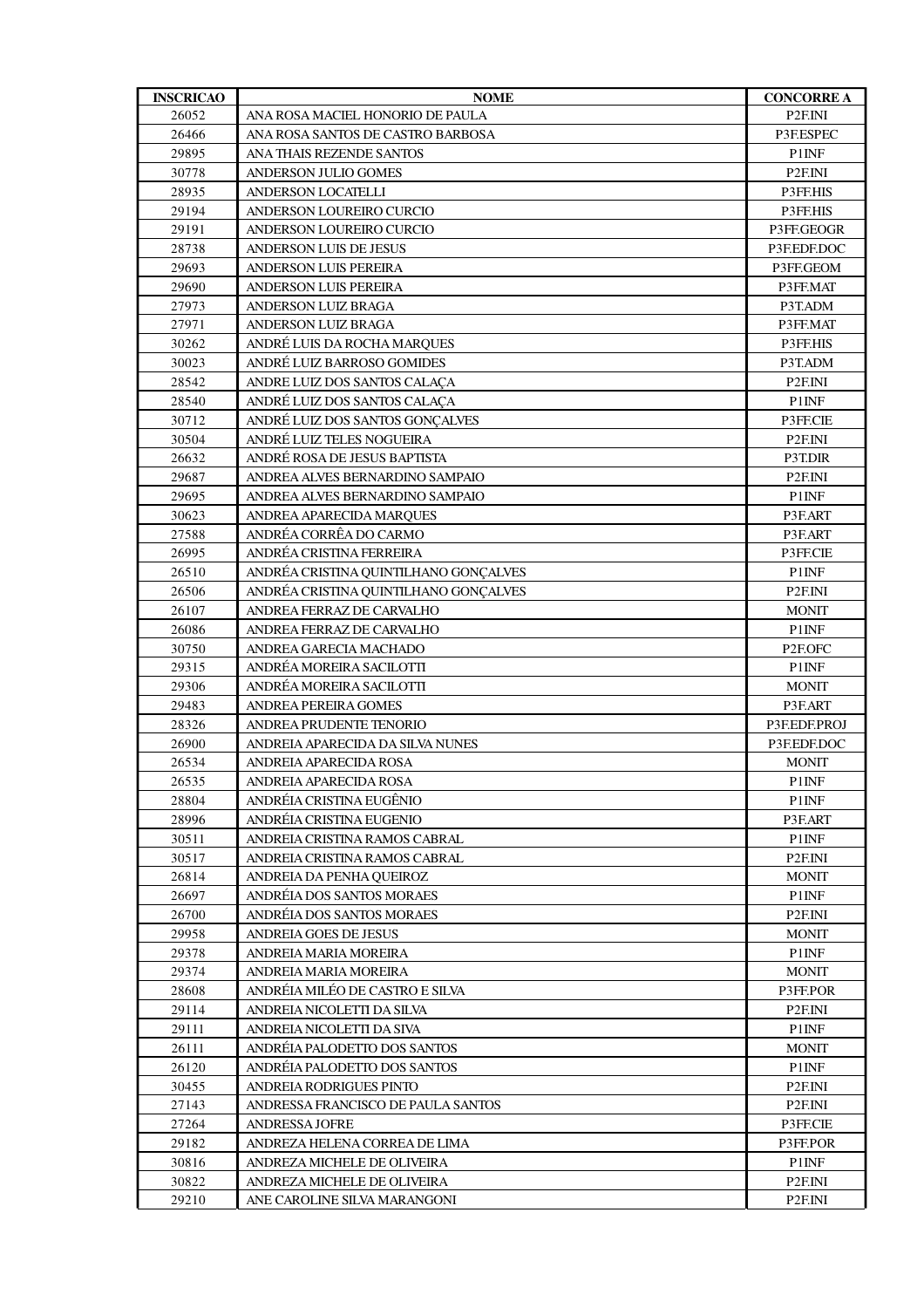| <b>INSCRICAO</b> | <b>NOME</b>                                | <b>CONCORRE A</b>    |
|------------------|--------------------------------------------|----------------------|
| 26339            | ANGELA CRISTINA FARIAS RUEDA               | P3F.ING              |
| 29586            | ANGELA DE FATIMA FARIA                     | P3FF.HIS             |
| 26597            | ANGÉLICA DE CAMPOS GOMES                   | P <sub>2F.INI</sub>  |
| 26452            | ANGELICA GUANACOMA TABOZA                  | P <sub>2</sub> F.INI |
| 30468            | ANGÉLICA GUIMARÃES DE OLIVEIRA             | P <sub>2F.INI</sub>  |
| 30461            | ANGÉLICA GUIMARÃES DE OLIVEIRA             | P1INF                |
| 26453            | ANGELICA GUNACOMA TABOZA                   | P1INF                |
| 28011            | ANGÉLICA MARIA DE GOUVÊA                   | P3F.ESPEC            |
| 27019            | <b>ANGELINA PERES</b>                      | <b>MONIT</b>         |
| 28727            | ANGELO CÉSAR BUSTAMANTE SÁ                 | P3FF.HIS             |
| 28887            | <b>ANIETE MARIA DE SOUZA</b>               | P3FF.MAT             |
| 26808            | ANTONIA ALVES DE OLIVEIRA ROMAO            | P3F.ESPEC            |
| 29950            | ANTONIO CARLOS DE SIQUEIRA JUNIOR          | P3F.EDF.DOC          |
| 26584            | ANTONIO CARLOS DOS SANTOS                  | P3FF.POR             |
| 28911            | ANTONIO CARLOS SOARES DE AQUINO            | P <sub>2F.INI</sub>  |
| 26988            | ANTONIO CARLOS XAVIER CARRETERO            | P3FF.MAT             |
| 28014            | ANTONIO CÉSAR PEREIRA                      | P3FF.HIS             |
| 26342            | ANTONIO FRANCISCO EVANGELISTA DE SOUZA     | P3FF.GEOGR           |
| 30683            | APARECIDA DE FATIMA MACHADO DOMINGOS       | P1INF                |
| 28638            | APARECIDA ROSIMEIRE ANDRELLO               | P2F.OFC              |
| 28413            | <b>ARI SAVIO PEREIRA</b>                   | P3FF.GEOGR           |
| 27801            | ARIANE NOGUEIRA BAPTISTA                   | P1INF                |
| 27802            | ARIANE NOGUEIRA BAPTISTA                   | P <sub>2F.INI</sub>  |
| 30394            | ARIANE ROBERTA DE ALBUQUERQUE FURTADO      | P1INF                |
| 30406            | ARIANE ROBERTA DE ALBUQUERQUE FURTADO      | P <sub>2F.INI</sub>  |
| 26909            | ARIELLE DOS SANTOS BASSANELLI PEREIRA      | P3T.INF              |
| 26679            | ARMANDO HERZ DE FARIA                      | P3FF.CIE             |
| 27480            | ASELIMARIA GOMES DOS SANTOS                | P <sub>2F.INI</sub>  |
| 26115            | AUGUSTO CÉSAR RAMOS CABRAL                 | P3FF.MAT             |
| 27005            | AUGUSTO CIPRO CARVALHO                     | P3FF.GEOM            |
| 27000            | AUGUSTO CIPRO CARVALHO                     | P3FF.MAT             |
| 26520            | AUXILIADORA APARECIDA DE CARVALHO          | P1INF                |
| 26526            | AUXILIADORA APARECIDA DE CARVALHO          | P <sub>2F.INI</sub>  |
| 29218            | AUXILIADORA RAMOS DE PAULA                 | P3FF.POR             |
| 30217            | <b>BÁRBARA NEGRETTI</b>                    | P3T.NTR              |
| 26546            | BARBARA ARIAGENE COELHO DE HARO            | P <sub>2</sub> F.INI |
| 26551            | BARBARA ARIAGENE COELHO DE HARO            | P1INF                |
| 27079            | <b>BARBARA DE SOUZA RIBEIRO</b>            | P1INF                |
| 30772            | BÁRBARA DO NASCIMENTO FERREIRA GIANELLI    | P <sub>2F.INI</sub>  |
| 27052            | BARBARA STEFANIE DA SILVA MACIEL           | P3T.DIR              |
| 26858            | BEATRIZ APARECIDA DE PAULA                 | P1INF                |
| 26862            | BEATRIZ APARECIDA DE PAULA                 | <b>MONIT</b>         |
| 28607            | <b>BEATRIZ FERREIRA CAPUCHO</b>            | P3FF.HIS             |
| 29009            | <b>BEATRIZ FERREIRA GAIOZO</b>             | P3F.EDF.DOC          |
| 28059            | <b>BEATRIZ FLAVIO COSTA</b>                | <b>MONIT</b>         |
| 30143            | <b>BEATRIZ HELENA DIAS</b>                 | P <sub>2</sub> F.INI |
| 30140            | <b>BEATRIZ HELENA DIAS</b>                 | P1INF                |
| 26644            | BENEDITA CÉLIA DE CARVALHO BRITO           | P3FF.POR             |
| 26647            | BENEDITA CÉLIA DE CARVALHO BRITO           | P3F.ING              |
| 30548            | BENEDITA ELISABETE DA SILVA                | P3FF.CIE             |
| 26235            | BENEDITA MARIA DA SILVA XAVIER DE CARVALHO | P3FF.HIS             |
| 30423            | BENEDITO AUGUSTO FERREIRA RIBEIRO          | P3F.EDF.DOC          |
| 28104            | <b>BENEDITO GARCIA EVARISTO</b>            | P3T.ADM              |
| 30470            | BENEDITO GERALDO DE SOUZA                  | P3F.ING              |
| 29871            | <b>BENEDITO MOREIRA VILA NOVA</b>          | P3FF.GEOM            |
| 29872            | <b>BENEDITO MOREIRA VILA NOVA</b>          | P3FF.MAT             |
| 28435            | BERENI PERES DOS SANTOS BAPTISTA           | <b>MONIT</b>         |
| 28445            | BERENI PERES DOS SANTOS BAPTISTA           | P1INF                |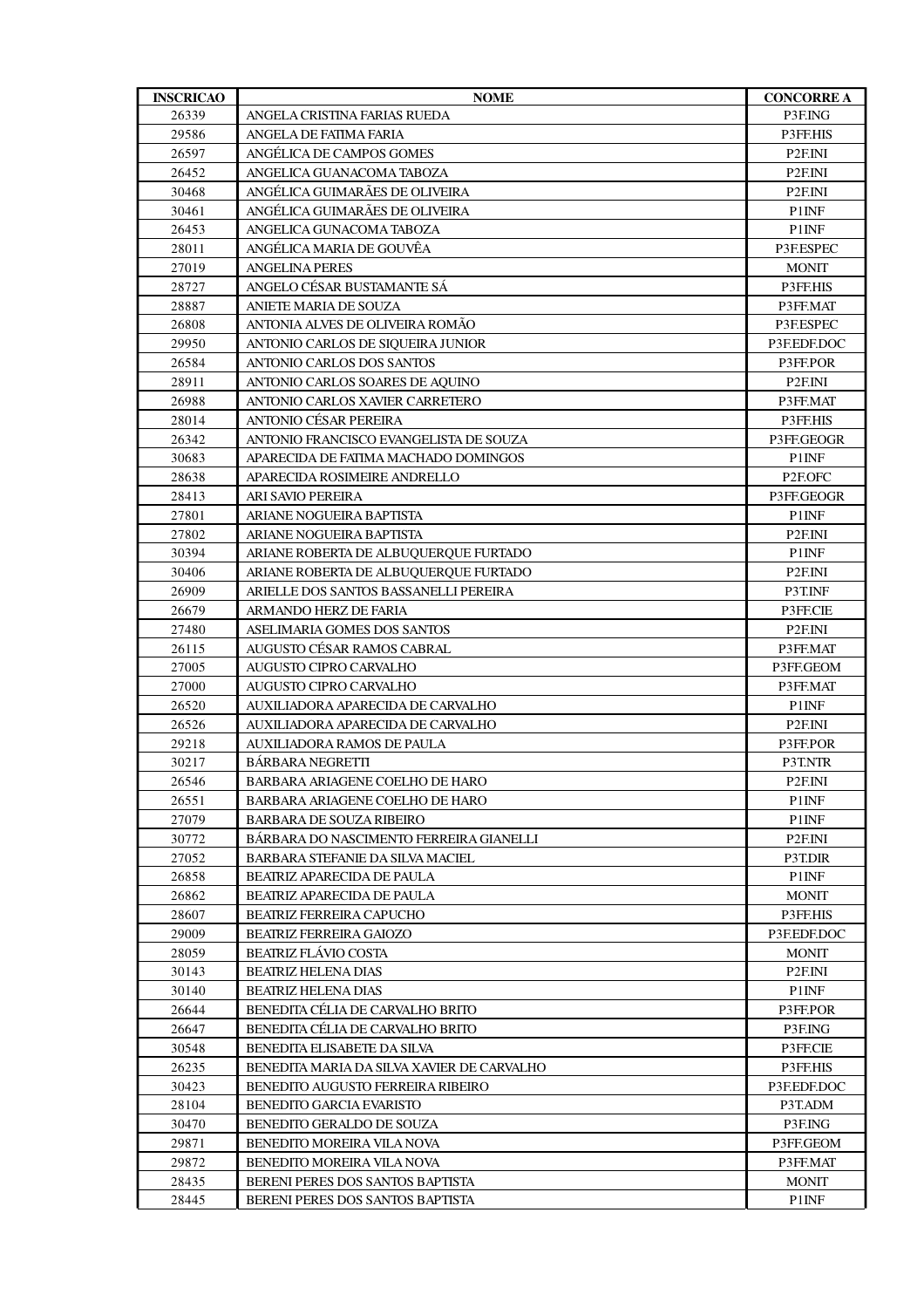| <b>INSCRICAO</b> | <b>NOME</b>                                    | <b>CONCORRE A</b>    |
|------------------|------------------------------------------------|----------------------|
| 30659            | BERENICE APARECIDA DOS SANTOS                  | P3FF.GEOGR           |
| 26756            | BERTONI ANTUNES PROENCA                        | P <sub>2F.INI</sub>  |
| 29432            | BIANCA FONSECA DOS SANTOS SANEFUZI             | P3T.INF              |
| 27369            | <b>BIANCA HELENA DE PAULA DE MOURA</b>         | P <sub>2</sub> F.INI |
| 27366            | <b>BIANCA HELENA DE PAULA DE MOURA</b>         | <b>MONIT</b>         |
| 26377            | <b>BIBIANA SUELLEN DE MEDEIROS TEIXEIRA</b>    | P1INF                |
| 29495            | <b>BÍDIAN REIS DE CARVALHO</b>                 | P <sub>2F.INI</sub>  |
| 29498            | <b>BÍDIAN REIS DE CARVALHO</b>                 | P1INF                |
| 30653            | <b>BRUNA ANGELO</b>                            | <b>MONIT</b>         |
| 26683            | BRUNA APARECIDA FAGUNDES DE CARVALHO GONÇALVES | P1INF                |
| 26304            | BRUNA APARECIDA NEPOMUCENO LEITE               | P3F.EDF.DOC          |
| 30452            | <b>BRUNA CAMILA DE OLIVEIRA</b>                | P <sub>2</sub> F.OFC |
| 30447            | <b>BRUNA CAMILA DE OLIVEIRA</b>                | P <sub>2F.INI</sub>  |
| 26011            | BRUNA CRISTINA ARISTEU DIAS                    | P1INF                |
| 29290            | BRUNA CRISTINA HONORATO FERREIRA               | P <sub>2F.INI</sub>  |
| 29286            | BRUNA CRISTINA HONORATO FERREIRA               | P1INF                |
| 26348            | <b>BRUNA DA SILVA</b>                          | P <sub>2F.INI</sub>  |
| 26345            | <b>BRUNA DA SILVA</b>                          | P1INF                |
| 26843            | BRUNA DE CASSIA MARINHO DE SIQUEIRA            | P3FF.POR             |
| 28849            | <b>BRUNA DE OLIVEIRA LUCIANO</b>               | <b>MONIT</b>         |
| 26358            | <b>BRUNA FERREIRA DE ALMEIDA</b>               | P3T.NTR              |
| 30202            | BRUNA FIGUEIRA DO NASCIMENTO ALVES FERREIRA    | P3F.EDF.DOC          |
| 27790            | BRUNA GRAZIELLE LOPES CORSINO                  | P3T.ADM              |
| 27116            | <b>BRUNA ROBERTA COELHO</b>                    | <b>MONIT</b>         |
| 30602            | <b>BRUNO DUARTE JOANA</b>                      | P3FF.HIS             |
| 28619            | <b>BRUNO FORASTEIRO</b>                        | P3FF.HIS             |
| 27138            | BRUNO HENRIQUE GALVAO DOS REIS                 | P <sub>2</sub> F.OFC |
| 26907            | <b>BRUNO NATALI DE ALMEIDA</b>                 | P3FF.CIE             |
| 27223            | BRUNO RODRIGO DO ESPIRITO SANTO                | P3FF.POR             |
| 30273            | <b>CAEMEM MARIA THOMAZ</b>                     | P3FF.POR             |
| 27622            | CAIO MARCO ESPIMPOLO                           | P3F.ART              |
| 27224            | CAIQUE AUGUSTO JOSÉ MEDEIROS RIBEIRO           | <b>MONIT</b>         |
| 27229            | CAIQUE AUGUSTO JOSÉ MEDEIROS RIBEIRO           | P1INF                |
| 30738            | CAMILA DE SOUZA COSTA                          | P1INF                |
| 30242            | CAMILA CORDEIRO MOLINA                         | P3T.DIR              |
| 28063            | CAMILA CRISTIANE FRANCA NASCIMENTO             | P1INF                |
| 28058            | CAMILA CRISTIANE FRANCA NASCIMENTO             | <b>MONIT</b>         |
| 28466            | CAMILA CRISTINA DOS SANTOS GALVAO              | <b>MONIT</b>         |
| 30401            | CAMILA DA SILVA CORREA COUTO                   | <b>MONIT</b>         |
| 26227            | CAMILA DANIELE DE SOUZA NEVES                  | <b>MONIT</b>         |
| 29757            | CAMILA DE ALBUQUERQUE                          | P1INF                |
| 30609            | CAMILA DE CARVALHO GUIMARÃES                   | P3T.NTR              |
| 29721            | <b>CAMILA FELIPE DA SILVA</b>                  | P3F.ART              |
| 30039            | CAMILA FONSECA SILVEIRA                        | P <sub>2</sub> F.INI |
| 30041            | CAMILA FONSECA SILVEIRA                        | P1INF                |
| 28732            | CAMILA GUIMARAES BIONDI                        | P3FF.HIS             |
| 29608            | CAMILA MARIA MOREIRA DE CASTRO                 | P1INF                |
| 30644            | CAMILA NUNES DE FREITAS ALMEIDA                | P1INF                |
| 27103            | CAMILA OLIVEIRA MONTEIRO                       | <b>MONIT</b>         |
| 27122            | CAMILA OLIVEIRA VIDAL PINTO                    | <b>MONIT</b>         |
| 30795            | CAMILLA GARCIA SILVEIRA                        | P <sub>2</sub> F.OFC |
|                  |                                                |                      |
| 27469            | CAMILLA GIOVANINI PEIXINHO                     | P3F.EDF.DOC          |
| 26334            | CAMILO DA SILVA LUIZ                           | <b>MONIT</b>         |
| 28467            | CAMYLLA FLORES MARTINS CALDERARO               | P3F.EDF.PROJ         |
| 29273            | CARINA ANGÉLICA CRISPIM BARBOSA                | P3T.INF              |
| 28303            | CARINA CRISTINA MOREIRA                        | P3FF.GEOGR           |
| 27937            | CARINA FERREIRA DE HOLANDA MENDES              | P3FF.GEOGR           |
| 30752            | CARLA DE ALMEIDA LEAL                          | P <sub>2</sub> F.INI |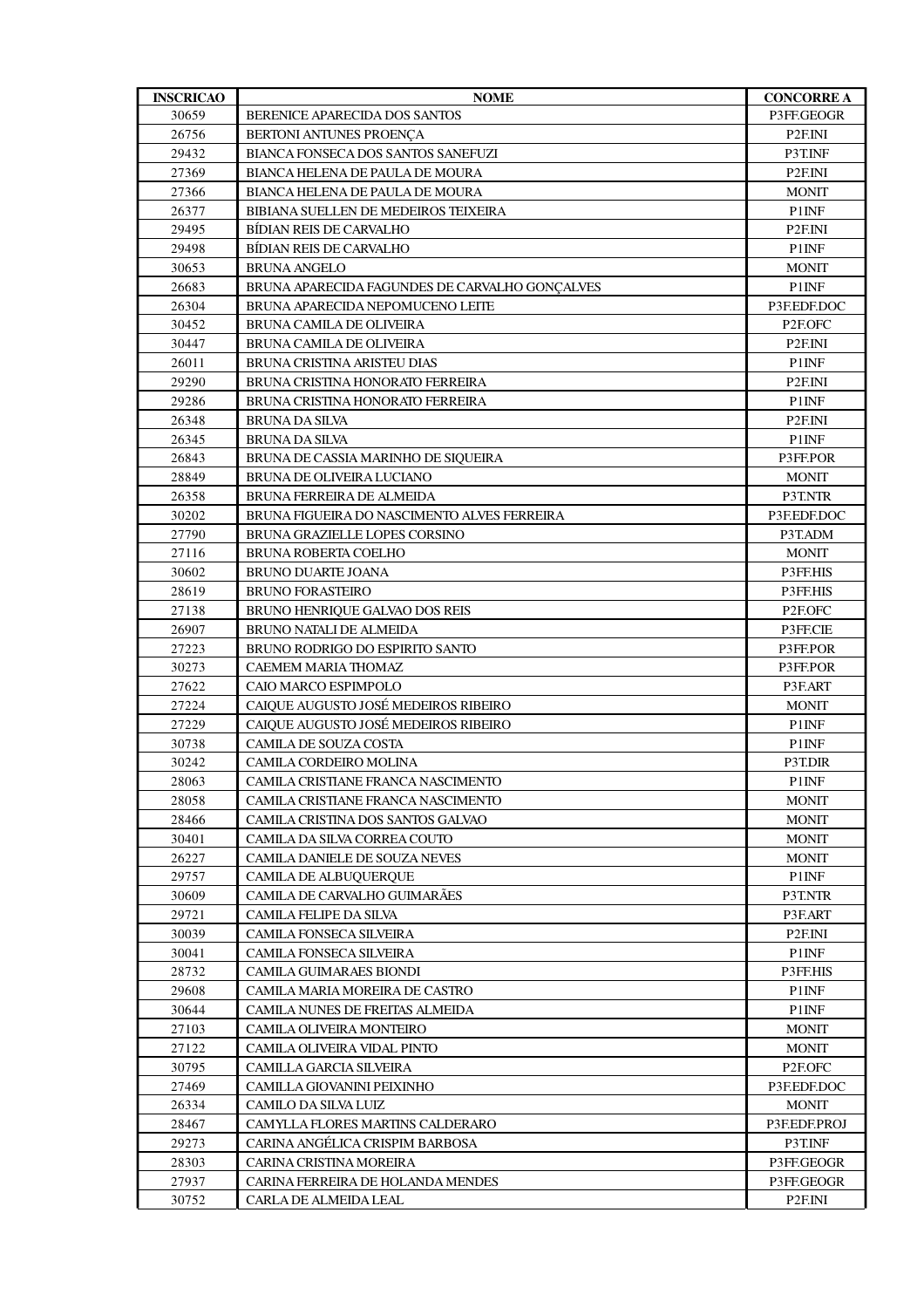| <b>INSCRICAO</b> | <b>NOME</b>                              | <b>CONCORRE A</b>    |
|------------------|------------------------------------------|----------------------|
| 28271            | CARLA ISMILLE LIBANORO DE OLIVEIRA       | P3F.ART              |
| 30328            | CARLA RODRIGUES DE OLIVEIRA              | P1INF                |
| 30178            | <b>CARLOS ALBERTO BARBOSA PASSOS</b>     | P3F.EDF.DOC          |
| 27185            | <b>CARLOS ALBERTO RODRIGUES LOBO</b>     | <b>MONIT</b>         |
| 28984            | CARLOS ALESSANDRO DE FREITAS             | P3T.ADM              |
| 30418            | CARLOS ANDRÉ PIMENTEL QUINTAS            | P3T.INF              |
| 28230            | CARLOS AUGUSTO LOMBARDI VALIM            | P3FF.HIS             |
| 30236            | CARLOS AUGUSTO VAIANO DE AQUINO          | P3T.DIR              |
| 29829            | <b>CARLOS CASTILHO</b>                   | P3F.EDF.DOC          |
| 29429            | CARLOS EDUARDO DA SILVA                  | P3F.EDF.DOC          |
| 26172            | CARLOS EDUARDO FEIJÓ DE LIMA             | P3FF.HIS             |
| 29855            |                                          |                      |
|                  | CARLOS FELLIP RABADAN BRAGA              | P3FF.CIE             |
| 30056            | <b>CARLOS GOMES</b>                      | P <sub>2F.INI</sub>  |
| 28200            | CARLOS HENRIQUE GONÇALVES DOS SANTOS     | P3FF.MAT             |
| 26914            | CARLOS IVO DOS REIS SALES                | P3FF.GEOM            |
| 26910            | CARLOS IVO DOS REIS SALES                | P3FF.MAT             |
| 30216            | CARLOS JOSÉ DOS SANTOS                   | P3F.EDF.PROJ         |
| 26277            | CARLOS JOSÉ GARCIA DE LIMA               | P3T.DIR              |
| 26273            | CARLOS JOSÉ GARCIA DE LIMA               | P3F.EDF.PROJ         |
| 28719            | CARLOS MAGNO NASCIMENTO                  | P3FF.HIS             |
| 30238            | CARLOS MIGUEL SANTOS CUADRA              | P3FF.POR             |
| 29734            | <b>CARLOS ROBERTO ALVES CORREA</b>       | P3FF.HIS             |
| 26568            | <b>CARLOS ROBERTO OLIVEIRA RAMOS</b>     | P3F.EDF.DOC          |
| 30271            | <b>CARMEM MARIA THOMAZ</b>               | P3F.ING              |
| 30519            | <b>CARMEN APARECIDA PINTO GUIMARAES</b>  | <b>MONIT</b>         |
| 29063            | CARMEN ELIZA BARBOSA BARRETO             | P <sub>2F.INI</sub>  |
| 29059            | CARMEN ELIZA BARBOSA BARRETO             | P1INF                |
| 29903            | <b>CARMEN LUCIA CLEMENTE</b>             | P3F.ING              |
| 29902            | <b>CARMEN LUCIA CLEMENTE</b>             | P3FF.POR             |
| 29422            | CARMEN LUCIA DE SOUZA ROSA               | P3F.ING              |
| 30424            | CAROLINA BARBOSA BARRETO                 | P3FF.POR             |
| 30410            | CAROLINA KELLY PEREIRA ASSUMPCAO         | P1INF                |
| 26965            | CAROLINA MAGALHAES DA FONSECA            | P3F.ART              |
| 27956            | CAROLINE DA SILVA OLIVEIRA               | <b>MONIT</b>         |
| 27961            | CAROLINE DA SILVA OLIVEIRA               | P1INF                |
| 30139            | CAROLINE OLIVEIRA PIL DOS SANTOS         | P3F.ING              |
| 30136            | CAROLINE OLIVEIRA PIL DOS SANTOS         | P3FF.POR             |
|                  |                                          |                      |
| 26434            | CAROLINE RANA ROSA BERNARDO              | P1INF                |
| 26433<br>28229   | CAROLINE RANA ROSA BERNARDO              | P <sub>2F.INI</sub>  |
|                  | CAROLINE SILVA DO NASCIMENTO             | P1INF                |
| 28225            | CAROLINE SILVA DO NASCIMENTO             | <b>MONIT</b>         |
| 30329            | CASSIA APARECIDA DA SILVA                | P3FF.MAT             |
| 29975            | CASSIA ELISANDRA DE GODOI SANTOS         | P3FF.MAT             |
| 30350            | CASSIA MORITANI DE OLVEIRA               | P3F.EDF.DOC          |
| 29805            | CASSIANA DE SOUZA NASCIMENTO             | P1INF                |
| 26423            | CASSIANA MARIA DA SILVA FELIPE GONCALVES | <b>MONIT</b>         |
| 26427            | CASSIANA MARIA DA SILVA FELIPE GONÇALVES | P1INF                |
| 30321            | CECILIA HELENA DE ANDRADE                | P <sub>2</sub> F.INI |
| 29192            | CEILA MARIA DA FONSECA                   | P1INF                |
| 30133            | CEILA MARIA DA FONSECA                   | P3F.ART              |
| 26570            | CÉLIA LÚCIA PERDIGÃO BORDE MARQUES       | P <sub>2F.INI</sub>  |
| 26974            | CÉLIA REGINA DE OLIVEIRA                 | P1INF                |
| 26969            | CÉLIA REGINA DE OLIVEIRA                 | P <sub>2</sub> F.INI |
| 30339            | CELIA REGINA DOS SANTOS GOMES            | P3FF.POR             |
| 26650            | CELINA MARIA MENEZES PEREIRA             | P2F.INI              |
| 29899            | <b>CELMA ALVES PEREIRA</b>               | P3F.ESPEC            |
| 29000            | CERELIA CRISTINA DA CRUZ DOS REIS        | <b>MONIT</b>         |
| 29004            | CERELIA CRISTINA DA CRUZ DOS REIS        | P1INF                |
|                  |                                          |                      |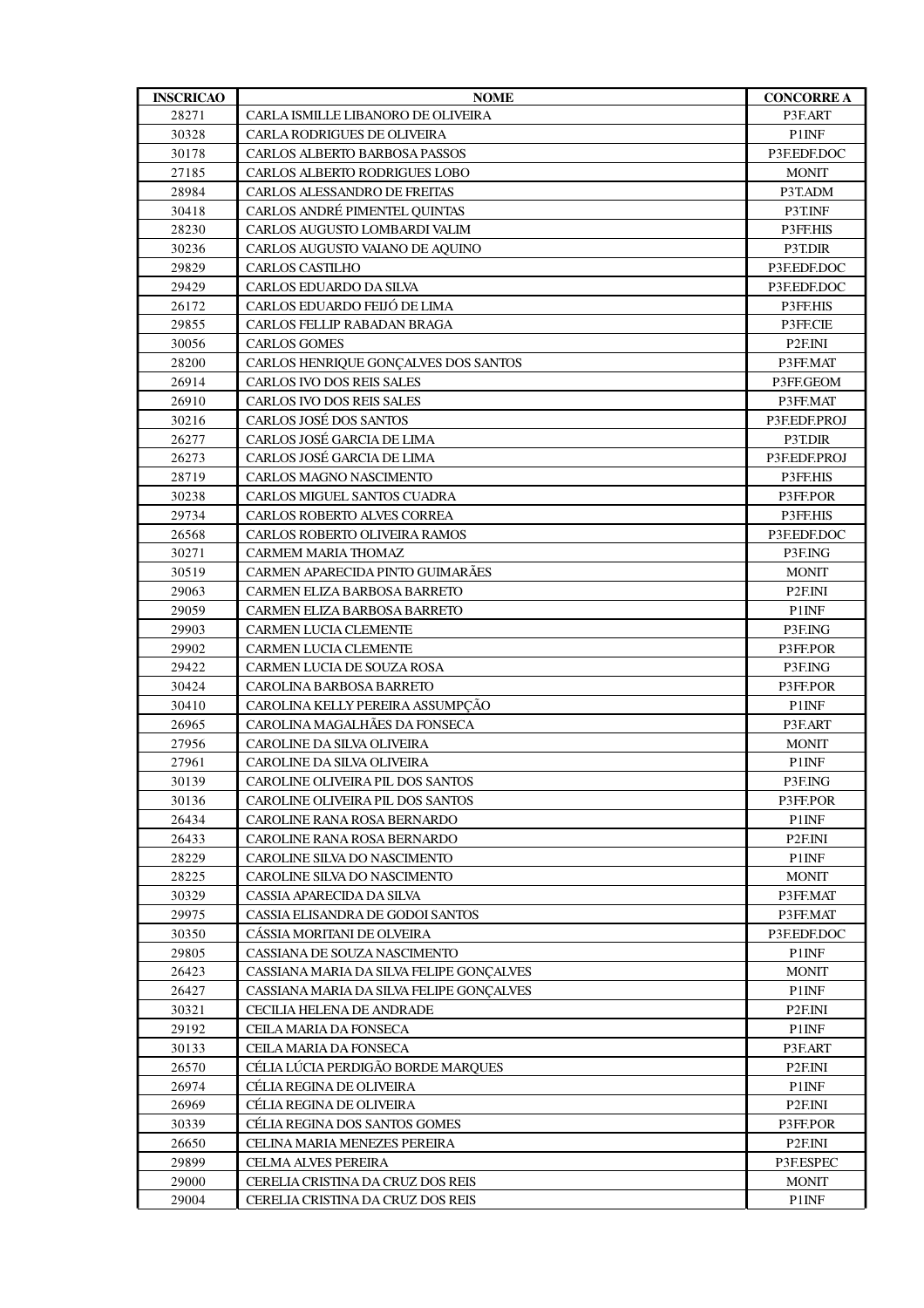| <b>INSCRICAO</b> | <b>NOME</b>                                                         | <b>CONCORRE A</b>    |
|------------------|---------------------------------------------------------------------|----------------------|
| 27771            | CÉSAR MACHADO DA COSTA                                              | P3T.INF              |
| 28716            | CHARLES HENRIQUE OLIVEIRA DE MELLO                                  | P3FF.MAT             |
| 28439            | CHESTER ALEXANDRE DE MELLO                                          | P3FF.MAT             |
| 29990            | <b>CHRISTIAN RODRIGUES SOTERO</b>                                   | P3F.EDF.DOC          |
| 29786            | CIDELIA GUIMARÃES DOS SANTOS                                        | P <sub>2F.INI</sub>  |
| 29785            | CIDÉLIA GUIMARÃES DOS SANTOS                                        | P1INF                |
| 30697            | <b>CILEIDE MARIA BATISTA</b>                                        | <b>MONIT</b>         |
| 29297            | <b>CINTHIA COELHO TERENTIN</b>                                      | P3T.ADM              |
| 26401            | <b>CINTHIA FARIA COSTA</b>                                          | P <sub>2F.INI</sub>  |
| 26398            | <b>CINTHIA FARIA COSTA</b>                                          | P1INF                |
| 29680            | CINTIA PINHEIRO DINIZ MAGRANER                                      | <b>MONIT</b>         |
| 29699            | CINTIA PINHEIRO DINIZ MAGRANER                                      | P1INF                |
| 27891            | CIRIA FREITAS DE ARAÚJO                                             | P3FF.HIS             |
| 26979            | CLARA LUCIA DOS SANTOS FERREIRA                                     | P <sub>2F.INI</sub>  |
| 26983            | CLARA LUCIA DOS SANTOS FERREIRA                                     | P1INF                |
| 30647            | CLAREANA NASCIMENTO GONÇALVES DE CASTRO                             | <b>MONIT</b>         |
| 30651            | CLARICE DO NASCIMENTO GONÇALVES DE CASTRO                           | P2F.OFC              |
| 29158            | <b>CLAUDETE FERREIRA MENDES DE ALMEIDA</b>                          | P <sub>2F.INI</sub>  |
| 28448            | CLAUDIA ANGELINA DOS SANTOS BAPTISTA                                | <b>MONIT</b>         |
| 28457            | CLAUDIA ANGELINA DOS SANTOS BAPTISTA                                | P1INF                |
| 29957            | <b>CLAUDIA APARECIDA CHAVES</b>                                     | P <sub>2F.INI</sub>  |
| 29959            | <b>CLAUDIA APARECIDA CHAVES</b>                                     | P <sub>2</sub> F.OFC |
| 28813            | CLÁUDIA APARECIDA DE ABREU COSTA                                    | P <sub>2F.INI</sub>  |
| 27964            | CLÀUDIA APARECIDA FONSECA MOREIRA                                   | P <sub>2F.INI</sub>  |
| 26557            | CLAUDIA APARECIDA LOBATO DUARTE RICCIO                              | P <sub>2F.INI</sub>  |
| 26553            | CLAUDIA APARECIDA LOBATO DUARTE RICCIO                              | P1INF                |
| 29353            | CLÀUDIA APARECIDA MIGUEL PIRES                                      | P <sub>2F.INI</sub>  |
| 26394            | CLAUDIA DA SILVA LOPES ARAÚJO                                       | P3FF.POR             |
| 26397            | CLAUDIA DA SILVA LOPES ARAÚJO                                       | P3F.ING              |
| 30287            | CLAUDIA GOMES DE SIQUEIRA AQUINO DE ALMEIDA                         | P3FF.POR             |
| 27473            | CLÀUDIA HELENA DOS REIS SALOTTI                                     | P3T.DIR              |
| 28592            | CLAUDIA LUANA DOS SANTOS SILVA                                      | <b>MONIT</b>         |
| 29605            | CLAUDIA LUANA DOS SANTOS SILVA                                      | P1INF                |
| 29178            | CLAUDIA MARA CARDOSO SALVADOR FONSECA                               | P <sub>2F.INI</sub>  |
| 29181            | CLAUDIA MARA CARDOSO SALVADOR FONSECA                               | P1INF                |
| 26413            | CLAUDIA MARIA DE CASTRO VASCONCELLOS                                | P1INF                |
| 26416            | CLAUDIA MARIA DE CASTRO VASCONCELLOS                                | P <sub>2F.INI</sub>  |
| 29890            | CLAUDIA MARIA DIONIZIO IGNACIO                                      | P <sub>2</sub> F.INI |
| 30598            | CLAUDIA MARIA DIONIZIO IGNACIO                                      | P1INF                |
| 30367            | CLAUDIA MARIA PEREIRA DA SILVA                                      | P3FF.GEOGR           |
| 29530            | CLAUDIA NARA LEME FERREIRA DE CARVALHO LOMBARDI                     | P1INF                |
| 29527            | CLAUDIA NARA LEME FERREIRA DE CARVALHO LOMBARDI                     | <b>MONIT</b>         |
| 27939            | CLAUDIA NASCIMENTO RAMOS                                            | P3T.ARQ              |
| 26590            | CLAUDIA ROBERTA BUENO DOS SANTOS CHAGAS                             | P1INF                |
| 26588            | CLAUDIA ROBERTA BUENO DOS SANTOS CHAGAS                             | <b>MONIT</b>         |
| 27002            | CLAUDIA SILENE AGUIAR PINTO                                         | <b>MONIT</b>         |
| 27012            | CLAUDIA SILENE AGUIAR PINTO                                         | P1INF                |
| 26145            | CLAUDIA VALERIA DA SILVA OLIVEIRA                                   | P1INF                |
| 26148            | CLAUDIA VALERIA DA SILVA OLIVEIRA                                   | <b>MONIT</b>         |
| 26210            | CLAUDIENE APARECIDA BRAZ DE LIMA                                    | P1INF                |
| 26205            | CLAUDIENE APARECIDA BRAZ DE LIMA                                    | <b>MONIT</b>         |
| 30549            | CLAUDILENE APARECIDA NICOLI CANDIDO PIRES                           | P3F.ING              |
| 30544            | CLAUDILENE APARECIDA NICOLI CANDIDO PIRES                           | P3FF.POR             |
| 30057            | CLAUDIO OTAVIO DE OLIVEIRA JUNIOR                                   | P3F.EDF.DOC          |
| 29421<br>29491   | <b>CLEBER MARCELO BISPO</b><br><b>CLEIDE PEREIRA DA SILVA LOPES</b> | P3T.ADM<br>P3T.DIR   |
| 28277            | CLEONICE MARIA DE ABREU                                             | P1INF                |
| 28117            | <b>CLEONICE MARIA DE ABREU</b>                                      | <b>MONIT</b>         |
|                  |                                                                     |                      |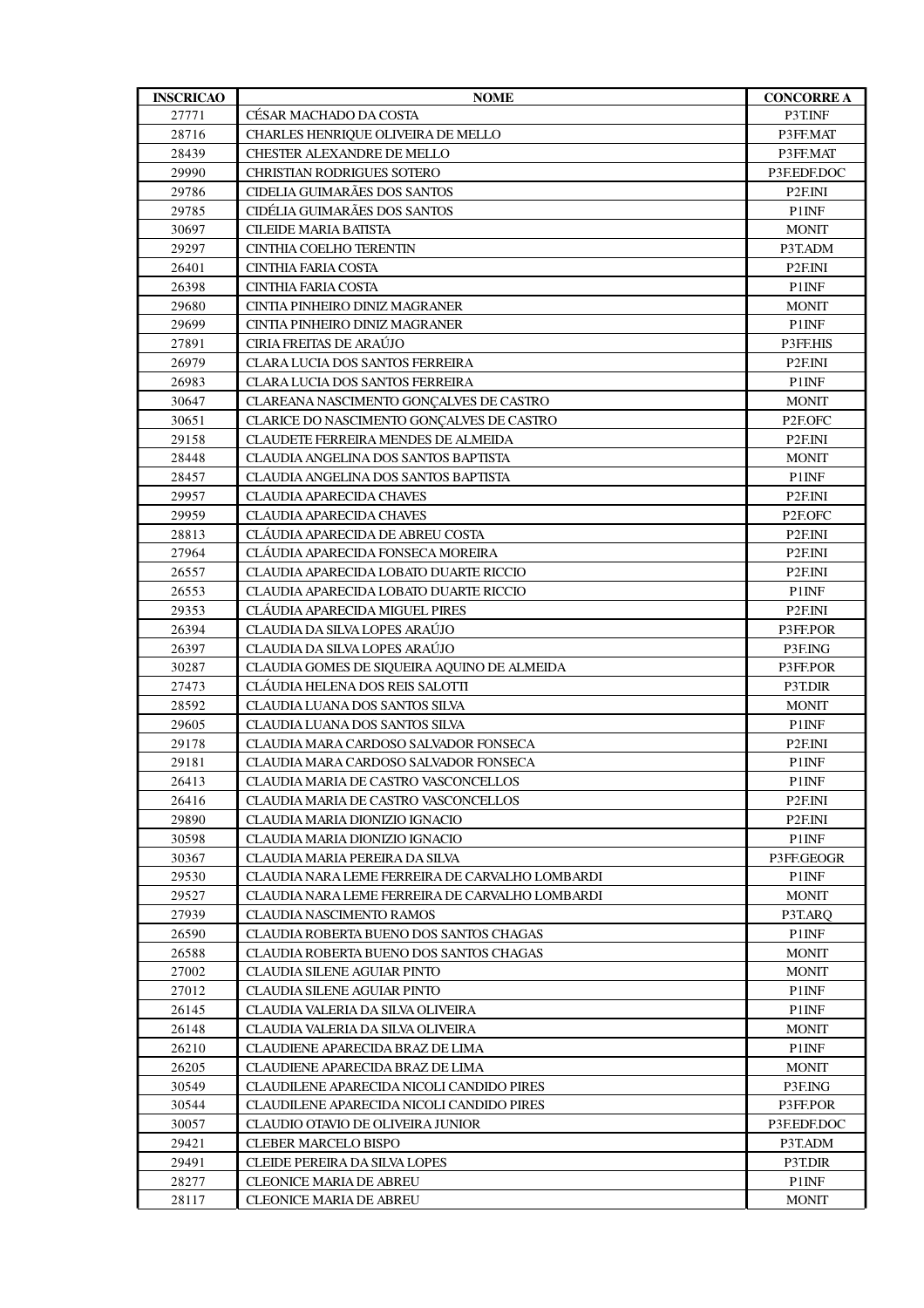| <b>INSCRICAO</b> | <b>NOME</b>                                      | <b>CONCORRE A</b>    |
|------------------|--------------------------------------------------|----------------------|
| 28184            | <b>CLEUNICE LIMA DE MELO</b>                     | <b>MONIT</b>         |
| 30537            | CLOVIS HUMMEL CAPUCHO NETO                       | P3T.DIR              |
| 29607            | CONCECÃO APARECIDA DOS SANTOS SILVA              | P1INF                |
| 29602            | CONCEICAO APARECIDA DOS SANTOS SILVA             | <b>MONIT</b>         |
| 27835            | CRISLLEI DIAS DE SOUZA ALVES                     | P3FF.POR             |
| 29938            | CRISTHIAN DE ALMEIDA BRASIL                      | P3F.EDF.DOC          |
| 29016            | CRISTIANE APARECIDA DOS SANTOS ROMAIN            | P3F.EDF.DOC          |
| 27834            | <b>CRISTIANE APARECIDA FERNANDES</b>             | P1INF                |
| 27833            | <b>CRISTIANE APARECIDA FERNANDES</b>             | <b>MONIT</b>         |
| 29939            | CRISTIANE CALTABIANO LIGABO BITTENCOURT DA COSTA | P1INF                |
| 30154            | CRISTIANE CALTABIANO LIGABO BITTENCOURT DA COSTA | P <sub>2F.INI</sub>  |
| 26604            | <b>CRISTIANE DE ANDRADE MOTA</b>                 | P <sub>2F.INI</sub>  |
| 26610            | CRISTIANE DE ANDRADE MOTA                        | P <sub>2</sub> F.OFC |
| 29247            | <b>CRISTIANE DE CASSIA RUIVO</b>                 | P1INF                |
| 26060            | CRISTIANE DE FÁTIMA LAIOLTI                      | P2F.INI              |
| 28131            | CRISTIANE DE MEDEIROS CORRÊA                     | P <sub>2F.INI</sub>  |
| 28136            | CRISTIANE DE MEDEIROS CORRÊA                     | P1INF                |
| 29199            | <b>CRISTIANE DE SOUZA BARBOSA</b>                | P3FF.CIE             |
| 29852            | CRISTIANE HERCILIA DOS SANTOS QUEIROZ            | <b>MONIT</b>         |
| 29853            | CRISTIANE HERCILIA SANTOS QUEIROZ                | P1INF                |
| 29195            | CRISTIANE PEREIRA DA SILVA MENDONÇA              | P1INF                |
| 27020            | <b>CRISTIANO CANDIDO VIEIRA</b>                  | P3FF.MAT             |
| 29229            | CRISTIANO DA SILVA DE CASTRO                     | P <sub>2</sub> F.OFC |
| 29228            | CRISTIANO DA SILVA DE CASTRO                     | P <sub>2F.INI</sub>  |
| 26330            | <b>CRISTINA SENRA FERNANDES</b>                  | P3F.ART              |
| 29240            | CRISTINA ALESSANDRA GONÇALVES                    | <b>MONIT</b>         |
| 28416            | CRISTINA AUXILIADORA DA SILVA OLIVAS             | P1INF                |
| 28420            | CRISTINA AUXILIADORA DA SILVA OLIVAS             | P <sub>2F.INI</sub>  |
| 26387            | CRISTINA SOARES DE BRITO PINHEIRO                | <b>MONIT</b>         |
| 29935            | DAFFINE SOUZA FERNANDES                          | P1INF                |
| 29135            | DAGMAR ALMEIDA DA SILVA MAGALHAES                | P <sub>2F.INI</sub>  |
| 30148            | DAGMAR ALMEIDA DA SILVA MAGALHAES                | P1INF                |
| 29984            | DAIANA LUZIA SANTOS RIBEIRO DE SOUZA             | P <sub>2F.INI</sub>  |
| 26428            | DAIANA LUZIA SANTOS RIBEIRO DE SOUZA             | P1INF                |
| 30167            | DAIANA PIRES LESCURA DE CAMARGO                  | P3FF.CIE             |
| 29616            | DAJANA RODRIGUES DA SILVA FREIRE                 | P1INF                |
| 29617            | DAIANA RODRIGUES DA SILVA FREIRE                 | <b>MONIT</b>         |
| 30591            | DAIANE CASAGRANDE MARCONDES                      | P <sub>2F.INI</sub>  |
| 27318            | DAIANE CRISTINA BRAGA LACERDA                    | <b>MONIT</b>         |
| 26036            | DAIANE CRISTINA DE CASTRO GONÇALVES              | P <sub>2</sub> F.INI |
| 26031            | DAIANE CRISTINA DE CASTRO GONÇALVES              | P1INF                |
| 30426            | DAIANE CRISTINA DE CASTRO GONÇALVES              | P <sub>2</sub> F.OFC |
| 27306            | DAIANE DA SILVA ALMEIDA                          | P1INF                |
| 28726            | DAIMARA DE OLIVEIRA BRAGA                        | <b>MONIT</b>         |
| 30550            | DALTON FERNANDO DE CASTRO MONTEIRO               | P3T.INF              |
| 28829            | DAMARIS CRISTINE RAMOS TEIXEIRA                  | P1INF                |
| 28833            | DAMARIS CRISTINE RAMOS TEIXEIRA                  | <b>MONIT</b>         |
| 29027            | DANIEL CAVALCANTE MUNRÓ                          | P3FF.HIS             |
| 27350            | <b>DANIEL FREIRE CALIXTO</b>                     | P3FF.HIS             |
| 27550            | DANIEL HUMBERTO SILVEIRA VARGINHA SILVA DINIZ    | P3FF.CIE             |
| 26243            | DANIEL MUNIZ DE SOUZA                            | P3FF.MAT             |
| 26062            | DANIEL NASCIMENTO CLAUDINO                       | P3FF.HIS             |
| 28188            | DANIEL ROSA DE OLIVEIRA                          | P3FF.GEOGR           |
| 29369            | DANIEL SANTOS SALGADO                            | P3FF.MAT             |
| 29946            | DANIELA CLEMENTINA VENTOLA                       | P1INF                |
| 27632            | DANIELA CRISTINA BRAULINO RASERA                 | P <sub>2F.INI</sub>  |
| 29634            | DANIELA DE FATIMA DOS SANTOS VELOSO              | <b>MONIT</b>         |
| 29635            | DANIELA DE FATIMA DOS SANTOS VELOSO              | P1INF                |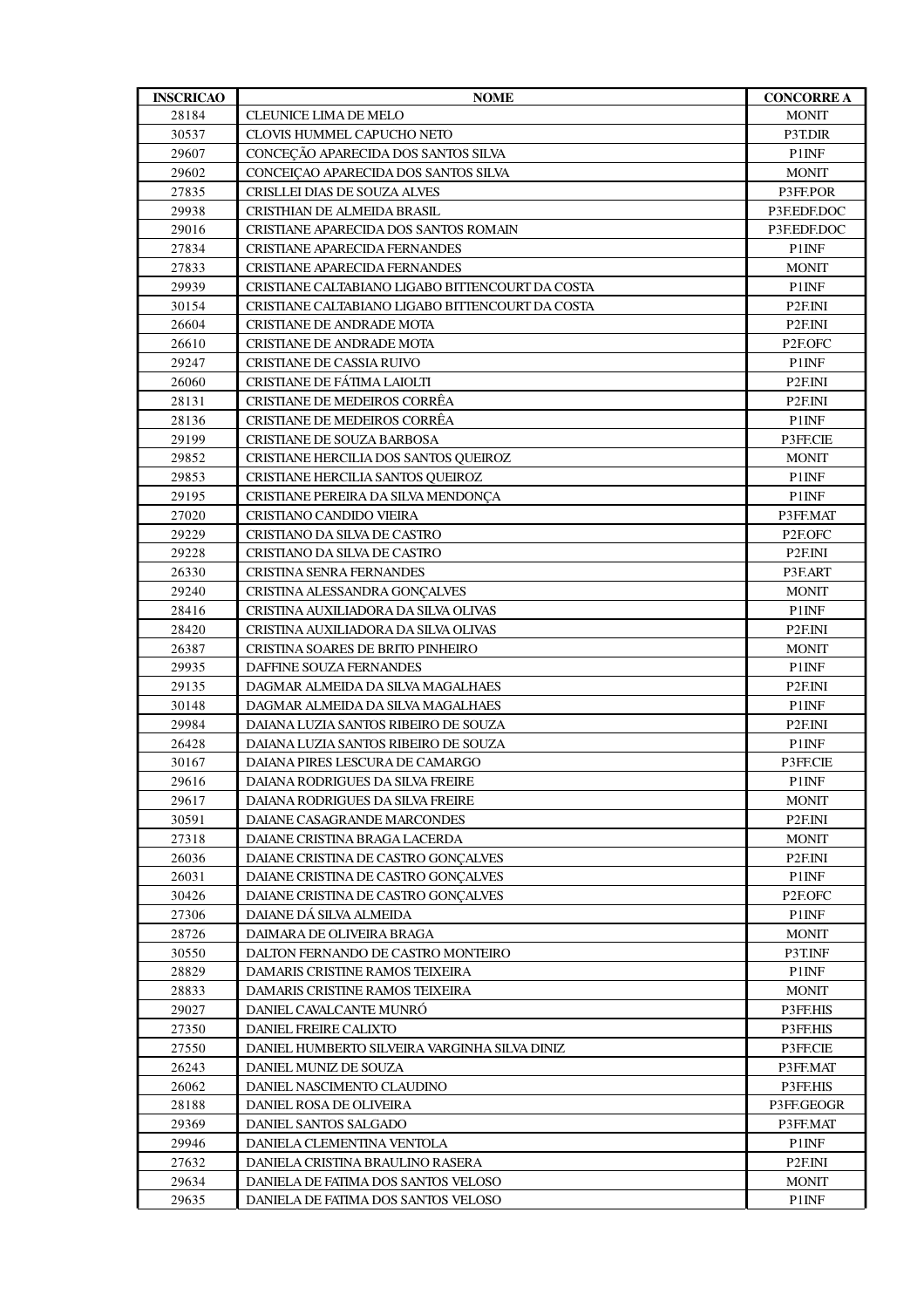| <b>INSCRICAO</b> | <b>NOME</b>                                  | <b>CONCORRE A</b>    |
|------------------|----------------------------------------------|----------------------|
| 28375            | DANIELA DE LIMA MAZZA FARIA                  | P3F.ING              |
| 28388            | DANIELA DE LIMA MAZZA FARIA                  | P3FF.POR             |
| 30303            | DANIELA FERREIRA DA SILVA                    | P1INF                |
| 29174            | DANIELA GARCIA GASCÓ                         | P3F.EDF.PROJ         |
| 29790            | DANIELA MARIA DE LIMA                        | P <sub>2F.INI</sub>  |
| 29788            | DANIELA MARIA DE LIMA                        | P1INF                |
| 28850            | <b>DANIELA RODRIGUES SILVA</b>               | P <sub>2F.INI</sub>  |
| 28848            | <b>DANIELA RODRIGUES SILVA</b>               | P1INF                |
| 28231            | DANIELA TATIANA FERREIRA PEREIRA             | P3FF.HIS             |
| 26821            | <b>DANIELE ALVES DA SILVA</b>                | P3FF.CIE             |
| 28474            | DANIELI FELIZARDO DE OLIVEIRA TEIXEIRA       | P3F.EDF.PROJ         |
| 26102            | DANIELLE APARECIDA ALVES DOS SANTOS          | <b>MONIT</b>         |
| 26114            | DANIELLE APARECIDA ALVES DOS SANTOS          | P <sub>2F.INI</sub>  |
| 30248            | DANIELLE ELISABETE SILVA DO CARMO            | P1INF                |
| 30768            | DANIELLE FATIMA MACHADO SCHMIDT              | <b>MONIT</b>         |
| 27049            | DANIELY SERAFIM FERRAZ DARWIN                | P3FF.MAT             |
| 26777            | DANILA APARECIDA DE LIMA                     | P3F.ING              |
| 26774            | DANILA APARECIDA DE LIMA                     | P3FF.POR             |
| 27517            | DANILO JOSÉ FERREIRA MACIEL                  | P3F.EDF.DOC          |
| 29820            | DANILO JOSE FERREIRA MACIEL                  | P3F.EDF.PROJ         |
| 29452            | DANILO VIANNA CHALEAUX                       | P3T.ADM              |
| 26362            | DANTE JOSÉ CANELLA OLIVAS                    | P3FF.MAT             |
| 30420            | DARCI SILVA DE ARAUJO                        | P3FF.GEOGR           |
| 29043            | DARIA MIRIAM DEOLIVEIRA LOMBARDI             | P <sub>2F.INI</sub>  |
| 27056            | <b>DAVILA ALVES RIBEIRO</b>                  | <b>MONIT</b>         |
| 26151            | DAYANA FERREIRA DE ALMEIDA                   | P3FF.CIE             |
| 26214            | DAYANE DE OLIVEIRA SAISAI                    | <b>MONIT</b>         |
| 27933            | DAYSE AMORIM DE CAMPOS                       | P3F.EDF.DOC          |
| 30276            | DAYSE APARECIDA THOMAZ DE OLIVEIRA MARCELINO | P3FF.HIS             |
| 29818            | DEAN ALEX FERREIRA LEITE                     | P3F.EDF.DOC          |
| 29364            | DEBORA APARECIDA DE SOUZA                    | P3FF.POR             |
| 30083            | DÉBORA APDA LEITE FILIPPO RENNÓ COELHO       | P <sub>2F.INI</sub>  |
| 30085            | DÉBORA APDA LEITE FILIPPO RENNÓ COELHO       | P1INF                |
| 26265            | DEBORA MARQUES MENDES DE CASTRO              | <b>MONIT</b>         |
| 26270            | DEBORA MARQUES MENDES DE CASTRO              | P <sub>2</sub> F.OFC |
| 30600            | DEBORAH DE LIMA FURTADO                      | P3T.ARQ              |
| 26432            | DEILAYNE DOS SANTOS CARVALHO                 | P <sub>2</sub> F.INI |
| 26430            | DEILAYNE DOS SANTOS CARVALHO                 | P1INF                |
| 29439            | DEISE APARECIDA MARQUES ENOUT DE SOUZA       | P3F.ART              |
| 29503            | DEISE DOS SANTOS ANTONIOLLI SOUSA            | P1INF                |
| 29505            | DEISE DOS SANTOS ANTONIOLLI SOUSA            | P <sub>2</sub> F.INI |
| 30657            | DEMIS ANGELO CEA JEREZ DE SOUSA FRANCO       | P3F.EDF.PROJ         |
| 30204            | DENI AUXILIADORA DE OLIVEIRA FERREIRA        | P3FF.POR             |
| 30065            | DENISE APARECIDA ABREU GOMES DA COSTA        | <b>MONIT</b>         |
| 26812            | DENISE CRISTINA RAMOS GUIAMRÃES              | P1INF                |
| 26813            | DENISE CRISTINA RAMOS GUIMARAES              | P <sub>2</sub> F.INI |
| 30506            | DENISE DE CARVALHO PONTES DUARTE             | P3FF.POR             |
| 30524            | DENISE DE CARVALHO PONTES DUARTE             | P3F.ING              |
| 29694            | DENISE DO ESPIRITO SANTO                     | P1INF                |
| 30485            | DENISE RODRIGUES DA SILVA OROZCO             | P3T.DIR              |
| 30341            | DEUSA DIVINA DE MOURA                        | P3FF.HIS             |
| 26308            | DEYSE VILELA                                 | P3FF.POR             |
| 29163            | DIANA CRISTINA CESAR DA GRACA                | P <sub>2</sub> F.OFC |
| 26344            | DIANA CRISTINA DE AMORIM                     | P <sub>2</sub> F.INI |
| 26341            | DIANA CRISTINA DE AMORIM                     | P1INF                |
| 29789            | DIEGO ALLAN DOS SANTOS FRAGA                 | P3F.EDF.PROJ         |
| 28866            | DIEGO LEONARDO TANNÚS DIAS                   | P3T.ARQ              |
| 26448            | DIEGO TEIXEIRA DE SOUZA                      | P3FF.GEOM            |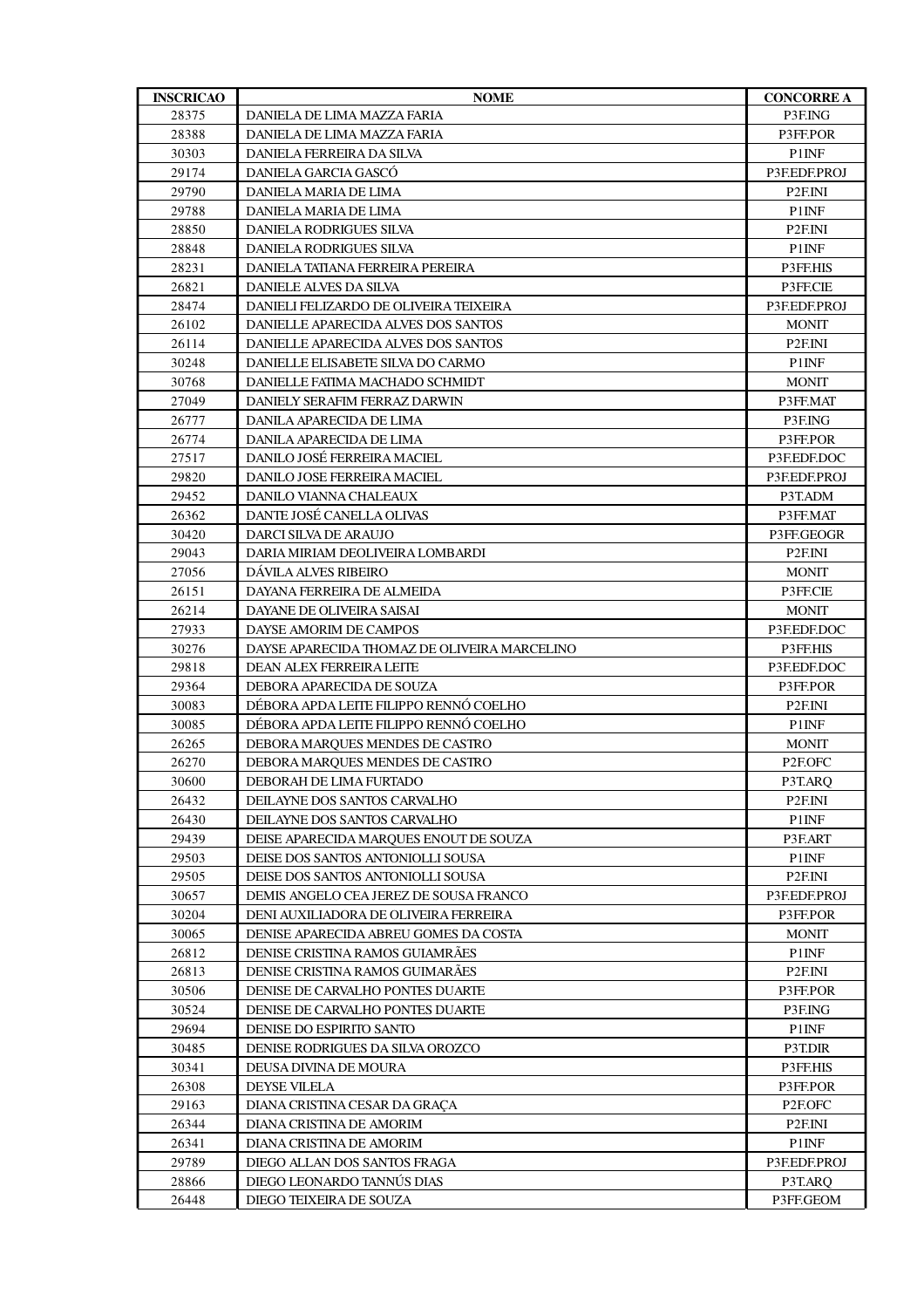| <b>INSCRICAO</b> | <b>NOME</b>                           | <b>CONCORRE A</b>    |
|------------------|---------------------------------------|----------------------|
| 26446            | DIEGO TEIXEIRA DE SOUZA               | P3FF.MAT             |
| 27178            | DILVANE APARECIDA RIBEIRO CAMPOS      | P1INF                |
| 28616            | DIMARCO DANIEL CARVALHO LIMA          | P3FF.POR             |
| 30315            | DINÁ FRANCISCA PEREIRA DOS SANTOS     | P1INF                |
| 30746            | <b>DIOGO TORRES BIANCHI</b>           | P3T.INF              |
| 30347            | DIONE APARECIDA PINTO POMPEU          | P <sub>2</sub> F.OFC |
| 30111            | DIONICIO FERREIRA COELHO FILHO        | P <sub>2F.INI</sub>  |
| 26695            | DIRCEU RODRIGUES DA SILVA             | P3FF.HIS             |
| 29769            | DJALMA DINIZ                          | P3FF.HIS             |
| 27598            | DJANIRA APARECIDA DA SILVA GOMES      | <b>MONIT</b>         |
| 29101            | DJANIRA APARECIDA DA SILVA GOMES      | P1INF                |
| 30735            | DJANIRA BENTO DE ALMEIDA              | P1INF                |
| 30726            | DJANIRA BENTO DE ALMEIDA              | P <sub>2F.INI</sub>  |
| 28161            | DOMINGOS SÁVIO DA SILVA GUATURA       | P3FF.MAT             |
| 28168            | DOMINGOS SÁVIO DA SILVA GUATURA       | P3FF.GEOM            |
| 28690            | <b>DOMINGOS SAVIO VITORIANO</b>       | P3FF.MAT             |
| 29719            | DORACI COSTA DE PAULA                 | P3F.ESPEC            |
| 29912            | <b>DORALICE RIBEIRO MARTINS</b>       | <b>MONIT</b>         |
| 29913            | <b>DORALICE RIBEIRO MARTINS</b>       | P1INF                |
| 26085            | DORIVAL RODRIGUES CHAGAS              | P3FF.GEOGR           |
| 27841            | <b>DOUGLAS DE SOUZA COSTA</b>         | P3FF.GEOGR           |
| 28624            | <b>DOUGLAS EVANDRO PEREIRA</b>        | P3F.EDF.DOC          |
| 27147            | <b>DOUGLAS FELIPE REIS PEREIRA</b>    | P3F.EDF.PROJ         |
| 27139            | <b>DOUGLAS FELIPE REIS PEREIRA</b>    | P3F.EDF.DOC          |
| 27521            | DRIELY PETRONILHA VIEIRA              | P1INF                |
| 27533            | DRIELYPETRONILHA VIERA                | <b>MONIT</b>         |
| 29051            | DULCELÉIA APARECIDA MOTTA DE OLIVEIRA | P <sub>2F.INI</sub>  |
| 26961            | DURVAL FRANCISCO RODRIGUES NETO       | P <sub>2F.INI</sub>  |
| 26676            | <b>EDEMIR CARLOS VIEIRA</b>           | P3F.EDF.DOC          |
| 29486            | EDICLEITON MESALINO DE CAMPOS         | P3T.ADM              |
| 29087            | <b>EDMEIRE ANTUNES DA SILVA</b>       | P1INF                |
| 29088            | <b>EDMEIRE ANTUNES DA SILVA</b>       | <b>MONIT</b>         |
| 30597            | EDMEIRE APARECIDA LOURENÇO CLARO      | <b>MONIT</b>         |
| 28932            | EDMEIRE APARECIDA LOURENCO CLARO      | P1INF                |
| 30484            | <b>EDMILSON SERGIO DA SILVA</b>       | P3FF.CIE             |
| 26893            | EDNA LEITE BORGES DE ABREU            | P1INF                |
| 26887            | <b>EDNA LEITE BORGES DE ABREU</b>     | P <sub>2F.INI</sub>  |
| 29036            | EDNA LUCIA DOS SANTOS OLIVEIRA        | P <sub>2F.INI</sub>  |
| 26232            | EDNA MARA CAETANO MOTA                | P1INF                |
| 26226            | EDNA MARA CAETANO MOTA                | P <sub>2</sub> F.INI |
| 27524            | EDNA MONTEZUMA DOS SANTOS SOUZA       | P3FF.POR             |
| 30722            | EDNEI JOSE CAETANO DA SILVA           | P3F.ART              |
| 28841            | EDNEIA LOPES DOMINGOS BIZERRA         | P <sub>2</sub> F.INI |
| 28840            | EDNEIA LOPES DOMINGOS BIZERRA         | P1INF                |
| 26166            | EDUARDO FRANK DA SILVA                | P3FF.MAT             |
| 26169            | EDUARDO FRANK DA SILVA                | P3FF.GEOM            |
| 30762            | EDUARDO HENRIQUE DA SILVA MARQUES     | P3F.EDF.DOC          |
| 29752            | EDUARDO NASCIMENTO CORTE              | P3T.ARQ              |
| 26161            | EDUARDO RODRIGUES DA SILVA            | <b>MONIT</b>         |
| 26244            | EDUARDO RODRIGUES DA SILVA            | P1INF                |
| 26136            | EDUARDO RODRIGUES DA SILVA            | P <sub>2</sub> F.INI |
| 28263            | EDUARDO VAGNER FERREIRA JUNIOR        | <b>MONIT</b>         |
| 30721            | ELAINE APARECIDA BENTO                | P3FF.MAT             |
| 29875            | ELAINE APARECIDA DIBO BERTOLINE       | P3T.INF              |
| 29443            | <b>ELAINE CORREA LEITE</b>            | P1INF                |
| 29447            | <b>ELAINE CORREA LEITE</b>            | P <sub>2F.INI</sub>  |
| 28362            | ELAINE CRISTINA CALDERARO GOMES       | P3F.ESPEC            |
| 29801            | <b>ELAINE CRISTINA LEMES</b>          | P <sub>2F.INI</sub>  |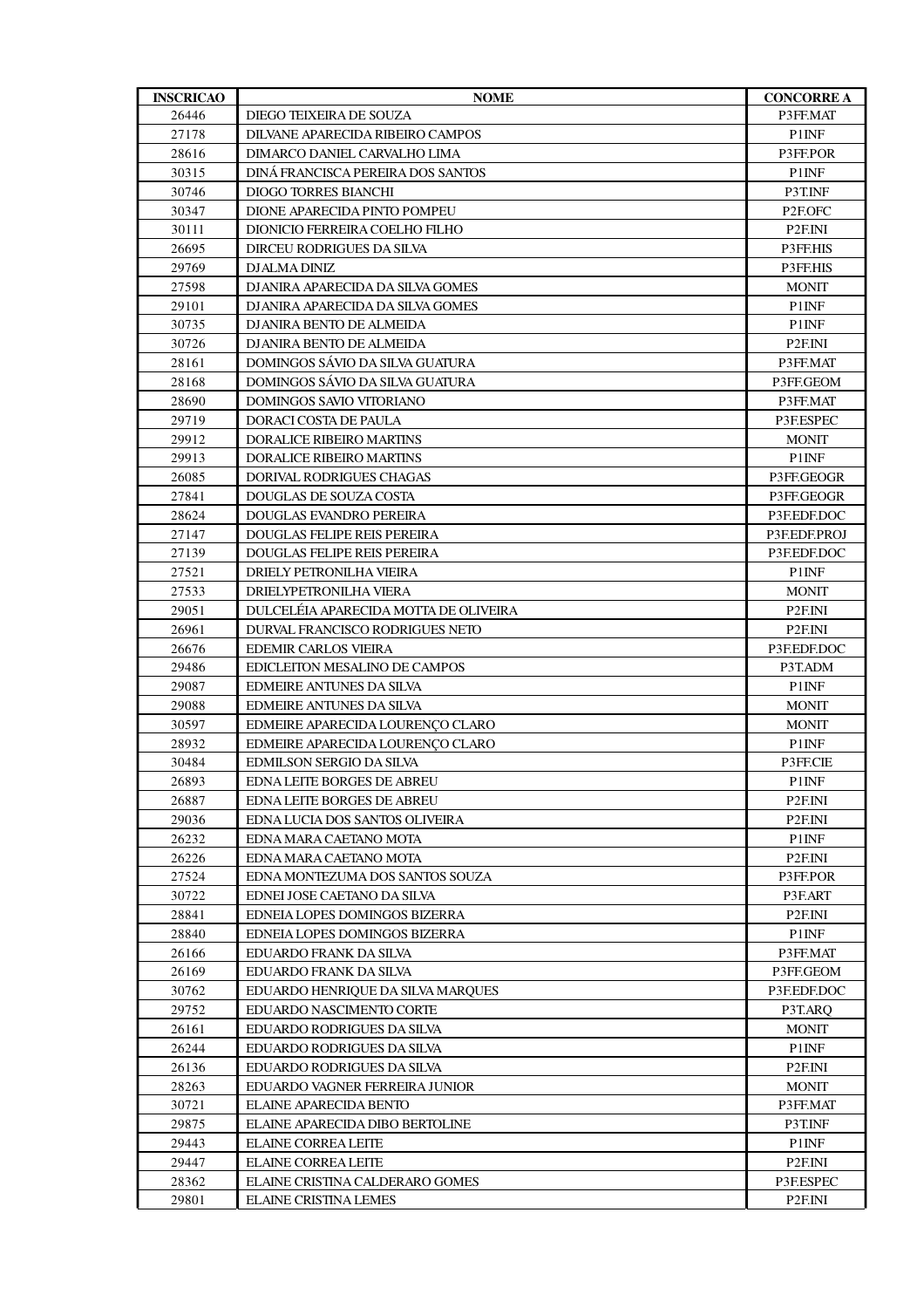| <b>INSCRICAO</b> | <b>NOME</b>                             | <b>CONCORRE A</b>    |
|------------------|-----------------------------------------|----------------------|
| 26522            | ELAINE CRISTINA PEREIRA                 | P3FF.POR             |
| 26523            | ELAINE CRISTINA PEREIRA                 | P3F.ING              |
| 27614            | ELAINE CRISTINA RIBEIRO DE LIMA QUEIROZ | P1INF                |
| 27198            | ELAINE CRISTINA ROCHA DA SILVA          | P <sub>2</sub> F.INI |
| 27203            | ELAINE CRISTINA ROCHA DA SILVA          | P <sub>2</sub> F.OFC |
| 27647            | ELAINE CRISTINA WERNECK GUIMARAES       | P3F.EDF.PROJ         |
| 27057            | ELAINE CRISTINA WERNECK GUIMARAES       | P3F.EDF.DOC          |
| 26047            | ELAINE DA SILVA SANTOS                  | <b>MONIT</b>         |
| 26050            | <b>ELAINE DA SILVA SANTOS</b>           | P1INF                |
| 26638            | ELÂINE DOS SANTOS BARBOSA               | P3T.ADM              |
| 28193            | ELAINE MACHADO DA SILVA                 | P <sub>2F.INI</sub>  |
| 29236            | ELAINE MACHADO DA SILVA                 | <b>MONIT</b>         |
| 28196            | ELAINE MACHADO DA SILVA                 | P1INF                |
| 27158            | ELAINE MARIA DO PRADO                   | P3T.INF              |
| 28958            | ELAINE NANCI DE OLIVEIRA GIANELLI       | P1INF                |
| 29945            | ELAINE NANCI DE OLIVEIRA GIANELLI       | <b>MONIT</b>         |
| 26077            | ELAINE RODRIGUES DOS SANTOS             | <b>MONIT</b>         |
| 28982            | ELCIO RIBEIRO PINTO FILHO               | P3F.EDF.PROJ         |
| 30649            | ELEN BEATRIS CANDIDO ANTUNES DE SOUZA   | P1INF                |
| 29766            | ELEN BEATRIS CANDIDO ANTUNES DE SOUZA   | P <sub>2F.INI</sub>  |
| 26255            | ÉLEN CRISTINA SOUZA LEME                | P <sub>2F.INI</sub>  |
| 30295            | ELENICE APARECIDA RIBEIRO               | P3F.ART              |
| 26657            | ELENILDA ALVES DOS SANTOS               | <b>MONIT</b>         |
| 28372            | ELIANA DE ARAUJO MARCONDES SILVA        | P <sub>2F.INI</sub>  |
| 28368            | ELIANA DE ARAUJO MARCONDES SILVA        | P <sub>2</sub> F.OFC |
| 30817            | ELIANA DOMINGOS RIBEIRO DA SILVA        | P3FF.CIE             |
| 30063            | ELIANA GOMES BARBOSA DE SOUZA           | P1INF                |
| 30064            | ELIANA GOMES BARBOSA DE SOUZA           | <b>MONIT</b>         |
| 28599            | ELIANA MARIA BARRETO FERREIRA LIMA      | P3F.ESP              |
| 30501            | ELIANA PAULA DE SOUZA                   | P1INF                |
| 29019            | ELIANDRA MIRANDA DE FARIA RIBEIRO PINTO | P <sub>2F.INI</sub>  |
| 29017            | ELIANDRA MIRANDA DE FARIA RIBEIRO PINTO | P1INF                |
| 26891            | ELIANE BUSTAMANTE MOREIRA               | P1INF                |
| 26895            | ELIANE BUSTAMANTE MOREIRA               | P <sub>2F.INI</sub>  |
| 26367            | ELIANE CORRÊA DOS SANTOS                | P1INF                |
| 26365            | ELIANE CORRÊA DOS SANTOS                | <b>MONIT</b>         |
| 27362            | ELIANE CRISTINA NUNES MARIANO           | <b>MONIT</b>         |
| 27820            | ELIANE DOS REIS CARVALHO GALVAO         | P1INF                |
| 29446            | ELIANE GOMES DA SILVA                   | P1INF                |
| 27368            | ELIANE GOMES DA SILVA                   | P3F.ESPEC            |
| 30765            | ELIANE MAGRANER FERNANDES               | P <sub>2</sub> F.INI |
| 26742            | ELIANE NEVES BONFIM ALVES               | P3F.EDF.DOC          |
| 28872            | ELIAS MARCIANO DO NASCIMENTO            | P3T.ADM              |
| 30622            | ELÍCIA APARECIDA DE LIMA RÊGO           | P <sub>2</sub> F.INI |
| 30629            | ELÍCIA APARECIDA DE LIMA RÊGO           | P1INF                |
| 26799            | ELIEZER BATISTA ROSA                    | P3F.EDF.PROJ         |
| 26035            | ELISABETE MOREIRA DA CUNHA              | P3T.INF              |
| 28786            | <b>ELISABETH FREIRE</b>                 | P <sub>2</sub> F.INI |
| 26374            | ELISABETH JAÇÃO DE OLIVEIRA PINTO       | P3F.ESP              |
| 29469            | ELISÂNGELA DA COSTA PATROCINIO          | P1INF                |
| 29463            | ELISÄNGELA DA COSTA PATROCINIO          | <b>MONIT</b>         |
| 26181            | ELISANGELA DA ROCHA MACIEL              | P <sub>2</sub> F.INI |
| 26184            | ELISANGELA DA ROCHA MACIEL              | P1INF                |
| 28373            | ELISANGELA DOS SANTOS NASCIMENTO        | P1INF                |
| 28359            | ELISANGELA DOS SANTOS NASCIMENTO        | <b>MONIT</b>         |
| 29136            | ELISÄNGELA SALES SILVA                  | P3F.ART              |
| 26630            | ELIVANE APARECIDA DE SOUZA SILVA        | P1INF                |
| 26637            | ELIVANE APARECIDA DE SOUZA SILVA        | P2F.INI              |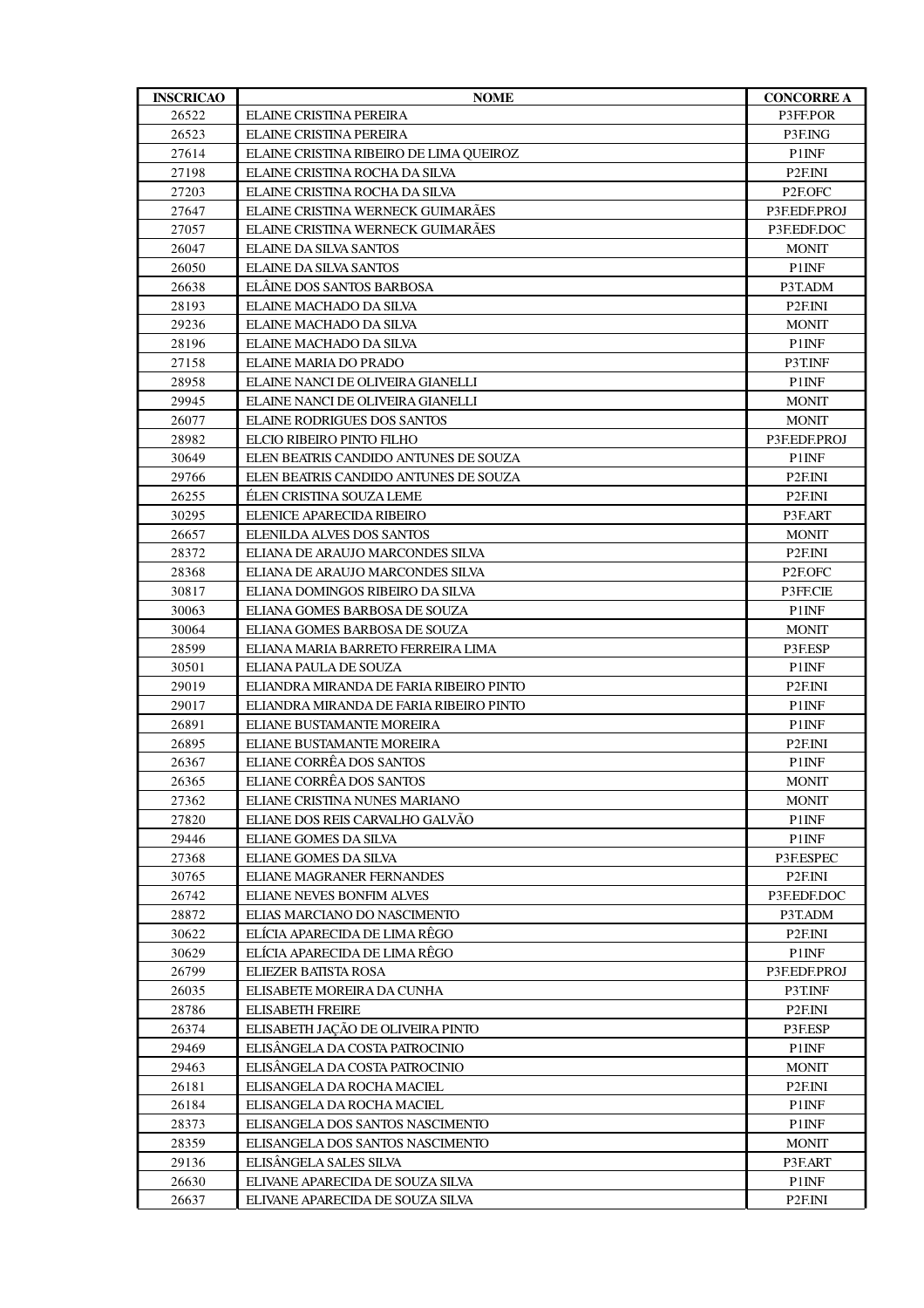| 30277<br>ELIZABETH APARECIDA CANDIDO SANTOS VIAL<br>P1INF<br>30615<br>ELIZABETH APARECIDA CANDIDO SANTOS VIAL<br>P <sub>2F.INI</sub><br>28667<br>ELIZABETH APARECIDA DA CONCEICAO FRANCISCO<br>P3F.ART<br>30646<br>ELIZABETH MARIA PEREIRA DA SILVA<br>P1INF<br>26006<br>ELIZEUDE FERREIRA DA SILVA JUNIOR<br>P3F.EDF.PROJ<br>29475<br>ELIZIARIA DA FONSECA BENEDITO<br>P1INF<br>29472<br>ELIZIÁRIA DA FONSECA BENEDITO<br><b>MONIT</b><br>26382<br>ELLEMOREIRA DE OLIVEIRA<br><b>MONIT</b><br>26385<br>ELLEN MOREIRA DE OLIVEIRA<br>P1INF<br>26246<br>ELOISA MARTINS PELEGRINI<br>P3F.EDF.DOC<br>26328<br>ELUZELENA DA COSTA NUNES<br>P <sub>2F.INI</sub><br>26319<br>ELUZELENA DA COSTA NUNES<br>P1INF<br>29512<br><b>EMANUELE QUEIROZ BRAZ</b><br>P3FF.MAT<br>29515<br><b>EMANUELE QUEIROZ BRAZ</b><br>P3FF.GEOM<br>30018<br><b>EMANUELLE PEREIRA LEITE PONCHON</b><br>P1INF<br>30019<br>P <sub>2</sub> F.INI<br><b>EMANUELLE PEREIRA LEITE PONCHON</b><br>27334<br>EMERSON RODRIGUES DE OLIVEIRA<br>P3FF.GEOGR<br>30058<br><b>EMILENE MARTINS LOPES</b><br>P3F.EDF.DOC<br>27236<br>EMILIA ALVES DA SILVA DE SOUSA<br>P3F.ESP<br>27243<br>EMILIA ALVES DA SILVA DE SOUSA<br>P3FF.POR<br>29442<br><b>EMILIO GUSTAVO MORAES</b><br>P1INF<br>29441<br><b>EMILIO GUSTAVO MORAES</b><br><b>MONIT</b><br>26305<br>ENEIDA APARECIDA ROCHA DOS SANTOS<br>P1INF<br>26298<br>ENEIDA APARECIDA ROCHA DOS SANTOS<br>P3F.ESPEC<br>26178<br><b>ENILTON MACHADO</b><br>P <sub>2F.INI</sub><br>26190<br>ENISSEIA DE SENA MORENO<br>P3FF.POR<br>29354<br>ENY APARECIDA DE OLIVEIRA<br>P1INF<br>29372<br>P <sub>2F.INI</sub><br>ENY APARECIDA DE OLIVEIRA<br>30851<br>ERICA DE OLIVEIRA ROMEIRO RIBEIRO<br>P <sub>2F.INI</sub><br>29915<br>P3F.EDF.DOC<br><b>ERICA GENEROSO</b><br>29917<br>ERICA GENEROSO DIAS<br>P1INF<br>26254<br>ERICA MARIA DE ALMEIDA<br><b>MONIT</b><br>29211<br>ERICA PEREIRA ARANTES CAMPOS<br><b>MONIT</b><br>29206<br>ERICA PEREIRA ARANTES CAMPOS<br>P1INF<br>28276<br>ERICA TAIS CAMARGO SILVA DE OLIVEIRA<br><b>MONIT</b><br>28283<br>P1INF<br>ERICA TAIS CAMARGO SILVA DE OLIVEIRA<br>26156<br>ÉRIKA DE SOUZA<br><b>MONIT</b><br>28065<br>ERIKA RODRIGUES DO NASCIMENTO<br>P3F.ING<br>28073<br>ÉRIKA RODRIGUES DO NASCIMENTO<br>P3FF.POR<br>27159<br>P1INF<br>ESTER LIMA DE ALMEIDA RODRIGUES<br>30572<br><b>ESTER RODRIGUES DE GODOY</b><br>P1INF<br>30564<br><b>ESTER RODRIGUES DE GODOY</b><br><b>MONIT</b><br>29299<br>P <sub>2F.INI</sub><br>ESTER RUTE LORENA DOS SANTOS<br>ESTEVIES DE OLIVEIRA JORDAOCAPUCHO<br>30113<br>P3FF.HIS<br>ESTHER DE SOUSA CARNEIRO GOMES<br>27387<br>P1INF<br>27388<br>ESTHER DE SOUSA CARNEIRO GOMES<br>P <sub>2</sub> F.INI<br>EULALIA CRISTINA DE MELO OLIVEIRA<br>P3F.ING<br>29391<br>29390<br>EULALIA CRISTINA DE MELO OLIVEIRA COZZA<br>P3FF.POR<br>26917<br>P <sub>2</sub> F.OFC<br>EVA CRISTINA BLAGESKI<br>26911<br>EVA CRISTINA BLAGESKI<br><b>MONIT</b><br>30298<br>P3F.ESPEC<br>EVAVE VIEIRA DA SILVA<br>26096<br>EVELIN DE CAMPOS COSTA<br>P1INF<br>26090<br>EVELIN DECAMPOS COSTA<br><b>MONIT</b><br>28337<br>EVELIN EMILIA DE PAULA CEZAR<br>P3FF.GEOGR<br>29620<br>EVELISE CRISTINA DE OLIVEIRA SILVA<br><b>MONIT</b><br><b>EVELYN BARBOSA BASTOS</b><br>P3T.ADM<br>30187<br>28127<br>EVERTON CAIQUE DA SILVA<br><b>MONIT</b><br>29260<br>P3T.DIR<br><b>EWERTON FERREIRA MADEIRA</b> | <b>INSCRICAO</b> | <b>NOME</b> | <b>CONCORRE A</b> |
|---------------------------------------------------------------------------------------------------------------------------------------------------------------------------------------------------------------------------------------------------------------------------------------------------------------------------------------------------------------------------------------------------------------------------------------------------------------------------------------------------------------------------------------------------------------------------------------------------------------------------------------------------------------------------------------------------------------------------------------------------------------------------------------------------------------------------------------------------------------------------------------------------------------------------------------------------------------------------------------------------------------------------------------------------------------------------------------------------------------------------------------------------------------------------------------------------------------------------------------------------------------------------------------------------------------------------------------------------------------------------------------------------------------------------------------------------------------------------------------------------------------------------------------------------------------------------------------------------------------------------------------------------------------------------------------------------------------------------------------------------------------------------------------------------------------------------------------------------------------------------------------------------------------------------------------------------------------------------------------------------------------------------------------------------------------------------------------------------------------------------------------------------------------------------------------------------------------------------------------------------------------------------------------------------------------------------------------------------------------------------------------------------------------------------------------------------------------------------------------------------------------------------------------------------------------------------------------------------------------------------------------------------------------------------------------------------------------------------------------------------------------------------------------------------------------------------------------------------------------------------------------------------------------------------------------------------------------------------------------------------------------------------------------------------------------------------------------------------------------------------------------------------------------------------------------------------------------------------------------------------------------------------------------------------------------------------------------------------------|------------------|-------------|-------------------|
|                                                                                                                                                                                                                                                                                                                                                                                                                                                                                                                                                                                                                                                                                                                                                                                                                                                                                                                                                                                                                                                                                                                                                                                                                                                                                                                                                                                                                                                                                                                                                                                                                                                                                                                                                                                                                                                                                                                                                                                                                                                                                                                                                                                                                                                                                                                                                                                                                                                                                                                                                                                                                                                                                                                                                                                                                                                                                                                                                                                                                                                                                                                                                                                                                                                                                                                                                         |                  |             |                   |
|                                                                                                                                                                                                                                                                                                                                                                                                                                                                                                                                                                                                                                                                                                                                                                                                                                                                                                                                                                                                                                                                                                                                                                                                                                                                                                                                                                                                                                                                                                                                                                                                                                                                                                                                                                                                                                                                                                                                                                                                                                                                                                                                                                                                                                                                                                                                                                                                                                                                                                                                                                                                                                                                                                                                                                                                                                                                                                                                                                                                                                                                                                                                                                                                                                                                                                                                                         |                  |             |                   |
|                                                                                                                                                                                                                                                                                                                                                                                                                                                                                                                                                                                                                                                                                                                                                                                                                                                                                                                                                                                                                                                                                                                                                                                                                                                                                                                                                                                                                                                                                                                                                                                                                                                                                                                                                                                                                                                                                                                                                                                                                                                                                                                                                                                                                                                                                                                                                                                                                                                                                                                                                                                                                                                                                                                                                                                                                                                                                                                                                                                                                                                                                                                                                                                                                                                                                                                                                         |                  |             |                   |
|                                                                                                                                                                                                                                                                                                                                                                                                                                                                                                                                                                                                                                                                                                                                                                                                                                                                                                                                                                                                                                                                                                                                                                                                                                                                                                                                                                                                                                                                                                                                                                                                                                                                                                                                                                                                                                                                                                                                                                                                                                                                                                                                                                                                                                                                                                                                                                                                                                                                                                                                                                                                                                                                                                                                                                                                                                                                                                                                                                                                                                                                                                                                                                                                                                                                                                                                                         |                  |             |                   |
|                                                                                                                                                                                                                                                                                                                                                                                                                                                                                                                                                                                                                                                                                                                                                                                                                                                                                                                                                                                                                                                                                                                                                                                                                                                                                                                                                                                                                                                                                                                                                                                                                                                                                                                                                                                                                                                                                                                                                                                                                                                                                                                                                                                                                                                                                                                                                                                                                                                                                                                                                                                                                                                                                                                                                                                                                                                                                                                                                                                                                                                                                                                                                                                                                                                                                                                                                         |                  |             |                   |
|                                                                                                                                                                                                                                                                                                                                                                                                                                                                                                                                                                                                                                                                                                                                                                                                                                                                                                                                                                                                                                                                                                                                                                                                                                                                                                                                                                                                                                                                                                                                                                                                                                                                                                                                                                                                                                                                                                                                                                                                                                                                                                                                                                                                                                                                                                                                                                                                                                                                                                                                                                                                                                                                                                                                                                                                                                                                                                                                                                                                                                                                                                                                                                                                                                                                                                                                                         |                  |             |                   |
|                                                                                                                                                                                                                                                                                                                                                                                                                                                                                                                                                                                                                                                                                                                                                                                                                                                                                                                                                                                                                                                                                                                                                                                                                                                                                                                                                                                                                                                                                                                                                                                                                                                                                                                                                                                                                                                                                                                                                                                                                                                                                                                                                                                                                                                                                                                                                                                                                                                                                                                                                                                                                                                                                                                                                                                                                                                                                                                                                                                                                                                                                                                                                                                                                                                                                                                                                         |                  |             |                   |
|                                                                                                                                                                                                                                                                                                                                                                                                                                                                                                                                                                                                                                                                                                                                                                                                                                                                                                                                                                                                                                                                                                                                                                                                                                                                                                                                                                                                                                                                                                                                                                                                                                                                                                                                                                                                                                                                                                                                                                                                                                                                                                                                                                                                                                                                                                                                                                                                                                                                                                                                                                                                                                                                                                                                                                                                                                                                                                                                                                                                                                                                                                                                                                                                                                                                                                                                                         |                  |             |                   |
|                                                                                                                                                                                                                                                                                                                                                                                                                                                                                                                                                                                                                                                                                                                                                                                                                                                                                                                                                                                                                                                                                                                                                                                                                                                                                                                                                                                                                                                                                                                                                                                                                                                                                                                                                                                                                                                                                                                                                                                                                                                                                                                                                                                                                                                                                                                                                                                                                                                                                                                                                                                                                                                                                                                                                                                                                                                                                                                                                                                                                                                                                                                                                                                                                                                                                                                                                         |                  |             |                   |
|                                                                                                                                                                                                                                                                                                                                                                                                                                                                                                                                                                                                                                                                                                                                                                                                                                                                                                                                                                                                                                                                                                                                                                                                                                                                                                                                                                                                                                                                                                                                                                                                                                                                                                                                                                                                                                                                                                                                                                                                                                                                                                                                                                                                                                                                                                                                                                                                                                                                                                                                                                                                                                                                                                                                                                                                                                                                                                                                                                                                                                                                                                                                                                                                                                                                                                                                                         |                  |             |                   |
|                                                                                                                                                                                                                                                                                                                                                                                                                                                                                                                                                                                                                                                                                                                                                                                                                                                                                                                                                                                                                                                                                                                                                                                                                                                                                                                                                                                                                                                                                                                                                                                                                                                                                                                                                                                                                                                                                                                                                                                                                                                                                                                                                                                                                                                                                                                                                                                                                                                                                                                                                                                                                                                                                                                                                                                                                                                                                                                                                                                                                                                                                                                                                                                                                                                                                                                                                         |                  |             |                   |
|                                                                                                                                                                                                                                                                                                                                                                                                                                                                                                                                                                                                                                                                                                                                                                                                                                                                                                                                                                                                                                                                                                                                                                                                                                                                                                                                                                                                                                                                                                                                                                                                                                                                                                                                                                                                                                                                                                                                                                                                                                                                                                                                                                                                                                                                                                                                                                                                                                                                                                                                                                                                                                                                                                                                                                                                                                                                                                                                                                                                                                                                                                                                                                                                                                                                                                                                                         |                  |             |                   |
|                                                                                                                                                                                                                                                                                                                                                                                                                                                                                                                                                                                                                                                                                                                                                                                                                                                                                                                                                                                                                                                                                                                                                                                                                                                                                                                                                                                                                                                                                                                                                                                                                                                                                                                                                                                                                                                                                                                                                                                                                                                                                                                                                                                                                                                                                                                                                                                                                                                                                                                                                                                                                                                                                                                                                                                                                                                                                                                                                                                                                                                                                                                                                                                                                                                                                                                                                         |                  |             |                   |
|                                                                                                                                                                                                                                                                                                                                                                                                                                                                                                                                                                                                                                                                                                                                                                                                                                                                                                                                                                                                                                                                                                                                                                                                                                                                                                                                                                                                                                                                                                                                                                                                                                                                                                                                                                                                                                                                                                                                                                                                                                                                                                                                                                                                                                                                                                                                                                                                                                                                                                                                                                                                                                                                                                                                                                                                                                                                                                                                                                                                                                                                                                                                                                                                                                                                                                                                                         |                  |             |                   |
|                                                                                                                                                                                                                                                                                                                                                                                                                                                                                                                                                                                                                                                                                                                                                                                                                                                                                                                                                                                                                                                                                                                                                                                                                                                                                                                                                                                                                                                                                                                                                                                                                                                                                                                                                                                                                                                                                                                                                                                                                                                                                                                                                                                                                                                                                                                                                                                                                                                                                                                                                                                                                                                                                                                                                                                                                                                                                                                                                                                                                                                                                                                                                                                                                                                                                                                                                         |                  |             |                   |
|                                                                                                                                                                                                                                                                                                                                                                                                                                                                                                                                                                                                                                                                                                                                                                                                                                                                                                                                                                                                                                                                                                                                                                                                                                                                                                                                                                                                                                                                                                                                                                                                                                                                                                                                                                                                                                                                                                                                                                                                                                                                                                                                                                                                                                                                                                                                                                                                                                                                                                                                                                                                                                                                                                                                                                                                                                                                                                                                                                                                                                                                                                                                                                                                                                                                                                                                                         |                  |             |                   |
|                                                                                                                                                                                                                                                                                                                                                                                                                                                                                                                                                                                                                                                                                                                                                                                                                                                                                                                                                                                                                                                                                                                                                                                                                                                                                                                                                                                                                                                                                                                                                                                                                                                                                                                                                                                                                                                                                                                                                                                                                                                                                                                                                                                                                                                                                                                                                                                                                                                                                                                                                                                                                                                                                                                                                                                                                                                                                                                                                                                                                                                                                                                                                                                                                                                                                                                                                         |                  |             |                   |
|                                                                                                                                                                                                                                                                                                                                                                                                                                                                                                                                                                                                                                                                                                                                                                                                                                                                                                                                                                                                                                                                                                                                                                                                                                                                                                                                                                                                                                                                                                                                                                                                                                                                                                                                                                                                                                                                                                                                                                                                                                                                                                                                                                                                                                                                                                                                                                                                                                                                                                                                                                                                                                                                                                                                                                                                                                                                                                                                                                                                                                                                                                                                                                                                                                                                                                                                                         |                  |             |                   |
|                                                                                                                                                                                                                                                                                                                                                                                                                                                                                                                                                                                                                                                                                                                                                                                                                                                                                                                                                                                                                                                                                                                                                                                                                                                                                                                                                                                                                                                                                                                                                                                                                                                                                                                                                                                                                                                                                                                                                                                                                                                                                                                                                                                                                                                                                                                                                                                                                                                                                                                                                                                                                                                                                                                                                                                                                                                                                                                                                                                                                                                                                                                                                                                                                                                                                                                                                         |                  |             |                   |
|                                                                                                                                                                                                                                                                                                                                                                                                                                                                                                                                                                                                                                                                                                                                                                                                                                                                                                                                                                                                                                                                                                                                                                                                                                                                                                                                                                                                                                                                                                                                                                                                                                                                                                                                                                                                                                                                                                                                                                                                                                                                                                                                                                                                                                                                                                                                                                                                                                                                                                                                                                                                                                                                                                                                                                                                                                                                                                                                                                                                                                                                                                                                                                                                                                                                                                                                                         |                  |             |                   |
|                                                                                                                                                                                                                                                                                                                                                                                                                                                                                                                                                                                                                                                                                                                                                                                                                                                                                                                                                                                                                                                                                                                                                                                                                                                                                                                                                                                                                                                                                                                                                                                                                                                                                                                                                                                                                                                                                                                                                                                                                                                                                                                                                                                                                                                                                                                                                                                                                                                                                                                                                                                                                                                                                                                                                                                                                                                                                                                                                                                                                                                                                                                                                                                                                                                                                                                                                         |                  |             |                   |
|                                                                                                                                                                                                                                                                                                                                                                                                                                                                                                                                                                                                                                                                                                                                                                                                                                                                                                                                                                                                                                                                                                                                                                                                                                                                                                                                                                                                                                                                                                                                                                                                                                                                                                                                                                                                                                                                                                                                                                                                                                                                                                                                                                                                                                                                                                                                                                                                                                                                                                                                                                                                                                                                                                                                                                                                                                                                                                                                                                                                                                                                                                                                                                                                                                                                                                                                                         |                  |             |                   |
|                                                                                                                                                                                                                                                                                                                                                                                                                                                                                                                                                                                                                                                                                                                                                                                                                                                                                                                                                                                                                                                                                                                                                                                                                                                                                                                                                                                                                                                                                                                                                                                                                                                                                                                                                                                                                                                                                                                                                                                                                                                                                                                                                                                                                                                                                                                                                                                                                                                                                                                                                                                                                                                                                                                                                                                                                                                                                                                                                                                                                                                                                                                                                                                                                                                                                                                                                         |                  |             |                   |
|                                                                                                                                                                                                                                                                                                                                                                                                                                                                                                                                                                                                                                                                                                                                                                                                                                                                                                                                                                                                                                                                                                                                                                                                                                                                                                                                                                                                                                                                                                                                                                                                                                                                                                                                                                                                                                                                                                                                                                                                                                                                                                                                                                                                                                                                                                                                                                                                                                                                                                                                                                                                                                                                                                                                                                                                                                                                                                                                                                                                                                                                                                                                                                                                                                                                                                                                                         |                  |             |                   |
|                                                                                                                                                                                                                                                                                                                                                                                                                                                                                                                                                                                                                                                                                                                                                                                                                                                                                                                                                                                                                                                                                                                                                                                                                                                                                                                                                                                                                                                                                                                                                                                                                                                                                                                                                                                                                                                                                                                                                                                                                                                                                                                                                                                                                                                                                                                                                                                                                                                                                                                                                                                                                                                                                                                                                                                                                                                                                                                                                                                                                                                                                                                                                                                                                                                                                                                                                         |                  |             |                   |
|                                                                                                                                                                                                                                                                                                                                                                                                                                                                                                                                                                                                                                                                                                                                                                                                                                                                                                                                                                                                                                                                                                                                                                                                                                                                                                                                                                                                                                                                                                                                                                                                                                                                                                                                                                                                                                                                                                                                                                                                                                                                                                                                                                                                                                                                                                                                                                                                                                                                                                                                                                                                                                                                                                                                                                                                                                                                                                                                                                                                                                                                                                                                                                                                                                                                                                                                                         |                  |             |                   |
|                                                                                                                                                                                                                                                                                                                                                                                                                                                                                                                                                                                                                                                                                                                                                                                                                                                                                                                                                                                                                                                                                                                                                                                                                                                                                                                                                                                                                                                                                                                                                                                                                                                                                                                                                                                                                                                                                                                                                                                                                                                                                                                                                                                                                                                                                                                                                                                                                                                                                                                                                                                                                                                                                                                                                                                                                                                                                                                                                                                                                                                                                                                                                                                                                                                                                                                                                         |                  |             |                   |
|                                                                                                                                                                                                                                                                                                                                                                                                                                                                                                                                                                                                                                                                                                                                                                                                                                                                                                                                                                                                                                                                                                                                                                                                                                                                                                                                                                                                                                                                                                                                                                                                                                                                                                                                                                                                                                                                                                                                                                                                                                                                                                                                                                                                                                                                                                                                                                                                                                                                                                                                                                                                                                                                                                                                                                                                                                                                                                                                                                                                                                                                                                                                                                                                                                                                                                                                                         |                  |             |                   |
|                                                                                                                                                                                                                                                                                                                                                                                                                                                                                                                                                                                                                                                                                                                                                                                                                                                                                                                                                                                                                                                                                                                                                                                                                                                                                                                                                                                                                                                                                                                                                                                                                                                                                                                                                                                                                                                                                                                                                                                                                                                                                                                                                                                                                                                                                                                                                                                                                                                                                                                                                                                                                                                                                                                                                                                                                                                                                                                                                                                                                                                                                                                                                                                                                                                                                                                                                         |                  |             |                   |
|                                                                                                                                                                                                                                                                                                                                                                                                                                                                                                                                                                                                                                                                                                                                                                                                                                                                                                                                                                                                                                                                                                                                                                                                                                                                                                                                                                                                                                                                                                                                                                                                                                                                                                                                                                                                                                                                                                                                                                                                                                                                                                                                                                                                                                                                                                                                                                                                                                                                                                                                                                                                                                                                                                                                                                                                                                                                                                                                                                                                                                                                                                                                                                                                                                                                                                                                                         |                  |             |                   |
|                                                                                                                                                                                                                                                                                                                                                                                                                                                                                                                                                                                                                                                                                                                                                                                                                                                                                                                                                                                                                                                                                                                                                                                                                                                                                                                                                                                                                                                                                                                                                                                                                                                                                                                                                                                                                                                                                                                                                                                                                                                                                                                                                                                                                                                                                                                                                                                                                                                                                                                                                                                                                                                                                                                                                                                                                                                                                                                                                                                                                                                                                                                                                                                                                                                                                                                                                         |                  |             |                   |
|                                                                                                                                                                                                                                                                                                                                                                                                                                                                                                                                                                                                                                                                                                                                                                                                                                                                                                                                                                                                                                                                                                                                                                                                                                                                                                                                                                                                                                                                                                                                                                                                                                                                                                                                                                                                                                                                                                                                                                                                                                                                                                                                                                                                                                                                                                                                                                                                                                                                                                                                                                                                                                                                                                                                                                                                                                                                                                                                                                                                                                                                                                                                                                                                                                                                                                                                                         |                  |             |                   |
|                                                                                                                                                                                                                                                                                                                                                                                                                                                                                                                                                                                                                                                                                                                                                                                                                                                                                                                                                                                                                                                                                                                                                                                                                                                                                                                                                                                                                                                                                                                                                                                                                                                                                                                                                                                                                                                                                                                                                                                                                                                                                                                                                                                                                                                                                                                                                                                                                                                                                                                                                                                                                                                                                                                                                                                                                                                                                                                                                                                                                                                                                                                                                                                                                                                                                                                                                         |                  |             |                   |
|                                                                                                                                                                                                                                                                                                                                                                                                                                                                                                                                                                                                                                                                                                                                                                                                                                                                                                                                                                                                                                                                                                                                                                                                                                                                                                                                                                                                                                                                                                                                                                                                                                                                                                                                                                                                                                                                                                                                                                                                                                                                                                                                                                                                                                                                                                                                                                                                                                                                                                                                                                                                                                                                                                                                                                                                                                                                                                                                                                                                                                                                                                                                                                                                                                                                                                                                                         |                  |             |                   |
|                                                                                                                                                                                                                                                                                                                                                                                                                                                                                                                                                                                                                                                                                                                                                                                                                                                                                                                                                                                                                                                                                                                                                                                                                                                                                                                                                                                                                                                                                                                                                                                                                                                                                                                                                                                                                                                                                                                                                                                                                                                                                                                                                                                                                                                                                                                                                                                                                                                                                                                                                                                                                                                                                                                                                                                                                                                                                                                                                                                                                                                                                                                                                                                                                                                                                                                                                         |                  |             |                   |
|                                                                                                                                                                                                                                                                                                                                                                                                                                                                                                                                                                                                                                                                                                                                                                                                                                                                                                                                                                                                                                                                                                                                                                                                                                                                                                                                                                                                                                                                                                                                                                                                                                                                                                                                                                                                                                                                                                                                                                                                                                                                                                                                                                                                                                                                                                                                                                                                                                                                                                                                                                                                                                                                                                                                                                                                                                                                                                                                                                                                                                                                                                                                                                                                                                                                                                                                                         |                  |             |                   |
|                                                                                                                                                                                                                                                                                                                                                                                                                                                                                                                                                                                                                                                                                                                                                                                                                                                                                                                                                                                                                                                                                                                                                                                                                                                                                                                                                                                                                                                                                                                                                                                                                                                                                                                                                                                                                                                                                                                                                                                                                                                                                                                                                                                                                                                                                                                                                                                                                                                                                                                                                                                                                                                                                                                                                                                                                                                                                                                                                                                                                                                                                                                                                                                                                                                                                                                                                         |                  |             |                   |
|                                                                                                                                                                                                                                                                                                                                                                                                                                                                                                                                                                                                                                                                                                                                                                                                                                                                                                                                                                                                                                                                                                                                                                                                                                                                                                                                                                                                                                                                                                                                                                                                                                                                                                                                                                                                                                                                                                                                                                                                                                                                                                                                                                                                                                                                                                                                                                                                                                                                                                                                                                                                                                                                                                                                                                                                                                                                                                                                                                                                                                                                                                                                                                                                                                                                                                                                                         |                  |             |                   |
|                                                                                                                                                                                                                                                                                                                                                                                                                                                                                                                                                                                                                                                                                                                                                                                                                                                                                                                                                                                                                                                                                                                                                                                                                                                                                                                                                                                                                                                                                                                                                                                                                                                                                                                                                                                                                                                                                                                                                                                                                                                                                                                                                                                                                                                                                                                                                                                                                                                                                                                                                                                                                                                                                                                                                                                                                                                                                                                                                                                                                                                                                                                                                                                                                                                                                                                                                         |                  |             |                   |
|                                                                                                                                                                                                                                                                                                                                                                                                                                                                                                                                                                                                                                                                                                                                                                                                                                                                                                                                                                                                                                                                                                                                                                                                                                                                                                                                                                                                                                                                                                                                                                                                                                                                                                                                                                                                                                                                                                                                                                                                                                                                                                                                                                                                                                                                                                                                                                                                                                                                                                                                                                                                                                                                                                                                                                                                                                                                                                                                                                                                                                                                                                                                                                                                                                                                                                                                                         |                  |             |                   |
|                                                                                                                                                                                                                                                                                                                                                                                                                                                                                                                                                                                                                                                                                                                                                                                                                                                                                                                                                                                                                                                                                                                                                                                                                                                                                                                                                                                                                                                                                                                                                                                                                                                                                                                                                                                                                                                                                                                                                                                                                                                                                                                                                                                                                                                                                                                                                                                                                                                                                                                                                                                                                                                                                                                                                                                                                                                                                                                                                                                                                                                                                                                                                                                                                                                                                                                                                         |                  |             |                   |
|                                                                                                                                                                                                                                                                                                                                                                                                                                                                                                                                                                                                                                                                                                                                                                                                                                                                                                                                                                                                                                                                                                                                                                                                                                                                                                                                                                                                                                                                                                                                                                                                                                                                                                                                                                                                                                                                                                                                                                                                                                                                                                                                                                                                                                                                                                                                                                                                                                                                                                                                                                                                                                                                                                                                                                                                                                                                                                                                                                                                                                                                                                                                                                                                                                                                                                                                                         |                  |             |                   |
|                                                                                                                                                                                                                                                                                                                                                                                                                                                                                                                                                                                                                                                                                                                                                                                                                                                                                                                                                                                                                                                                                                                                                                                                                                                                                                                                                                                                                                                                                                                                                                                                                                                                                                                                                                                                                                                                                                                                                                                                                                                                                                                                                                                                                                                                                                                                                                                                                                                                                                                                                                                                                                                                                                                                                                                                                                                                                                                                                                                                                                                                                                                                                                                                                                                                                                                                                         |                  |             |                   |
|                                                                                                                                                                                                                                                                                                                                                                                                                                                                                                                                                                                                                                                                                                                                                                                                                                                                                                                                                                                                                                                                                                                                                                                                                                                                                                                                                                                                                                                                                                                                                                                                                                                                                                                                                                                                                                                                                                                                                                                                                                                                                                                                                                                                                                                                                                                                                                                                                                                                                                                                                                                                                                                                                                                                                                                                                                                                                                                                                                                                                                                                                                                                                                                                                                                                                                                                                         |                  |             |                   |
|                                                                                                                                                                                                                                                                                                                                                                                                                                                                                                                                                                                                                                                                                                                                                                                                                                                                                                                                                                                                                                                                                                                                                                                                                                                                                                                                                                                                                                                                                                                                                                                                                                                                                                                                                                                                                                                                                                                                                                                                                                                                                                                                                                                                                                                                                                                                                                                                                                                                                                                                                                                                                                                                                                                                                                                                                                                                                                                                                                                                                                                                                                                                                                                                                                                                                                                                                         |                  |             |                   |
|                                                                                                                                                                                                                                                                                                                                                                                                                                                                                                                                                                                                                                                                                                                                                                                                                                                                                                                                                                                                                                                                                                                                                                                                                                                                                                                                                                                                                                                                                                                                                                                                                                                                                                                                                                                                                                                                                                                                                                                                                                                                                                                                                                                                                                                                                                                                                                                                                                                                                                                                                                                                                                                                                                                                                                                                                                                                                                                                                                                                                                                                                                                                                                                                                                                                                                                                                         |                  |             |                   |
|                                                                                                                                                                                                                                                                                                                                                                                                                                                                                                                                                                                                                                                                                                                                                                                                                                                                                                                                                                                                                                                                                                                                                                                                                                                                                                                                                                                                                                                                                                                                                                                                                                                                                                                                                                                                                                                                                                                                                                                                                                                                                                                                                                                                                                                                                                                                                                                                                                                                                                                                                                                                                                                                                                                                                                                                                                                                                                                                                                                                                                                                                                                                                                                                                                                                                                                                                         |                  |             |                   |
|                                                                                                                                                                                                                                                                                                                                                                                                                                                                                                                                                                                                                                                                                                                                                                                                                                                                                                                                                                                                                                                                                                                                                                                                                                                                                                                                                                                                                                                                                                                                                                                                                                                                                                                                                                                                                                                                                                                                                                                                                                                                                                                                                                                                                                                                                                                                                                                                                                                                                                                                                                                                                                                                                                                                                                                                                                                                                                                                                                                                                                                                                                                                                                                                                                                                                                                                                         |                  |             |                   |
|                                                                                                                                                                                                                                                                                                                                                                                                                                                                                                                                                                                                                                                                                                                                                                                                                                                                                                                                                                                                                                                                                                                                                                                                                                                                                                                                                                                                                                                                                                                                                                                                                                                                                                                                                                                                                                                                                                                                                                                                                                                                                                                                                                                                                                                                                                                                                                                                                                                                                                                                                                                                                                                                                                                                                                                                                                                                                                                                                                                                                                                                                                                                                                                                                                                                                                                                                         |                  |             |                   |
|                                                                                                                                                                                                                                                                                                                                                                                                                                                                                                                                                                                                                                                                                                                                                                                                                                                                                                                                                                                                                                                                                                                                                                                                                                                                                                                                                                                                                                                                                                                                                                                                                                                                                                                                                                                                                                                                                                                                                                                                                                                                                                                                                                                                                                                                                                                                                                                                                                                                                                                                                                                                                                                                                                                                                                                                                                                                                                                                                                                                                                                                                                                                                                                                                                                                                                                                                         |                  |             |                   |
|                                                                                                                                                                                                                                                                                                                                                                                                                                                                                                                                                                                                                                                                                                                                                                                                                                                                                                                                                                                                                                                                                                                                                                                                                                                                                                                                                                                                                                                                                                                                                                                                                                                                                                                                                                                                                                                                                                                                                                                                                                                                                                                                                                                                                                                                                                                                                                                                                                                                                                                                                                                                                                                                                                                                                                                                                                                                                                                                                                                                                                                                                                                                                                                                                                                                                                                                                         |                  |             |                   |
|                                                                                                                                                                                                                                                                                                                                                                                                                                                                                                                                                                                                                                                                                                                                                                                                                                                                                                                                                                                                                                                                                                                                                                                                                                                                                                                                                                                                                                                                                                                                                                                                                                                                                                                                                                                                                                                                                                                                                                                                                                                                                                                                                                                                                                                                                                                                                                                                                                                                                                                                                                                                                                                                                                                                                                                                                                                                                                                                                                                                                                                                                                                                                                                                                                                                                                                                                         |                  |             |                   |
|                                                                                                                                                                                                                                                                                                                                                                                                                                                                                                                                                                                                                                                                                                                                                                                                                                                                                                                                                                                                                                                                                                                                                                                                                                                                                                                                                                                                                                                                                                                                                                                                                                                                                                                                                                                                                                                                                                                                                                                                                                                                                                                                                                                                                                                                                                                                                                                                                                                                                                                                                                                                                                                                                                                                                                                                                                                                                                                                                                                                                                                                                                                                                                                                                                                                                                                                                         |                  |             |                   |
|                                                                                                                                                                                                                                                                                                                                                                                                                                                                                                                                                                                                                                                                                                                                                                                                                                                                                                                                                                                                                                                                                                                                                                                                                                                                                                                                                                                                                                                                                                                                                                                                                                                                                                                                                                                                                                                                                                                                                                                                                                                                                                                                                                                                                                                                                                                                                                                                                                                                                                                                                                                                                                                                                                                                                                                                                                                                                                                                                                                                                                                                                                                                                                                                                                                                                                                                                         |                  |             |                   |
|                                                                                                                                                                                                                                                                                                                                                                                                                                                                                                                                                                                                                                                                                                                                                                                                                                                                                                                                                                                                                                                                                                                                                                                                                                                                                                                                                                                                                                                                                                                                                                                                                                                                                                                                                                                                                                                                                                                                                                                                                                                                                                                                                                                                                                                                                                                                                                                                                                                                                                                                                                                                                                                                                                                                                                                                                                                                                                                                                                                                                                                                                                                                                                                                                                                                                                                                                         |                  |             |                   |
|                                                                                                                                                                                                                                                                                                                                                                                                                                                                                                                                                                                                                                                                                                                                                                                                                                                                                                                                                                                                                                                                                                                                                                                                                                                                                                                                                                                                                                                                                                                                                                                                                                                                                                                                                                                                                                                                                                                                                                                                                                                                                                                                                                                                                                                                                                                                                                                                                                                                                                                                                                                                                                                                                                                                                                                                                                                                                                                                                                                                                                                                                                                                                                                                                                                                                                                                                         |                  |             |                   |
|                                                                                                                                                                                                                                                                                                                                                                                                                                                                                                                                                                                                                                                                                                                                                                                                                                                                                                                                                                                                                                                                                                                                                                                                                                                                                                                                                                                                                                                                                                                                                                                                                                                                                                                                                                                                                                                                                                                                                                                                                                                                                                                                                                                                                                                                                                                                                                                                                                                                                                                                                                                                                                                                                                                                                                                                                                                                                                                                                                                                                                                                                                                                                                                                                                                                                                                                                         |                  |             |                   |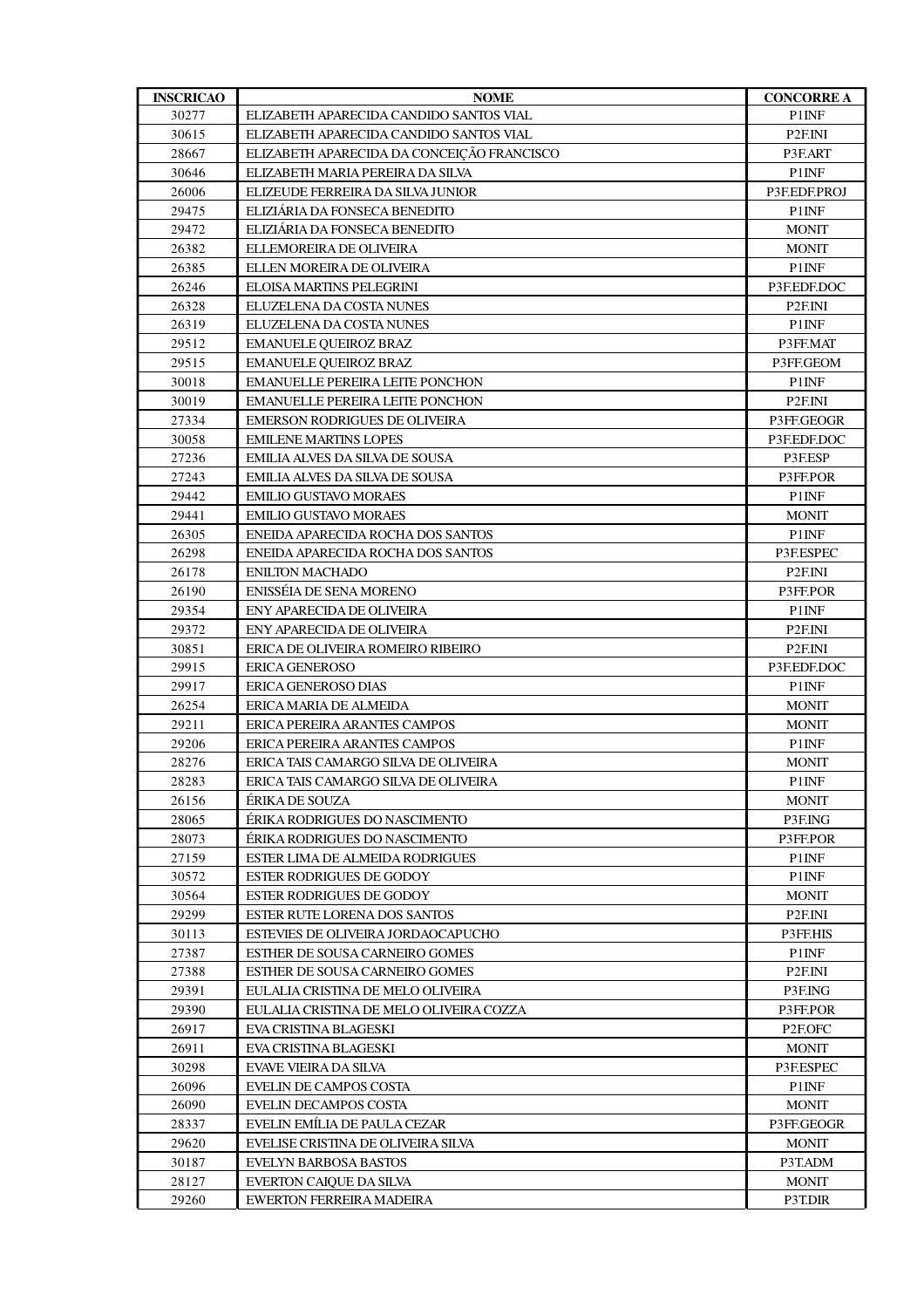| <b>INSCRICAO</b> | <b>NOME</b>                                                        | <b>CONCORRE A</b>             |
|------------------|--------------------------------------------------------------------|-------------------------------|
| 29873            | <b>EWERTON SIQUEIRA DE MELO</b>                                    | P3F.EDF.PROJ                  |
| 26847            | <b>EZILDA APARECIDA MARTINS</b>                                    | P <sub>2F.INI</sub>           |
| 26845            | EZILDA APARECIDA MARTINS                                           | P1INF                         |
| 30381            | <b>FABIANA ALVES DOS SANTOS</b>                                    | P1INF                         |
| 26072            | FABIANA APARECIDA ALVES DE OLIVEIRA                                | P1INF                         |
| 26706            | FABIANA APARECIDA DA PALMA UCHÓAS                                  | P <sub>2F.INI</sub>           |
| 26702            | FABIANA APARECIDA DA PALMA UCHÓAS                                  | P1INF                         |
| 27758            | FABIANA APARECIDA RENZZO SANCHES CHACON                            | P1INF                         |
| 27760            | FABIANA APARECIDA RENZZO SANCHES CHACON                            | P <sub>2F.INI</sub>           |
| 26748            | FABIANA APARECIDA SENDAS DA SILVA                                  | <b>MONIT</b>                  |
| 26753            | FABIANA APARECIDA SENDAS DA SILVA                                  | P1INF                         |
| 26882            | FABIANA CRISTINA DA SILVA RODRIGUES DOS SANTOS                     | <b>MONIT</b>                  |
| 27561            | FABIANA DE FATIMA DA SILVA                                         | <b>MONIT</b>                  |
| 27534            | FABIANA DE FATIMA DA SILVA JESUS                                   | P1INF                         |
| 28565            | FABIANA DOS SANTOS LIMA                                            | <b>MONIT</b>                  |
| 28567            | FABIANA DOS SANTOS LIMA                                            | P1INF                         |
| 28964            | FABIANA FRANCO CARDOZO                                             | P <sub>2F.INI</sub>           |
| 28959            | <b>FABIANA FRANCO CARDOZO</b>                                      | P1INF                         |
| 30192            | FABIANA GRAZIELE FARIAS                                            | P3FF.GEOM                     |
| 30191            | FABIANA GRAZIELE FARIAS                                            | P3FF.MAT                      |
| 29329            | FABIANO AUGUSTO DE LIMA SANTOS                                     | P3T.INF                       |
| 27173            | <b>FABIANO RIBEIRO VILAS BOAS</b>                                  | P3T.ADM                       |
| 29698            | FABIO MENDES DA FONSECA                                            | P3F.EDF.DOC                   |
| 29305            | <b>FÁBIO VIEIRA PEIXOTO</b>                                        | P3T.ADM                       |
| 26727            | FABIOLA BARBOSA JUNQUEIRA                                          | P <sub>2</sub> F.OFC          |
| 26723            | FABIOLA BARBOSA JUNQUEIRA                                          | P <sub>2F.INI</sub>           |
| 27830            | <b>FABIOLA BEATRIZ MEDEIROS ROSA</b>                               | P1INF                         |
| 27825            | <b>FABIOLA BEATRIZ MEDEIROS ROSA</b>                               | P3F.ESPEC                     |
| 26083            | FABIOLA DE ALMEIDA MOREIRA                                         | P <sub>2</sub> F.INI          |
| 26104            | FABIOLA DE ALMEIDA MOREIRA                                         | P <sub>2</sub> F.OFC          |
| 28750            | FABRÍCIA BATISTA DA SILVEIRA                                       | P <sub>2F.INI</sub>           |
| 29344            | <b>FABRICIO DA SILVA PACHECO</b>                                   | P3FF.CIE                      |
| 30574            | <b>FABRICIO PLACIDO</b>                                            | P3FF.HIS                      |
| 26973            | FABRINI MARIANA DE GODOY MULER                                     | P <sub>2F.INI</sub>           |
| 28962            | FANDERSON RONI DOS SANTOS                                          | P <sub>2</sub> F.OFC          |
| 29773            | <b>FANDERSON RONI DOS SANTOS</b>                                   | P3FF.GEOM                     |
| 26321            | <b>FANDERSON RONI DOS SANTOS</b>                                   | P3FF.MAT                      |
| 26544            | <b>FANNY ELACHE FRÓIS DINIZ</b>                                    | P <sub>2</sub> F.OFC          |
| 28983            | FÁTIMA APARECIDA COSTA                                             | P3FF.HIS                      |
| 30672            | FÁTIMA APARECIDA MORAES DOS SANTOS                                 | P1INF                         |
| 30014            | FATIMA APARECIDA RAMOS DOS ANJOS SILVA                             | P1INF                         |
| 30016            | FATIMA APARECIDA RAMOS DOS ANJOS SILVA                             | <b>MONIT</b>                  |
| 27245            | FATIMA BENFICA DOS REIS ALVES DAS NEVES                            | P3FF.HIS                      |
| 26124            | FATIMA DE ALMEIDA MACIEL COSTA                                     | P1INF                         |
| 26116            | FATIMA DE ALMEIDA MACIEL COSTA                                     | <b>MONIT</b>                  |
| 26159            | FÁTIMA MARIA THEODÓRO                                              | P3F.ESPEC                     |
| 26705<br>29737   | FÁTIMA REGINA CUNHA COELHO                                         | P1INF<br>P <sub>2</sub> F.INI |
| 30677            | <b>FATIMA SUELI FONSECA</b><br>FÁTIMA \APARECIDA MORAES DOS SANTOS | P <sub>2F.INI</sub>           |
| 27380            | FELIPE ALEXANDRE CARDOSO COSTA                                     | P3FF.HIS                      |
| 27768            | FELIPE CESAR DIAS MARTINS                                          | P3FF.HIS                      |
| 28997            | <b>FELIPE DO NASCIMENTO</b>                                        | P3T.INF                       |
| 27993            | FELIPE DUTRA DE AGUIAR                                             | P3T.INF                       |
| 27547            | FELIPE FONSECA DE ARRUDA                                           | P3FF.HIS                      |
| 29544            | FELIPE GUSTAVO NOGUEIRA DE CASTRO                                  | P3FF.HIS                      |
| 28300            | FELIPE KLINGER PEREIRA REIS                                        | P3FF.MAT                      |
| 30108            | <b>FELIPE NOGUEIRA MONTEIRO</b>                                    | P3FF.HIS                      |
| 26613            | <b>FELIPE OLIVEIRA ALVES</b>                                       | P <sub>2</sub> F.OFC          |
|                  |                                                                    |                               |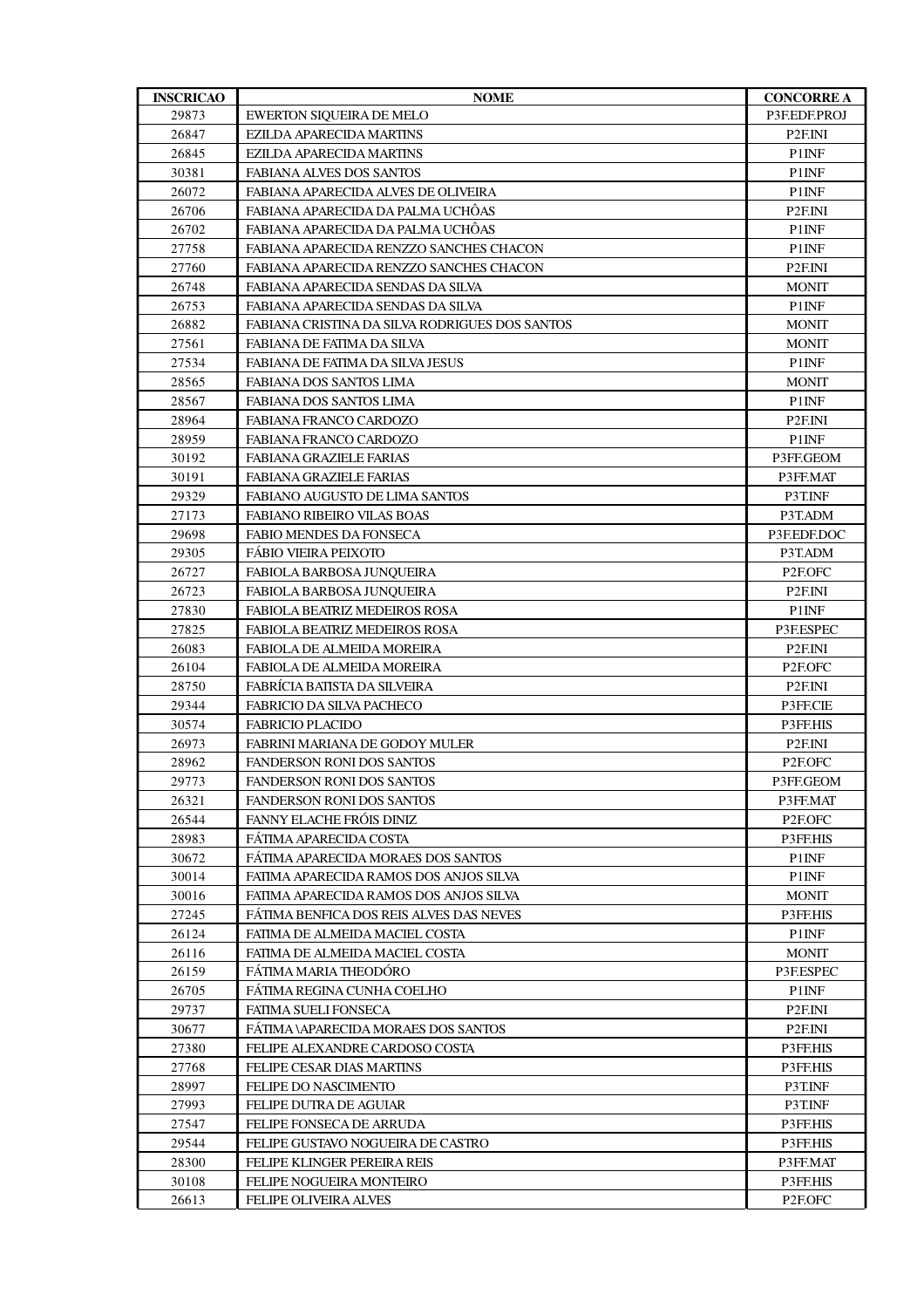| <b>INSCRICAO</b> | <b>NOME</b>                                  | <b>CONCORRE A</b>    |
|------------------|----------------------------------------------|----------------------|
| 26186            | <b>FELIPE OLIVEIRA ALVES</b>                 | P3F.EDF.DOC          |
| 28972            | FERNANDA APARECIDA DA SILVA                  | <b>MONIT</b>         |
| 28975            | FERNANDA APARECIDA DA SILVA                  | P1INF                |
| 26248            | FERNANDA APARECIDA DE SOUZA COSTA MACHADO    | P1INF                |
| 26218            | FERNANDA APARECIDA PIRES ROSA                | <b>MONIT</b>         |
| 26213            | FERNANDA APARECIDA PIRES ROSA                | P1INF                |
| 30690            | FERNANDA BEATRIZ SANTOS TEIXEIRA             | P1INF                |
| 29513            | FERNANDA CAROLINA LINHARES DE CARVALHO       | P3T.DIR              |
| 30383            | FERNANDA CRISTINA DE OLIVEIRA SOUZA          | P3F.ESPEC            |
| 28274            | FERNANDA CRISTINA FONTES DOS SANTOS DIAS     | P3F.EDF.DOC          |
| 27065            | FERNANDA CRISTINE DE CARVALHO OLIVEIRA SILVA | <b>MONIT</b>         |
| 27068            | FERNANDA CRISTINE DE CARVALHO OLIVEIRA SILVA | P1INF                |
| 30177            | FERNANDA DA COSTA E SILVA ALVES              | P <sub>2F.INI</sub>  |
| 30048            | FERNANDA DA SILVA BARBOSA                    | <b>MONIT</b>         |
| 30047            | FERNANDA DA SILVA BARBOSA                    | P1INF                |
| 30763            | FERNANDA DE OLIVEIRA FREITAS                 | P <sub>2F.INI</sub>  |
| 30766            | FERNANDA DE OLIVEIRA FREITAS                 | P <sub>2</sub> F.OFC |
| 29774            | FERNANDA DIOMELE DA SILVA GUIMARES           | P1INF                |
| 29772            | FERNANDA DIOMELE DA SILVA GUIMARES           | P3F.ESPEC            |
| 26966            | <b>FERNANDA FERREIRA SOARES</b>              | P3FF.POR             |
| 26580            | FERNANDA KATIELE PEREIRA                     | P <sub>2</sub> F.INI |
| 26576            | FERNANDA KATIELE PEREIRA                     | P1INF                |
| 30343            | FERNANDA LOPES DE CAMPOS SILVA               | P3T.ADM              |
| 26841            | FERNANDA MACHADO CESAR BERTINI               | P <sub>2F.INI</sub>  |
| 28706            | FERNANDA PAULA DA SILVA PEREIRA              | <b>MONIT</b>         |
| 28703            | FERNANDA PAULA DA SILVA PEREIRA              | P1INF                |
| 26807            | FERNANDA SILVA CRUZ                          | <b>MONIT</b>         |
| 26711            | FERNANDA VALERIA PEREIRA MOLITERNO           | P <sub>2F.INI</sub>  |
| 26180            | FERNANDA VALERIA PEREIRA MOLITERNO           | P <sub>2</sub> F.OFC |
| 30804            | FERNANDO BASSANELLO PEREIRA JUNIOR           | P3F.ART              |
| 29343            | FERNANDO CLAUDIO ANDRADE DE AZEVEDO          | P3FF.MAT             |
| 26121            | FERNANDO RICARDO ALVES CORREA                | P3F.EDF.DOC          |
| 26317            | FILIPE AUGUSTO DE OLIVEIRA LIMA FRANCO       | P <sub>2F.INI</sub>  |
| 29227            | <b>FLAVIA CRISTINA SILVA</b>                 | P <sub>2F.INI</sub>  |
| 26667            | FLAVIA CRISTINA VIOTTI DE CASTRO             | <b>MONIT</b>         |
| 29035            | FLAVIA DE SANTANA RODRIGUES LEITE            | P <sub>2</sub> F.INI |
| 28280            | FLÁVIA ELISA FERREIRA DA ROCHA               | P2F.INI              |
| 28292            | FLÀVIA ELISA FERREIRA DA ROCHA               | P <sub>2</sub> F.OFC |
| 30696            | FLÀVIA ELISA FERREIRA DA ROCHA               | P3F.ING              |
| 29371            | <b>FLAVIA GALVÃO RIBEIRO</b>                 | P1INF                |
| 28781            | FLAVIA GALVÃO RIBEIRO                        | P3F.ESPEC            |
| 28322            | FLÁVIA MEDEIROS GAMA ARANTES DE MIRANDA      | <b>MONIT</b>         |
| 29385            | FLAVIA REGINA CAROLINO RANGEL                | P <sub>2F.INI</sub>  |
| 29382            | FLAVIA REGINA CAROLINO RANGEL                | P1INF                |
| 26283            | <b>FLAVIANA GOMES DA SILVA</b>               | <b>MONIT</b>         |
| 26286            | FLAVIANA GOMES DA SILVA                      | P1INF                |
| 29525            | FLAVIANE CRISTINA OLIVEIRA MARTINS           | P3FF.POR             |
| 29528            | FLAVIANE CRISTINA OLIVEIRA MARTINS           | P3F.ESP              |
| 28311            | <b>FLAVIANE MENDES MIRANDA</b>               | <b>MONIT</b>         |
| 26838            | FLAVIO CORREIA DE MELO JUNIOR                | P3FF.HIS             |
| 29060            | FLAVIO LENNON MATIAS DOS SANTOS              | <b>MONIT</b>         |
| 28734            | FLORINDA GONÇALVES MENDONÇA                  | P1INF                |
| 30233            | FRANCIANE CARVALHO GARCIA                    | P1INF                |
| 29494            | FRANCIMARA MANCINI FERREIRA 28/12/1972       | <b>MONIT</b>         |
| 29212            | FRANCINE DE OLIVEIRA FLORENÇO                | P1INF                |
| 29209            | FRANCINE DE OLIVEIRA FLORENÇO                | <b>MONIT</b>         |
| 30316            | FRANCINEHELENA DA SILVA ROSARIO PEDROZO      | P <sub>2F.INI</sub>  |
| 26609            | FRANCISCA JAQUELINE SMORIGO                  | P1INF                |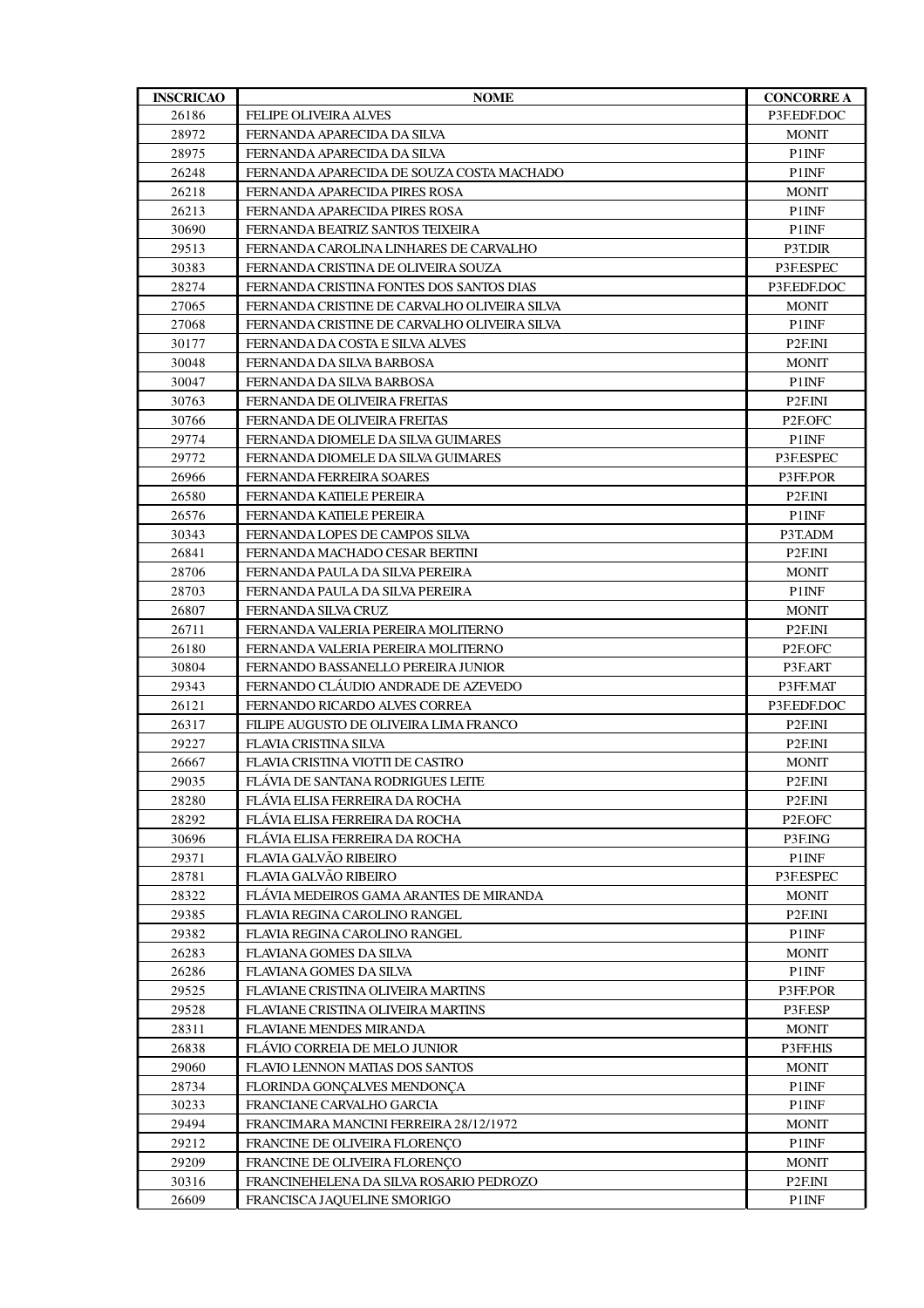| <b>INSCRICAO</b> | <b>NOME</b>                                     | <b>CONCORRE A</b>    |
|------------------|-------------------------------------------------|----------------------|
| 26601            | FRANCISCA JAQUELINE SMORIGO                     | <b>MONIT</b>         |
| 30246            | FRANCISCA MARINHO LISBOA                        | <b>MONIT</b>         |
| 30446            | FRANCISCA OLIVEIRA DA SILVA ALVES               | P1INF                |
| 26985            | FRANCISCA SUELY DE CASTRO                       | P3F.ESPEC            |
| 29453            | FRANCISCO BARBOSA DA SILVA SOBRINHO             | P <sub>2</sub> F.OFC |
| 30240            | FRANCISCO EDSON LIMA BATISTA                    | <b>MONIT</b>         |
| 30404            | FRANCISCO RUFINO DUARTE                         | P3FF.POR             |
| 30626            | FRANCISLAINE DA SILVA DUARTE                    | <b>MONIT</b>         |
| 30642            | FRANCISLAINE DA SILVA DUARTE                    | P3F.ING              |
| 28039            | <b>FRANCISLENE SOARES</b>                       | P <sub>2</sub> F.INI |
| 28646            | <b>FRANCISLENE SOARES</b>                       | P3F.ING              |
| 29493            |                                                 |                      |
|                  | FRANCISNEY NASCIMENTO DA SILVA                  | P3T.INF              |
| 28212            | <b>FULVIO MARTINS RIZI</b>                      | P3FF.HIS             |
| 27036            | <b>GABRIEL DA COSTA MANCKEL</b>                 | P3T.ADM              |
| 29585            | <b>GABRIELA ALVES DE OLIVEIRA</b>               | P <sub>2F.INI</sub>  |
| 29583            | <b>GABRIELA ALVES DE OLIVEIRA</b>               | P1INF                |
| 26541            | GABRIELA DE ALMEIDA PLENTZ DA SILVA             | P1INF                |
| 30391            | GABRIELA DE ALMEIDA PLENTZ DA SILVA             | P <sub>2F.INI</sub>  |
| 28614            | <b>GABRIELA DE CARVALHO SETTE</b>               | <b>MONIT</b>         |
| 26828            | <b>GABRIELA DE CÁSSIA CUNHA</b>                 | P3F.EDF.DOC          |
| 28814            | <b>GABRIELA DOS SANTOS ARAÚJO</b>               | P <sub>2F.INI</sub>  |
| 26445            | <b>GABRIELA MARINO DE MEIRELES</b>              | P1INF                |
| 26200            | <b>GABRIELA PEREIRA DE F. B. DOS SANTOS</b>     | P3T.DIR              |
| 28816            | <b>GABRIELA SANTOS ARAUJO</b>                   | P1INF                |
| 30515            | <b>GABRIELLE DE SOUZA MARTINS LEITE</b>         | P3F.ART              |
| 26801            | <b>GABRIELLE RODRIGUES DA SILVA</b>             | P3FF.GEOGR           |
| 27037            | <b>GECILDA MARIA MARQUES CAMPOS</b>             | <b>MONIT</b>         |
| 27034            | <b>GECILDA MARIA MARQUES CAMPOS</b>             | P1INF                |
| 29275            | GENARO DEOCLECIANO DA SILVA                     | P3T.ADM              |
| 29271            | GENARO DEOCLECIANO DA SILVA                     | P3FF.MAT             |
| 27800            | <b>GENIVALDO SANTOS DE MELO</b>                 | P <sub>2F.INI</sub>  |
| 27580            | <b>GEOVANE CAON DE OLIVEIRA</b>                 | P3FF.GEOGR           |
| 30740            | GERALDA LOURENÇO DA SILVA                       | P3F.ART              |
| 29756            | <b>GERMINIA TORCINELLI</b>                      | P3F.ART              |
| 27081            | GICILEIA APARECIDA BAPTISTA                     | P3F.EDF.DOC          |
| 30767            | <b>GIL ANDERSON DOS SANTOS</b>                  | P3FF.MAT             |
| 30087            | GILBERTO GERALDO BRANDINO                       | P3F.EDF.DOC          |
| 29967            | GILDA ROSARIA DA COSTA                          | P1INF                |
| 29968            | GILDA ROSARIA DA COSTA                          | P <sub>2F.INI</sub>  |
| 29138            | <b>GILDETE FERREIRA SALES</b>                   | P1INF                |
| 26709            | GILMARA DE OLIVEIRA DOS SANTOS MOTA             | P <sub>2</sub> F.INI |
| 27015            | <b>GILSELEA DOS SANTOS RODRIGUES</b>            | P3F.ESPEC            |
| 28713            | GIOVANA DA CRUZ CARDOSO                         | P1INF                |
| 28187            | GIOVANI FERREIRA DE AQUINO                      | P3FF.HIS             |
| 30449            | <b>GIRLENE APARECIDA CANDIDO DE JESUS RAMOS</b> | P1INF                |
| 26021            | <b>GISELE APARECIDA ONTIVEROS</b>               | P <sub>2F.INI</sub>  |
|                  | <b>GISELE APARECIDA ONTIVEROS</b>               | P1INF                |
| 26038            |                                                 |                      |
| 29151            | GISELE CRISTINA LEMES PEREIRA                   | P3FF.POR             |
| 30200            | GISELE DE LOURDES MONTEIRO                      | P3FF.MAT             |
| 28888            | GISELE DOS SANTOS PEREIRA                       | P1INF                |
| 27934            | GISELE PEREIRA DE CASTRO                        | P3FF.CIE             |
| 27963            | GISELE REGINA DE OLIVEIRA FRANCISCO             | P <sub>2F.INI</sub>  |
| 26173            | GISELLE INAOKA DE CASTRO                        | P3FF.MAT             |
| 26179            | GISELLE INAOKA DE CASTRO                        | P3T.ADM              |
| 30494            | GISLAINE PINTO CHAGAS DE SOUZA                  | P3F.ING              |
| 30473            | GISLAINE PINTO CHAGAS DE SOUZA                  | P3FF.POR             |
| 28710            | GISLEINE DA SILVA MEDEIROS                      | P1INF                |
| 28709            | <b>GISLEINE DA SILVA MEDEIROS</b>               | P <sub>2</sub> F.INI |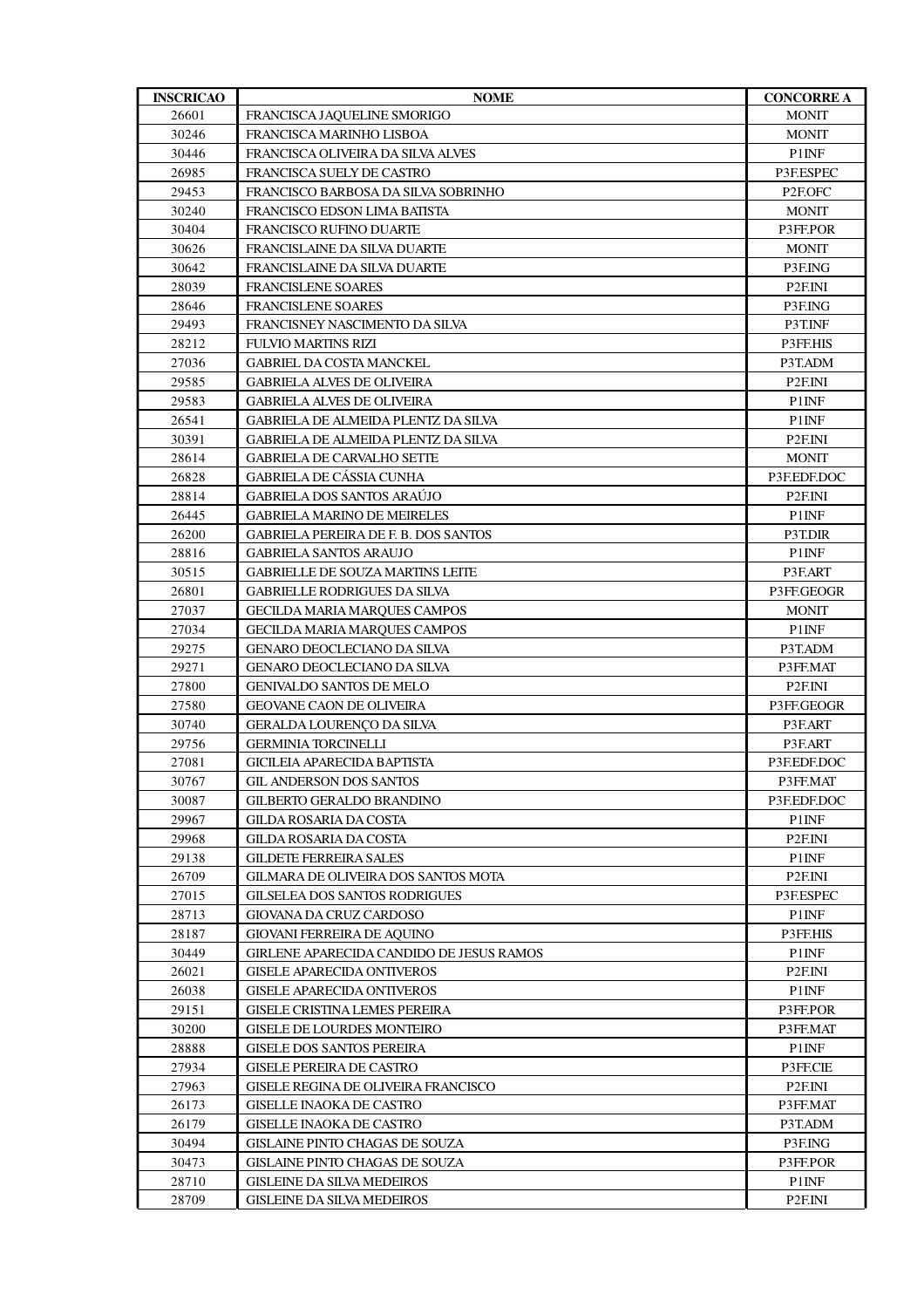| <b>INSCRICAO</b> | <b>NOME</b>                                  | <b>CONCORRE A</b>    |
|------------------|----------------------------------------------|----------------------|
| 26574            | <b>GISLENE ALCANTARA PINTAN</b>              | P <sub>2F.INI</sub>  |
| 26575            | <b>GISLENE ALCANTARA PINTAN</b>              | P1INF                |
| 30338            | <b>GISLENE APARECIDA MOREIRA</b>             | P <sub>2F.INI</sub>  |
| 30059            | <b>GISLENE BATISTA DE OLIVEIRA</b>           | P3F.ESPEC            |
| 26496            | <b>GISLENE FERREIRA NASTARINO</b>            | P1INF                |
| 26497            | <b>GISLENE FERREIRA NASTARINO</b>            | <b>MONIT</b>         |
| 30445            | GISLENE PINTO CHAGAS DE SOUZA                | P3FF.POR             |
| 26177            | GISLENE TENÓRIO OLIVEIRA DOS SANTOS          | <b>MONIT</b>         |
| 26182            | GISLENE TENÓRIO OLIVEIRA DOS SANTOS          | P1INF                |
| 30274            | <b>GIULIANO BORGES DA COSTA</b>              | P3F.EDF.DOC          |
| 26049            | <b>GIZELI ELAINE GUIMARAES</b>               | P3F.EDF.DOC          |
| 26479            | <b>GLAUCE FABIANE GONÇALVES</b>              | P1INF                |
| 26485            | <b>GLAUCE FABIANE GONCALVES</b>              | P <sub>2F.INI</sub>  |
| 28531            | <b>GLÁUCIA ARAÚJO DOS SANTOS</b>             | P1INF                |
| 28532            | <b>GLÁUCIA ARAÚJO DOS SANTOS</b>             | P <sub>2F.INI</sub>  |
| 30429            | GLÁUCIA CRISTINA DOS SANTOS DUARTE           | <b>MONIT</b>         |
| 29208            | <b>GLEICE ELIANE CLARO</b>                   | P3FF.HIS             |
| 28236            | <b>GLEICY APARECIDA DE FREITAS BATISTA</b>   | P1INF                |
| 26331            | GLEIDSON HENRIQUE CORREA DE QUEIROZ MELO     | P <sub>2F.INI</sub>  |
| 26202            | GLEIDSON HENRIQURE CORREA DE QUEIROZ MELO    | P <sub>2</sub> F.OFC |
| 29909            | <b>GRACE KELLY ZONI CAMARINHA RODRIGUES</b>  | P1INF                |
| 29916            | <b>GRACE KELLY ZONI CAMARINHA RODRIGUES</b>  | <b>MONIT</b>         |
| 26002            | GRACIELA REGINA DE AZEVEDO RODRIGUES ALMEIDA | P1INF                |
| 30525            | <b>GRACIELLE OTAVIA FERREIRA BARBOSA</b>     | P3F.ESPEC            |
| 26149            | <b>GRASIELE DINIZ RESENDE DE OLIVEIRA</b>    | P1INF                |
| 26144            | <b>GRASIELE DINIZ RESENDE DE OLIVEIRA</b>    | <b>MONIT</b>         |
| 26967            | <b>GREICIANE MOREIRA DA COSTA</b>            | P <sub>2F.INI</sub>  |
| 29100            | GUILHERME COELHO CARDOSO DA SILVA            | P3FF.HIS             |
| 27901            | GUIOMAR DE CARVALHO FERRAZ PALMEIRA          | P1INF                |
| 29032            | <b>GUSTAVO BATISTA PAIVA</b>                 | P3F.EDF.DOC          |
| 28910            | <b>GUSTAVO CARDOSO DA SILVA</b>              | P3F.ING              |
| 28906            | <b>GUSTAVO CARDOSO DA SILVA</b>              | P3FF.POR             |
| 27751            | HELEN CRISTINA DE OLIVEIRA CONCEIÇÃO         | <b>MONIT</b>         |
| 27754            | HELEN CRISTINA DE OLIVEIRA CONCEICÃO         | P1INF                |
| 26262            | HELEN DO NASCIMENTO FREITAS GOMES            | P1INF                |
| 26247            | HELEN DO NASCIMENTO FREITAS GOMES            | <b>MONIT</b>         |
| 26087            | <b>HELENA MARIA JOFRE</b>                    | P3FF.GEOGR           |
| 26848            | HELENA MARIA MOREIRA DE ANDRADE              | P1INF                |
| 26844            | HELENA MARIA MOREIRA DE ANDRADE              | <b>MONIT</b>         |
| 28130            | HELENA MARIA OLIVEIRA DOS SANTOS VILELA      | <b>MONIT</b>         |
| 28138            | HELENA MARIA OLIVEIRA SANTOS VILELA          | P <sub>2</sub> F.OFC |
| 29836            | HELENICE APARECIDA ROCHA ANTUNES             | P <sub>2</sub> F.INI |
| 29837            | HELENICE APARECIDA ROCHA ANTUNES             | P1INF                |
| 29468            | HELIO ROBERTO SANTOS DA CONCEICAO JUNIOR     | P3T.INF              |
| 26234            | HELOISA DA SILVA SANTOS                      | P3F.EDF.PROJ         |
| 27253            | HELOISA DOS SANTOS REIS                      | P3FF.POR             |
| 27256            | <b>HELOISA DOS SANTOS REIS</b>               | P3F.ING              |
| 29171            | HELOISA HELENA SANTOS COSTA                  | P1INF                |
| 27951            | HENRY A Y NAKASHIMA                          | P3FF.HIS             |
| 30614            | <b>HORACIO ESPINDOLA MARTINS</b>             | P <sub>2</sub> F.INI |
| 28914            | <b>HUMBERTO DURANS KINJO</b>                 | P3FF.CIE             |
| 26471            | HUMBERTO LUIZ COSTA GOMES                    | P3T.INF              |
| 27797            | IARA SAMPAIO DA CONCEICAO EUFRÁSIO           | P1INF                |
| 26685            | IASMIM DE ALMEIDA BENTO                      | P1INF                |
| 26688            | <b>IASMIM DE ALMEIDA BENTO</b>               | <b>MONIT</b>         |
| 30342            | INAE REGINA RIBRIRO SCHRAN                   | P3FF.MAT             |
| 27652            | INDIANE VALCILEIA DOS SANTOS TIRELLI         | P3T.ADM              |
| 30414            | <b>INDIRA DELABIO DE BRITO</b>               | P3F.ART              |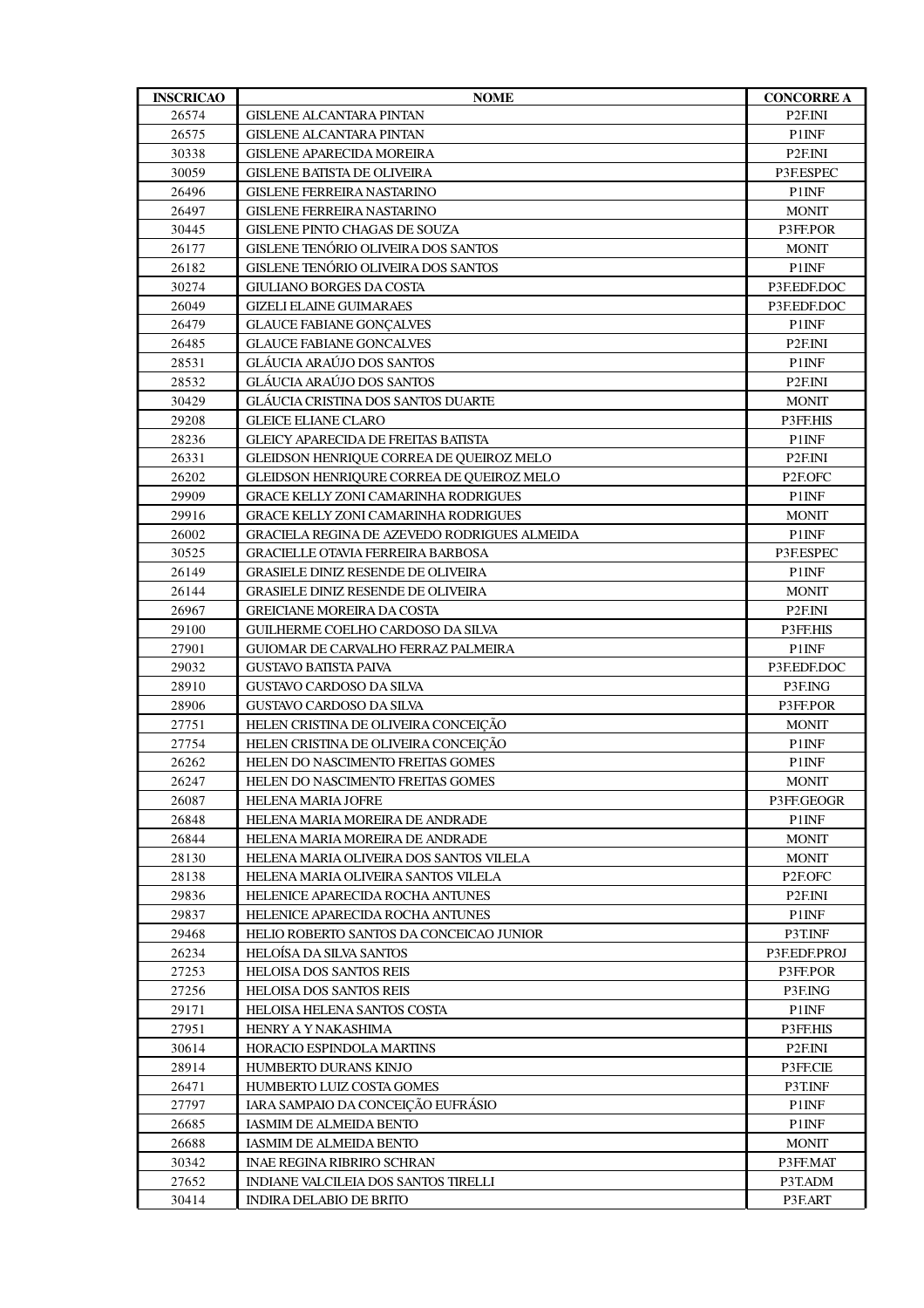| <b>INSCRICAO</b> | <b>NOME</b>                                      | <b>CONCORRE A</b>    |
|------------------|--------------------------------------------------|----------------------|
| 29802            | <b>IOLANDA FERNANDES DE SOUZA OLIVEIRA</b>       | P3F.ART              |
| 30685            | <b>IONE CESAR NOGUEIRA DA SILVA</b>              | P3F.ART              |
| 28636            | <b>IRENI MARIA DE CAMPOS</b>                     | P <sub>2</sub> F.OFC |
| 28639            | <b>IRENI MARIA DE CAMPOS</b>                     | P <sub>2F.INI</sub>  |
| 29519            | <b>IRIS DE CASTRO CARNEIRO</b>                   | P3F.EDF.DOC          |
| 29015            | <b>IRMA MARIA DE OLIVEIRA</b>                    | P3F.ART              |
| 26712            | <b>ISABEL CRISTINA DE MORAIS</b>                 | P1INF                |
| 28378            | ISABEL CRISTINA GALHARDO FIGUEIRA                | P1INF                |
| 26240            | <b>ISABEL CRISTINA ROSAS</b>                     | P1INF                |
| 26238            | <b>ISABEL CRISTINA ROSAS</b>                     | <b>MONIT</b>         |
| 30218            | <b>ISABEL VALENTIM VIEIRA</b>                    | P3FF.MAT             |
| 28664            | ISABELA CRISTINA DE SOUZA SILVA                  | P <sub>2F.INI</sub>  |
| 28660            | ISABELA CRISTINA DE SOUZA SILVA                  | P <sub>2</sub> F.OFC |
| 27006            | ISABELA LETICIA ALMEIDA DA SILVA OLIVEIRA SANTOS | P <sub>2</sub> F.OFC |
| 27008            |                                                  |                      |
|                  | ISABELA LETICIA ALMEIDA DA SILVA OLIVEIRA SANTOS | <b>MONIT</b>         |
| 27321            | <b>ISABELLA SILVA FLORES</b>                     | P3T.ARQ              |
| 30389            | <b>ISABELY RIBEIRO MARTINS</b>                   | P3FF.GEOM            |
| 26643            | <b>ISABELY RIBEIRO MARTINS</b>                   | P3FF.MAT             |
| 30671            | ISIS DE JESUS MARQUES                            | P3F.ART              |
| 26155            | <b>ITAMARA NELYDA LEITE LOPES</b>                | P3FF.CIE             |
| 30463            | <b>IVANETE LOPES DE SOUZA</b>                    | P <sub>2F.INI</sub>  |
| 30495            | <b>IVANETE LOPES DE SOUZA</b>                    | P <sub>2</sub> F.OFC |
| 29144            | <b>IVANETE OLIVEIRA ARAUJO</b>                   | P1INF                |
| 29080            | <b>IVY KARINA DE MOURA TRAVEZANI</b>             | P1INF                |
| 29084            | <b>IVY KARINA DE MOURA TRAVEZANI</b>             | P <sub>2</sub> F.INI |
| 30656            | <b>IZABEL CRISTINA DIAS</b>                      | P1INF                |
| 30654            | <b>IZABEL CRISTINA DIAS</b>                      | <b>MONIT</b>         |
| 26295            | IZABEL CRISTINA DINIZ FERREIRA                   | <b>MONIT</b>         |
| 30466            | IZABELA DE FÁTIMA BRUM BASTOS PINHO              | P1INF                |
| 26315            | <b>IZABELLA TURNER E SILVA</b>                   | P1INF                |
| 30001            | IZILDA FÁTIMA DE CARVALHO                        | P3FF.CIE             |
| 26649            | IZOLINA LÉA RODRIGUES NOGUEIRA                   | <b>MONIT</b>         |
| 26641            | IZOLINA LÉA RODRIGUES NOGUEIRA                   | P1INF                |
| 26053            | <b>JADE MOURA DE GODOY</b>                       | P3F.ART              |
| 26058            | JADE MOURA DE GODOY                              | P1INF                |
| 28943            | JAIRA ALINE DOS SANTOS CORREA CARVALHO           | P1INF                |
| 28938            | JAIRA ALINE DOS SANTOS CORREA CARVALHO           | <b>MONIT</b>         |
| 29480            | <b>JAIRO CANDIDO JUNIOR</b>                      | P3T.ADM              |
| 26299            | <b>JAMILA APARECIDA RIZATO SERAFIM</b>           | P1INF                |
| 26300            | <b>JAMILA APARECIDA RIZATO SERAFIM</b>           | P3F.ESPEC            |
| 27086            | JAMILE APARECIDA MONTEIRO BARBOSA                | P3FF.HIS             |
| 27083            | JAMILE APARECIDA MONTEIRO BARBOSA                | P1INF                |
| 26294            | <b>JAMILE BARROS GARCIA DOS REIS</b>             | P <sub>2F.INI</sub>  |
| 26290            | <b>JAMILE BARROS GARCIA DOS REIS</b>             | P <sub>2</sub> F.OFC |
| 29295            | <b>JAMILE LOUIS MIRANDA REIS</b>                 | P3FF.POR             |
| 27558            | <b>JAMILE MAIARA BENTO FIORELLI</b>              | P1INF                |
| 27560            | <b>JAMILE MAIARA BENTO FIORELLI</b>              | <b>MONIT</b>         |
| 26375            | <b>JAMILLE SOUSA COELHO VIEIRA DOS SANTOS</b>    | P1INF                |
| 26371            | <b>JAMILLE SOUSA COELHO VIEIRA DOS SANTOS</b>    | <b>MONIT</b>         |
| 28407            | <b>JANAINA DE ARAUJO ANDRADE</b>                 | P3T.DIR              |
| 30691            | JANAINA DIAS BATISTA LEITE DE CARVALHO           | P3F.EDF.DOC          |
| 30055            | <b>JANAINA FERREIRA MATTOS</b>                   | P3FF.POR             |
| 30119            | JANAINA MÁRCIA BARROS QUINTANILHA SOUTO          | P3FF.POR             |
| 26197            | JANAMARA MACIEL ARANTES                          | P1INF                |
| 26857            | JANAMARA MACIEL ARANTES                          | <b>MONIT</b>         |
| 30036            | <b>JANE FERREIRA DA SILVA</b>                    | P1INF                |
| 28955            | <b>JANETE PORTELA DE JESUS</b>                   | P1INF                |
| 27711            | JANIA MARCIA DE PAULA SANTOS BENTO               | P3FF.POR             |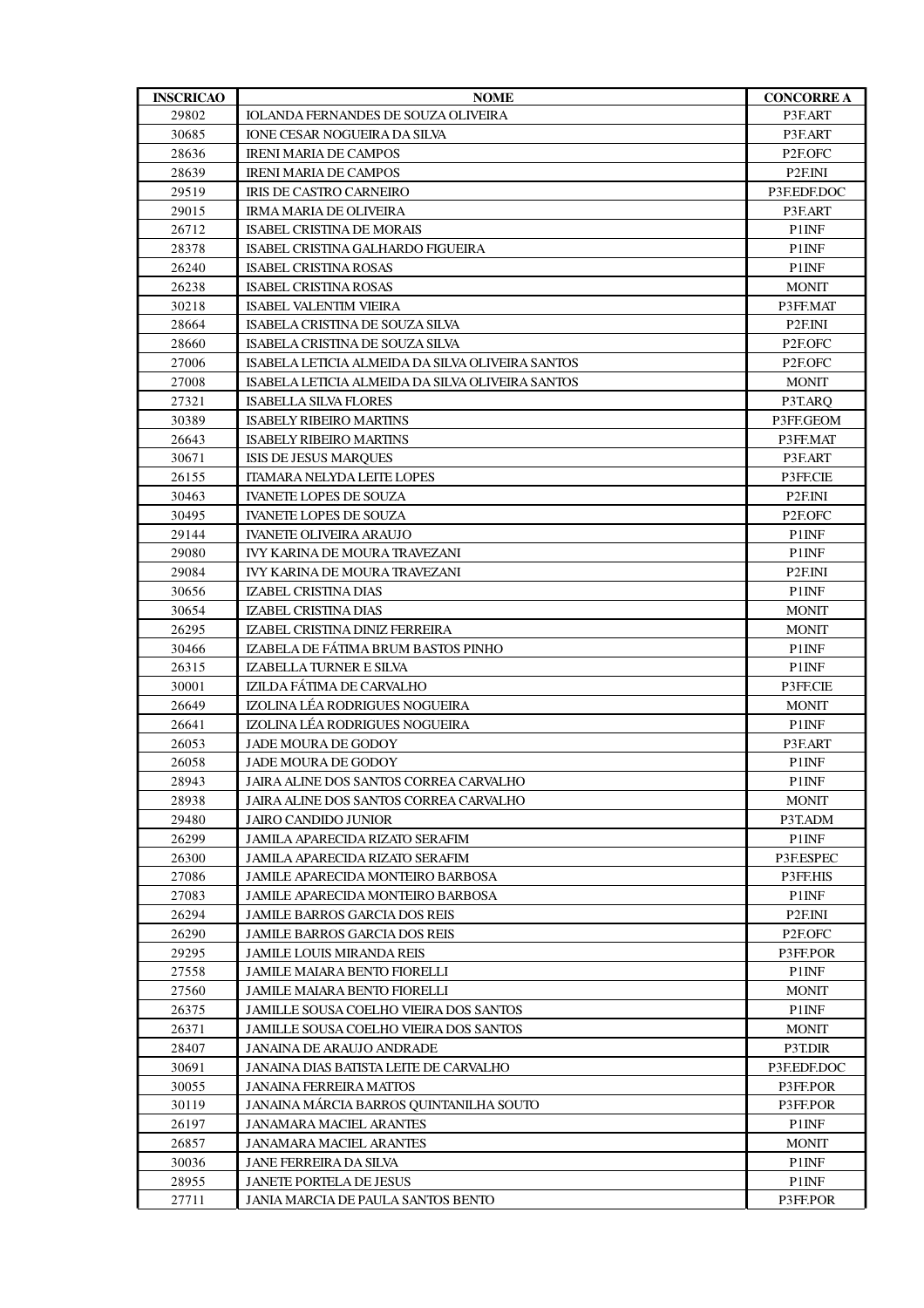| <b>INSCRICAO</b> | <b>NOME</b>                                      | <b>CONCORRE A</b>    |
|------------------|--------------------------------------------------|----------------------|
| 27708            | JANIA MARCIA DE PAULA SANTOS BENTO               | P <sub>2</sub> F.OFC |
| 27237            | <b>JANINE VALENTE DOS SANTOS</b>                 | P3T.NTR              |
| 29815            | <b>JANUCIARA XAVIER DE CASTRO TOMAS</b>          | P1INF                |
| 30576            | JAQUELINE AMANDA SOUZA CARVALHO DE CAMARGO       | P3FF.CIE             |
| 30189            | JAQUELINE BARBOSA DE OLIVEIRA                    | P <sub>2F.INI</sub>  |
| 30186            | JAQUELINE BARBOSA DE OLIVEIRA                    | P <sub>2</sub> F.OFC |
| 26403            | <b>JAQUELINE DA SILVA LOPES</b>                  | P3FF.POR             |
| 26404            | <b>JAOUELINE DA SILVA LOPES</b>                  | P3F.ING              |
| 30365            | JAQUELINE DA SILVA MOURA CORRÊA                  | P1INF                |
| 30340            | JAQUELINE DA SILVA MOURA CORREA                  | <b>MONIT</b>         |
| 29637            | JAQUELINE MENDES COSTA DOS SANTOS                | P <sub>2F.INI</sub>  |
| 29636            | JAQUELINE MENDES COSTA DOS SANTOS                | P1INF                |
| 27241            | JAQUELINE MENDONÇA DA SILVA SANTOS               | <b>MONIT</b>         |
| 30809            | <b>JAQUELINE RIBEIRO DA SILVA</b>                | P3F.EDF.DOC          |
| 30528            | <b>JEANE APARECIDA GALVAO</b>                    | P1INF                |
| 29040            | <b>JEANE MARA DA SILVA XAVIER</b>                | P3F.EDF.DOC          |
| 29865            | <b>JEDEENE ARAUJO SANTANA</b>                    | P1INF                |
| 29864            | <b>JEDEENE ARAUJO SANTANA</b>                    | P3FF.MAT             |
| 28121            | <b>JEFFERSON ANTONIO DA COSTA</b>                | P3F.EDF.PROJ         |
| 28612            | <b>JEFFERSON ANTONIO DA COSTA</b>                | P3F.EDF.DOC          |
| 30311            | JEFFERSON CESAR FONSECA DA SILVA OLIVEIRA        | P3T.ADM              |
| 28548            | JENIFER ESTEFANINI DE CARVALHO SILVA             | <b>MONIT</b>         |
| 27291            | JENILSON ALFREDO DO PRADO                        | P3FF.GEOM            |
| 27295            | <b>JENILSON ALFREDO DO PRADO</b>                 | P3FF.MAT             |
| 30373            | JESSICA APARECIDA DE LIMA FURTADO                | <b>MONIT</b>         |
| 29824            | <b>JESSICA APARECIDA ROCHA DE CAMPOS</b>         | P3F.ING              |
| 29825            | <b>JESSICA APARECIDA ROCHA DE CAMPOS</b>         | P3FF.POR             |
| 28385            | <b>JESSICA APARECIDA VIEIRA CERQUEIRA</b>        | P3T.DIR              |
| 26054            | JÉSSICA ARANTES CAERVALHO DE MIRANDA             | P3FF.POR             |
| 26199            | JÉSSICA BASTOS ROSA SILVA                        | <b>MONIT</b>         |
| 26195            | <b>JESSICA BASTOS ROSA SILVA</b>                 | P1INF                |
| 29982            | <b>JÉSSICA CARLOS DOS SANTOS</b>                 | P <sub>2F.INI</sub>  |
| 29979            | <b>JÉSSICA CARLOS DOS SANTOS</b>                 | P1INF                |
| 28389            | <b>JESSICA CRISTINA BASSANELLI DA SILVA</b>      | <b>MONIT</b>         |
| 26621            | JÉSSICA CRISTINA VIDAL DAS NEVES MANTOVANI       | <b>MONIT</b>         |
| 26624            | JÉSSICA CRISTINA VIDAL DAS NEVES MANTOVANI       | P1INF                |
| 30349            | <b>JESSICA DALLA VECCHIA</b>                     | P <sub>2</sub> F.INI |
| 26987            | <b>JESSICA ESTEFANE DE CARVALHO SILVA VIEIRA</b> | <b>MONIT</b>         |
| 30477            | <b>JESSICA FERNANDA GIROTI</b>                   | P3FF.CIE             |
| 29524            | <b>JÉSSICA LERISSE BARBOSA TOUMA</b>             | P3T.ARQ              |
| 30228            | <b>JESSICA LETICIA DE OLIVEIRA ALVES RIBEIRO</b> | <b>MONIT</b>         |
| 26370            | JESSICA MARIANA SOARES DE ASSIS                  | <b>MONIT</b>         |
| 26364            | <b>JESSICA MARIANA SOARES DE ASSIS</b>           | P1INF                |
| 29057            | JÉSSICA MARILZA DA SILVA                         | P1INF                |
| 29061            | <b>JESSICA MARILZA DA SILVA</b>                  | P <sub>2F.INI</sub>  |
| 29118            | <b>JESSICA REZENDE BARBOSA</b>                   | P3T.DIR              |
| 26737            | <b>JÉSSICA RODRIGUES DOS SANTOS</b>              | P3F.EDF.DOC          |
| 29177            | <b>JESSICA RODRIGUES DOS SANTOS</b>              | <b>MONIT</b>         |
| 29180            | <b>JESSICA RODRIGUES DOS SANTOS</b>              | P1INF                |
| 26092            | <b>JESSIKA GONCALVES LOURENCO</b>                | P1INF                |
| 26103            | <b>JESSIKA GONÇALVES LOURENÇO</b>                | P <sub>2</sub> F.INI |
| 30590            | JOANA DA CONCEIÇÃO MEDEIROS                      | P3F.EDF.DOC          |
| 27280            | JOANA DARC DINIZ VILELA BORGES                   | P3T.ADM              |
| 29661            | JOANA EGIDIA LUIZ REIS                           | <b>MONIT</b>         |
| 29664            | <b>JOANA EGIDIA LUIZ REIS</b>                    | P3F.ESP              |
| 28620            | <b>JOAO ALVES DE SOUZA</b>                       | P3FF.GEOGR           |
| 29345            | <b>JOAO BATISTA DE OLIVEIRA</b>                  | P3F.ESPEC            |
| 26889            | JOÃO BERNARDES DA COSTA JUNIOR                   | P3T.DIR              |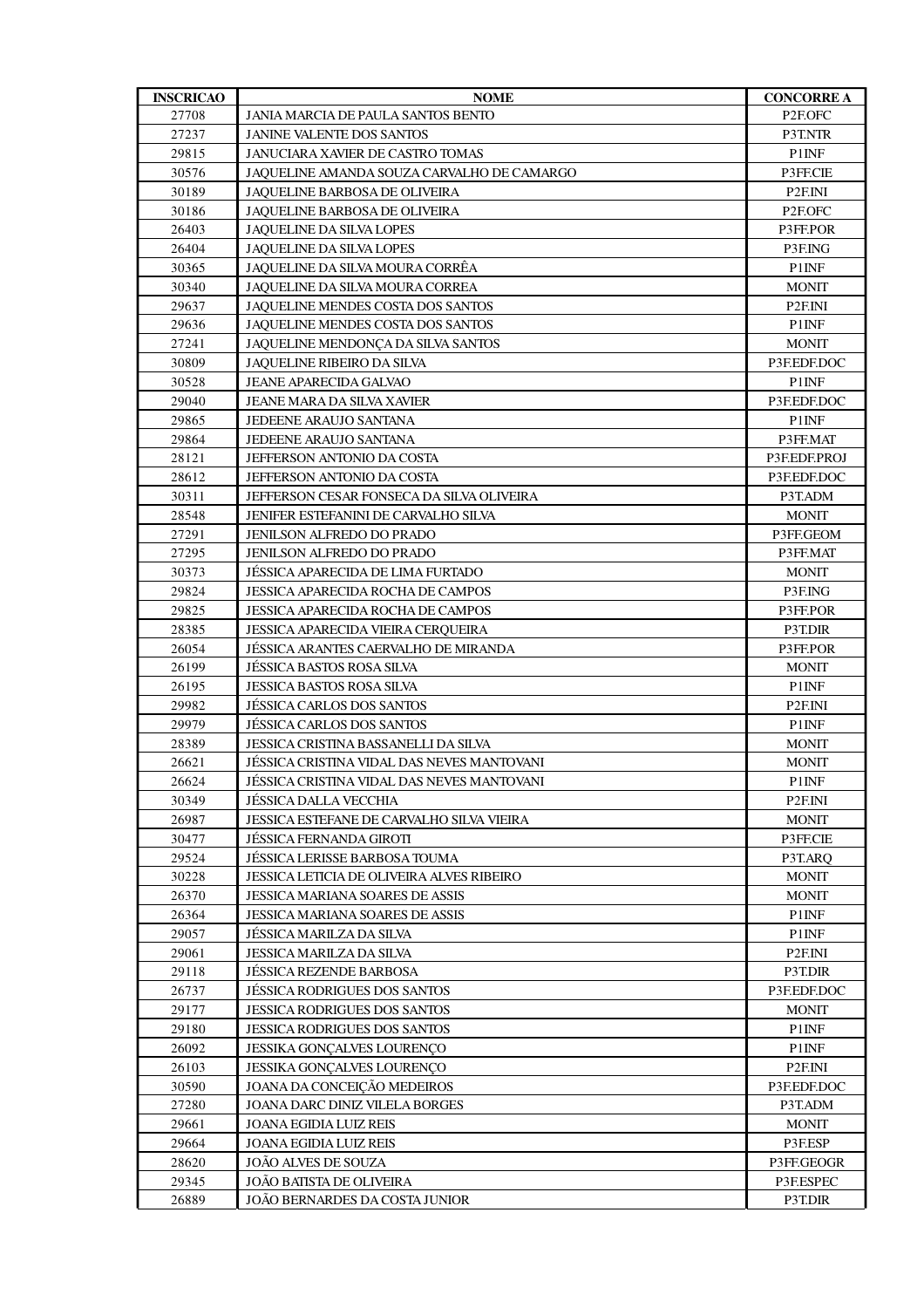| <b>INSCRICAO</b> | <b>NOME</b>                                | <b>CONCORRE A</b>    |
|------------------|--------------------------------------------|----------------------|
| 28976            | JOÃO CARLOS DE OLIVEIRA TEIXEIRA           | P3F.EDF.PROJ         |
| 30324            | <b>JOAO DIEGO DOS SANTOS GUIMARAES</b>     | P3T.ADM              |
| 29611            | <b>JOÃO EVANGELISTA VIEIRA</b>             | P3FF.CIE             |
| 28697            | JOÃO GUSTAVO ALVES ALVES ABRUNHOSA RIBEIRO | P3FF.HIS             |
| 30256            | JOÃO MARCOS DA SILVA RODRIGUES             | P3F.EDF.DOC          |
| 26230            | JOAO PAULO CALTABIANO LUCAS                | P3F.EDF.DOC          |
| 30796            | JOAO PAULO DOS SANTOS CARVALHO GUIJARRO    | P3F.ESP              |
| 26922            | JOÃO PAULO DOS SANTOS JUNIOR               | P3FF.GEOGR           |
| 28349            | <b>JOÃO PAULO FARIA HENRIQUE</b>           | P3FF.MAT             |
| 28773            | JOÃO PEDRO CAMARGO BRUNO                   | P3F.ESPEC            |
| 28772            | JOÃO PEDRO CAMARGO BRUNO                   | P3F.EDF.DOC          |
| 27375            | <b>JOÃO PEDRO DE SOUZA</b>                 |                      |
|                  |                                            | P3FF.HIS             |
| 28801            | JOÃO TARCÍSIO GONÇALVEDS                   | P3FF.MAT             |
| 28882            | <b>JOARA TAINA DOS SANTOS</b>              | P3T.ADM              |
| 27269            | <b>JOCEANE AMORIM DE OLIVEIRA</b>          | P <sub>2F.INI</sub>  |
| 29308            | JOCEANE AMORIM DE OLIVEIRA                 | P1INF                |
| 28933            | JOCEL MANOEL DE OLIVEIRA                   | P <sub>2F.INI</sub>  |
| 28939            | <b>JOCEL MANOEL DE OLIVEIRA</b>            | P3T.ADM              |
| 26117            | JOCIMARA AUXILIADORA CABRAL                | P <sub>2F.INI</sub>  |
| 30038            | <b>JOCIMARA RIBEIRO DO COUTO</b>           | P1INF                |
| 26108            | JOCIMRA AUXILIADORA CABRAL                 | P1INF                |
| 30109            | JOEL GONCALVES DOS SANTOS                  | P3FF.GEOM            |
| 30674            | JOELMA MARIA DA COSTA                      | <b>MONIT</b>         |
| 26354            | JOICE APARECIDA DE SIQUEIRA                | P <sub>2F.INI</sub>  |
| 26357            | JOICE APARECIDA DE SIQUIERA                | P1INF                |
| 30313            | JOICE CRISTINA DA CONCEIÇÃO LOPES DA SILVA | P3F.ART              |
| 30824            | JOICE FERNANDA DE SOUZA QUEIROZ            | P3FF.GEOGR           |
| 26009            | <b>JONAS HENRIQUE VIEIRA FABRÍCIO</b>      | P1INF                |
| 26008            | <b>JONAS HENRIQUE VIEIRA FABRÍCIO</b>      | P <sub>2F.INI</sub>  |
| 27923            | <b>JONAS WILLIAN DE ALMEIDA</b>            | P3F.EDF.DOC          |
| 28965            | <b>JONATHAN CRUZ MOREIRA</b>               | P3FF.HIS             |
| 26192            | <b>JONATHAN FLORENTINO DA SILVA</b>        | P3FF.POR             |
| 26193            | <b>JONATHAN FLORENTINO DA SILVA</b>        | P3F.ING              |
| 26851            | <b>JONATHAN LIMA DE ANDRADE</b>            | <b>MONIT</b>         |
| 26852            | JONATHAN LIMA DE ANDRADE                   | P1INF                |
| 30601            | JORDANA APARECIDA DE SOUZA                 | P1INF                |
| 26670            | <b>JORENE DIAS DE CARVALHO</b>             | P3F.ESPEC            |
| 26673            | <b>JORENE DIAS DE CARVALHO</b>             | P1INF                |
| 30237            | JORGE EDUARDO AZEVEDO CORNÉLIO             | P3T.DIR              |
| 26903            | JORGE LUIZ CAMPOS TIBÚRCIO                 | P3FF.HIS             |
|                  | JORGE MANOEL MATTOS DE PINHO               |                      |
| 27536            |                                            | P3FF.HIS             |
| 30309            | JORLÉA PAULA BAPTISTA HAMAD                | P <sub>2</sub> F.OFC |
| 29200            | JORLÉA PAULA BAPTISTA HAMAD                | P3FF.MAT             |
| 27620            | <b>JOSÉ ADINILSON ROSA</b>                 | P3F.ESPEC            |
| 28581            | <b>JOSÉ ANTONIO SOARES</b>                 | P3T.ARQ              |
| 28470            | <b>JOSE APARECIDO NEPOMUCENO</b>           | P <sub>2F.INI</sub>  |
| 26424            | <b>JOSE BENTO NETO</b>                     | P3FF.HIS             |
| 28903            | JOSE BRAZ LEOPOLDO                         | P3FF.MAT             |
| 28905            | <b>JOSÉ BRAZ LEOPOLDO</b>                  | P3T.ADM              |
| 27075            | <b>JOSE CARLOS BARBOSA</b>                 | P1INF                |
| 26017            | <b>JOSE CARLOS DE OLIVEIRA</b>             | P3F.ART              |
| 30331            | <b>JOSE CARLOS FLOR</b>                    | P <sub>2</sub> F.OFC |
| 27439            | JOSE CARLOS SOARES DE MALTES               | P3FF.MAT             |
| 30000            | <b>JOSE CIRILO DE JESUS JUNIOR</b>         | P3T.INF              |
| 26583            | JOSÉ EUGÊNIO DE HOLANDA MENDES JUNIOR      | P3FF.HIS             |
| 28003            | <b>JOSÉ FERNANDES SAMPAIO DE SIQUEIRA</b>  | P3FF.HIS             |
| 30361            | <b>JOSÉ FERNANDO DE SOUZA JUNIOR</b>       | P3F.EDF.DOC          |
| 30731            | <b>JOSÉ FLÁVIO ARAUJO MONTEIRO</b>         | P3F.EDF.DOC          |
|                  |                                            |                      |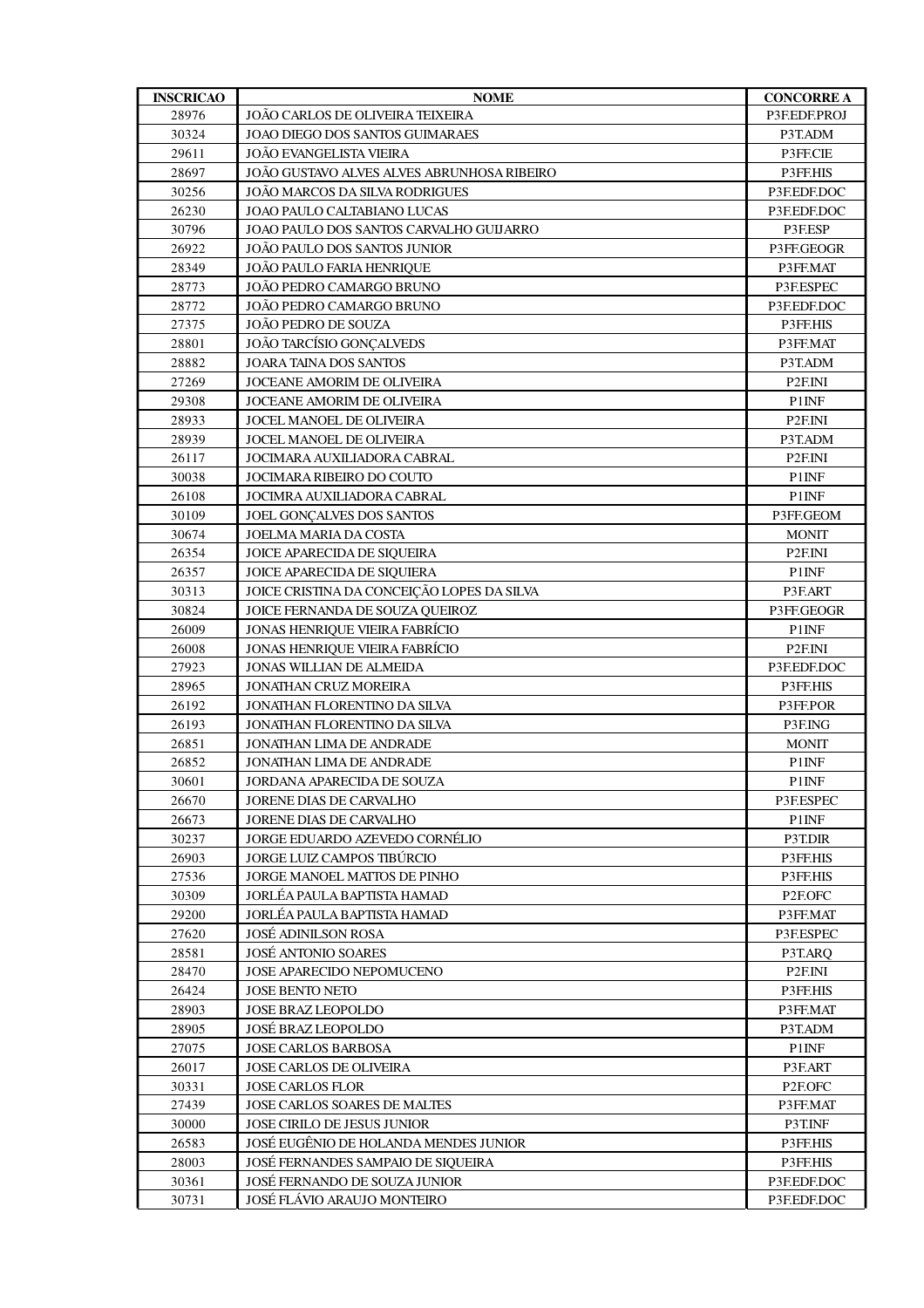| <b>INSCRICAO</b> | <b>NOME</b>                                   | <b>CONCORRE A</b>   |
|------------------|-----------------------------------------------|---------------------|
| 26271            | <b>JOSÉ FRANCISCO VILELA MONTEIRO</b>         | P3T.INF             |
| 28250            | <b>JOSÉ GUILHERME MOREIRA CESAR</b>           | P3F.EDF.PROJ        |
| 29735            | <b>JOSÉ HENRIQUE PRADO LIMA</b>               | P3F.ING             |
| 29733            | <b>JOSÉ HENRIQUE PRADO LIMA</b>               | P3FF.POR            |
| 26696            | <b>JOSÉ LEANDRO DE CARVALHO</b>               | P3FF.GEOM           |
| 26694            | JOSÉ LEANDRO DE CARVALHO                      | P3FF.MAT            |
| 29931            | <b>JOSE MARCIO FERREIRA DA ROCHA</b>          | P3F.ART             |
| 28606            | <b>JOSE MARIA FERNANDES</b>                   | <b>MONIT</b>        |
| 29685            | JOSE MARIA SOARES BERANÍZIO                   | P <sub>2F.INI</sub> |
| 30377            | <b>JOSE RENTATO ARNEIRO RIBEIRO</b>           | P3F.EDF.DOC         |
| 29908            | <b>JOSÉ ROBERTO DA SILVA</b>                  | P3FF.HIS            |
| 27282            | <b>JOSÉ ROBERTO FIALHO BORGES</b>             | P3T.ADM             |
| 29511            | JOSE RODRIGO ARAUJO MONTEIRO                  | P3F.EDF.PROJ        |
| 26524            | <b>JOSÉ RODRIGO DE CAMPOS</b>                 | P3F.EDF.DOC         |
| 29053            | <b>JOSE TOBIAS DE ALMEIDA FORTUNATO</b>       | P3T.ADM             |
| 28202            | <b>JOSELINE DE CAMPOS SILVA</b>               | P3T.DIR             |
| 28203            | <b>JOSELINE DE CAMPOS SILVA</b>               | P3FF.POR            |
| 28208            | <b>JOSELINE DE CAMPOS SILVA</b>               | P3F.ART             |
| 28295            | <b>JOSELY CRISTINA LEAO TITO</b>              | P3FF.GEOM           |
| 28301            | <b>JOSELY CRISTINA LEAO TITO</b>              | P3FF.MAT            |
| 26207            | <b>JOSI BARBOSA DE OLIVEIRA</b>               | P1INF               |
| 26204            | <b>JOSI BARBOSA DE OLIVEIRA</b>               | P1INF               |
| 26165            | JOSIANE APARECIDA BITTENCOURT DIAS            | P3F.EDF.PROJ        |
| 29346            | <b>JOSIANE APARECIDA SANT ANA</b>             | P1INF               |
| 26634            | <b>JOSIANE APARECIDA SANTANA</b>              | <b>MONIT</b>        |
| 30558            | <b>JOSIE CAROLINA SANTOS</b>                  | <b>MONIT</b>        |
| 26819            | <b>JOSIEL DE OLIVEIRA ALMEIDA</b>             | P3FF.MAT            |
| 30101            | <b>JOSIELE AUGUSTO DE OLIVEIRA DOMINGUES</b>  | <b>MONIT</b>        |
| 28807            | <b>JOSIELY APARECIDA MONTEIRO</b>             | P <sub>2F.INI</sub> |
| 26746            | <b>JOSIELY APARECIDA MONTEIRO</b>             | P1INF               |
| 30082            | JOSIMARA CRISTINA DE JESUS DE ASSUNCAO        | <b>MONIT</b>        |
| 30076            | JOSIMARA CRISTINA DE JESUS DE ASSUNCÃO        | P1INF               |
| 29955            | <b>JOYCE CRISTINA PIRES SENOBIO</b>           | P1INF               |
| 29954            | <b>JOYCE CRISTINA PIRES SENOBIO</b>           | <b>MONIT</b>        |
| 30010            | JOYCE EVANIA DA COSTA TOLEDO                  | P3FF.MAT            |
| 26719            | JOYCE PATRICIA DA SILVA VIEIRA                | <b>MONIT</b>        |
| 28360            | <b>JOYCE SORAYA FERNANDES</b>                 | P1INF               |
| 28358            | <b>JOYCE SORAYA FERNANDES</b>                 | <b>MONIT</b>        |
| 26869            | JUCELENA CRISTINA UCHÔAS DOS SANTOS           | P3F.ESPEC           |
| 26878            | JUCELENA CRISTINA UCHÔAS DOS SANTOS           | P1INF               |
| 26940            | <b>JUCIANE OLIVEIRA DOS SANTOS</b>            | P3F.ART             |
| 26559            | JUCIARA DOS SANTOS LEANDRO DE OLIVEIRA        | P1INF               |
| 26558            | <b>JUCIARA DOS SANTOS LEANDRO DE OLIVEIRA</b> | P3F.ESPEC           |
| 26499            | JUCILÉIA LEÃO CAETANO                         | <b>MONIT</b>        |
| 26515            | <b>JUCILEIA LEAO CAETANO</b>                  | P1INF               |
| 26881            | JUCIMARA APARECIDA DE LIMA SILVA              | P3T.DIR             |
| 26883            | JUCIMARA APRECIDA DE LIMA SILVA               | P3F.EDF.DOC         |
| 30255            | <b>JULIA LAISSY GARCIA</b>                    | P3FF.HIS            |
| 26876            | <b>JULIA TAINA RIBEIRO DOS SANTOS</b>         | P <sub>2F.INI</sub> |
| 26879            | <b>JULIA TAINA RIBEIRO DOS SANTOS</b>         | P1INF               |
| 26360            | JULIANA APARECICA CONÇEIÇÃO PIRES             | <b>MONIT</b>        |
| 29125            | JULIANA APARECIDA DE OLIVEIRA TEIXEIRA        | <b>MONIT</b>        |
| 30049            | JULIANA APARECIDA MORAES DE OLIVEIRA          | P3FF.MAT            |
| 26292            | <b>JULIANA CRISTINA BARBOSA</b>               | P3T.ADM             |
| 28904            | JULIANA CRISTINA DA SILVA FRANCISCO ROSA      | <b>MONIT</b>        |
| 29951            | <b>JULIANA DE CASTRO DIAS</b>                 | P3FF.CIE            |
| 30268            | <b>JULIANA DE FÁTIMA SATURNO</b>              | P1INF               |
| 30736            | JULIANA DE FATIMA VAZ DA COSTA                | P3F.ING             |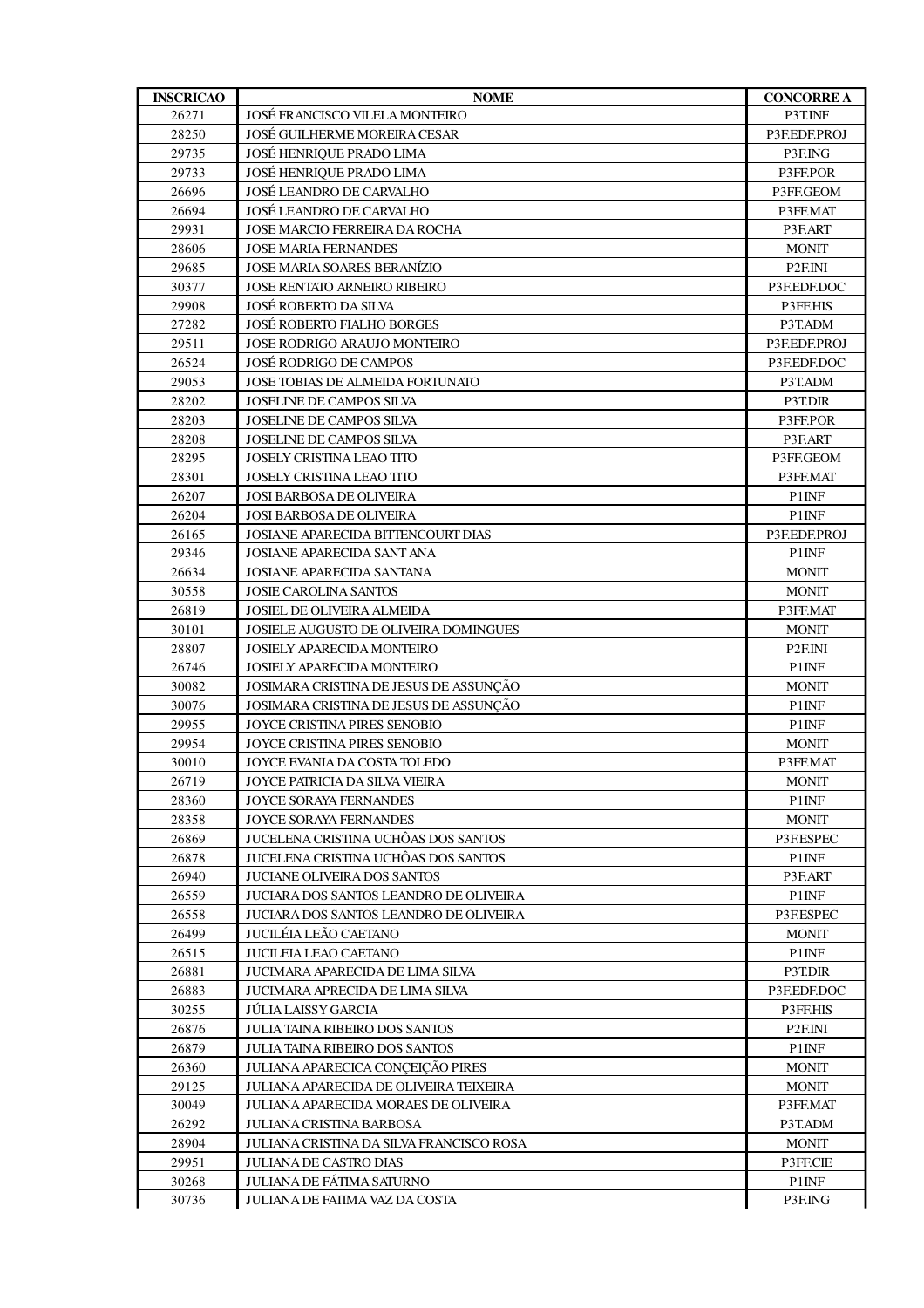| 30728<br><b>JULIANA DE FATIMA VAZ DA COSTA</b><br>P3FF.POR<br>30535<br><b>JULIANA GERALDINE DA SILVA RIBEIRO</b><br>P <sub>2F.INI</sub><br>30344<br><b>JULIANA JUNOUEIRA ALGARVE</b><br>P3FF.POR<br>26620<br><b>JULIANA LUCIANO ALVES</b><br>P1INF<br>26616<br><b>JULIANA LUCIANO ALVES</b><br><b>MONIT</b><br>26924<br>JULIANA MARIA DA COSTA<br><b>MONIT</b><br>29591<br><b>JULIANA MARTIN REZENDE</b><br>P3T.NTR<br>26285<br><b>JULIANA MARTINS MONTEIRO DE PAULA</b><br>P1INF<br>30751<br><b>JULIANA MENDES DA SILVA</b><br>P3FF.POR<br>27892<br><b>JULIANA OLIVEIRA DA SILVA</b><br>P1INF<br>27061<br><b>JULIANA PIMENTEL ARAUJO DOS SANTOS</b><br>P <sub>2</sub> F.OFC<br>27014<br><b>JULIANA PIMENTEL ARAUJO DOS SANTOS</b><br>P <sub>2F.INI</sub><br>29921<br><b>JULIANA RIBEIRO PIRES</b><br><b>MONIT</b><br>29919<br><b>JULIANA RIBEIRO PIRES</b><br>P1INF<br>30587<br><b>JULIANA RIBEIRO ROSA DE OLIVEIRA</b><br>P3F.EDF.DOC<br>30427<br><b>JULIANA SODRE CAMPOS TOSTA</b><br>P3T.ADM<br>26992<br><b>JULIANA TOLEDO SOARES</b><br>P3F.ING<br>26989<br><b>JULIANA TOLEDO SOARES</b><br>P3FF.POR<br>28626<br><b>JULIANE CRISTINA DE CAMPOS</b><br>P3F.ART<br>28797<br><b>JULIANE DE JESUS PIRES</b><br>P3FF.HIS<br>28543<br><b>JULIANO GONCALVES DA SILVA</b><br>P3F.EDF.DOC<br>28101<br><b>JULIANO RODRIGUES</b><br>P3FF.GEOGR<br>29622<br><b>JULIO CESAR MARDEGAN</b><br>P3FF.GEOGR<br>26779<br><b>JULIO CESAR MENEZES DE OLIVEIRA</b><br>P3FF.POR<br>29937<br><b>JUSSARA MARIA DE OLIVEIRA</b><br>P3FF.POR<br>29933<br><b>JUSSARA MARIA DE OLIVEIRA</b><br>P3F.ING<br>30123<br>KAMILA EVELY DE SOUZA ENOUT<br><b>MONIT</b><br>30258<br>KAMILA EVELY SOUZA ENOUT<br>P1INF<br>28009<br>KAREN CRISTINA FERREIRA<br><b>MONIT</b><br>28008<br>KAREN CRISTINA FERREIRA<br>P1INF<br>28705<br><b>KAREN GODOY DOS PASSOS</b><br>P <sub>2F.INI</sub><br>30474<br>KAREN SAMANTHA RINALDI SANTOS<br>P3T.DIR<br>30232<br>KARLA CORDEIRO MOLINA<br>P3T.ADM<br>27341<br>KARLA MARIANA MOREIRA RODRIGUES<br>P1INF<br>27340<br>KARLA MARIANA MOREIRA RODRIGUES<br><b>MONIT</b><br>27554<br><b>KATE FERREIRA SANTOS</b><br>P3EESPEC<br>26994<br>KATELLEN PATRICIA FLORIO<br>P1INF<br>26996<br>P <sub>2F.INI</sub><br>KATELLEN PATRICIA FLORIO<br>27115<br><b>KATIA BATISTA</b><br><b>MONIT</b><br>KÁTIA CRISTINA FELICIANO MARIANO<br>29796<br>P1INF<br>27031<br>KATIA CRUZ LOPO DE MATOS<br><b>MONIT</b><br>27033<br>KATIA CRUZ LOPO DE MATOS<br>P <sub>2</sub> F.INI<br>29942<br>KATIA FERREIRA MARTINS<br><b>MONIT</b><br>KATIA GONÇALVES SANTOS ALMEIDA<br>30507<br>P <sub>2</sub> F.INI<br>KÁTIA LEANDRA MARIANO DE SOUSA<br>30050<br>P3F.ART<br>26311<br>KATIA MARIA DOS SANTOS LEITE<br>P3F.ART<br>28661<br>KATIA REGINA ALVES TOSTA RIBEIRO<br><b>MONIT</b><br>28663<br>KATIA REGINA ALVES TOSTA RIBEIRO<br>P1INF<br>30472<br>KEILA AMANDA DE CAMARGO CAMPOS<br>P1INF<br>KEILA AMANDA DE CAMARGO CAMPOS<br>30575<br><b>MONIT</b><br>30627<br>KEILA DE CARVALHO FERRAZ ALMEIDA<br>P1INF<br>29508<br>KEILA PRISCILA LARA ROSA<br><b>MONIT</b><br>28052<br>KEITE RAFAELA ALONSO GUILHERME<br>P1INF<br>28057<br>KEITE RAFAELA ALONSO GUILHERME<br>P <sub>2</sub> F.INI<br>28081<br>KELEM APARECIDA DE PAULA E SILVA<br>P1INF<br><b>KELI CRISINA ROMANO</b><br>30584<br>P1INF<br>P <sub>2F.INI</sub><br>30570<br>KELI CRISTINA ROMANO<br>P <sub>2</sub> F.INI<br>30611<br>KELI HONORATO DA SILVA BERNARDES | <b>INSCRICAO</b> | <b>NOME</b> | <b>CONCORRE A</b> |
|---------------------------------------------------------------------------------------------------------------------------------------------------------------------------------------------------------------------------------------------------------------------------------------------------------------------------------------------------------------------------------------------------------------------------------------------------------------------------------------------------------------------------------------------------------------------------------------------------------------------------------------------------------------------------------------------------------------------------------------------------------------------------------------------------------------------------------------------------------------------------------------------------------------------------------------------------------------------------------------------------------------------------------------------------------------------------------------------------------------------------------------------------------------------------------------------------------------------------------------------------------------------------------------------------------------------------------------------------------------------------------------------------------------------------------------------------------------------------------------------------------------------------------------------------------------------------------------------------------------------------------------------------------------------------------------------------------------------------------------------------------------------------------------------------------------------------------------------------------------------------------------------------------------------------------------------------------------------------------------------------------------------------------------------------------------------------------------------------------------------------------------------------------------------------------------------------------------------------------------------------------------------------------------------------------------------------------------------------------------------------------------------------------------------------------------------------------------------------------------------------------------------------------------------------------------------------------------------------------------------------------------------------------------------------------------------------------------------------------------------------------------------------------------------------------------------------------------------------------------------------------------------------------------------------------------------------------------------------------------------------------------------------------------------------------------------------------------------------------------------------------------------------------------------------------------------------------------------------------------------------------------------------------------------------------------------------------------------------------------------------------------------------------|------------------|-------------|-------------------|
|                                                                                                                                                                                                                                                                                                                                                                                                                                                                                                                                                                                                                                                                                                                                                                                                                                                                                                                                                                                                                                                                                                                                                                                                                                                                                                                                                                                                                                                                                                                                                                                                                                                                                                                                                                                                                                                                                                                                                                                                                                                                                                                                                                                                                                                                                                                                                                                                                                                                                                                                                                                                                                                                                                                                                                                                                                                                                                                                                                                                                                                                                                                                                                                                                                                                                                                                                                                                         |                  |             |                   |
|                                                                                                                                                                                                                                                                                                                                                                                                                                                                                                                                                                                                                                                                                                                                                                                                                                                                                                                                                                                                                                                                                                                                                                                                                                                                                                                                                                                                                                                                                                                                                                                                                                                                                                                                                                                                                                                                                                                                                                                                                                                                                                                                                                                                                                                                                                                                                                                                                                                                                                                                                                                                                                                                                                                                                                                                                                                                                                                                                                                                                                                                                                                                                                                                                                                                                                                                                                                                         |                  |             |                   |
|                                                                                                                                                                                                                                                                                                                                                                                                                                                                                                                                                                                                                                                                                                                                                                                                                                                                                                                                                                                                                                                                                                                                                                                                                                                                                                                                                                                                                                                                                                                                                                                                                                                                                                                                                                                                                                                                                                                                                                                                                                                                                                                                                                                                                                                                                                                                                                                                                                                                                                                                                                                                                                                                                                                                                                                                                                                                                                                                                                                                                                                                                                                                                                                                                                                                                                                                                                                                         |                  |             |                   |
|                                                                                                                                                                                                                                                                                                                                                                                                                                                                                                                                                                                                                                                                                                                                                                                                                                                                                                                                                                                                                                                                                                                                                                                                                                                                                                                                                                                                                                                                                                                                                                                                                                                                                                                                                                                                                                                                                                                                                                                                                                                                                                                                                                                                                                                                                                                                                                                                                                                                                                                                                                                                                                                                                                                                                                                                                                                                                                                                                                                                                                                                                                                                                                                                                                                                                                                                                                                                         |                  |             |                   |
|                                                                                                                                                                                                                                                                                                                                                                                                                                                                                                                                                                                                                                                                                                                                                                                                                                                                                                                                                                                                                                                                                                                                                                                                                                                                                                                                                                                                                                                                                                                                                                                                                                                                                                                                                                                                                                                                                                                                                                                                                                                                                                                                                                                                                                                                                                                                                                                                                                                                                                                                                                                                                                                                                                                                                                                                                                                                                                                                                                                                                                                                                                                                                                                                                                                                                                                                                                                                         |                  |             |                   |
|                                                                                                                                                                                                                                                                                                                                                                                                                                                                                                                                                                                                                                                                                                                                                                                                                                                                                                                                                                                                                                                                                                                                                                                                                                                                                                                                                                                                                                                                                                                                                                                                                                                                                                                                                                                                                                                                                                                                                                                                                                                                                                                                                                                                                                                                                                                                                                                                                                                                                                                                                                                                                                                                                                                                                                                                                                                                                                                                                                                                                                                                                                                                                                                                                                                                                                                                                                                                         |                  |             |                   |
|                                                                                                                                                                                                                                                                                                                                                                                                                                                                                                                                                                                                                                                                                                                                                                                                                                                                                                                                                                                                                                                                                                                                                                                                                                                                                                                                                                                                                                                                                                                                                                                                                                                                                                                                                                                                                                                                                                                                                                                                                                                                                                                                                                                                                                                                                                                                                                                                                                                                                                                                                                                                                                                                                                                                                                                                                                                                                                                                                                                                                                                                                                                                                                                                                                                                                                                                                                                                         |                  |             |                   |
|                                                                                                                                                                                                                                                                                                                                                                                                                                                                                                                                                                                                                                                                                                                                                                                                                                                                                                                                                                                                                                                                                                                                                                                                                                                                                                                                                                                                                                                                                                                                                                                                                                                                                                                                                                                                                                                                                                                                                                                                                                                                                                                                                                                                                                                                                                                                                                                                                                                                                                                                                                                                                                                                                                                                                                                                                                                                                                                                                                                                                                                                                                                                                                                                                                                                                                                                                                                                         |                  |             |                   |
|                                                                                                                                                                                                                                                                                                                                                                                                                                                                                                                                                                                                                                                                                                                                                                                                                                                                                                                                                                                                                                                                                                                                                                                                                                                                                                                                                                                                                                                                                                                                                                                                                                                                                                                                                                                                                                                                                                                                                                                                                                                                                                                                                                                                                                                                                                                                                                                                                                                                                                                                                                                                                                                                                                                                                                                                                                                                                                                                                                                                                                                                                                                                                                                                                                                                                                                                                                                                         |                  |             |                   |
|                                                                                                                                                                                                                                                                                                                                                                                                                                                                                                                                                                                                                                                                                                                                                                                                                                                                                                                                                                                                                                                                                                                                                                                                                                                                                                                                                                                                                                                                                                                                                                                                                                                                                                                                                                                                                                                                                                                                                                                                                                                                                                                                                                                                                                                                                                                                                                                                                                                                                                                                                                                                                                                                                                                                                                                                                                                                                                                                                                                                                                                                                                                                                                                                                                                                                                                                                                                                         |                  |             |                   |
|                                                                                                                                                                                                                                                                                                                                                                                                                                                                                                                                                                                                                                                                                                                                                                                                                                                                                                                                                                                                                                                                                                                                                                                                                                                                                                                                                                                                                                                                                                                                                                                                                                                                                                                                                                                                                                                                                                                                                                                                                                                                                                                                                                                                                                                                                                                                                                                                                                                                                                                                                                                                                                                                                                                                                                                                                                                                                                                                                                                                                                                                                                                                                                                                                                                                                                                                                                                                         |                  |             |                   |
|                                                                                                                                                                                                                                                                                                                                                                                                                                                                                                                                                                                                                                                                                                                                                                                                                                                                                                                                                                                                                                                                                                                                                                                                                                                                                                                                                                                                                                                                                                                                                                                                                                                                                                                                                                                                                                                                                                                                                                                                                                                                                                                                                                                                                                                                                                                                                                                                                                                                                                                                                                                                                                                                                                                                                                                                                                                                                                                                                                                                                                                                                                                                                                                                                                                                                                                                                                                                         |                  |             |                   |
|                                                                                                                                                                                                                                                                                                                                                                                                                                                                                                                                                                                                                                                                                                                                                                                                                                                                                                                                                                                                                                                                                                                                                                                                                                                                                                                                                                                                                                                                                                                                                                                                                                                                                                                                                                                                                                                                                                                                                                                                                                                                                                                                                                                                                                                                                                                                                                                                                                                                                                                                                                                                                                                                                                                                                                                                                                                                                                                                                                                                                                                                                                                                                                                                                                                                                                                                                                                                         |                  |             |                   |
|                                                                                                                                                                                                                                                                                                                                                                                                                                                                                                                                                                                                                                                                                                                                                                                                                                                                                                                                                                                                                                                                                                                                                                                                                                                                                                                                                                                                                                                                                                                                                                                                                                                                                                                                                                                                                                                                                                                                                                                                                                                                                                                                                                                                                                                                                                                                                                                                                                                                                                                                                                                                                                                                                                                                                                                                                                                                                                                                                                                                                                                                                                                                                                                                                                                                                                                                                                                                         |                  |             |                   |
|                                                                                                                                                                                                                                                                                                                                                                                                                                                                                                                                                                                                                                                                                                                                                                                                                                                                                                                                                                                                                                                                                                                                                                                                                                                                                                                                                                                                                                                                                                                                                                                                                                                                                                                                                                                                                                                                                                                                                                                                                                                                                                                                                                                                                                                                                                                                                                                                                                                                                                                                                                                                                                                                                                                                                                                                                                                                                                                                                                                                                                                                                                                                                                                                                                                                                                                                                                                                         |                  |             |                   |
|                                                                                                                                                                                                                                                                                                                                                                                                                                                                                                                                                                                                                                                                                                                                                                                                                                                                                                                                                                                                                                                                                                                                                                                                                                                                                                                                                                                                                                                                                                                                                                                                                                                                                                                                                                                                                                                                                                                                                                                                                                                                                                                                                                                                                                                                                                                                                                                                                                                                                                                                                                                                                                                                                                                                                                                                                                                                                                                                                                                                                                                                                                                                                                                                                                                                                                                                                                                                         |                  |             |                   |
|                                                                                                                                                                                                                                                                                                                                                                                                                                                                                                                                                                                                                                                                                                                                                                                                                                                                                                                                                                                                                                                                                                                                                                                                                                                                                                                                                                                                                                                                                                                                                                                                                                                                                                                                                                                                                                                                                                                                                                                                                                                                                                                                                                                                                                                                                                                                                                                                                                                                                                                                                                                                                                                                                                                                                                                                                                                                                                                                                                                                                                                                                                                                                                                                                                                                                                                                                                                                         |                  |             |                   |
|                                                                                                                                                                                                                                                                                                                                                                                                                                                                                                                                                                                                                                                                                                                                                                                                                                                                                                                                                                                                                                                                                                                                                                                                                                                                                                                                                                                                                                                                                                                                                                                                                                                                                                                                                                                                                                                                                                                                                                                                                                                                                                                                                                                                                                                                                                                                                                                                                                                                                                                                                                                                                                                                                                                                                                                                                                                                                                                                                                                                                                                                                                                                                                                                                                                                                                                                                                                                         |                  |             |                   |
|                                                                                                                                                                                                                                                                                                                                                                                                                                                                                                                                                                                                                                                                                                                                                                                                                                                                                                                                                                                                                                                                                                                                                                                                                                                                                                                                                                                                                                                                                                                                                                                                                                                                                                                                                                                                                                                                                                                                                                                                                                                                                                                                                                                                                                                                                                                                                                                                                                                                                                                                                                                                                                                                                                                                                                                                                                                                                                                                                                                                                                                                                                                                                                                                                                                                                                                                                                                                         |                  |             |                   |
|                                                                                                                                                                                                                                                                                                                                                                                                                                                                                                                                                                                                                                                                                                                                                                                                                                                                                                                                                                                                                                                                                                                                                                                                                                                                                                                                                                                                                                                                                                                                                                                                                                                                                                                                                                                                                                                                                                                                                                                                                                                                                                                                                                                                                                                                                                                                                                                                                                                                                                                                                                                                                                                                                                                                                                                                                                                                                                                                                                                                                                                                                                                                                                                                                                                                                                                                                                                                         |                  |             |                   |
|                                                                                                                                                                                                                                                                                                                                                                                                                                                                                                                                                                                                                                                                                                                                                                                                                                                                                                                                                                                                                                                                                                                                                                                                                                                                                                                                                                                                                                                                                                                                                                                                                                                                                                                                                                                                                                                                                                                                                                                                                                                                                                                                                                                                                                                                                                                                                                                                                                                                                                                                                                                                                                                                                                                                                                                                                                                                                                                                                                                                                                                                                                                                                                                                                                                                                                                                                                                                         |                  |             |                   |
|                                                                                                                                                                                                                                                                                                                                                                                                                                                                                                                                                                                                                                                                                                                                                                                                                                                                                                                                                                                                                                                                                                                                                                                                                                                                                                                                                                                                                                                                                                                                                                                                                                                                                                                                                                                                                                                                                                                                                                                                                                                                                                                                                                                                                                                                                                                                                                                                                                                                                                                                                                                                                                                                                                                                                                                                                                                                                                                                                                                                                                                                                                                                                                                                                                                                                                                                                                                                         |                  |             |                   |
|                                                                                                                                                                                                                                                                                                                                                                                                                                                                                                                                                                                                                                                                                                                                                                                                                                                                                                                                                                                                                                                                                                                                                                                                                                                                                                                                                                                                                                                                                                                                                                                                                                                                                                                                                                                                                                                                                                                                                                                                                                                                                                                                                                                                                                                                                                                                                                                                                                                                                                                                                                                                                                                                                                                                                                                                                                                                                                                                                                                                                                                                                                                                                                                                                                                                                                                                                                                                         |                  |             |                   |
|                                                                                                                                                                                                                                                                                                                                                                                                                                                                                                                                                                                                                                                                                                                                                                                                                                                                                                                                                                                                                                                                                                                                                                                                                                                                                                                                                                                                                                                                                                                                                                                                                                                                                                                                                                                                                                                                                                                                                                                                                                                                                                                                                                                                                                                                                                                                                                                                                                                                                                                                                                                                                                                                                                                                                                                                                                                                                                                                                                                                                                                                                                                                                                                                                                                                                                                                                                                                         |                  |             |                   |
|                                                                                                                                                                                                                                                                                                                                                                                                                                                                                                                                                                                                                                                                                                                                                                                                                                                                                                                                                                                                                                                                                                                                                                                                                                                                                                                                                                                                                                                                                                                                                                                                                                                                                                                                                                                                                                                                                                                                                                                                                                                                                                                                                                                                                                                                                                                                                                                                                                                                                                                                                                                                                                                                                                                                                                                                                                                                                                                                                                                                                                                                                                                                                                                                                                                                                                                                                                                                         |                  |             |                   |
|                                                                                                                                                                                                                                                                                                                                                                                                                                                                                                                                                                                                                                                                                                                                                                                                                                                                                                                                                                                                                                                                                                                                                                                                                                                                                                                                                                                                                                                                                                                                                                                                                                                                                                                                                                                                                                                                                                                                                                                                                                                                                                                                                                                                                                                                                                                                                                                                                                                                                                                                                                                                                                                                                                                                                                                                                                                                                                                                                                                                                                                                                                                                                                                                                                                                                                                                                                                                         |                  |             |                   |
|                                                                                                                                                                                                                                                                                                                                                                                                                                                                                                                                                                                                                                                                                                                                                                                                                                                                                                                                                                                                                                                                                                                                                                                                                                                                                                                                                                                                                                                                                                                                                                                                                                                                                                                                                                                                                                                                                                                                                                                                                                                                                                                                                                                                                                                                                                                                                                                                                                                                                                                                                                                                                                                                                                                                                                                                                                                                                                                                                                                                                                                                                                                                                                                                                                                                                                                                                                                                         |                  |             |                   |
|                                                                                                                                                                                                                                                                                                                                                                                                                                                                                                                                                                                                                                                                                                                                                                                                                                                                                                                                                                                                                                                                                                                                                                                                                                                                                                                                                                                                                                                                                                                                                                                                                                                                                                                                                                                                                                                                                                                                                                                                                                                                                                                                                                                                                                                                                                                                                                                                                                                                                                                                                                                                                                                                                                                                                                                                                                                                                                                                                                                                                                                                                                                                                                                                                                                                                                                                                                                                         |                  |             |                   |
|                                                                                                                                                                                                                                                                                                                                                                                                                                                                                                                                                                                                                                                                                                                                                                                                                                                                                                                                                                                                                                                                                                                                                                                                                                                                                                                                                                                                                                                                                                                                                                                                                                                                                                                                                                                                                                                                                                                                                                                                                                                                                                                                                                                                                                                                                                                                                                                                                                                                                                                                                                                                                                                                                                                                                                                                                                                                                                                                                                                                                                                                                                                                                                                                                                                                                                                                                                                                         |                  |             |                   |
|                                                                                                                                                                                                                                                                                                                                                                                                                                                                                                                                                                                                                                                                                                                                                                                                                                                                                                                                                                                                                                                                                                                                                                                                                                                                                                                                                                                                                                                                                                                                                                                                                                                                                                                                                                                                                                                                                                                                                                                                                                                                                                                                                                                                                                                                                                                                                                                                                                                                                                                                                                                                                                                                                                                                                                                                                                                                                                                                                                                                                                                                                                                                                                                                                                                                                                                                                                                                         |                  |             |                   |
|                                                                                                                                                                                                                                                                                                                                                                                                                                                                                                                                                                                                                                                                                                                                                                                                                                                                                                                                                                                                                                                                                                                                                                                                                                                                                                                                                                                                                                                                                                                                                                                                                                                                                                                                                                                                                                                                                                                                                                                                                                                                                                                                                                                                                                                                                                                                                                                                                                                                                                                                                                                                                                                                                                                                                                                                                                                                                                                                                                                                                                                                                                                                                                                                                                                                                                                                                                                                         |                  |             |                   |
|                                                                                                                                                                                                                                                                                                                                                                                                                                                                                                                                                                                                                                                                                                                                                                                                                                                                                                                                                                                                                                                                                                                                                                                                                                                                                                                                                                                                                                                                                                                                                                                                                                                                                                                                                                                                                                                                                                                                                                                                                                                                                                                                                                                                                                                                                                                                                                                                                                                                                                                                                                                                                                                                                                                                                                                                                                                                                                                                                                                                                                                                                                                                                                                                                                                                                                                                                                                                         |                  |             |                   |
|                                                                                                                                                                                                                                                                                                                                                                                                                                                                                                                                                                                                                                                                                                                                                                                                                                                                                                                                                                                                                                                                                                                                                                                                                                                                                                                                                                                                                                                                                                                                                                                                                                                                                                                                                                                                                                                                                                                                                                                                                                                                                                                                                                                                                                                                                                                                                                                                                                                                                                                                                                                                                                                                                                                                                                                                                                                                                                                                                                                                                                                                                                                                                                                                                                                                                                                                                                                                         |                  |             |                   |
|                                                                                                                                                                                                                                                                                                                                                                                                                                                                                                                                                                                                                                                                                                                                                                                                                                                                                                                                                                                                                                                                                                                                                                                                                                                                                                                                                                                                                                                                                                                                                                                                                                                                                                                                                                                                                                                                                                                                                                                                                                                                                                                                                                                                                                                                                                                                                                                                                                                                                                                                                                                                                                                                                                                                                                                                                                                                                                                                                                                                                                                                                                                                                                                                                                                                                                                                                                                                         |                  |             |                   |
|                                                                                                                                                                                                                                                                                                                                                                                                                                                                                                                                                                                                                                                                                                                                                                                                                                                                                                                                                                                                                                                                                                                                                                                                                                                                                                                                                                                                                                                                                                                                                                                                                                                                                                                                                                                                                                                                                                                                                                                                                                                                                                                                                                                                                                                                                                                                                                                                                                                                                                                                                                                                                                                                                                                                                                                                                                                                                                                                                                                                                                                                                                                                                                                                                                                                                                                                                                                                         |                  |             |                   |
|                                                                                                                                                                                                                                                                                                                                                                                                                                                                                                                                                                                                                                                                                                                                                                                                                                                                                                                                                                                                                                                                                                                                                                                                                                                                                                                                                                                                                                                                                                                                                                                                                                                                                                                                                                                                                                                                                                                                                                                                                                                                                                                                                                                                                                                                                                                                                                                                                                                                                                                                                                                                                                                                                                                                                                                                                                                                                                                                                                                                                                                                                                                                                                                                                                                                                                                                                                                                         |                  |             |                   |
|                                                                                                                                                                                                                                                                                                                                                                                                                                                                                                                                                                                                                                                                                                                                                                                                                                                                                                                                                                                                                                                                                                                                                                                                                                                                                                                                                                                                                                                                                                                                                                                                                                                                                                                                                                                                                                                                                                                                                                                                                                                                                                                                                                                                                                                                                                                                                                                                                                                                                                                                                                                                                                                                                                                                                                                                                                                                                                                                                                                                                                                                                                                                                                                                                                                                                                                                                                                                         |                  |             |                   |
|                                                                                                                                                                                                                                                                                                                                                                                                                                                                                                                                                                                                                                                                                                                                                                                                                                                                                                                                                                                                                                                                                                                                                                                                                                                                                                                                                                                                                                                                                                                                                                                                                                                                                                                                                                                                                                                                                                                                                                                                                                                                                                                                                                                                                                                                                                                                                                                                                                                                                                                                                                                                                                                                                                                                                                                                                                                                                                                                                                                                                                                                                                                                                                                                                                                                                                                                                                                                         |                  |             |                   |
|                                                                                                                                                                                                                                                                                                                                                                                                                                                                                                                                                                                                                                                                                                                                                                                                                                                                                                                                                                                                                                                                                                                                                                                                                                                                                                                                                                                                                                                                                                                                                                                                                                                                                                                                                                                                                                                                                                                                                                                                                                                                                                                                                                                                                                                                                                                                                                                                                                                                                                                                                                                                                                                                                                                                                                                                                                                                                                                                                                                                                                                                                                                                                                                                                                                                                                                                                                                                         |                  |             |                   |
|                                                                                                                                                                                                                                                                                                                                                                                                                                                                                                                                                                                                                                                                                                                                                                                                                                                                                                                                                                                                                                                                                                                                                                                                                                                                                                                                                                                                                                                                                                                                                                                                                                                                                                                                                                                                                                                                                                                                                                                                                                                                                                                                                                                                                                                                                                                                                                                                                                                                                                                                                                                                                                                                                                                                                                                                                                                                                                                                                                                                                                                                                                                                                                                                                                                                                                                                                                                                         |                  |             |                   |
|                                                                                                                                                                                                                                                                                                                                                                                                                                                                                                                                                                                                                                                                                                                                                                                                                                                                                                                                                                                                                                                                                                                                                                                                                                                                                                                                                                                                                                                                                                                                                                                                                                                                                                                                                                                                                                                                                                                                                                                                                                                                                                                                                                                                                                                                                                                                                                                                                                                                                                                                                                                                                                                                                                                                                                                                                                                                                                                                                                                                                                                                                                                                                                                                                                                                                                                                                                                                         |                  |             |                   |
|                                                                                                                                                                                                                                                                                                                                                                                                                                                                                                                                                                                                                                                                                                                                                                                                                                                                                                                                                                                                                                                                                                                                                                                                                                                                                                                                                                                                                                                                                                                                                                                                                                                                                                                                                                                                                                                                                                                                                                                                                                                                                                                                                                                                                                                                                                                                                                                                                                                                                                                                                                                                                                                                                                                                                                                                                                                                                                                                                                                                                                                                                                                                                                                                                                                                                                                                                                                                         |                  |             |                   |
|                                                                                                                                                                                                                                                                                                                                                                                                                                                                                                                                                                                                                                                                                                                                                                                                                                                                                                                                                                                                                                                                                                                                                                                                                                                                                                                                                                                                                                                                                                                                                                                                                                                                                                                                                                                                                                                                                                                                                                                                                                                                                                                                                                                                                                                                                                                                                                                                                                                                                                                                                                                                                                                                                                                                                                                                                                                                                                                                                                                                                                                                                                                                                                                                                                                                                                                                                                                                         |                  |             |                   |
|                                                                                                                                                                                                                                                                                                                                                                                                                                                                                                                                                                                                                                                                                                                                                                                                                                                                                                                                                                                                                                                                                                                                                                                                                                                                                                                                                                                                                                                                                                                                                                                                                                                                                                                                                                                                                                                                                                                                                                                                                                                                                                                                                                                                                                                                                                                                                                                                                                                                                                                                                                                                                                                                                                                                                                                                                                                                                                                                                                                                                                                                                                                                                                                                                                                                                                                                                                                                         |                  |             |                   |
|                                                                                                                                                                                                                                                                                                                                                                                                                                                                                                                                                                                                                                                                                                                                                                                                                                                                                                                                                                                                                                                                                                                                                                                                                                                                                                                                                                                                                                                                                                                                                                                                                                                                                                                                                                                                                                                                                                                                                                                                                                                                                                                                                                                                                                                                                                                                                                                                                                                                                                                                                                                                                                                                                                                                                                                                                                                                                                                                                                                                                                                                                                                                                                                                                                                                                                                                                                                                         |                  |             |                   |
|                                                                                                                                                                                                                                                                                                                                                                                                                                                                                                                                                                                                                                                                                                                                                                                                                                                                                                                                                                                                                                                                                                                                                                                                                                                                                                                                                                                                                                                                                                                                                                                                                                                                                                                                                                                                                                                                                                                                                                                                                                                                                                                                                                                                                                                                                                                                                                                                                                                                                                                                                                                                                                                                                                                                                                                                                                                                                                                                                                                                                                                                                                                                                                                                                                                                                                                                                                                                         |                  |             |                   |
|                                                                                                                                                                                                                                                                                                                                                                                                                                                                                                                                                                                                                                                                                                                                                                                                                                                                                                                                                                                                                                                                                                                                                                                                                                                                                                                                                                                                                                                                                                                                                                                                                                                                                                                                                                                                                                                                                                                                                                                                                                                                                                                                                                                                                                                                                                                                                                                                                                                                                                                                                                                                                                                                                                                                                                                                                                                                                                                                                                                                                                                                                                                                                                                                                                                                                                                                                                                                         |                  |             |                   |
|                                                                                                                                                                                                                                                                                                                                                                                                                                                                                                                                                                                                                                                                                                                                                                                                                                                                                                                                                                                                                                                                                                                                                                                                                                                                                                                                                                                                                                                                                                                                                                                                                                                                                                                                                                                                                                                                                                                                                                                                                                                                                                                                                                                                                                                                                                                                                                                                                                                                                                                                                                                                                                                                                                                                                                                                                                                                                                                                                                                                                                                                                                                                                                                                                                                                                                                                                                                                         |                  |             |                   |
|                                                                                                                                                                                                                                                                                                                                                                                                                                                                                                                                                                                                                                                                                                                                                                                                                                                                                                                                                                                                                                                                                                                                                                                                                                                                                                                                                                                                                                                                                                                                                                                                                                                                                                                                                                                                                                                                                                                                                                                                                                                                                                                                                                                                                                                                                                                                                                                                                                                                                                                                                                                                                                                                                                                                                                                                                                                                                                                                                                                                                                                                                                                                                                                                                                                                                                                                                                                                         |                  |             |                   |
|                                                                                                                                                                                                                                                                                                                                                                                                                                                                                                                                                                                                                                                                                                                                                                                                                                                                                                                                                                                                                                                                                                                                                                                                                                                                                                                                                                                                                                                                                                                                                                                                                                                                                                                                                                                                                                                                                                                                                                                                                                                                                                                                                                                                                                                                                                                                                                                                                                                                                                                                                                                                                                                                                                                                                                                                                                                                                                                                                                                                                                                                                                                                                                                                                                                                                                                                                                                                         |                  |             |                   |
|                                                                                                                                                                                                                                                                                                                                                                                                                                                                                                                                                                                                                                                                                                                                                                                                                                                                                                                                                                                                                                                                                                                                                                                                                                                                                                                                                                                                                                                                                                                                                                                                                                                                                                                                                                                                                                                                                                                                                                                                                                                                                                                                                                                                                                                                                                                                                                                                                                                                                                                                                                                                                                                                                                                                                                                                                                                                                                                                                                                                                                                                                                                                                                                                                                                                                                                                                                                                         |                  |             |                   |
|                                                                                                                                                                                                                                                                                                                                                                                                                                                                                                                                                                                                                                                                                                                                                                                                                                                                                                                                                                                                                                                                                                                                                                                                                                                                                                                                                                                                                                                                                                                                                                                                                                                                                                                                                                                                                                                                                                                                                                                                                                                                                                                                                                                                                                                                                                                                                                                                                                                                                                                                                                                                                                                                                                                                                                                                                                                                                                                                                                                                                                                                                                                                                                                                                                                                                                                                                                                                         |                  |             |                   |
|                                                                                                                                                                                                                                                                                                                                                                                                                                                                                                                                                                                                                                                                                                                                                                                                                                                                                                                                                                                                                                                                                                                                                                                                                                                                                                                                                                                                                                                                                                                                                                                                                                                                                                                                                                                                                                                                                                                                                                                                                                                                                                                                                                                                                                                                                                                                                                                                                                                                                                                                                                                                                                                                                                                                                                                                                                                                                                                                                                                                                                                                                                                                                                                                                                                                                                                                                                                                         |                  |             |                   |
|                                                                                                                                                                                                                                                                                                                                                                                                                                                                                                                                                                                                                                                                                                                                                                                                                                                                                                                                                                                                                                                                                                                                                                                                                                                                                                                                                                                                                                                                                                                                                                                                                                                                                                                                                                                                                                                                                                                                                                                                                                                                                                                                                                                                                                                                                                                                                                                                                                                                                                                                                                                                                                                                                                                                                                                                                                                                                                                                                                                                                                                                                                                                                                                                                                                                                                                                                                                                         |                  |             |                   |
|                                                                                                                                                                                                                                                                                                                                                                                                                                                                                                                                                                                                                                                                                                                                                                                                                                                                                                                                                                                                                                                                                                                                                                                                                                                                                                                                                                                                                                                                                                                                                                                                                                                                                                                                                                                                                                                                                                                                                                                                                                                                                                                                                                                                                                                                                                                                                                                                                                                                                                                                                                                                                                                                                                                                                                                                                                                                                                                                                                                                                                                                                                                                                                                                                                                                                                                                                                                                         |                  |             |                   |
|                                                                                                                                                                                                                                                                                                                                                                                                                                                                                                                                                                                                                                                                                                                                                                                                                                                                                                                                                                                                                                                                                                                                                                                                                                                                                                                                                                                                                                                                                                                                                                                                                                                                                                                                                                                                                                                                                                                                                                                                                                                                                                                                                                                                                                                                                                                                                                                                                                                                                                                                                                                                                                                                                                                                                                                                                                                                                                                                                                                                                                                                                                                                                                                                                                                                                                                                                                                                         |                  |             |                   |
|                                                                                                                                                                                                                                                                                                                                                                                                                                                                                                                                                                                                                                                                                                                                                                                                                                                                                                                                                                                                                                                                                                                                                                                                                                                                                                                                                                                                                                                                                                                                                                                                                                                                                                                                                                                                                                                                                                                                                                                                                                                                                                                                                                                                                                                                                                                                                                                                                                                                                                                                                                                                                                                                                                                                                                                                                                                                                                                                                                                                                                                                                                                                                                                                                                                                                                                                                                                                         |                  |             |                   |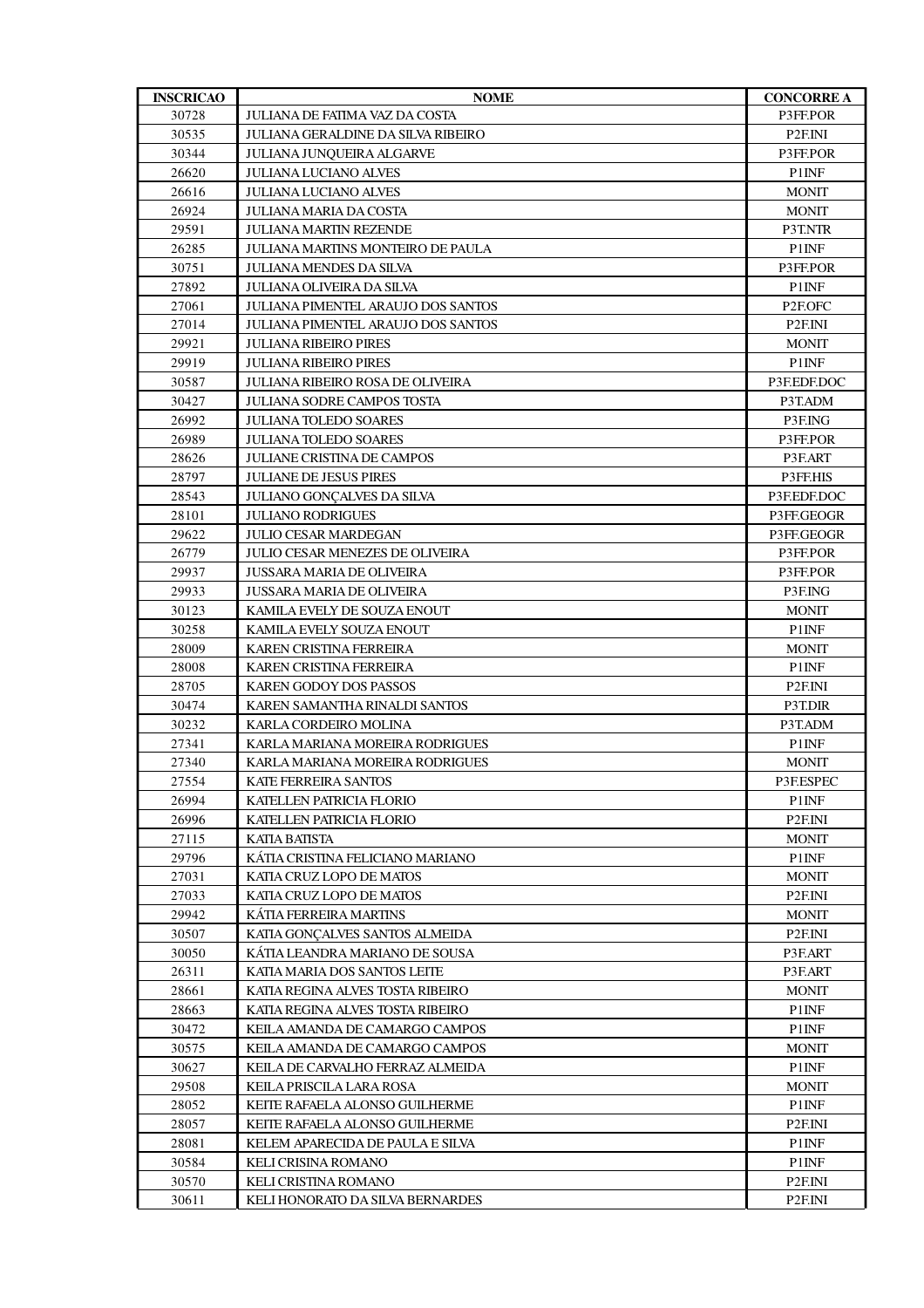| <b>INSCRICAO</b> | <b>NOME</b>                               | <b>CONCORRE A</b>    |
|------------------|-------------------------------------------|----------------------|
| 26167            | KELI REGINA DE SOUZA SILVA                | P3FF.MAT             |
| 26170            | KELI REGINA DE SOUZA SILVA                | P3FF.GEOM            |
| 30086            | KELLEN ROBERTA DE PAULA SANTOS CANDIDO    | P <sub>2</sub> F.INI |
| 30084            | KELLEN ROBERTA DE PAULA SANTOS CANDIDO    | P3F.ESPEC            |
| 30081            | KELLEN ROBERTA DE PAULA SANTOS CANDIDO    | P <sub>2</sub> F.OFC |
| 26868            | KELLY APARECIDA DE ASSIS BARBOSA          | P1INF                |
| 26864            | KELLY APARECIDA DE ASSIS BARBOSA          | <b>MONIT</b>         |
| 27395            | KELLY CRISTINE SALES LEMES                | P1INF                |
| 27393            | KELLY CRISTINE SALES LEMES                | <b>MONIT</b>         |
| 29046            | KELY CRISTINA PEIXOTO VARJAO              | P1INF                |
| 26383            | KELY FABIANA PAES DE MELLO                | P3T.ADM              |
| 28733            | KESLEY CRISTINA CLAUDINO ROCHA NOGUEIRA   | P3FF.HIS             |
| 26802            | KETLY VIVIANE JOFFRE SILVA                | P1INF                |
| 27831            | <b>KEYLLA OLIVEIRA SILVA</b>              | <b>MONIT</b>         |
| 26449            | <b>KEYLLA OLIVEIRA SILVA</b>              | P1INF                |
| 29599            | KEZIA DA SILVA ESTRELA                    | <b>MONIT</b>         |
| 30227            | KISSY CINTHIA APARECIDA SILVA MIRANDA     | P3FF.HIS             |
| 30150            | KIZE DE ALMEIDA NASCIMENTO                | P3FF.CIE             |
| 30290            | KLEBER ADOLFO REIS ANTUNES DA ROCHA       | <b>MONIT</b>         |
| 26070            | KRISA FERNANDA SPORCK BARBOSA             | <b>MONIT</b>         |
| 30652            | LAILA PORTES BASTOS GARCIA                | P3F.EDF.DOC          |
| 29804            | <b>LAIS MARCELA DOS SANTOS</b>            | P <sub>2F.INI</sub>  |
| 26257            | LAIS STELLA TOLEDO VAZ                    | P1INF                |
| 26250            | LAIS STELLA TOLEDO VAZ                    | <b>MONIT</b>         |
| 29707            | <b>LAISSA MARTINS</b>                     | P1INF                |
| 29709            | <b>LAISSA MARTINS</b>                     | P <sub>2F.INI</sub>  |
| 29238            | <b>LARISSA ALVES</b>                      | P3F.EDF.DOC          |
| 26408            | LARISSA CRISTINA RIBEIRO DA SILVA         | P3F.EDF.PROJ         |
| 26005            | LARISSA DA SILVA GESUALDI                 | <b>MONIT</b>         |
| 26004            | LARISSA DA SILVA GESUALDI                 | P1INF                |
| 29294            | LARISSA GIANCIS MORATO FERNANDES          | P1INF                |
| 29293            | <b>LARISSA GIANCIS MORATO FERNANDES</b>   | <b>MONIT</b>         |
| 29365            | LARISSA THAYANE DE PAULA SANTOS BENTO     | P <sub>2</sub> F.OFC |
| 29944            | LARISSA THAYANE DE PAULA SANTOS BENTO     | <b>MONIT</b>         |
| 30573            | <b>LARISSE GARCIA NUNES</b>               | P3FF.POR             |
| 30284            | LAURA ADRIANA ROSICH                      | P1INF                |
| 26904            | LAURA ALESSANDRA DA SILVA NUNES           | P3T.ADM              |
| 26440            | LAUREN TELES SILVERIO MENDES MALAQUIAS    | P3FF.POR             |
| 26443            | LAUREN TELES SILVERIO MENDES MALAQUIAS    | P3F.ESP              |
| 27300            | LAURIELLY DE PAULA SANTOS                 | P3T.DIR              |
| 29618            | LEA CRISTINA BRAGA                        | P1INF                |
| 28026            | LÉA CRISTINA BRAGA                        | P3FF.MAT             |
| 29433            | LEANDRA CANTELMO DA COSTA                 | P1INF                |
| 29434            | LEANDRA CANTELMO DA COSTA                 | P <sub>2</sub> F.INI |
| 29072            | LEANDRO BENTO DE OLIVEIRA                 | P1INF                |
| 29658            | LEANDRO DE PAULA FERREIRA                 | P3FF.POR             |
| 26943            | LEANDRO GUSTAVO DE SIQUEIRA REIS GONZALEZ | P3F.EDF.DOC          |
| 28952            | LEANDRO HENRIQUE DIAS DE CARVALHO         | P3F.EDF.PROJ         |
| 30106            | LEANDRO PEREIRA DOS SANTOS                | P3FF.HIS             |
| 26713            | LEIDE MARY CARDOSO DE OLIVEIRA ROCHA      | P <sub>2F.INI</sub>  |
| 26708            | LEIDE MARY CARDOSO DE OLIVEIRA ROCHA      | P1INF                |
| 29679            | LEIDIANE DE SOUZA AZEVEDO                 | P1INF                |
| 29681            | LEIDIANE DE SOUZA AZEVEDO                 | P <sub>2</sub> F.INI |
| 29241            | LEILA DE FREITAS SANTANA                  | P3F.EDF.PROJ         |
| 26860            | LEILA MORANDINO DI GIOVANNI CARNEIRO      | P <sub>2</sub> F.INI |
| 27149            | LÉLIA CRISPIN CAVALCANTE                  | P1INF                |
| 27146            | LÉLIA CRISPIN CAVALCANTE                  | <b>MONIT</b>         |
| 29692            | LENI MARIA DOS SANTOS                     | P1INF                |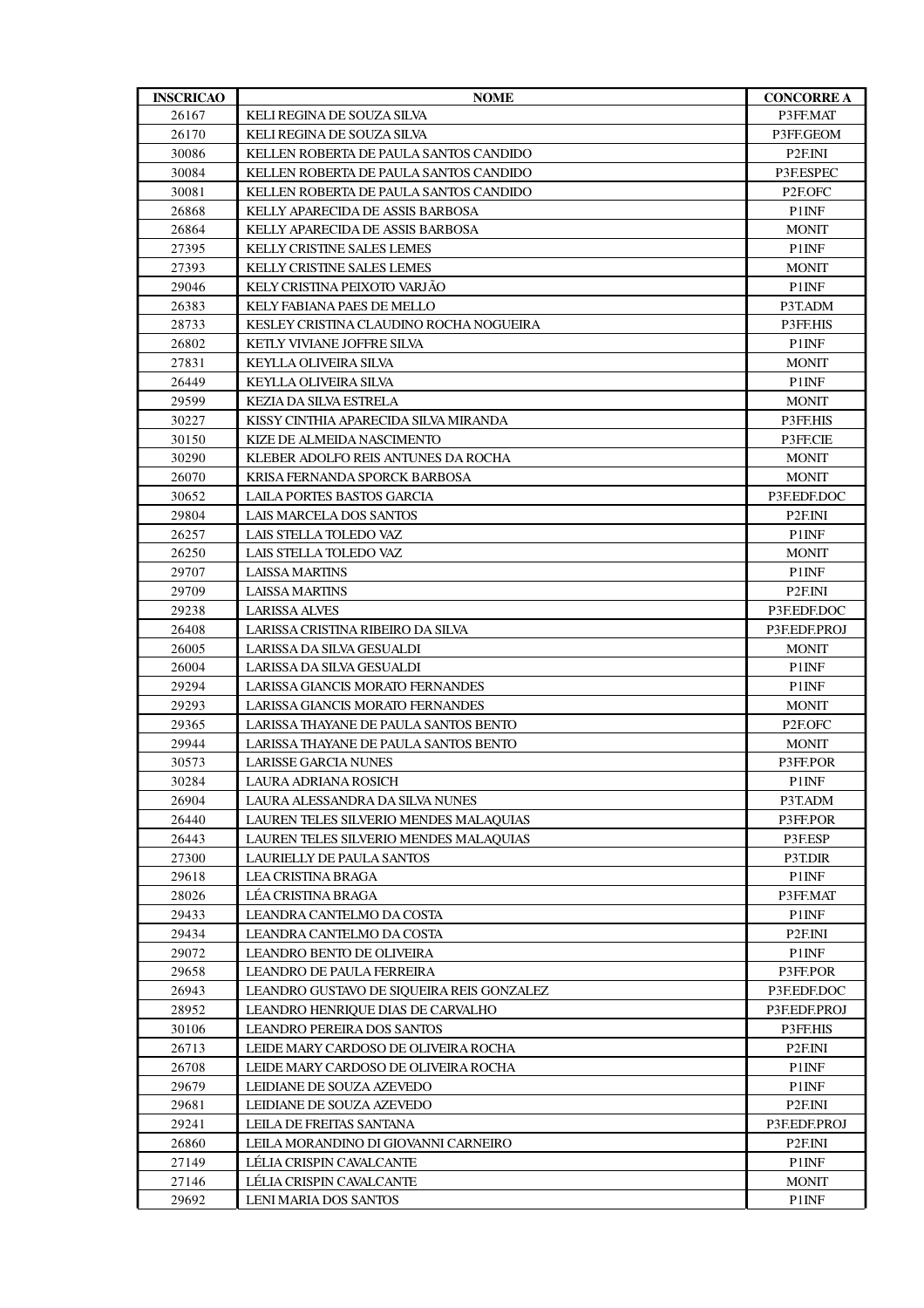| <b>INSCRICAO</b> | <b>NOME</b>                                   | <b>CONCORRE A</b>          |
|------------------|-----------------------------------------------|----------------------------|
| 29844            | <b>LEONARDO DE MELO SOUZA</b>                 | P3FF.CIE                   |
| 26333            | <b>LEONARDO DOS SANTOS BATISTA</b>            | P3FF.HIS                   |
| 27725            | <b>LEONARDO FREIRE</b>                        | P3F.ART                    |
| 27074            | LEONEL BENEDITO BELATABLE DA SILVA            | P3FF.MAT                   |
| 28114            | <b>LEONOR DOS SANTOS FORTUNATO</b>            | P <sub>2F.INI</sub>        |
| 30032            | <b>LETICIA ARAUJO</b>                         | P3F.ART                    |
| 26842            | LETICIA DE JESUS SANTOS                       | <b>MONIT</b>               |
| 28045            | LETÍCIA DE JESUS SANTOS                       | P1INF                      |
| 26071            | LETÍCIA JOSÉ OLIVEIRA E SILVA                 | P3F.ART                    |
| 29173            | LETICIA MARIA FAGUNDES DA SILVA               | <b>MONIT</b>               |
| 29175            | LETICIA MARIA FAGUNDES DA SILVA               | P1INF                      |
| 29106            | LETICIA MARIA TOLEDO SANTOS DO SACRAMENTO     | P3F.ESPEC                  |
| 29925            | LIDIA AUXILIADORA RENOLDI CHEDID              | P <sub>2F.INI</sub>        |
| 29927            | LIDIA AUXILIADORA RENOLDI CHEDID              | <b>MONIT</b>               |
| 29096            | LIDIANE CONCEIÇÃO ANTUNES DOS SANTOS          | P <sub>2F.INI</sub>        |
| 30492            | LIDIANE DA SILVA SANTOS                       | P3FF.CIE                   |
| 28961            | LIDIANE DE MELO SOUZA MOURA                   | P <sub>2</sub> F.INI       |
| 29077            | LIGIA HELENA BITTENCOURT SALDANHA             | P3T.NTR                    |
| 28157            | LILIAM MOTA BARBOSA                           | P <sub>2F.INI</sub>        |
| 28149            | LILIAM MOTA BARBOSA                           | P1INF                      |
| 30360            | LILIAN APARECIDA DE ARAUJO                    | <b>MONIT</b>               |
| 29517            | LILIAN APARECIDA SANTANA DA SILVA ROLIM       | P3FF.POR                   |
| 28957            | LILIAN CAROLINA DOS SANTOS SOARES             | P <sub>2F.INI</sub>        |
| 26565            | LILIAN CRISTINA COSTA RAMOS OLIVEIRA          | P <sub>2F.INI</sub>        |
| 27124            | LÍLIAN CRISTINA MARIANO                       | P1INF                      |
| 30723            | LILIAN DE CASSIA NASCIMENTO CARVALHO          | P1INF                      |
| 27607            | LILIAN DE SOUZA BITTENCOURT                   | P1INF                      |
| 27593            | LILIAN DE SOUZA BITTENCOURT                   | <b>MONIT</b>               |
| 29092            | LILIAN SOARES DA SILVA                        | <b>MONIT</b>               |
| 30318            | LILIANE APARECIDA JUSTINO DIAS                | P <sub>2</sub> F.INI       |
| 30163            | LILIANE FERNANDA DA SILVA                     | P3FF.CIE                   |
| 28251            | LILIANE MARIA PRADA SOARES                    | <b>MONIT</b>               |
| 26033            | LINELI EMANUELE ONIKA DA SILVA                | <b>MONIT</b>               |
| 26030            | LINELI EMANUELE ONIKA DA SILVA                | P1INF                      |
| 28699            | LÍVIA DE FREITAS BASTOS FOGO PEDRO            | P3FF.GEOGR                 |
| 27383            | LÍVIA LUIS DE ALMEIDA                         | P3T.NTR                    |
| 26567            | LIZANDRA SIQUEIRA LEITE CASSINHA              | P1INF                      |
| 30806            | LOHANNA GONCALVES                             | P3F.EDF.DOC                |
| 28454            | LOURDES BERNADETE BATISTA                     | P1INF                      |
| 28449            | <b>LOURDES BERNADETE BATISTA</b>              | <b>MONIT</b>               |
| 30370            | LOURDES VIEIRA DA SILVA                       | <b>MONIT</b>               |
| 26065            | LUANA MARIA CALTABIANO LOURENCO               | <b>MONIT</b>               |
| 26061            | LUANA MARIA CALTABIANO LOURENÇO               | P1INF                      |
| 29304            | LUARA VANESSA RODRIGUES DA SILVA              | <b>MONIT</b>               |
| 29307            | LUARA VANESSA RODRIGUES DA SILVA              | P <sub>2F.INI</sub>        |
| 28985            | LUCA CADALORA E SILVA                         | P3T.DIR                    |
| 28201<br>28669   | LUCAS CESÁRIO SALUM<br>LUCAS CLAUDINO PEREIRA | P3F.EDF.DOC                |
| 29274            | LUCAS DE ALMEIDA SILVA                        | P3F.EDF.DOC<br>P3F.EDF.DOC |
| 27169            | LUCAS DE AZEVEDO LEONEL                       | P3F.ART                    |
| 27172            | LUCAS DE AZEVEDO LEONEL                       | P3F.ESP                    |
| 30252            | LUCAS DE LIMA RAMOS                           | P3T.INF                    |
| 30462            | LUCAS EVANGELISTA SANTOS DE SÃO JULIÃO        | P3FF.HIS                   |
| 28281            | LUCAS FLORENZANI BASTOS PINTO MENGUI          | P3FF.MAT                   |
| 27024            | LUCAS HENRIQUE OLIVEIRA MARTINS               | P3FF.CIE                   |
| 27055            | LUCAS HENRIQUE ORNELAS                        | P3T.INF                    |
| 26089            | LUCAS MARCELO DE SOUZA                        | P3F.ING                    |
| 26097            | LUCAS MARCELO DE SOUZA                        | P3FF.POR                   |
|                  |                                               |                            |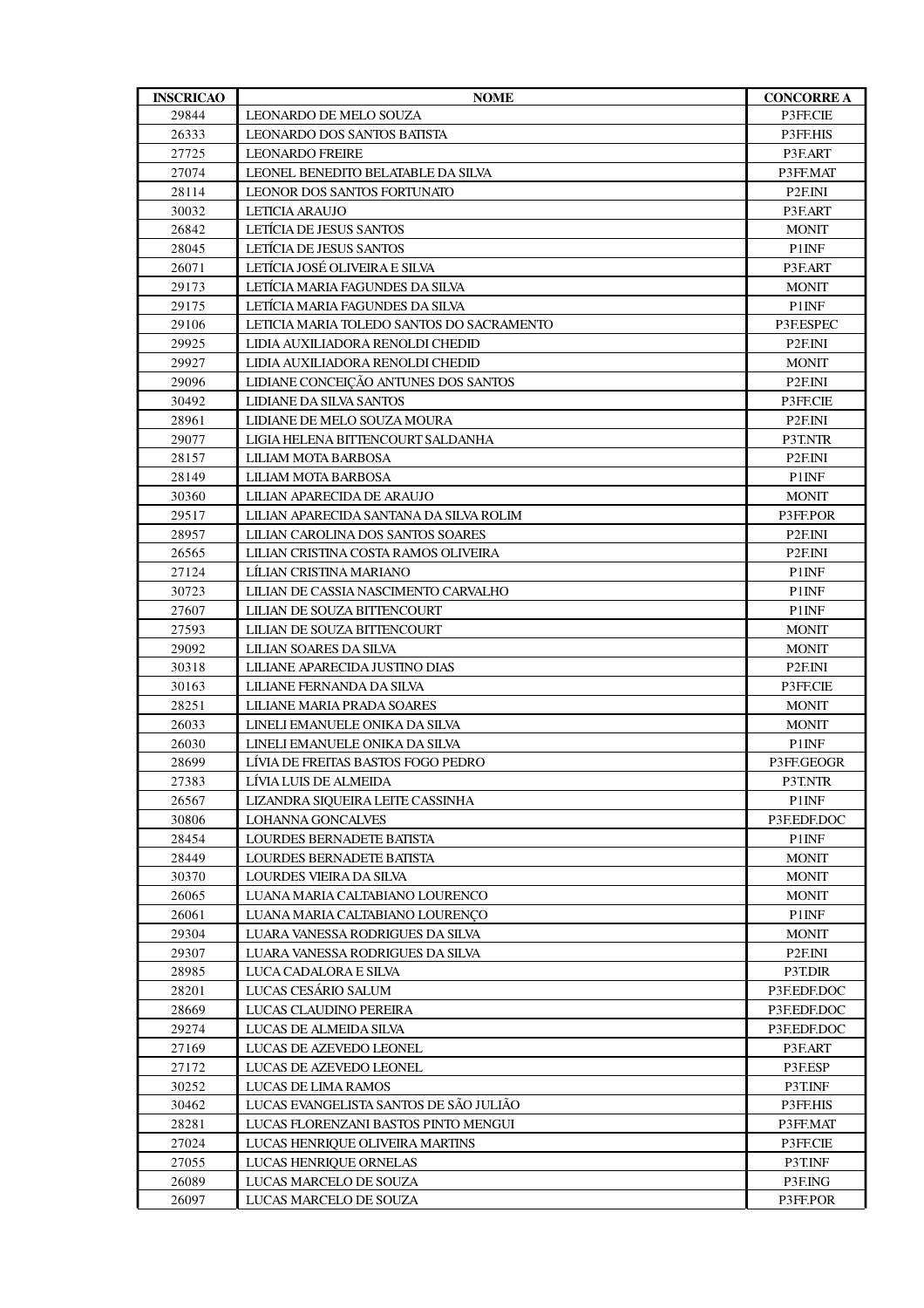| <b>INSCRICAO</b> | <b>NOME</b>                               | <b>CONCORRE A</b>     |
|------------------|-------------------------------------------|-----------------------|
| 26627            | <b>LUCAS SAVIO GOMES</b>                  | P3FF.MAT              |
| 27292            | LUCAS VASCONCELLOS FELICIANO              | P3T.INF               |
| 26041            | LUCÉLIA MACIEL DE ARANTES TORRES          | <b>MONIT</b>          |
| 26057            | LUCÉLIA MACIEL DE ARANTES TORRES          | P1INF                 |
| 30604            | LUCI APARECIDA LOPES GUIMARAES            | <b>MONIT</b>          |
| 28461            | LUCI DA SILVA FRANCOMANFREDINI            | <b>MONIT</b>          |
| 29007            | LÚCIA APARECIDA PEREIRA COELHO            | P3FF.POR              |
| 29005            | LÚCIA APARECIDA PEREIRA COELHO            | P <sub>2F.INI</sub>   |
| 30678            | LUCIA HELENA C ALVES                      | <b>MONIT</b>          |
| 30684            | LUCIA HELENA C. ALVES                     | P1INF                 |
| 26018            | LÚCIA HELENA DE TOLEDO                    | P <sub>2F.INI</sub>   |
| 26019            | LÚCIA HELENA DE TOLEDO                    | P1INF                 |
| 29828            | LUCIA HELENA PADULA ZAMPONI               | P1INF                 |
| 26714            | LUCIA MARA PEREIRA DA SILVA               | <b>MONIT</b>          |
| 30118            | LUCIANA AP DE AGUIAR SOARES               | P3FF.CIE              |
| 26474            | LUCIANA APARECIDA CARDOSO                 | P3FF.POR              |
| 26078            | LUCIANA APARECIDA DA SILVA AMORIM         | P3F.ART               |
| 29105            | LUCIANA APARECIDA DE OLIVEIRA ZINANI      | P1INF                 |
| 28783            | LUCIANA BARACHO PITTA                     | P3FF.CIE              |
| 26494            | LUCIANA COSTA OLIVEIRA                    | <b>MONIT</b>          |
| 28334            | LUCIANA COTTINI COSTA PASSOS              | <b>MONIT</b>          |
| 28344            | LUCIANA COTTINI COSTA PASSOS              | P <sub>2F.INI</sub>   |
| 29691            | LUCIANA CRISTINA NEVES DA SILVA           | <b>MONIT</b>          |
| 29696            | LUCIANA CRISTINA NEVES DA SILVA           | P1INF                 |
| 30583            | LUCIANA DE ALMEIDA                        | P1INF                 |
| 30592            | LUCIANA DE ALMEIDA                        | <b>MONIT</b>          |
| 28422            | LUCIANA DE CASTRO SANTOS                  | P1INF                 |
| 26275            | LUCIANA DE JESUS CCORNELIO                | P <sub>2F.INI</sub>   |
| 26269            | LUCIANA DE JESUS CCORNELIO                | P1INF                 |
| 29065            | LUCIANA DIAS GONCALVES                    | P1INF                 |
| 29062            | LUCIANA DIAS GONÇALVES                    | <b>MONIT</b>          |
| 29399            | LUCIANA FAUSTINO DA SILVA                 | P <sub>2F.INI</sub>   |
| 29405            | LUCIANA FAUSTINO DA SILVA                 | P <sub>2</sub> F.OFC  |
| 26168            | LUCIANA MOREIRA OZORIO DE FREITAS         | P1INF                 |
| 26710            | LUCIANA PIRES DE CARVALHO                 | <b>MONIT</b>          |
| 28348            | LUCIANACOTTINI COSTA PASSOS               |                       |
| 29467            | <b>LUCIANE NEVES</b>                      | P1INF<br>P1INF        |
| 28442            | <b>LUCIANO JEFFERY</b>                    | P3FF.MAT              |
|                  |                                           |                       |
| 29436            | <b>LUCIANO SIMOES</b>                     | P3F.EDF.DOC           |
| 30702            | LUCIENE ABIGAIL VAZ DE FRANÇA FIORELLI    | P3FF.MAT              |
| 26734            | LUCIENE MONTEIRO PIMENTEL QUINTAS         | P3FF.CIE<br>P3F.ESPEC |
| 26736            | LUCIENE MONTEIRO PIMENTEL QUINTAS         |                       |
| 26984            | LUCIENNE BEATRIZ DA SILVA                 | P3F.EDF.DOC           |
| 27110            | LUCILENE MARIA LEITE DE CASTILHO OLIVEIRA | P3F.ING               |
| 27106            | LUCILENE MARIA LEITE DE CASTILHO OLIVEIRA | P3FF.POR              |
| 26771            | LUCILENY DOS SANTOS DANIEL AGUIAR         | P3F.ESPEC             |
| 26767            | LUCILENY DOS SANTOS DANIEL AGUIAR         | P <sub>2F.INI</sub>   |
| 26739            | <b>LUCIMAR CHIMENE</b>                    | P3FF.GEOGR            |
| 29318            | LUCIMAR SALLES DE ANDRADE                 | P <sub>2</sub> F.INI  |
| 30444            | LUCIMARA ALMADA DE ARAÚJO                 | P3F.EDF.DOC           |
| 26259            | LUCIMARA APARECIDA CÔMODO LEITE           | P1INF                 |
| 26261            | LUCIMARA APARECIDA CÔMODO LEITE           | P <sub>2</sub> F.INI  |
| 26099            | LUCIMARA CALDERARO DE OLIVEIRA            | P1INF                 |
| 26095            | LUCIMARA CALDERARO DE OLIVEIRA            | P <sub>2F.INI</sub>   |
| 29926            | LUCIMARA E ANDRADE GONÇALVES MARQUES      | P2F.INI               |
| 26592            | LUCIMARA GARCEZ PINTO                     | P3FF.POR              |
| 29905            | LUCIMARY GUIMARAES DE ALMEIDA TEODORO     | P3F.ART               |
| 28315            | LUDIANI MAGNA RESENDE ALVES               | P3F.EDF.DOC           |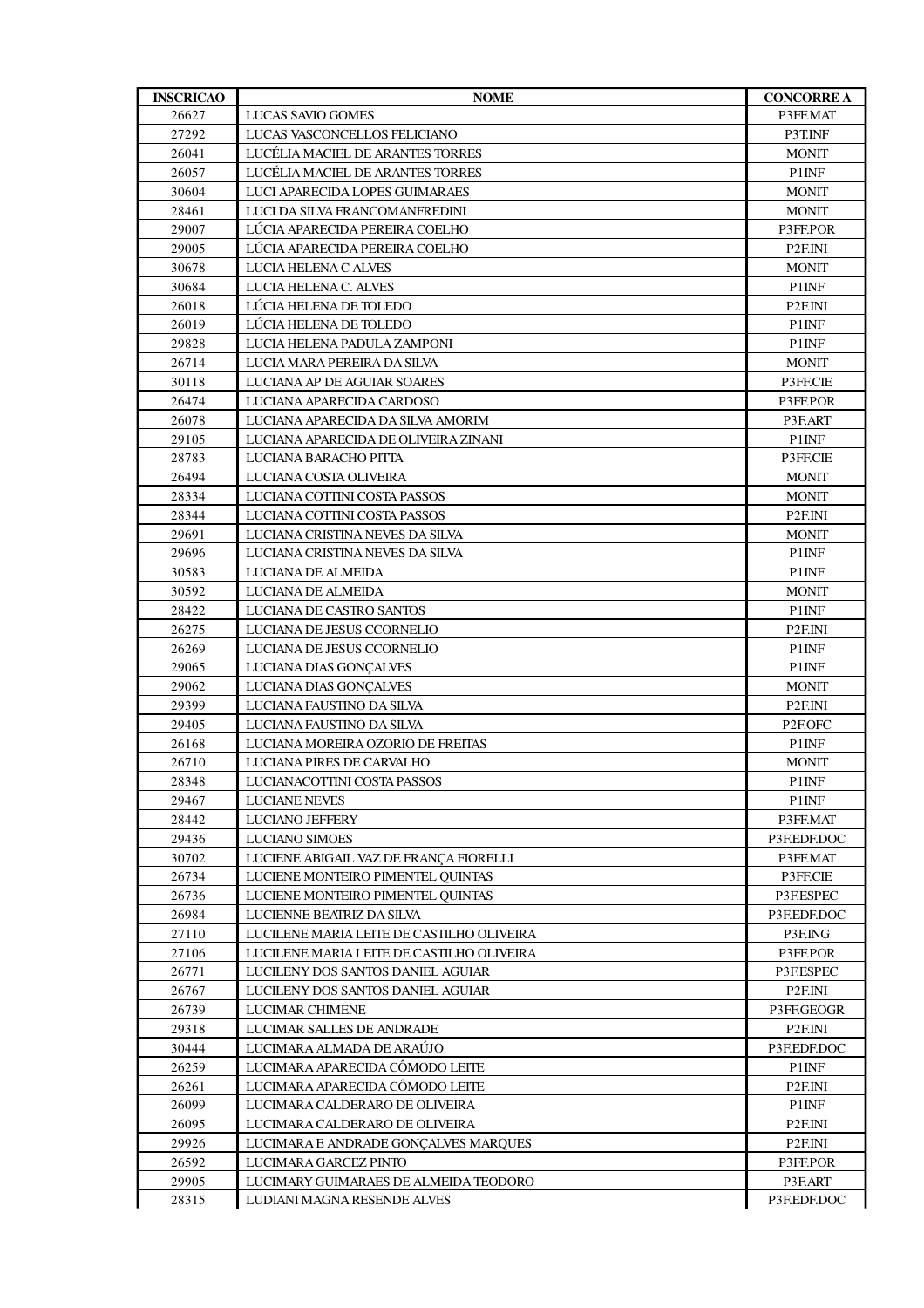| <b>INSCRICAO</b> | <b>NOME</b>                                 | <b>CONCORRE A</b>    |
|------------------|---------------------------------------------|----------------------|
| 28618            | LUDIMARA DE CASTRO DE ALMEIDA               | <b>MONIT</b>         |
| 27113            | LUIS ANTONIO PRADO DUTRA                    | P3T.ADM              |
| 29597            | LUÍS AUGUSTO CASSINHA DE OLIVEIRA           | P3F.EDF.DOC          |
| 28535            | LUIS AUGUSTO RODRIGUES SOARES RUZENE        | P3FF.MAT             |
| 30286            | LUÍS EDUARDO AMBRÓSIO                       | P3F.EDF.DOC          |
| 30747            | LUÍS FABIANO DOS SANTOS                     | P3FF.MAT             |
| 29862            | LUÍS FERNANDO CAETANO GONCALVES DA SILVA    | P3FF.GEOGR           |
| 29806            | LUIS GUILHERME DA LUZ SANTANA               | P3T.ADM              |
| 29316            | LUIS GUILHERME OLIVEIRA                     | P3FF.HIS             |
| 29572            | LUIS RINALDO DE OLIVEIRA                    | P3FF.POR             |
| 29562            | LUIZ ANTONIO ROSA DA CONCEIÇÃO              | P3FF.HIS             |
| 26948            | LUIZ CARLOS NUNES DOS SANTOS                | P3FF.CIE             |
| 27187            | LUIZ CARLOS PEREIRA DA SILVA JUNIOR         | P3FF.CIE             |
| 30503            | LUIZ CARLOS SANTOS RAMOS                    | P3F.EDF.DOC          |
|                  |                                             |                      |
| 26175            | LUIZ CLEBERTOM JAVÉ DE TOLEDO               | P3FF.POR             |
| 26150            | LUIZ CLEBERTOM JAVÉ DE TOLEDO               | P3F.ING              |
| 26379            | LUIZ EDUARDO DE AGUIAR LOESCH               | P3F.EDF.DOC          |
| 30102            | LUIZ FELIPE DOMINGUES PINTO                 | P3FF.MAT             |
| 30103            | LUIZ FELIPE DOMINGUES PINTO                 | P1INF                |
| 26894            | LUIZ FERNANDO DE OLIVEIRA                   | P3F.EDF.DOC          |
| 26896            | LUIZ FERNANDO DE OLIVEIRA                   | P3F.EDF.PROJ         |
| 27190            | LUIZ FERNANDO LASMAR RODRIGUES ALVES        | P3T.INF              |
| 27194            | LUIZ FERNANDO LASMAR RODRIGUES ALVES        | P3FF.MAT             |
| 30095            | LUIZ GUILHERME MARCONDES VIEIRA             | P3FF.CIE             |
| 27311            | LUIZ GUILHERME ROSA SOARES                  | P3F.ART              |
| 26194            | LUIZ GUILHERME VITORINO ALBUQUERQUE         | P3FF.CIE             |
| 27828            | LUIZ GUSTAVO GARCIA                         | P3F.EDF.PROJ         |
| 29301            | LUIZ HENRIQUE COSTA GONÇALVES               | P3FF.HIS             |
| 30171            | LUIZ HENRIQUE GARCIA                        | P3T.DIR              |
| 28891            | LUIZ HENRIQUE NASCIMENTO LEITE              | P3FF.HIS             |
| 28687            | LUIZ OTÁVIO CASANOVA                        | P3F.ESPEC            |
| 28694            | LUIZ OTÁVIO CASANOVA                        | P1INF                |
| 26816            | LUIZA DE FÁTIMA DA SILVA                    | P1INF                |
| 26815            | LUIZA DE FÁTIMA DA SILVA                    | <b>MONIT</b>         |
| 30711            | LUIZA MARIA MENDES DA SILVA                 | P1INF                |
| 30717            | LUIZA MARIA MENDES DA SILVA                 | <b>MONIT</b>         |
| 30413            | LUMOA CRISTINA RAMOS SANTOS                 | P <sub>2</sub> F.INI |
| 26326            | LUZIA APARECIDA DA SILVA JORDAO             | P3FF.POR             |
| 30465            | LUZIA APARECIDA VALENTIM                    | <b>MONIT</b>         |
| 30450            | LUZIA APARECIDA VALENTIM                    | P1INF                |
| 30068            | LUZIA BESSA DOS SANTOS EVILASIO             | <b>MONIT</b>         |
| 30585            | LUZIA HELENA MARTINOLLI FAIG FREIRE DA SIVA | P3F.ESPEC            |
| 30588            | LUZIA HELENA MARTINOLLI FAIG FREIRE DA SIVA | P <sub>2</sub> F.INI |
| 28730            | MADALENA DA C D DA FONSECA                  | P3FF.HIS             |
| 28725            | MADALENA DA C. D. DA FONSECA                | P3FF.GEOGR           |
| 26533            | MAIARA BARBOSA MONTEIRO DA SILVA            | P <sub>2</sub> F.INI |
| 26531            | MAIARA BARBOSA MONTEIRO DA SILVA            | P1INF                |
| 30400            | <b>MAIKEL ROBERTO FARIAS</b>                | P <sub>2</sub> F.INI |
| 30416            | <b>MAIKEL ROBERTO FARIAS</b>                | P3FF.HIS             |
| 30280            | <b>MAIKON DE OLIVIERA DAS DORES</b>         | P3FF.MAT             |
| 30514            | <b>MAIRA ANTUNES DOS SANTOS</b>             | P3F.EDF.PROJ         |
| 30160            | <b>MAISE DE SOUZA FERNANDES</b>             | P1INF                |
| 26492            | <b>MAITE FRANCISCO BARBOSA</b>              | P <sub>2</sub> F.INI |
| 29222            | <b>MALVINA LASARA ANTONIO</b>               | P3FF.POR             |
| 26106            | <b>MANOEL FERNANDO MOREIRA JUNIOR</b>       | P3FF.HIS             |
| 30224            | <b>MANOELA ARAÚJO PEIXOTO DOS SANTOS</b>    | <b>MONIT</b>         |
| 30464            | MANOELA FAUSTINA MACHADO GARCEZ             | P1INF                |
| 28720            | <b>MARA AUGUSTA DA SILVA SOARES</b>         | P3T.ADM              |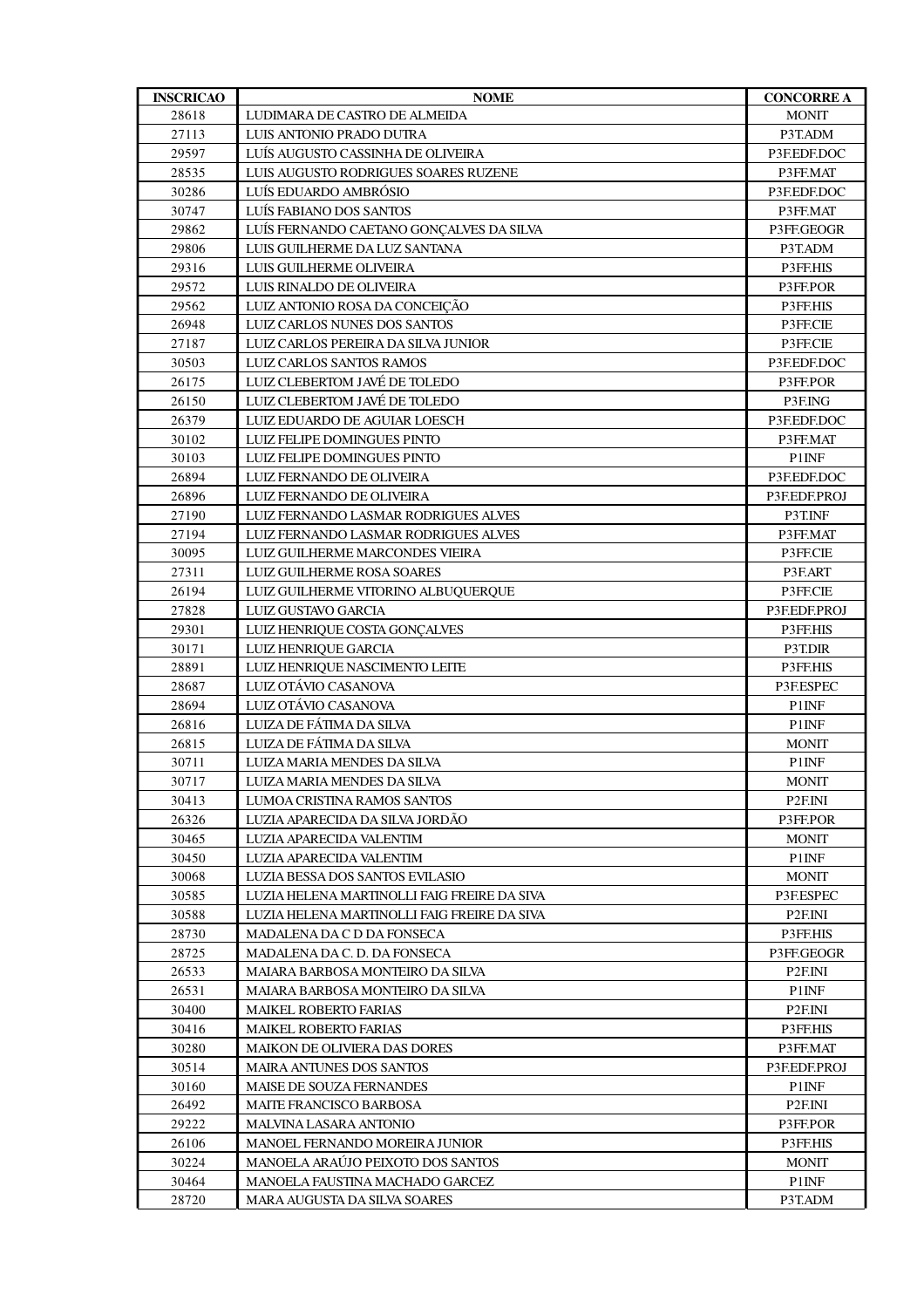| <b>INSCRICAO</b> | <b>NOME</b>                                      | <b>CONCORRE A</b>    |
|------------------|--------------------------------------------------|----------------------|
| 26473            | MARA JAQUELINE MATTOS OLIVEIRA ALVES             | P <sub>2</sub> F.OFC |
| 28055            | MARA JAQUELINE MATTOS OLIVEIRA ALVES             | <b>MONIT</b>         |
| 30100            | <b>MARA SELMA SENE</b>                           | P1INF                |
| 30097            | <b>MARA SELMA SENE</b>                           | <b>MONIT</b>         |
| 30454            | MARAISA CRISTIANE RAMOS ARAUJO DE MELO           | P1INF                |
| 26196            | MARALICE DA SILVA PEREIRA                        | P3T.DIR              |
| 29656            | MARCELA CAROLIN ROCHA GOMEZ DE OLIVEIRA          | <b>MONIT</b>         |
| 29654            | MARCELA CAROLINA ROCHA GOMEZ DE OLIVEIRA         | P <sub>2F.INI</sub>  |
| 26188            | <b>MARCELA CRISTINE MORAES DE LIMA</b>           | P1INF                |
| 26191            | MARCELA CRISTINE MORAES DE LIMA                  | <b>MONIT</b>         |
| 30520            | MARCELA GALVÃO ANDRADE                           | P3FF.POR             |
| 28041            | MARCELA MARQUES DUTRA                            | <b>MONIT</b>         |
| 28038            | <b>MARCELA MARQUES DUTRA</b>                     | P1INF                |
| 27007            | MARCELA PAULA DE ARAÚJO MACEDO                   | P3FF.POR             |
| 28137            | MARCELA RAMOS MIRANDA DE OLIVEIRA                | <b>MONIT</b>         |
| 29742            | MARCELO ROGÉRIO DE ALMEIDA                       | P1INF                |
| 29970            | <b>MARCELO SOARES ALVES</b>                      | P3FF.HIS             |
| 30159            | MARCELO VIANNA DE CARVALHO                       | P3T.DIR              |
| 30174            | MÁRCIA ANDRÉA RODRIGUES ANDRADE                  | P <sub>2F.INI</sub>  |
| 30172            | MÁRCIA ANDRÉA RODRIGUES ANDRADE                  | P1INF                |
| 29402            | MÀRCIA APARECIDA SILVA                           | P3FF.GEOGR           |
| 29146            | <b>MARCIA BATISTA GONCALVES</b>                  | <b>MONIT</b>         |
| 26941            | <b>MARCIA BETANIA GOMES MALTEZ</b>               | <b>MONIT</b>         |
| 28788            | MÁRCIA BIANCA RIBEIRO LIMA                       | P <sub>2F.INI</sub>  |
| 29546            | MARCIA CRISTINA DANTAS DE CARVALHO               | <b>MONIT</b>         |
| 29548            | MARCIA CRISTINA DANTAS DE CARVALHO               | P1INF                |
| 26208            | <b>MARCIA CRISTINA DE MEDEIROS</b>               | <b>MONIT</b>         |
| 28289            | <b>MARCIA DE OLIVEIRA</b>                        | <b>MONIT</b>         |
| 27941            | MARCIA LUCIA DE PAULA FERREIRA SILVA             | P3F.ART              |
| 29948            | MARCIA MARIA DA SILVA GONZAGA                    | P3F.EDF.DOC          |
| 29700            | <b>MARCIA MARIA SILVA</b>                        | <b>MONIT</b>         |
| 29424            | MARCIA MARIA SILVA DE CASTRO RANGEL MONTEIRO     | P <sub>2F.INI</sub>  |
| 30357            | MARCIA PRESCILA DOS SANTOS MARDEGAN              | P <sub>2F.INI</sub>  |
| 29349            | MÁRCIA REGINA SANTOS SALGADO                     | P3FF.POR             |
| 30606            | MARCIA RENATA BARBOSA CARVALHO                   | P1INF                |
| 29251            | MARCIA ROGÉRIA MARCAL DA SILVA                   | P1INF                |
| 28178            | MARCIA VIANNA LEONEL DOS SANTOS                  | $P1$ INF             |
| 28159            | <b>MARCIA VIANNA LEONEL DOS SANTOS</b>           | <b>MONIT</b>         |
| 30680            | MARCILENE ALVES VENTURA MOREIRA                  | P3FF.HIS             |
| 29564            | MARCO ANTONIO DE OLIVEIRA ANDRINI                | P3T.ADM              |
| 27082            | MARCO ANTONIO SILVA JÚNIOR                       | P3T.ADM              |
| 26260            | <b>MARCO AURÉLIO BORGES SILVA</b>                | P3F.EDF.PROJ         |
| 26266            | <b>MARCO AURÉLIO BORGES SILVA</b>                | P1INF                |
| 30475            | MARCO AURÉLIO DÁ SILVA URBANI                    | P3FF.HIS             |
| 28181            | MARCO AURELIO LOBATO                             | <b>MONIT</b>         |
| 27690            | <b>MARCO TULIO DELGOBBO FREITAS</b>              | P3FF.HIS             |
| 26221            | MARCOS ALEXANDRE TOLEDO ESTEVES                  | P3FF.HIS             |
| 29900            | MARCOS ANTUNES PERRENOUD                         | P <sub>2F.INI</sub>  |
| 26873            | MARCOS FELIPE OLIVEIRA DE CARVALHO               | P3FF.CIE             |
| 30617            | <b>MARCOS GALVAO LEMOS JUNIOR</b>                | P3FF.GEOM            |
| 30612            | MARCOS GALVÃO LEMOS JUNIOR                       | P3FF.MAT             |
| 28365            | <b>MARCOS GUEDES</b>                             | P3FF.MAT             |
| 26146            | <b>MARCOS PAULO DELPHINO</b>                     | P3FF.MAT             |
| 26447            | <b>MARCUS HENRIQUE DE SOUSA</b>                  | P3T.ADM              |
| 28912            | <b>MARCUS PAOLO JUNQUEIRA</b>                    | P3FF.CIE             |
| 29355            | MARGARETE DE ALMEIDA CARVALHO CAMPOS DE OLIVEIRA | <b>MONIT</b>         |
| 29357            | MARGARETE DE ALMEIDA CARVALHO CAMPOS DE OLIVEIRA | P1INF                |
| 28825            | MARGARETE MARIA PAGLIARIN                        | P3FF.MAT             |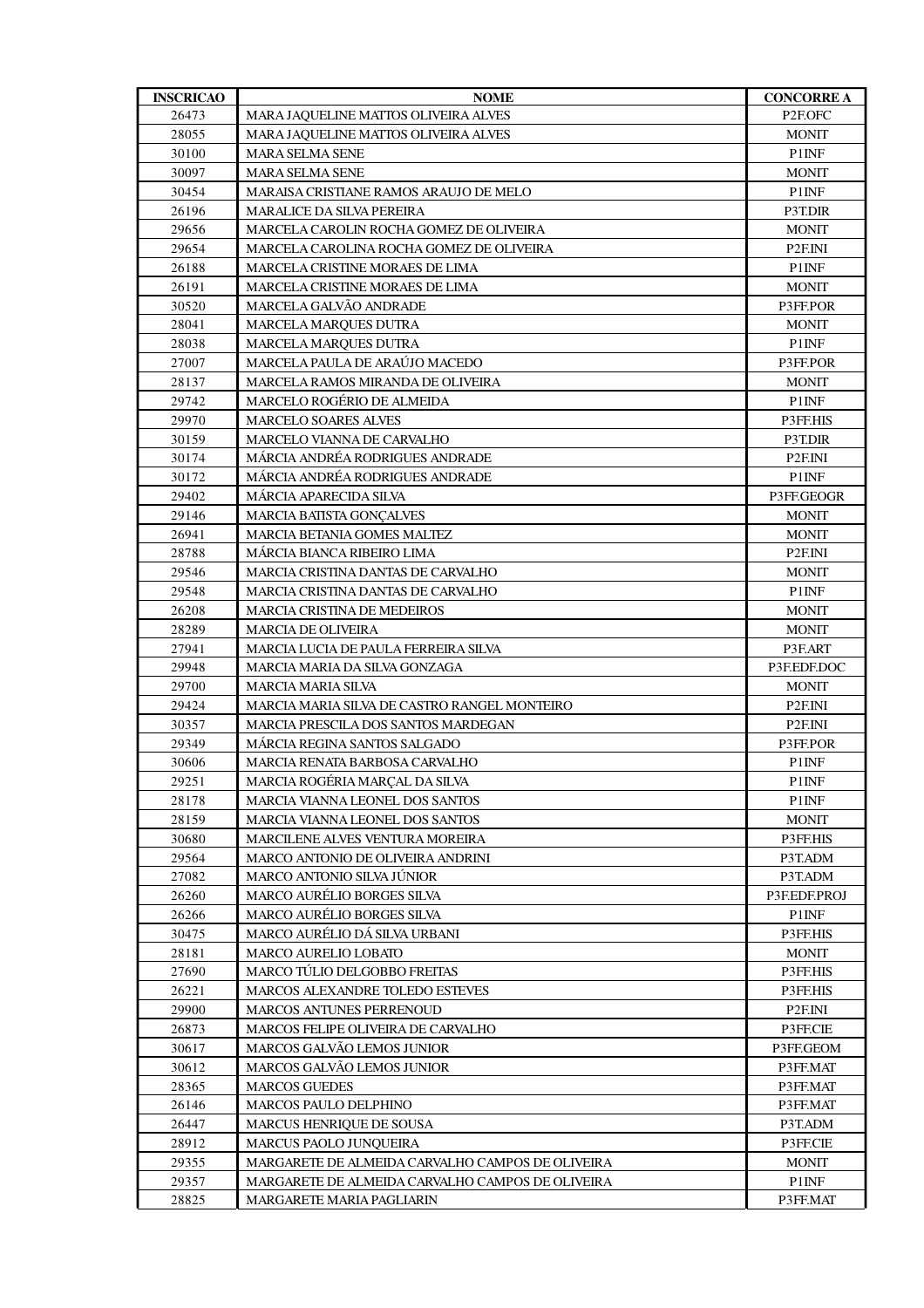| <b>INSCRICAO</b> | <b>NOME</b>                                                                         | <b>CONCORRE A</b>                          |
|------------------|-------------------------------------------------------------------------------------|--------------------------------------------|
| 28822            | <b>MARGARETE MARIA PAGLIARIN</b>                                                    | P1INF                                      |
| 30129            | MARGARETE RAMOS DELFINO DE PAULA                                                    | P3F.ESP                                    |
| 30346            | <b>MARGARETH PAULA ROGEL</b>                                                        | P3F.EDF.DOC                                |
| 28995            | MARGARIDA DA SILVA OLIVEIRA                                                         | P3F.ART                                    |
| 28994            | MARGARIDA DA SILVA OLIVEIRA                                                         | P3FF.GEOGR                                 |
| 30292            | <b>MARIA ADAILDE DO SOCORRO</b>                                                     | P3FF.POR                                   |
| 30044            | MARIA ALEXANDRINA DA COSTA MOTTA                                                    | P3F.EDF.DOC                                |
| 26118            | <b>MARIA ALICE DOS SANTOS SILVA</b>                                                 | P1INF                                      |
| 26113            | <b>MARIA ALICE DOS SANTOS SILVA</b>                                                 | P <sub>2F.INI</sub>                        |
| 29554            | <b>MARIA ALICE LEITE</b>                                                            | P1INF                                      |
| 28018            | MARIA ANGELICA CAMARGO XAVIER CESAR MINÉ                                            | P1INF                                      |
| 28019            | MARIA ANGELICA CAMARGO XAVIER CESAR MINÉ                                            | P <sub>2F.INI</sub>                        |
| 28555            | <b>MARIA ANGÉLICA CRISPIM</b>                                                       | P3F.EDF.DOC                                |
| 26662            | <b>MARIA ANTONIETA GRANDO</b>                                                       | P <sub>2F.INI</sub>                        |
| 26135            | MARIA APARCIDA DE HOLANDA                                                           | <b>MONIT</b>                               |
| 27491            | MARIA APARECIDA DE ANDRADE                                                          | P <sub>2F.INI</sub>                        |
| 27496            | MARIA APARECIDA DE ANDRADE                                                          | P3T.INF                                    |
| 26138            | MARIA APARECIDA DE HOLANDA                                                          | P1INF                                      |
| 28021            | <b>MARIA APARECIDA DE PAULA</b>                                                     | P1INF                                      |
| 30069            | MARIA APARECIDA GALHARDO                                                            | P1INF                                      |
| 30094            | <b>MARIA APARECIDA GALHARDO</b>                                                     | P <sub>2F.INI</sub>                        |
| 26755            | MARIA APARECIDA GONCALVES RODRIGUES                                                 | P1INF                                      |
| 26759            | MARIA APARECIDA GONÇALVES RODRIGUES                                                 | P <sub>2F.INI</sub>                        |
| 26927            | <b>MARIA APARECIDA MEDINA</b>                                                       | P3T.DIR                                    |
| 30165            | MARIA APARECIDA SILVA AZEVEDO                                                       | P1INF                                      |
| 30164            | MARIA APARECIDA SILVA AZEVEDO                                                       | <b>MONIT</b>                               |
| 29545            | MARIA APARECIDA SOARES DO CARMO                                                     | <b>MONIT</b>                               |
| 26538            | MARIA APARECIDA SOUSA DE QUEIROZ                                                    | P <sub>2F.INI</sub>                        |
| 26543            | MARIA APARECIDA SOUSA DE QUEIROZ                                                    | P1INF                                      |
| 28437            | MARIA APPARECIDA MEIRELLES DE CAMPOS                                                | P <sub>2F.INI</sub>                        |
| 26037            | MARIA AUXILIADORA DE CARVALHO GOMES MOREIRA                                         | P <sub>2F.INI</sub>                        |
| 28529<br>29205   | MARIA AUXILIADORA ELLEN MOREIRA FARIAS<br>MARIA AUXILIADORA PINHEIRO FERRAZ CAVALCA | P <sub>2F.INI</sub><br>P <sub>2F.INI</sub> |
| 26804            | MARIA AUXILIADORA TOGEIRO BRAGA                                                     | P <sub>2F.INI</sub>                        |
| 26805            | MARIA AUXILIADORA TOGEIRO BRAGA                                                     | P1INF                                      |
| 26147            | MARIA BENEDITA BARBOSA DUARTE                                                       | <b>MONIT</b>                               |
| 30516            | MARIA BENEDITA GACIA DOS REIS MATOS                                                 | P1INF                                      |
| 30132            | MARIA BENEDITA GARCIA DOS REIS MATOS                                                | P3F.ESPEC                                  |
| 30687            | MARIA CÂNDIDA GUIMARÃES ANTUNES DOS SANTOS BORGES                                   | <b>MONIT</b>                               |
| 30689            | MARIA CÂNDIDA GUIMARÃES ANTUNES DOS SANTOS BORGES                                   | P <sub>2F.INI</sub>                        |
| 30526            | MARIA CAROLINA RIBAS CHAGAS                                                         | P3F.ART                                    |
| 30408            | MARIA CECÍLIA GOUVEIA NUBILE PACHECO                                                | P <sub>2F.INI</sub>                        |
| 29172            | MARIA CLARA CAMARGO ARNEIRO RIBEIRO                                                 | P1INF                                      |
| 29167            | MARIA CLARA CAMARGO ARNEIRO RIBEIRO                                                 | <b>MONIT</b>                               |
| 28163            | MARIA CRISTINA CARDOSO DE MELLO                                                     | P1INF                                      |
| 28166            | MARIA CRISTINA CARDSOSO DE MELLO                                                    | P <sub>2</sub> F.INI                       |
| 29384            | <b>MARIA CRISTINA MORAES</b>                                                        | P <sub>2F.INI</sub>                        |
| 29379            | <b>MARIA CRISTINA MORAES</b>                                                        | P1INF                                      |
| 29911            | <b>MARIA CRISTINA RODRIGUES</b>                                                     | P <sub>2F.INI</sub>                        |
| 27328            | MARIA DA CONCEIÇÃO DE SOUZA CORRÊA                                                  | P <sub>2</sub> F.INI                       |
| 27324            | MARIA DA CONCEIÇÃO DE SOUZA CORRÊA                                                  | P1INF                                      |
| 29830            | MARIA DA CONCEIÇAO SERAFIM DE OLIVEIRA                                              | P <sub>2</sub> F.INI                       |
| 29826            | MARIA DA CONCEIÇAO SERAFIM OIVEIRA                                                  | P1INF                                      |
| 26918            | MARIA DAS GRAÇAS DINIZ                                                              | P3FF.HIS                                   |
| 29142            | MARIA DAS GRAÇAS ROSA DA SILVA                                                      | P3FF.HIS                                   |
| 30099            | MARIA DE FATIMA ALOQUE DA SILVA                                                     | P <sub>2</sub> F.INI                       |
| 30093            | MARIA DE FATIMA ALOQUE DA SILVA                                                     | P1INF                                      |
| 29462            | MARIA DE FATIMA CIPRIANO                                                            | P1INF                                      |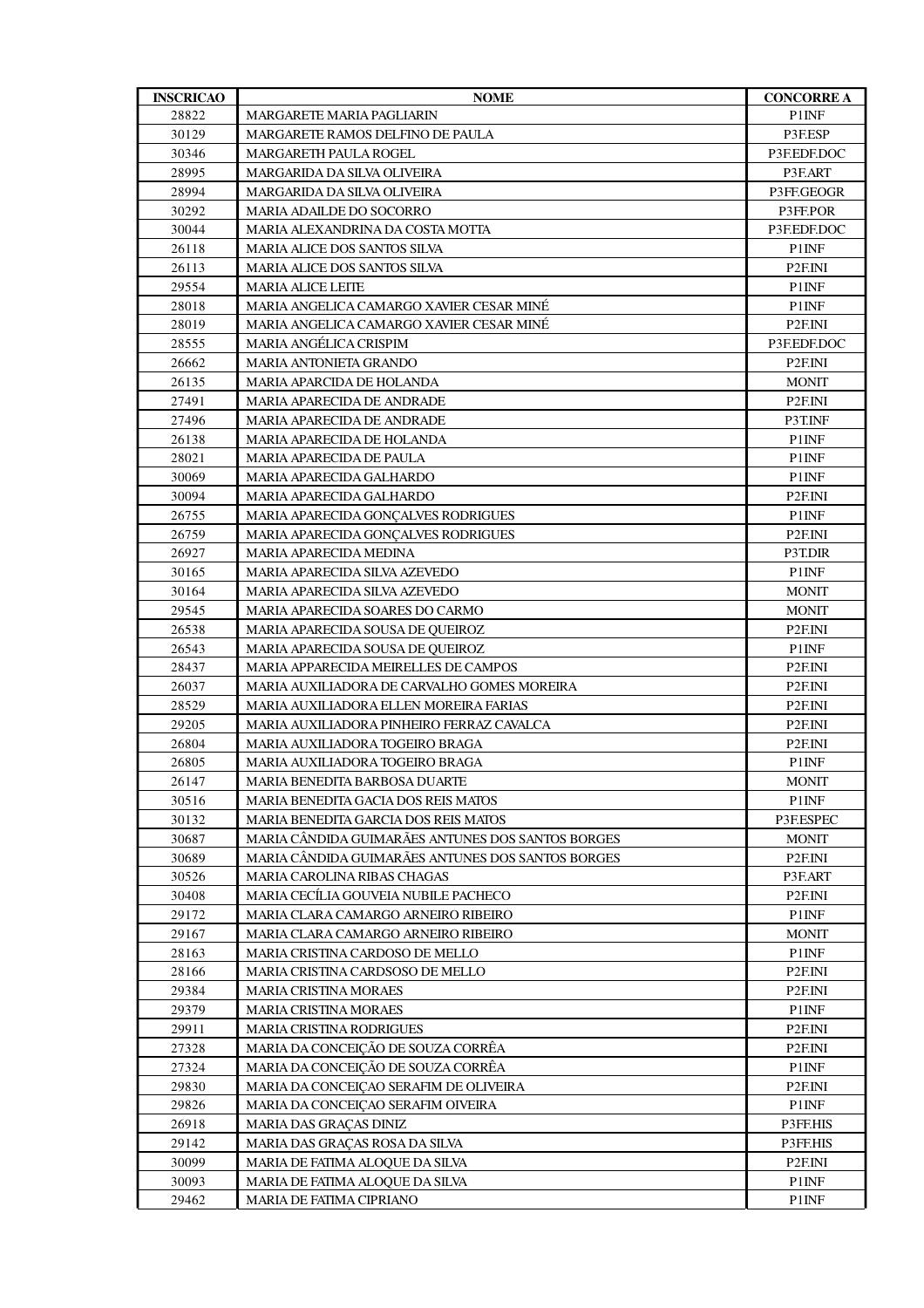| <b>INSCRICAO</b> | <b>NOME</b>                                   | <b>CONCORRE A</b>    |
|------------------|-----------------------------------------------|----------------------|
| 29465            | <b>MARIA DE FATIMA CIPRIANO</b>               | P <sub>2F.INI</sub>  |
| 27217            | MARIA DE FATIMA IGNEZ OLIVEIRA                | P <sub>2F.INI</sub>  |
| 29244            | MARIA DE FATIMA MATOS FERREIRA                | P1INF                |
| 30412            | MARIA DE LOURDES SOUZA PALAMDI                | P1INF                |
| 27952            | <b>MARIA DIANA DOS SANTOS</b>                 | <b>MONIT</b>         |
| 26872            | <b>MARIA DO ESPIRITO SANTO</b>                | P <sub>2</sub> F.INI |
| 26877            | MARIA DOESPIRITO SANTO                        | P1INF                |
| 26297            | <b>MARIA EDMÉIA DIAS</b>                      | P3FF.POR             |
| 28489            | MARIA EDUARDA DE SOUSA MONTEIRO               | <b>MONIT</b>         |
| 28859            | MARIA EDUARDA DE SOUSA MONTEIRO               | P1INF                |
| 30098            | MARIA EDUARDA DIAS DOS SANTOS MOREIRA CESAR   | P <sub>2F.INI</sub>  |
| 29639            | MARIA EMILIA CASTRO DOS ANJOS DANELUCI        | <b>MONIT</b>         |
| 29640            | MARIA EMILIA CASTRO DOS ANJOS DANELUCI        | P1INF                |
| 29590            | MARIA EMILIA DA CRUZ                          | P <sub>2F.INI</sub>  |
| 29882            | MARIA ESTELA FELICIO ROMÃO                    | <b>MONIT</b>         |
| 29499            | MARIA EUGÊNIA FEREIRA GOMES                   | P3FF.HIS             |
| 27257            | MARIA FRANCISCA DE CASTRO GUIMARÃES           | P <sub>2F.INI</sub>  |
| 28022            | MARIA GABRIELA ROCHA SIQUEIRA ARANTES         | P <sub>2F.INI</sub>  |
| 28249            | MARIA HELENA DE LIMA                          | P3FF.HIS             |
| 28253            | <b>MARIA HELENA DE LIMA</b>                   | P3FF.GEOGR           |
| 29496            | MARIA HELENA DE RESENDE SILVA                 | P3F.ESPEC            |
| 29791            | <b>MARIA HELENA DE SOUZA MENDES</b>           | P1INF                |
| 29451            | MARIA HELENA FERREIRA DA SILVA ANDRINI        | <b>MONIT</b>         |
| 29203            | MARIA HELENA LEITE DA SILVA                   | P3FF.CIE             |
| 26003            | MARIA HELENA RIBEIRO LELLIS DE ANDRADE        | P3T.NTR              |
| 29589            | <b>MARIA HELENA SANTOS ARAUJO</b>             | <b>MONIT</b>         |
| 29592            | <b>MARIA HELENA SANTOS ARAUJO</b>             | P <sub>2</sub> F.OFC |
| 29256            | MARIA HORTÊNCIA DANIEL                        | P1INF                |
| 29252            | MARIA HORTÊNCIA DANIEL                        | <b>MONIT</b>         |
| 30188            | MARIA JOSE APARECIDA DE TOLEDO CAMPOS         | P <sub>2F.INI</sub>  |
| 30184            | MARIA JOSE APARECIDA DE TOLEDO CAMPOS         | P1INF                |
| 27235            | MARIA JOSÉ DA SILVA                           | <b>MONIT</b>         |
| 27238            | MARIA JOSÉ DA SILVA                           | P1INF                |
| 30335            | MARIA JOSE DA SILVA DE ARAUJO                 | P <sub>2F.INI</sub>  |
| 30116            | MARIA JOSE FILGUEIRA DOS SANTOS               | <b>MONIT</b>         |
| 30121            | <b>MARIA JOSE FILGUEIRA DOS SANTOS</b>        | P1INF                |
| 29706            | MARIA JOSÉ LIMA DA SILVA GONÇALVES            | P3F.ART              |
| 29705            | MARIA JOSÉ LIMA DA SILVA GONÇALVES            | <b>MONIT</b>         |
| 26502            | MARIA JUDITH DE FRANÇA OSÓRIO GONÇALVES       | P3F.EDF.DOC          |
| 30231            | MARIA JÚLIA DE CARVALHO PRADO HUMMEL MENDONÇA | <b>MONIT</b>         |
| 26741            | <b>MARIA LASARA ANTONIO</b>                   | <b>MONIT</b>         |
| 26747            | <b>MARIA LASARA ANTONIO</b>                   | P1INF                |
| 29920            | MARIA LAURA DAS CHAGAS PEREIRA                | <b>MONIT</b>         |
| 29246            | MARIA LAVÍNIA GOMES BARBOSA                   | P3T.DIR              |
| 26939            | MARIA LENICE ANTUNES AMATO                    | P3F.ART              |
| 27150            | MARIA LETÍCIA CÂNDIDO DA SILVA                | P1INF                |
| 28222            | MARIA LÚCIA DE CASTRO CARVALHO                | P3T.DIR              |
| 27120            | MARIA LUCIA DE GODOI                          | P <sub>2</sub> F.INI |
| 27127            | MARIA LUCIA DE GODOI                          | P1INF                |
|                  | MARIA LÚCIA DE JESUS MIRA                     |                      |
| 26871<br>26867   | MARIA LÚCIA DE JESUS MIRA FERREIRA            | P1INF<br>P3F.ESPEC   |
|                  |                                               |                      |
| 28507            | MARIA LUCIA HELENA DE SOUSA CARVALHO          | P <sub>2</sub> F.INI |
| 28508            | MARIA LUCIA HELENA DE SOUSA CARVALHO          | P2F.OFC              |
| 26411            | MARIA LUCIA SOARES DE SOUZA                   | P <sub>2</sub> F.INI |
| 26950            | MARIA LUCIANA DA SILVA                        | <b>MONIT</b>         |
| 26947            | MARIA LUCIANA DA SILVA                        | P1INF                |
| 30308            | MARIA LUCIVÂNIA FERREIRA                      | <b>MONIT</b>         |
| 30304            | MARIA LUCIVÂNIA FERREIRA                      | P1INF                |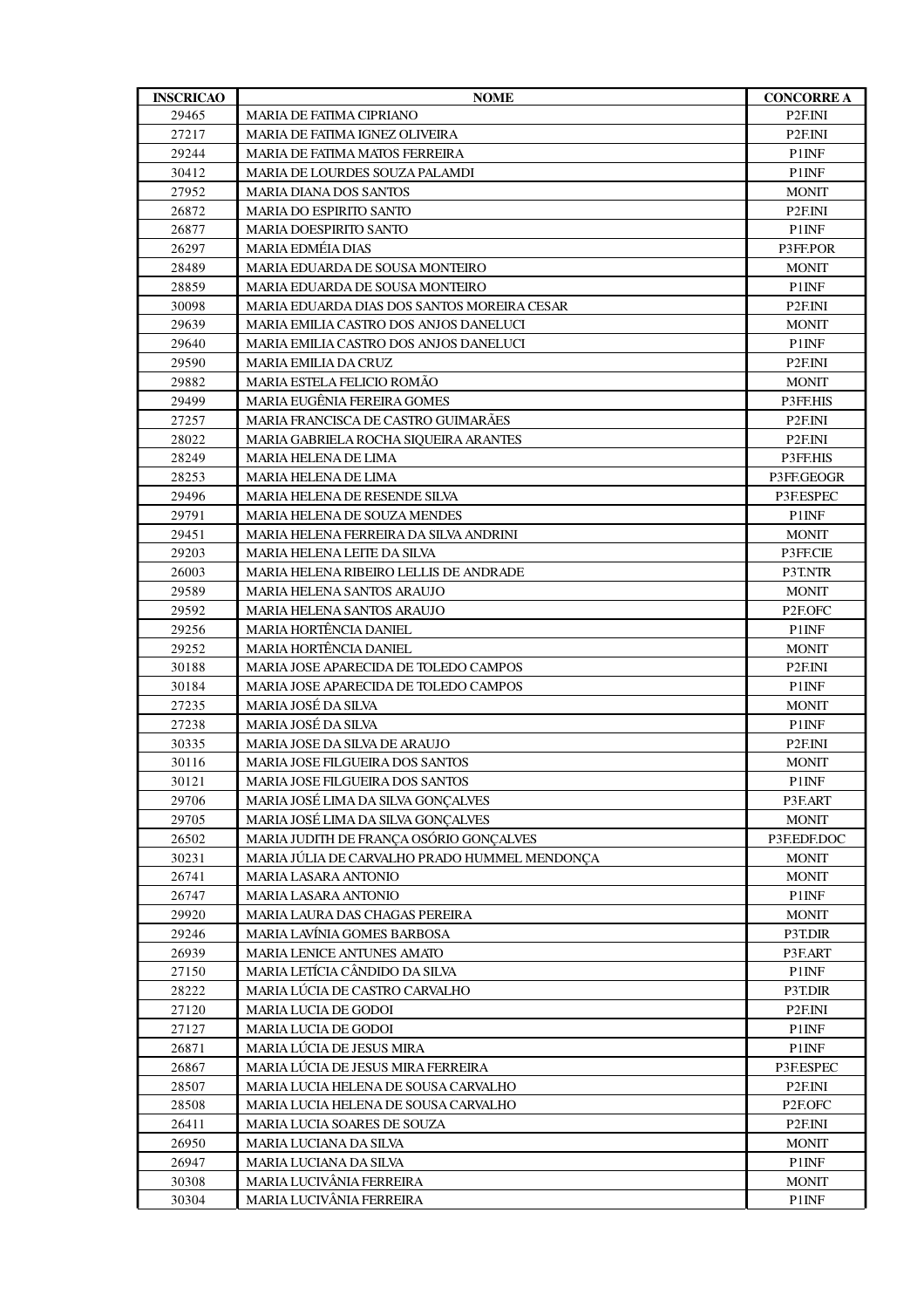| <b>INSCRICAO</b> | <b>NOME</b>                                  | <b>CONCORRE A</b>    |
|------------------|----------------------------------------------|----------------------|
| 29779            | MARIA MADALENA DO ROSARIO TOLEDO MACEDO      | P1INF                |
| 29780            | MARIA MADALENA DO ROSARIO TOLEDO MACEDO      | P <sub>2F.INI</sub>  |
| 29767            | <b>MARIA MARGARIDA TEODORO</b>               | P <sub>2F.INI</sub>  |
| 28921            | MARIA ODETE AVELAR CAETANO                   | <b>MONIT</b>         |
| 28916            | <b>MARIA ODETE AVELAR CAETANO</b>            | P1INF                |
| 27155            | MARIA ODILA DA SILVA                         | P3F.ART              |
| 27417            | MARIA OLIMPIA GUIMARAES MORAES               | P3F.ESPEC            |
| 28284            | MARIA PAULA NATÁLIA DA SILVA                 | P3FF.HIS             |
| 28769            | <b>MARIA REGINA DE FREITAS</b>               | <b>MONIT</b>         |
| 28770            | <b>MARIA REGINA DE FREITAS</b>               | P1INF                |
| 26137            | MARIA REGINA DO ROSÁRIO SOUZA                | P3FF.HIS             |
| 26340            | <b>MARIA SILENE MARTINS DE LIMA</b>          | <b>MONIT</b>         |
| 26346            | <b>MARIA SILENE MARTINS DE LIMA</b>          | P1INF                |
| 27885            | <b>MARIA THEREZA REIS</b>                    | P <sub>2F.INI</sub>  |
| 30508            | MARIA VALQUIRIA CORSI                        | <b>MONIT</b>         |
| 30179            | MARIA VERONICE DE SOUZA OLIVEIRA             | P1INF                |
| 26993            | MARIA WANESSA DO NASCIMENTO BARBOSA FRANCO   | P1INF                |
| 28771            | MARIANA APARECIDA QUEIROZ DA SILVA           | <b>MONIT</b>         |
| 30135            | <b>MARIANA CAROLINA FONTES DOS SANTOS</b>    | P3F.ESPEC            |
| 28352            | <b>MARIANA DA SILVA ANTUNES</b>              | P1INF                |
| 28350            | <b>MARIANA DA SILVA ANTUNES</b>              | <b>MONIT</b>         |
| 30020            | <b>MARIANA DE PAULA REIS</b>                 | <b>MONIT</b>         |
| 26752            | MARIANA ROCHA BUENO DA SILVA CARVALHO        | P <sub>2F.INI</sub>  |
| 26751            | MARIANA ROCHA BUENO DA SILVA CARVALHO        | P1INF                |
| 30605            | <b>MARIANA SILVA OLIVEIRA MARTINS</b>        | P1INF                |
| 30610            | <b>MARIANA SILVA OLIVEIRA MARTINS</b>        | P <sub>2F.INI</sub>  |
| 28364            | MARIANA ZANOTTI TAVARES DE OLIVEIRA          | P3FF.CIE             |
| 27050            | <b>MARIANE ALEIXO FERREIRA</b>               | <b>MONIT</b>         |
| 26386            | MARIANE DE FÁTIMA CARNEIRO                   | P <sub>2F.INI</sub>  |
| 26391            | MARIANE DE FÁTIMA CARNEIRO                   | P1INF                |
| 29214            | MARIANE ESTHER RODRIGUES ANTERO CARMO        | <b>MONIT</b>         |
| 28926            | MARIANE ESTHER RODRIGUES ANTERO CARMO        | P1INF                |
| 26067            | <b>MARIANE MENDES LOPES</b>                  | P3FF.MAT             |
| 29799            | MARIANE SANTOS DE CARVALHO SILVA             | P3F.ESP              |
| 29807            | MARIANE SANTOS DE CARVALHO SILVA             | P3FF.POR             |
| 28715            | MARIANE TEREZA GOMES DE OLIVEIRA             | P3F.EDF.DOC          |
| 29186            | MARIANGELA LOURDES DAS NEVES ALMEIDA TEODORO | <b>MONIT</b>         |
| 26026            | <b>MARILENE APARECIDA DE ASSIS</b>           | P3FF.CIE             |
| 30190            | MARILIA DANIEL GALVÃO                        | P3FF.POR             |
| 26302            | MARÍLIA GRAF MENEGATTI                       | P3F.EDF.DOC          |
| 30030            | <b>MARILIA PIMENTEL</b>                      | P1INF                |
| 30028            | <b>MARILIA PIMENTEL</b>                      | P3F.ART              |
| 26651            | MARILISA GOMES DE SOUZA RIBEIRO DOS SANTOS   | <b>MONIT</b>         |
| 26832            | MARILUCI RIBEIRO DOS SANTOS SILVA            | <b>MONIT</b>         |
| 26853            | MARILUCI RIBEIRO DOS SANTOS SILVA            | P1INF                |
| 30719            | <b>MARINA DE OLIVEIRA</b>                    | P1INF                |
| 30725            | <b>MARINA DE OLIVEIRA</b>                    | P <sub>2F.INI</sub>  |
| 30008            | MARINA DE OLIVEIRA FRANÇA                    | P3F.ING              |
| 26288            | MARINA SANTOS DA SILVA                       | P3F.EDF.DOC          |
| 26291            | <b>MARINA SANTOS DA SILVA</b>                | P <sub>2</sub> F.OFC |
| 30390            | MARIO ERICK DE PAULA OLIVAS                  | P3FF.MAT             |
| 30348            | <b>MARIO ERICK DE PAULA OLIVAS</b>           | P3FF.GEOM            |
| 26015            | <b>MARISA CARPINETTI RAMOS</b>               | P1INF                |
| 26014            | <b>MARISA CARPINETTI RAMOS</b>               | P3F.ESPEC            |
| 29213            | <b>MARISA DE OLIVEIRA MARQUES</b>            | P3F.ESPEC            |
| 30296            | <b>MARISA DE OLIVEIRA MARQUES</b>            | P1INF                |
| 30388            | MARISA ELIANA GONÇALVES                      | P1INF                |
| 30366            | MARISA ELIANA GONÇALVES                      | <b>MONIT</b>         |
|                  |                                              |                      |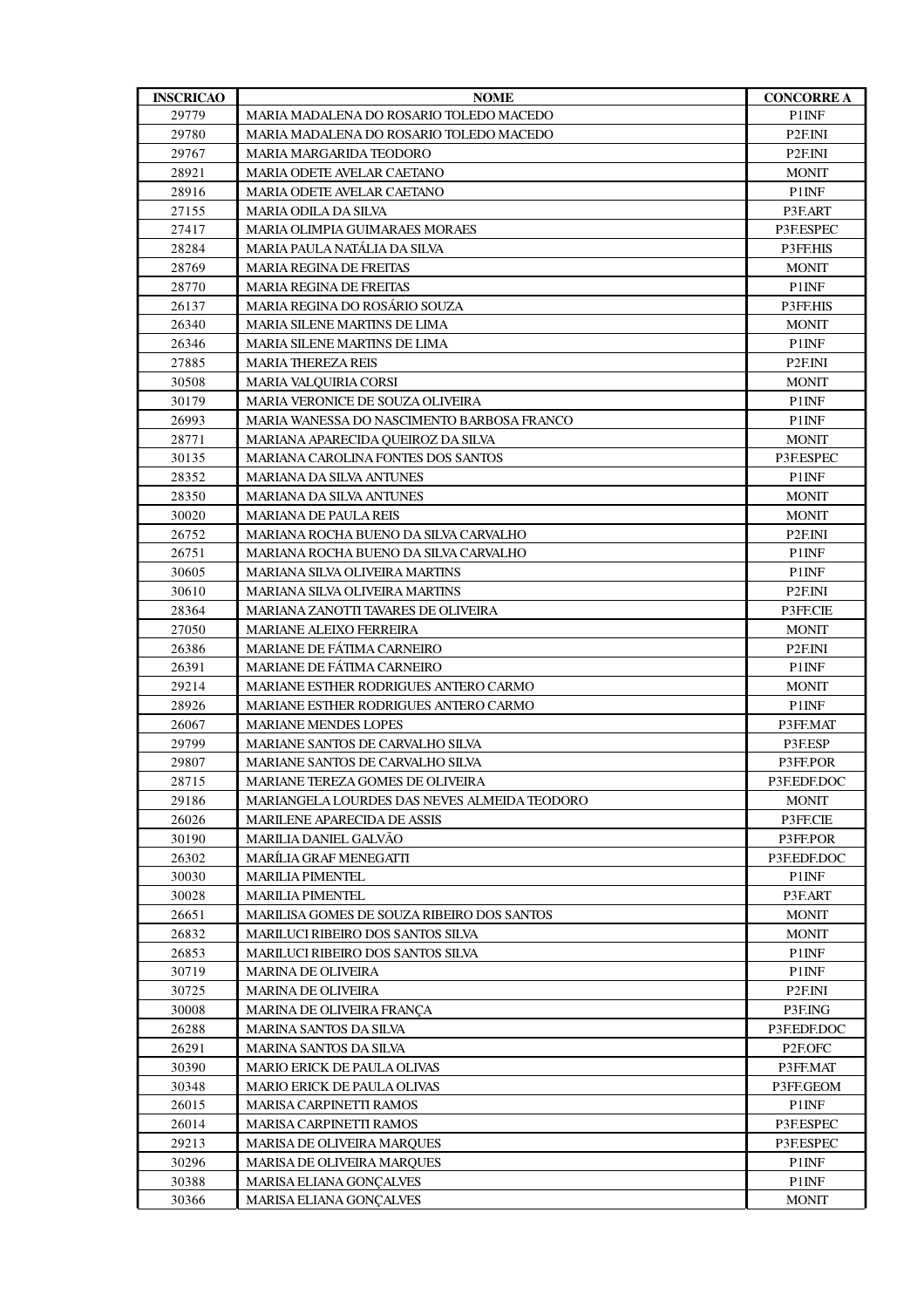| <b>INSCRICAO</b> | <b>NOME</b>                                  | <b>CONCORRE A</b>   |
|------------------|----------------------------------------------|---------------------|
| 28889            | <b>MARISA VILAS BOAS</b>                     | P <sub>2F.INI</sub> |
| 26495            | MARISLENE NATALIANY DA SILVA PIMENTA         | P <sub>2F.INI</sub> |
| 26749            | <b>MARISVALDA MOREIRA CHAVES</b>             | P1INF               |
| 26745            | <b>MARISVALDA MOREIRA CHAVES</b>             | P3F.ESPEC           |
| 28030            | <b>MARLENE ANES CORDEIRO ABREU</b>           | P3FF.MAT            |
| 29091            | MARLENE APARECIDA DE ALMEIDA VITORINO        | P3FF.MAT            |
| 26942            | MARLENE DE FÁTIMA REIS BARBOSA               | P1INF               |
| 26945            | MARLENE DE FÁTIMA REIS BARBOSA               | P3F.ESPEC           |
| 30459            | MARLENE SILVANA DOS SANTOS SOUZA             | P3F.ESPEC           |
| 30496            | MARLENE SILVANA DOS SANTOS SOUZA             | P1INF               |
| 29069            | MARLI APARECIDA PEREIRA DE CARVALHO          | P1INF               |
| 29064            | MARLI APARECIDA PEREIRA DE CARVALHO          | <b>MONIT</b>        |
| 28258            | <b>MARLI DOS SANTOS</b>                      | P <sub>2F.INI</sub> |
| 28650            | <b>MARLI LETICIA APARECIDA DOS REIS</b>      | P <sub>2F.INI</sub> |
| 28647            | MARLI LETICIA APARECIDA DOS REIS MORGADO     | P1INF               |
| 28262            | <b>MARLI SOARES SIQUEIRA</b>                 | P <sub>2F.INI</sub> |
| 29582            | <b>MARLON ADRIANO GOMES</b>                  | P3FF.GEOGR          |
| 30478            | <b>MARLON TAVARES REIS</b>                   | P3FF.HIS            |
| 28881            | MARLUCE DA CRUZ CARDOSO                      | <b>MONIT</b>        |
| 30247            | <b>MARTA MARGARETE OLIVEIRA DOS REIS</b>     | P1INF               |
| 27101            | MARTHA FERREIRA DE OLIVEIRA ROMÃO SIQUEIRA   | P <sub>2F.INI</sub> |
| 27096            | MARTHA FERREIRA DE OLIVEIRA ROMÃO SIQUEIRA   | P1INF               |
| 26548            | MATEUS MARCELINO QUEIROZ                     | P3F.EDF.DOC         |
| 29697            | <b>MATEUS RODRIGUES PEREIRA</b>              | P3FF.CIE            |
| 30312            | <b>MATHEUS DE CASTRO PALHETA</b>             | P3FF.MAT            |
| 29537            | MATHEUS DE OLIVEIRA CARVALHO CASTRO          | P3F.ART             |
| 29874            | <b>MATHEUS FELIPE TORINO SOARES</b>          | P3F.EDF.DOC         |
| 30675            | <b>MATHEUS MOREIRA LEMES</b>                 | P3FF.MAT            |
| 26786            | <b>MATHEUS OLIVEIRA VIEIRA</b>               | P <sub>2F.INI</sub> |
| 30715            | MAURA APARECIDA DE OLIVEIRA ASSIS MOREIRA    | P1INF               |
| 30755            | MAURA APARECIDA DE OLIVEIRA ASSIS MOREIRA    | <b>MONIT</b>        |
| 26936            | <b>MAURA MONTEIRO DOS SANTOS VELHO</b>       | P3F.EDF.DOC         |
| 29147            | <b>MAURICIO DIRCEU SILVA RAMOS</b>           | P3F.ART             |
| 27326            | <b>MAURICIO FERREIRA FARIAS</b>              | P3FF.HIS            |
| 30282            | <b>MAURÍLIO TAVARES RIOS JUNIOR</b>          | P <sub>2F.INI</sub> |
| 27360            | <b>MAURO SERGIO DA SILVA</b>                 | P3FF.HIS            |
| 26792            | MAYARA DOS SANTOS DE SIQUEIRA                | P2F.INI             |
| 29745            | <b>MAYRA DOS SANTOS OLIVEIRA</b>             | <b>MONIT</b>        |
| 28580            | MAYRA TALISSA SOUZA ALCANTARA                | <b>MONIT</b>        |
| 29335            | MEDEIA DE SOUSA ROCHA                        | P1INF               |
| 29337            | MEDEIA DE SOUSA ROCHA                        | P3F.ART             |
| 29910            | MEIRE ROCHA EUFRÁSIO                         | P1INF               |
| 29460            | MELANIE APARECIDA NAUM                       | P3F.ESPEC           |
| 26074            | MELINA DOS SANTOS AFONSO                     | P1INF               |
| 28485            | MELISSA MORENO DE ANDRADE                    | P3F.ESP             |
| 29886            | MICHELE APARECIDA DA SILVA                   | P3F.ESPEC           |
| 26350            | MICHELE APARECIDA TRAVINSKI DE LIMA          | <b>MONIT</b>        |
| 29184            | MICHÉLE CRISTINE DE PAULA BASSANELLI         | P1INF               |
| 27244            | MICHELE DA SILVA REIS                        | P3FF.MAT            |
| 27240            | MICHELE DA SILVA REIS                        | P3FF.GEOM           |
| 30225            | MICHELE DE CASTRO LEMES                      | P <sub>2F.INI</sub> |
| 30223            | MICHELE DE CASTRO LEMES                      | P1INF               |
| 29317            | MICHELE ROSANE MARQUES                       | P2F.OFC             |
| 29320            | <b>MICHELE ROSANE MARQUES</b>                | <b>MONIT</b>        |
| 29322            | MICHELE ROSANE MARQUES                       | P <sub>2F.INI</sub> |
| 29841            | MICHELE TEODORO CALDEIRA VERONEZE            | P1INF               |
| 30467            | MICHELE TEODORO CALDEIRA VERONEZE            | P <sub>2F.INI</sub> |
| 28113            | MICHELI APARECIDA RODRIGUES DOS SANTOS SILVA | P1INF               |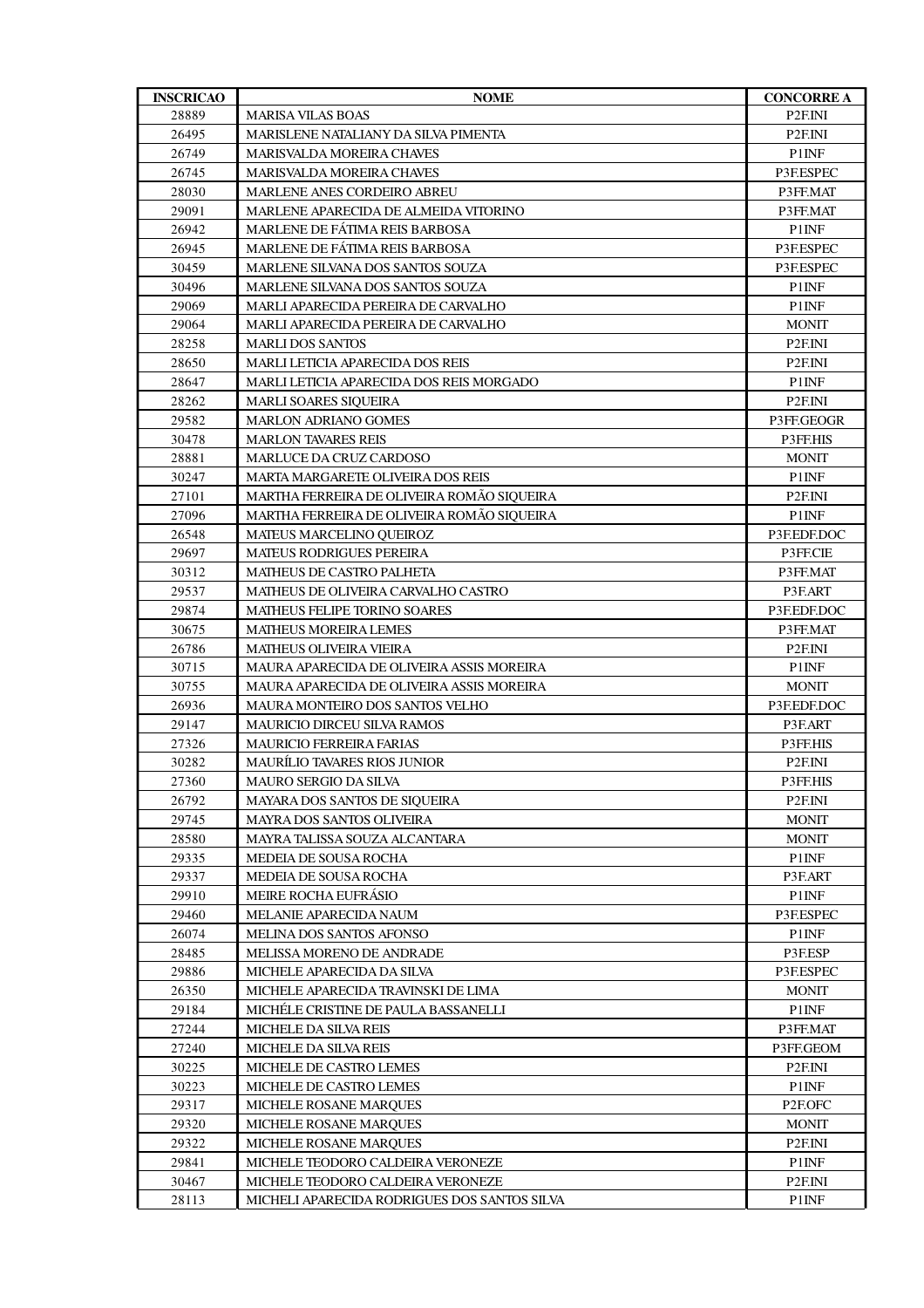| <b>INSCRICAO</b> | <b>NOME</b>                                        | <b>CONCORRE A</b>    |
|------------------|----------------------------------------------------|----------------------|
| 29393            | <b>MICHELLE FELIX BARROS</b>                       | P1INF                |
| 26361            | MICHELLE V. MAYER REIS                             | P1INF                |
| 27220            | MICHELLI CRISTINA RIBEIRO DA SILVA                 | <b>MONIT</b>         |
| 30488            | MIGUEL ÂNGELO DE J. R. POLICARPO MOUTINHO ALVES    | P3T.INF              |
| 29450            | MIGUEL FERNANDO AIRES DA SILVA                     | P3FF.MAT             |
| 29423            | MILENA CRISTINA DOS SANTOS DE SOUZA                | P3F.EDF.DOC          |
| 29523            | <b>MILENI MARIANI DOS SANTOS</b>                   | P3FF.GEOM            |
| 29521            | <b>MILENI MARIANI DOS SANTOS</b>                   | P3FF.MAT             |
| 26396            | MILÉO VIEIRA SALVADOR                              | P1INF                |
| 26393            | MILÉO VIEIRA SALVADOR                              | P <sub>2F.INI</sub>  |
| 30302            | MILIANI SOARES FABIANO FOLLMANN                    | P <sub>2F.INI</sub>  |
| 29987            | MILLENA CRISTINA NOGUEIRA                          | P3F.ART              |
| 30151            | <b>MILTON MAZETTO JUNIOR</b>                       | P3FF.HIS             |
| 28978            | <b>MILTON SEIDI UEMURA</b>                         | P3FF.MAT             |
| 26563            | MIRIA DINIZ DE PAULA SANTOS                        | P <sub>2F.INI</sub>  |
| 29731            | MIRIAM FILGUEIRA DOS SANTOS                        | <b>MONIT</b>         |
| 29678            | MIRIAM FILGUEIRA DOS SANTOS                        | P1INF                |
| 29470            | <b>MIRIAN DOS SANTOS SOARES</b>                    | P1INF                |
| 29466            | <b>MIRIAN DOS SANTOS SOARES</b>                    | P <sub>2F.INI</sub>  |
| 26537            | <b>MIRLENE FARIA FONTES</b>                        | P3T.ADM              |
| 26540            | <b>MIRLENE FARIA FONTES</b>                        | P3FF.MAT             |
| 29155            | <b>MOACIR OLIVEIRA RODRIGUES</b>                   | P3FF.MAT             |
| 30742            | MOISÉS PACHECO DOS SANTOS                          | P3F.EDF.DOC          |
| 26467            | MÔNICA APARECIDA FERNANDES DE SOUZA                | P1INF                |
| 26464            | MÔNICA APARECIDA FERNANDES DE SOUZA                | <b>MONIT</b>         |
| 26919            | <b>MÖNICA BORGES</b>                               | P3F.ING              |
| 28922            | MONICA CECILIA MARA FREIRE PACHECO                 | P <sub>2F.INI</sub>  |
| 29601            | <b>MONICA CRISTINA BRITO</b>                       | P <sub>2</sub> F.OFC |
| 29598            | <b>MONICA CRISTINA BRITO</b>                       | <b>MONIT</b>         |
| 28266            | <b>MONICA FARIA LEMOS</b>                          | P1INF                |
| 29949            | <b>MONICA FARIA LEMOS</b>                          | P <sub>2F.INI</sub>  |
| 28510            | MONICA PATRICIA NEVES WERNECK DE ASSIS             | P1INF                |
| 28506            | MONICA PATRICIA NEVES WERNECK DE ASSIS             | P <sub>2F.INI</sub>  |
| 26690            | <b>MONICA PEREIRA DE SOUZA</b>                     | <b>MONIT</b>         |
| 27948            | <b>MONICA PEREIRA DOS SANTOS</b>                   | P1INF                |
| 27944            | <b>MONICA PEREIRA DOS SANTOS</b>                   | <b>MONIT</b>         |
| 26130            | MONIQUE APARECIDA DE HOLANDA                       | P3T.ADM              |
| 27641            | MURILO DANIEL DA SILVA XAVIER                      | P3FF.MAT             |
| 26439            | MYRIAN APARECIDA DA SILVA                          | P <sub>2</sub> F.INI |
| 30428            | NADIA REGINA DA CRUZ FLEURY                        | P3T.INF              |
| 26929            | <b>NADIR FERREIRA</b>                              | <b>MONIT</b>         |
| 28999            | NADJA MARIA SALLES CARRERA                         | P3T.ADM              |
| 26425            | NAIR MOTA GONCALVES GIFFONI                        | P1INF                |
| 28456            | NAMÍBIA DE FARIA PEREIRA RAMOS                     | P <sub>2F.INI</sub>  |
| 28443            | NAMÍBIA DE FARIA PEREIRA RAMOS                     | P1INF                |
| 29631            | NANCY GONCALVES DA SILVA                           | P <sub>2</sub> F.INI |
| 28566            | NARA LUCIA SILVA RIBEIRO                           | P3FF.CIE             |
| 27232            | NARCISO PAULINO JUNIOR                             | P3FF.CIE             |
| 28145            | NATALIA CRISTINA SALICIO                           | P3FF.POR             |
| 28696            | NATÀLIA DA SILVA OLIVEIRA                          | <b>MONIT</b>         |
| 27193            | NATÁLIA DE PAIVA DINIZ                             | P3FF.CIE             |
| 28340            | NATÀLIA DO NASCIMENTO FERREIRA CAVALCANTE DOS SANT | P3T.DIR              |
| 29281            | NATALIA GABRIELA DE OLIVEIRA LAUA                  | <b>MONIT</b>         |
| 30533            | NATALIA KAROLINE DE OLIVEIRA TOLEDO                | P3FF.MAT             |
| 29459            | NATALIA VANESSA VIEIRA DE MORAIS                   | P3F.EDF.DOC          |
| 28865            | NATALINA RENATA DE DEUS SOUZA                      | P1INF                |
| 28864            | NATALINA RENATA DE DEUS SOUZA                      | <b>MONIT</b>         |
| 29906            | NATASHAHELENA KOCK ARAÚJO PONTON                   | P1INF                |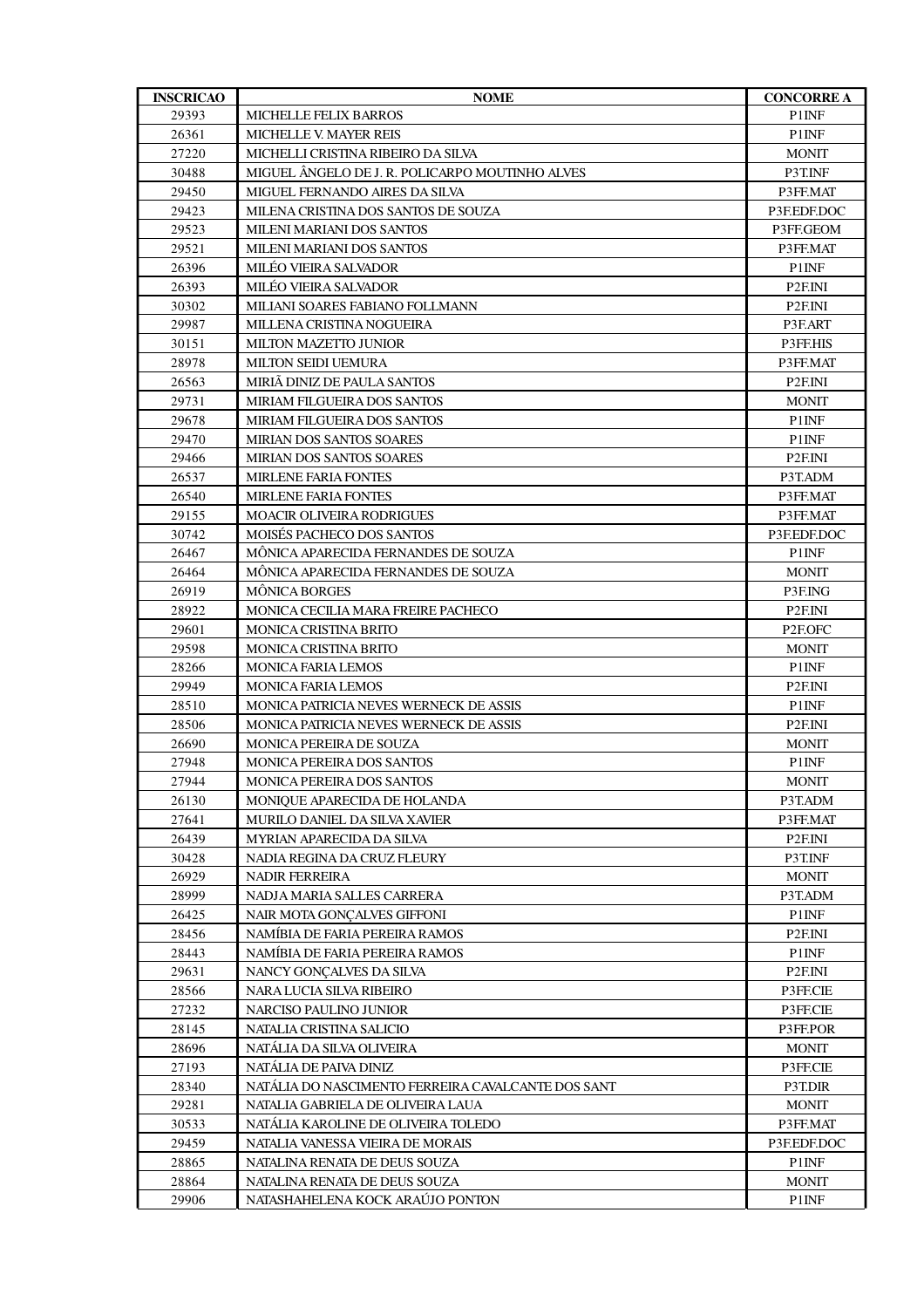| <b>INSCRICAO</b> | <b>NOME</b>                                                  | <b>CONCORRE A</b>    |
|------------------|--------------------------------------------------------------|----------------------|
| 27856            | NATHALIA DE ANDRADE SANTOS FREIRE                            | P3F.ESP              |
| 27862            | NATHALIA DE ANDRADE SANTOS FREIRE                            | P3FF.POR             |
| 29600            | NATHALIA DE FARIA FAUSTO                                     | P3FF.CIE             |
| 27428            | NATHÁLIA SEMIÃO DA SILVA SOUZA                               | P1INF                |
| 30230            | <b>NATHALIE DE SOUZA</b>                                     | P3F.ESP              |
| 28677            | NATHALIE LOTUFO ORTIZ DE OLIVEIRA                            | <b>MONIT</b>         |
| 26915            | NATHANY CORREA BRASIL DOS SANTOS                             | P <sub>2F.INI</sub>  |
| 26920            | NATHANY CORREA BRASIL DOS SANTOS                             | P1INF                |
| 30310            | NAYARA CRISTINA DA SILVA SANTOS                              | P3F.EDF.DOC          |
| 26491            | <b>NAYARA DOS SANTOS RAMOS</b>                               | P <sub>2F.INI</sub>  |
| 26487            | NAYARA DOS SANTOS RAMOS                                      | P1INF                |
| 28162            | NAYARA HELENA ALVES DA SILVA                                 | P <sub>2F.INI</sub>  |
| 28156            | NAYARA HELENA ALVES DA SILVA                                 | P1INF                |
| 28704            | NAYLA DAIANA DA SILVA JUSTINO                                | P3F.ART              |
| 30239            | NEIDE INAGAKI RIBEIRO                                        | P3T.ADM              |
| 28438            | NEILTON DA SILVA ROSA ARTICO                                 | P3FF.CIE             |
| 30566            | NEIVA DE DONIZETI DA SILVA                                   | <b>MONIT</b>         |
| 30571            | NEIVA DE DONIZETI DA SILVA                                   | P1INF                |
| 30214            | NELCI MOREIRA FARIA DE OLIVEIRA                              | P1INF                |
| 30215            | NELCI MOREIRA FARIA DE OLIVEIRA                              | P <sub>2F.INI</sub>  |
| 30552            | NEURA MACIEL VILELA                                          | <b>MONIT</b>         |
| 30362            | NEUSA GOMES DE FRANCA MOTTA                                  | P <sub>2F.INI</sub>  |
| 30352            | NEUSA GOMES DE FRANCA MOTTA                                  | P3FF.GEOGR           |
| 26335            | <b>NEUSA MARFIA NEVES</b>                                    | P3FF.POR             |
| 26946            | NICOLAS DA SILVA OLIVEIRA                                    | P3F.EDF.DOC          |
| 30493            | NICOLE APARECIDA GONÇALVES SILVA                             | P3FF.HIS             |
| 30586            | NILCELI MARIA NADUR                                          | P <sub>2F.INI</sub>  |
| 27615            | <b>NILTON CARLOS ROSA</b>                                    | P3FF.HIS             |
| 29325            | NILTON CÉSAR MONTEIRO MOREIRA                                | P3FF.MAT             |
| 29327            | NILTON CÉSAR MONTEIRO MOREIRA                                | P3FF.GEOM            |
| 26542            | NILZA DE ALMEIDA ROSA                                        | <b>MONIT</b>         |
| 26547            | NILZA DE ALMEIDA ROSA                                        | P1INF                |
| 29435            | NILZA WANDENKOLK                                             | P1INF                |
| 27867            | NIVEA ALINE DOS SANTOS NEVES                                 | P <sub>2F.INI</sub>  |
| 27855            | NIVEA ALINE DOS SANTOS NEVES                                 | P1INF                |
| 29117            | NORMA ELISABETE DA SILVA                                     | P3FEPOR              |
| 27278            | NORMA SUELI DOS SANTOS                                       | P1INF                |
| 27274            | NORMA SUELI DOS SANTOS                                       | <b>MONIT</b>         |
| 30126            | OCILMEYRE MARTINS DE CARVALHO                                | P3FF.MAT             |
| 30124            | OCILMEYRE MARTINS DE CARVALHO                                | P3FF.GEOM            |
| 30351            | ODETE ALEXANDRE CORDEIRO MOLINA                              | <b>MONIT</b>         |
| 26489            | OLGA MARIA DA SILVA ANDRADE                                  | P <sub>2</sub> F.INI |
| 26488            | OLGA MARIA DA SILVA ANDRADE                                  | P1INF                |
| 28909            | ONEYDA DE ALMEIDA NASCIMENTO                                 | P3FF.CIE             |
| 29407            | OSIARA PEREIRA DA SILVA GUEDES                               | P1INF                |
| 28832            | OSMAR MONTEIRO DA SILVA                                      | P1INF                |
| 28821            | OSMAR MONTEIRO DA SILVA                                      | P <sub>2</sub> F.INI |
| 30560            | PABIOLA CRISTINA MARTINS SILVA                               | <b>MONIT</b>         |
| 29743            | PALOMA FELICIANO BEZERRA                                     | P1INF                |
| 30235            | PAMELA APARECIDA DE CAMPOS DIAS RIBEIRO                      | <b>MONIT</b>         |
| 27151            | PAMELA APARECIDA DE CAMPOS DIAS RIBEIRO                      | P1INF                |
| 27416            | PÂMELA CAROLINE MARCOS BORGES                                | P3FF.POR             |
| 27421            | <b>PAMELA CAROLINE MARCOS BORGES</b>                         | P3F.ING              |
| 26122            | PÂMELA CÀSSIA ALESSANDRA DA SILVA                            | P3F.EDF.DOC          |
| 28681<br>28183   | PÂMELA DE PAULA SANTOS OLIVEIRA<br>PAMELA GABRIELLY MARTINHO | P3FF.MAT<br>P3F.ING  |
| 28179            | PAMELA GABRIELLY MARTINHO                                    | P3FF.POR             |
| 27510            | PAOLA MARICE DA SILVEIRA PEREIRA LACERDA                     | P3FF.MAT             |
|                  |                                                              |                      |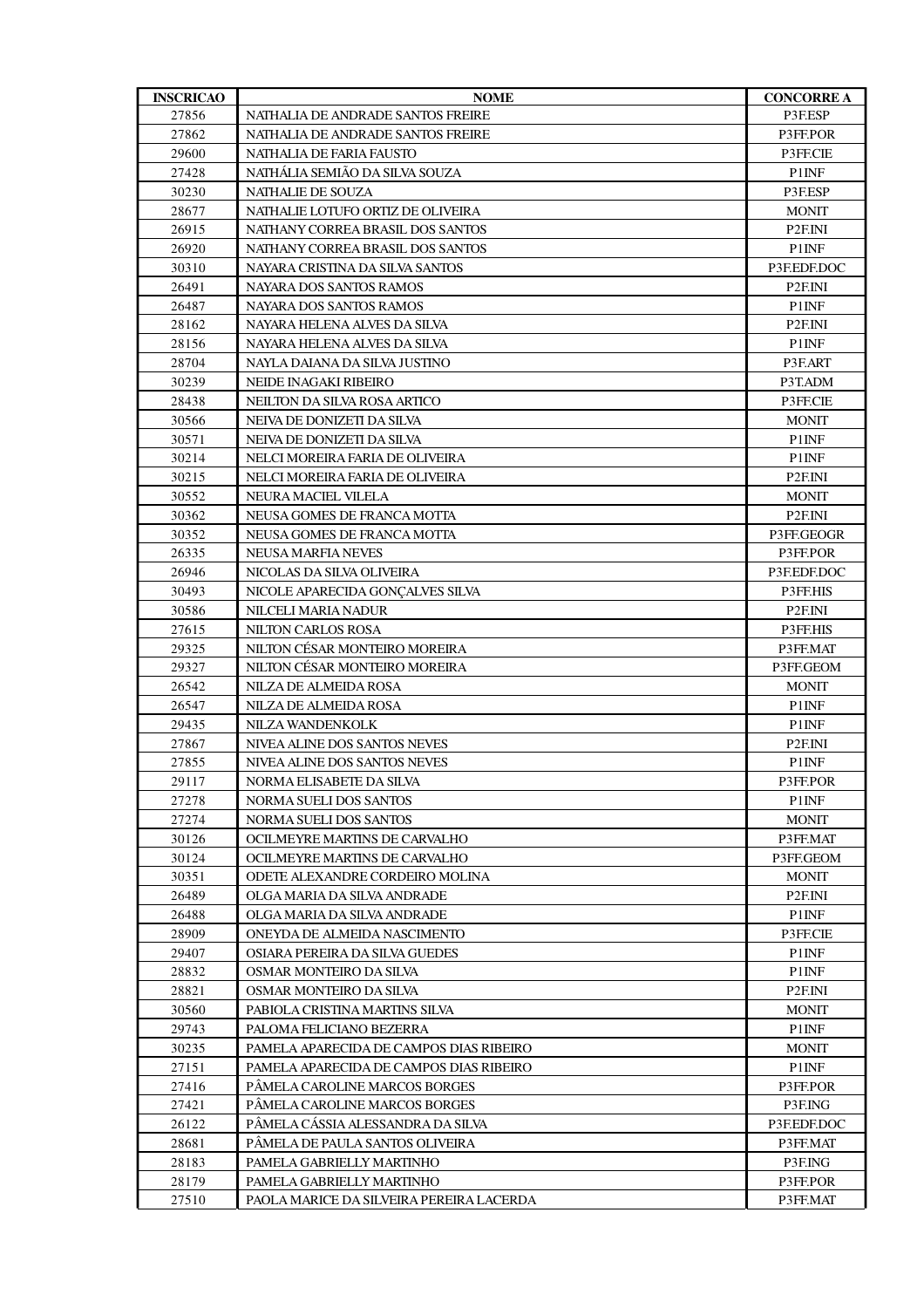| <b>INSCRICAO</b> | <b>NOME</b>                              | <b>CONCORRE A</b>    |
|------------------|------------------------------------------|----------------------|
| 27514            | PAOLA MARICE DA SILVEIRA PEREIRA LACERDA | P3FF.GEOM            |
| 28142            | PATRICIA RODRIGUES CHAGAS                | <b>MONIT</b>         |
| 28793            | PATRICIA APARECIDA BARBOSA DA SILVA      | P <sub>2</sub> F.OFC |
| 26478            | PATRICIA APARECIDA BARBOSA DA SILVA      | P3FF.HIS             |
| 28658            | PATRICIA APARECIDA DIAS                  | P <sub>2F.INI</sub>  |
| 28654            | PATRICIA APARECIDA DIAS                  | P1INF                |
| 30700            | PATRICIA APARECIDA DOS SANTOS DE ALMEIDA | P1INF                |
| 26310            | PATRICIA APARECIDA ROCHA LOPES DA SILVA  | P <sub>2F.INI</sub>  |
| 26316            | PATRICIA APARECIDA ROCHA LOPES DA SILVA  | P <sub>2</sub> F.OFC |
| 29501            | PATRICIA APPARECIDA ROSA                 | <b>MONIT</b>         |
| 29502            | PATRICIA APPARECIDA ROSA                 | P1INF                |
|                  |                                          |                      |
| 29484            | PATRICIA CAROLINE DA ROCHA SILVA         | <b>MONIT</b>         |
| 27195            | PATRICIA CAROLINE DA ROCHA SILVA         | P1INF                |
| 26112            | PATRÍCIA DE ANDRADE CASTILHO             | <b>MONIT</b>         |
| 29107            | PATRICIA DE PAULA FERREIRA               | P3FF.CIE             |
| 26468            | PATRÍCIA DE SOUZA CAMPOS                 | P <sub>2F.INI</sub>  |
| 28426            | PATRICIA DE SOUZA GAVIAO                 | P <sub>2F.INI</sub>  |
| 28423            | PATRICIA DE SOUZA GAVIAO                 | P1INF                |
| 29688            | PATRICIA DE SOUZA LEITE PALANDI          | P1INF                |
| 29509            | PATRICIA DOS SANTOS                      | P1INF                |
| 29507            | PATRICIA DOS SANTOS                      | <b>MONIT</b>         |
| 29581            | PATRICIA FERNANDA SANTOS DE AZEVEDO      | P1INF                |
| 29580            | PATRICIA FERNANDA SANTOS DE AZEVEDO      | P <sub>2F.INI</sub>  |
| 26720            | PATRICIA GUIIMARAES DOS SANTOS           | P1INF                |
| 26716            | PATRICIA GUIIMARAES DOS SANTOS           | <b>MONIT</b>         |
| 29986            | PATRICIA HELENA SANTOS RICCIULLI         | P <sub>2F.INI</sub>  |
| 28739            | PATRICIA MARA NEVES DE OLIVEIRA          | P1INF                |
| 28742            | PATRICIA MARA NEVES DE OLUIVEIRA         | P <sub>2</sub> F.OFC |
| 30053            | PATRICIA MARA PINTO SANTOS               | P1INF                |
| 30042            | PATRICIA MOREIRA LOPES DE OLIVEIRA       | P3FF.GEOM            |
| 30040            | PATRICIA MOREIRA LOPES DE OLIVEIRA       | P3FF.MAT             |
| 27975            | PATRICIA NATALIA DA SILVA LEITE          | <b>MONIT</b>         |
| 27979            | PATRICIA NATALIA DA SILVA LEITE          | P1INF                |
| 27945            | PATRICIA NOBREGA VELOSO                  | P3FF.POR             |
| 30176            | PATRICIA RAMOS                           | P1INF                |
| 30320            | PATRICIA RAMOS GOMES DE OLIVEIRA SILVA   | P2F.INI              |
| 30317            | PATRICIA RAMOS GOMES DE OLIVEIRA SILVA   | P1INF                |
| 28153            | PATRICIA RODRIGUES CHAGAS                | P1INF                |
| 29896            | PATRICIA ROMBALDI LUCCI SILVA            | P <sub>2F.INI</sub>  |
| 29894            | PATRICIA ROMBALDI LUCCI SILVA            | P1INF                |
| 26888            | PATRICIA SIMONE MOREIRA                  | P <sub>2F.INI</sub>  |
|                  |                                          | P1INF                |
| 29278            | PATRICIA VANESSA MENDES DA SILVA         |                      |
| 27848            | PAULA CRISTINA DOS SANTOS MORAES E SILVA | <b>MONIT</b>         |
| 27860            | PAULA CRISTINA DOS SANTOS MORAES E SILVA | P1INF                |
| 26349            | PAULA MARIA DOS SANTOS                   | P3F.ING              |
| 26338            | PAULA MARIA DOS SANTOS                   | P3FF.POR             |
| 26937            | PAULA STÉFANI PRADO DE LIMA              | <b>MONIT</b>         |
| 30668            | PAULA STEFANI PRADO DE LIMA              | P <sub>2F.INI</sub>  |
| 26758            | PAULINE DIAS DA SILVA                    | P3F.EDF.DOC          |
| 28798            | PAULO AUGUSTO DA SILVA DIAS              | P3FF.MAT             |
| 26048            | PAULO AUGUSTO TEODORO                    | P3F.ING              |
| 26046            | PAULO AUGUSTO TEODORO                    | P3FF.POR             |
| 27386            | PAULO CESAR DOS SANTOS OLIVEIRA          | P3FF.HIS             |
| 30554            | PAULO CHRISTIAN MARTINS MARQUES DA CRUZ  | P3FF.HIS             |
| 28310            | PAULO DIMAS DE CAMPOS SILVA              | P3FF.CIE             |
| 28122            | PAULO LELIS DE OLIVEIRA JUNIOR           | P3FF.MAT             |
| 29898            | PEDRO ESTÉVAO BERNINI MONTEIRO           | P3FF.HIS             |
| 29559            | PEDRO HENRIQUE MANHEZ NOGUEIRA OKIDO     | P3T.INF              |
|                  |                                          |                      |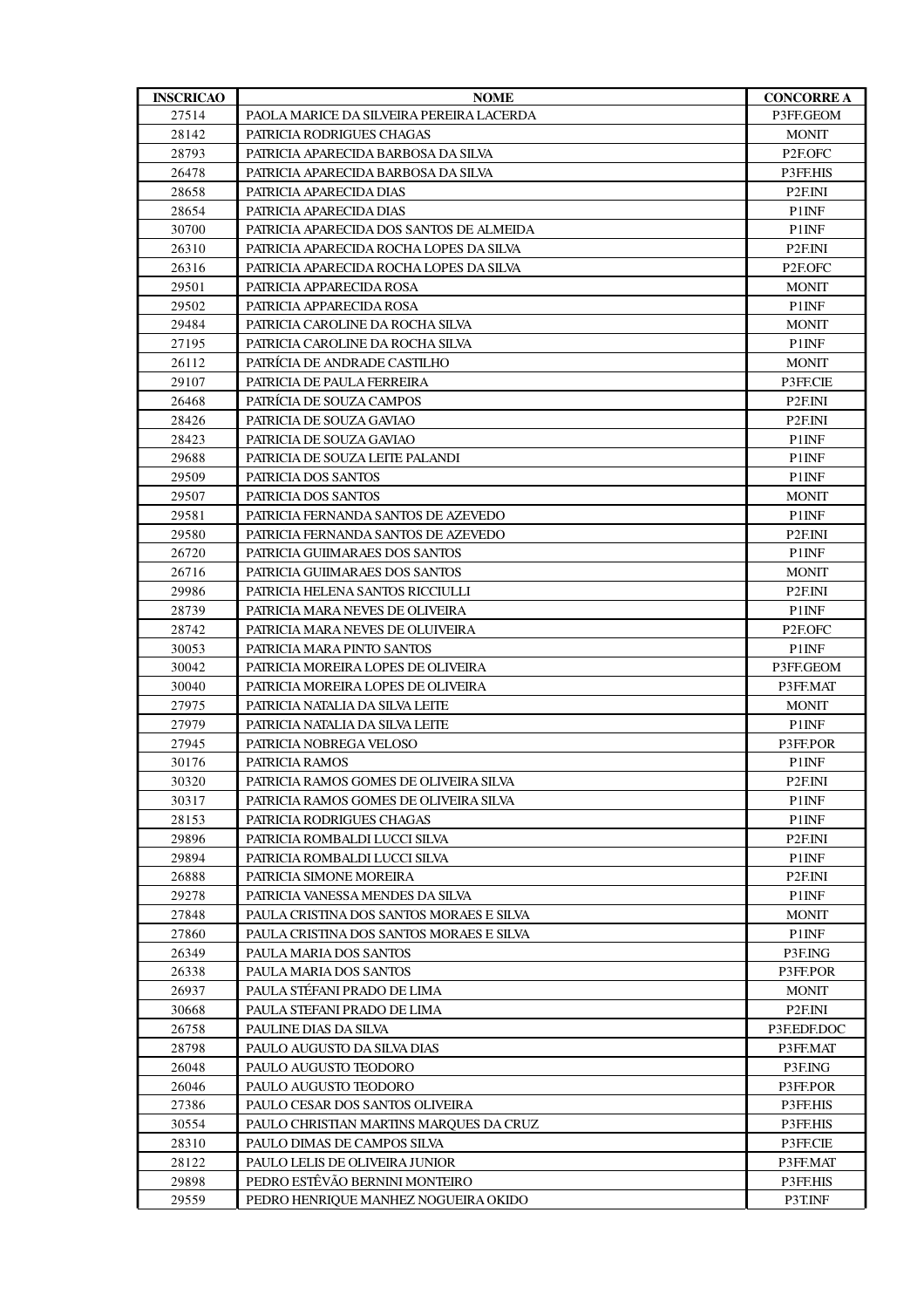| <b>INSCRICAO</b> | <b>NOME</b>                                              | <b>CONCORRE A</b>                          |
|------------------|----------------------------------------------------------|--------------------------------------------|
| 28671            | PEDRO JOSE DOS SANTOS                                    | P3FF.POR                                   |
| 28796            | PETERSON GASPARIN ROSA                                   | P3FF.HIS                                   |
| 30147            | POLIANE DA SILVA ARRUDA AGUIAR                           | P3T.ADM                                    |
| 30621            | PRICILA APARECIDA FONTANINI                              | P1INF                                      |
| 30624            | PRICILA APARECIDA FONTANINI                              | P <sub>2F.INI</sub>                        |
| 29029            | PRINCIA KELLY DE CASTRO CAMPOS                           | P3F.EDF.DOC                                |
| 30319            | PRISCILA CAMARGO RIBEIRO DA SILVA                        | P <sub>2F.INI</sub>                        |
| 30632            | PRISCILA CRISTIANE MOREIRA DA SILVA                      | P1INF                                      |
| 30638            | PRISCILA CRISTIANE MOREIRA DA SILVA                      | P <sub>2F.INI</sub>                        |
| 30125            | PRISCILA CRISTINA SAD DOS SANTOS                         | P1INF                                      |
| 30127            | PRISCILA CRISTINA SAD DOS SANTOS                         | P <sub>2F.INI</sub>                        |
| 29832            | PRISCILA CRISTINA SOARES DE ALMEIDA                      | P3T.DIR                                    |
| 28815            | PRISCILA DA SILVA MOTA                                   | P <sub>2</sub> F.OFC                       |
| 29974            | PRISCILA DA SILVA MOTA                                   | P <sub>2F.INI</sub>                        |
| 26293            | PRISCILA DOS SANTOS MONTEIRO                             | <b>MONIT</b>                               |
| 26284            | PRISCILA DOS SANTOS MONTEIRO                             | P1INF                                      |
| 28027            | PRISCILA ELEM MESSIAS                                    | P3F.EDF.DOC                                |
| 28757            | PRISCILA FRANCO DIAS                                     | P3FF.CIE                                   |
| 30079            | PRISCILA GARCIA CANDIDO                                  | <b>MONIT</b>                               |
| 30379            | PRISCILA GOMÇALVES MOTA FABRI                            | P <sub>2F.INI</sub>                        |
| 30372            | PRISCILA GONÇALVES MOTA FABRI                            | P1INF                                      |
| 29334            | PRISCILA MONIQUE DE PAULA DA SILVA                       | P <sub>2</sub> F.OFC                       |
| 29336            | PRISCILA MONIQUE DE PAULA DA SILVA                       | P <sub>2F.INI</sub>                        |
| 26010            | PRISCILA PACCA E SILVA                                   | P3T.ARQ                                    |
| 30451            | PRISCILA PINHEIRO DIAS                                   | P1INF                                      |
| 30457            | PRISCILA PINHEIRO DIAS                                   | P <sub>2F.INI</sub>                        |
| 26619            | PRISCILA SAYURI KONDO                                    | P1INF                                      |
| 26614            | PRISCILA SAYURI KONDO                                    | P3F.ESPEC                                  |
| 26572            | PRISCILA ULTRAMARI DOS SANTOS                            | P1INF                                      |
| 26569            | PRISCILA ULTRAMARI DOS SANTOS                            | <b>MONIT</b>                               |
| 26782            | PRISLENE APARECIDA ALVES DE FREITAS                      | P1INF                                      |
| 28631            | RACHEL DE JESUS PAGLIATTO                                | P3FF.MAT                                   |
| 28652            | RACHEL DE JESUS PAGLIATTO                                | P3FF.GEOM                                  |
| 28106            | RACHEL ROSA DO SANTOS FRANÇA                             | <b>MONIT</b>                               |
| 28115            | RACHEL ROSA DOS SANTOS                                   | P1INF                                      |
| 28070            | RAFAEL AUGUSTO DO PRADO COELHO                           | P3F.EDF.PROJ                               |
| 28736            | RAFAEL AUGUSTO PEREIRA                                   | P3FF.HIS                                   |
| 29578            | RAFAEL CARLOS MACHADO SILVA                              | P3T.DIR                                    |
| 27577            | RAFAEL DE ANDRADE FERNANDES                              | P3T.ADM                                    |
| 30641            | RAFAEL DE LIMA FERRAZ                                    | P3F.EDF.DOC                                |
| 29265            | RAFAEL DOS SANTOS GUEDES LIGABO                          | P3F.EDF.PROJ                               |
| 29420            | RAFAEL FREIRE BARACHO                                    | P3FF.GEOGR                                 |
| 30374            | RAFAEL GOMES DE LIMA                                     | P3F.EDF.DOC                                |
| 26854            | RAFAEL GOMES DE LIMA                                     | P3F.EDF.PROJ                               |
| 28016            | RAFAEL HAYMUSSI                                          | P3T.INF                                    |
| 26380            | <b>RAFAEL MARTINS</b>                                    | P3FF.HIS                                   |
| 30157            | RAFAELA MARTINS RIBEIRO                                  | P3FF.HIS                                   |
| 28698            | RAFAELA MOREIRA CLARO MERINK                             | P1INF                                      |
| 28700            | RAFAELA MOREIRA CLARO MERINK                             | P <sub>2</sub> F.INI                       |
| 30498            | RAFAELA RODRIGUES DE SOUZA VILANOVA                      | <b>MONIT</b>                               |
| 28572            | <b>RAIANE MORAIS OLIVEIRA</b>                            | <b>MONIT</b>                               |
| 28568            | RAIANE MORAIS OLIVEIRA                                   | P1INF                                      |
| 26282            | RAISSA MARIA RIBEIRO DO PRADO                            | P3F.ING                                    |
| 26280            | RAISSA MARIA RIBEIRO DO PRADO                            | P3FF.POR                                   |
| 26066<br>26093   | <b>RAISSA REIS ANTUNES</b><br><b>RAISSA REIS ANTUNES</b> | P1INF<br>P <sub>2</sub> F <sub>.</sub> INI |
| 29725            | RAPHAEL MARCIO DOS SANTOS                                | P3F.ING                                    |
| 28109            | RAPHAEL VINICIUS DE CARVALHO MACHADO                     | P3F.EDF.DOC                                |
|                  |                                                          |                                            |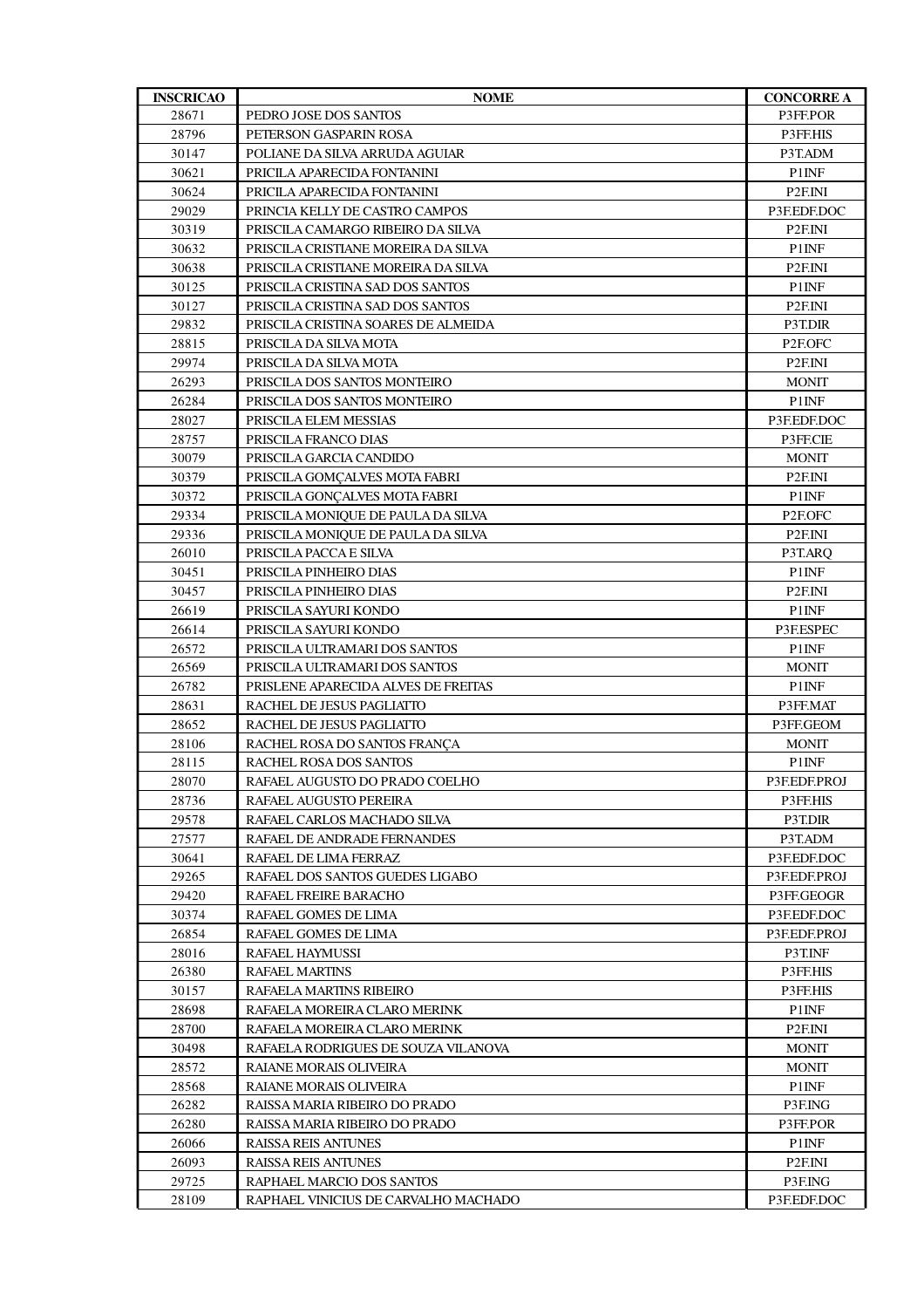| <b>INSCRICAO</b> | <b>NOME</b>                                       | <b>CONCORRE A</b>                          |
|------------------|---------------------------------------------------|--------------------------------------------|
| 28224            | RAOUEL BALDAN DE ALMEIDA                          | P3F.ART                                    |
| 28740            | RAQUEL DI MONACO SOARES                           | P1INF                                      |
| 30681            | <b>RAQUEL GOMES RIBEIRO</b>                       | P3F.ART                                    |
| 26390            | RAQUEL MARIA ANDRE MACHADO                        | P1INF                                      |
| 26388            | RAQUEL MARIA ANDRE MACHADO                        | <b>MONIT</b>                               |
| 28404            | RAUL CARLOS GOMES DE CARVALHO                     | P3F.EDF.PROJ                               |
| 28405            | RAUL CARLOS GOMES DE CARVALHO                     | P3F.EDF.DOC                                |
| 27784            | RAYANNE DA SILVA RANNA                            | P1INF                                      |
| 30434            | RAYANNE DA SILVA RANNA                            | <b>MONIT</b>                               |
| 30703            | REBECA PAOLA PEREIRA LEITE OLIVEIRA               | <b>MONIT</b>                               |
| 30720            | REBECA PAOLA PEREIRA LEITE OLIVEIRA               | P1INF                                      |
| 27189            | REGIANE CRISTINA DA SILVA                         | P1INF                                      |
| 30471            | <b>REGIANE REIS DOS SANTOS</b>                    | P3FF.HIS                                   |
| 30679            | REGILENE RODRIGUES PONTES                         | P1INF                                      |
| 26934            | REGINA APARECIDA CAVALHEIRO ROMEIRO               | P <sub>2F.INI</sub>                        |
| 27112            | REGINA APARECIDA DOS SANTOS ARAUJO                | P3F.ART                                    |
| 29738            | REGINA CÉLIA ELISEI                               | P3F.ING                                    |
| 27602            | REGINA CÉLIA ELISEI                               | P3FF.POR                                   |
| 26301            | REGINA CELIA FERREIRA LEITE                       | P1INF                                      |
| 27207            | REGINA CÉLIA MANTOVANI DA SILVA                   | P1INF                                      |
| 26793            | REGINA CÉLIA MANTOVANI DA SILVA                   | <b>MONIT</b>                               |
| 29094            | REGINA CRISTINA DE ALMEIDA VITORINO DE MORAES     | P3F.ART                                    |
| 28226            | REGINA DE FÁTIMA PIRES BARBOSA                    | P3F.EDF.DOC                                |
| 29395            | <b>REGINA DOS SANTOS</b>                          | <b>MONIT</b>                               |
| 29398            | <b>REGINA DOS SANTOS</b>                          | P1INF                                      |
| 29930            | REGINA FRANCISCA DE PAULA                         | P <sub>2F.INI</sub>                        |
| 29531            | REGINA HELENA ALVES SANTANNA                      | P1INF                                      |
| 26639            | REGINA HELENA ALVES SANTANNA                      | <b>MONIT</b>                               |
| 29098            | REGINALDO CARDOSO FERREIRA                        | P3FF.CIE                                   |
| 30792            | REGINALDO DE FIGUEIREDO                           | P3T.DIR                                    |
| 30661            | REINALDO GOMES DA CUNHA                           | P3F.EDF.DOC                                |
| 26846            | RENAN ESAU FERNANDES SANTOS                       | P3FF.CIE                                   |
| 30062            | RENAN GAIOSO FIRMIANO                             | P3T.ADM                                    |
| 29235            | RENAN RIBEIRO SANA MALVÃO                         | P3FF.CIE                                   |
| 27918            | RENATA APARECIDA QUIRINO CASTRO                   | P1INF                                      |
| 27916            | RENATA APARECIDA QUIRINO CASTRO                   | P <sub>2</sub> F.INI                       |
| 29283            | RENATA CORREA DE PAIVA                            | P3FF.POR                                   |
| 27078            | RENATA DE OLIVEIRA SILVA                          | P3T.DIR                                    |
| 27094            | RENATA FAZANI MARTINS                             | P1INF                                      |
| 27105            | RENATA FAZANI MARTINS                             | P <sub>2F.INI</sub>                        |
| 29471            | RENATA FERREIRA BARBOSA ROSA GOMIDES              | P3T.ADM                                    |
| 27202            | RENATA MARIA CORTEZ CELINO                        | P1INF                                      |
| 28546            | RENATA MARIA CORTEZ CELINO                        | P <sub>2</sub> F.INI                       |
| 30144            | RENATA MARTINS FERREIRA DE FARIA                  | <b>MONIT</b>                               |
| 27131            | RENATA RODRIGUES FERNANDES SALAKOVIC              | P <sub>2</sub> F.INI                       |
| 27038            | RENATA RODRIGUES FERNANDES SALAKOVIC              | P1INF                                      |
| 30145            | RENATO TORRES ANACLETO ROSA                       | P3FF.HIS                                   |
| 29613            | RENE DO PRADO BASTOS                              | P3FF.MAT                                   |
| 29614            | RENE DO PRADO BASTOS                              | P3FF.GEOM                                  |
| 30650            | RENIZA LOPES DA SILVA                             | P <sub>2</sub> F <sub>J</sub> <sub>N</sub> |
| 30655            | RENIZA LOPES DA SILVA                             | P1INF                                      |
| 29266            | RESELI APARECIDA DE ALMEIDA                       | P1INF                                      |
| 28765<br>26143   | RICARDO ANDRE NUNES CHIARIELLO<br>RICARDO CESARIO | P3FF.MAT<br>P3F.EDF.PROJ                   |
| 30371            | RICARDO LUIZ VIEIRA DA SILVA                      | P3FF.MAT                                   |
| 28902            | RICIERI RAMOS DOS SANTOS                          | P3T.DIR                                    |
| 26501            | RITA CASSIA DOS SANTOS                            | <b>MONIT</b>                               |
| 26498            | RITA CASSIA DOS SANTOS                            | P1INF                                      |
|                  |                                                   |                                            |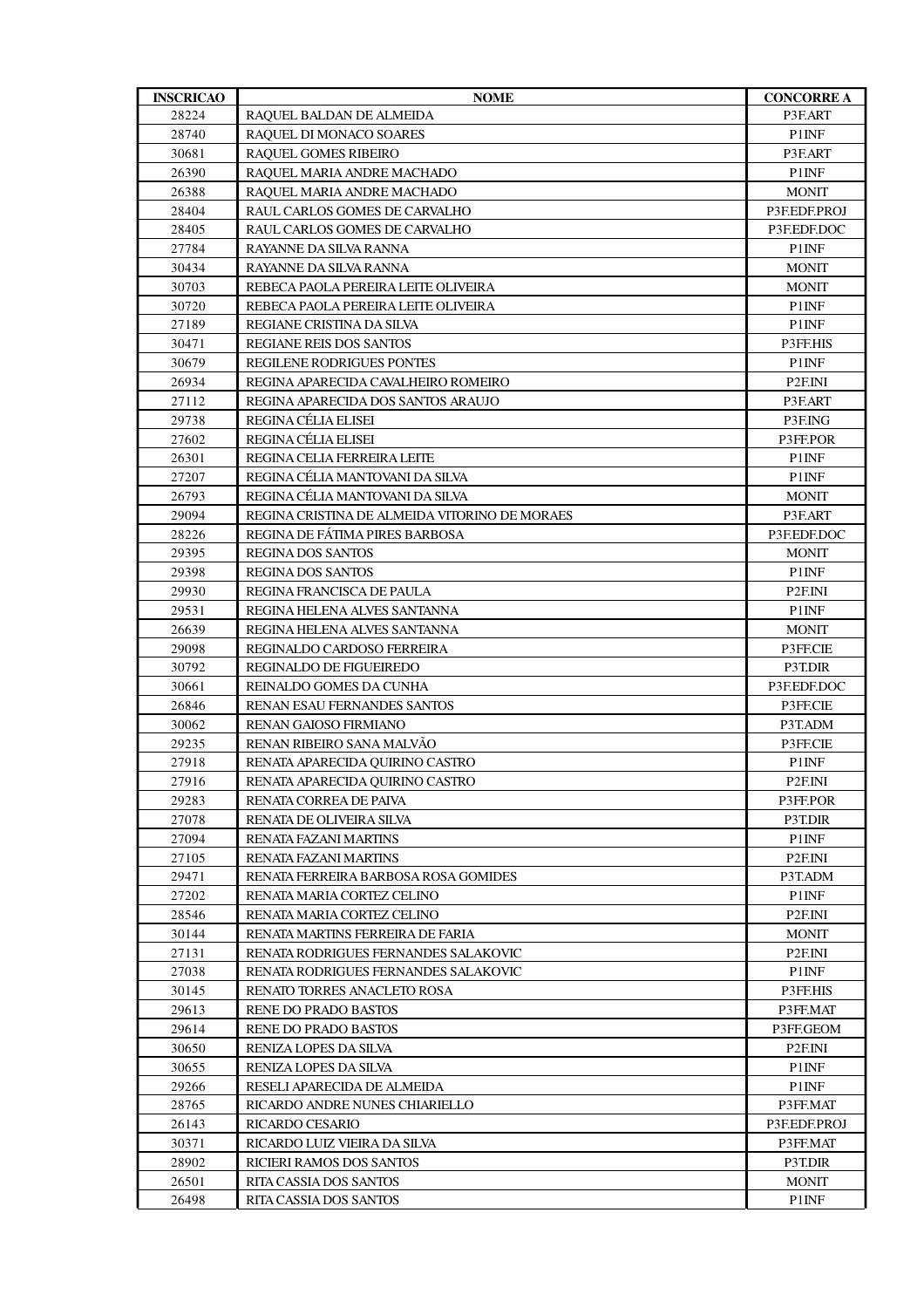| <b>INSCRICAO</b> | <b>NOME</b>                                    | <b>CONCORRE A</b>    |
|------------------|------------------------------------------------|----------------------|
| 30378            | RITA DE CÁSSIA BUENO DA SILVA                  | P3T.ADM              |
| 29449            | RITA DE CÁSSIA COSTA CORTEZ                    | P <sub>2F.INI</sub>  |
| 29438            | RITA DE CÁSSIA COSTA CORTEZ                    | P1INF                |
| 27408            | RITA DE CÁSSIA DE SOUZA                        | <b>MONIT</b>         |
| 30536            | RITA DE CÁSSIA DINIZ CASTRO                    | P3F.ART              |
| 27161            | RITA DE CÁSSIA DOS SANTOS LIMA E SILVA         | P1INF                |
| 30411            | RITA DE CÁSSIA MANTOVANI                       | <b>MONIT</b>         |
| 29020            | RITA DE CÁSSIA SILVA                           | P <sub>2F.INI</sub>  |
| 30288            | RITA REJANE HENRIQUE MARCONDES                 | P3F.EDF.DOC          |
| 29952            | RITCHIELLE APARECIDA CORRÊA                    | P3F.EDF.DOC          |
| 26820            | RIZOLETA APARECIDA MOREIRA COSTA               | <b>MONIT</b>         |
| 28653            | ROBERTA BARROS DE GOUVEA                       | P <sub>2</sub> F.OFC |
| 26817            | ROBERTA FALANDES                               | <b>MONIT</b>         |
|                  |                                                |                      |
| 26818            | ROBERTA FALANDES                               | P1INF                |
| 28331            | ROBERTA MARIA DE PAULA COSTA SILVA             | P3F.ING              |
| 26595            | ROBERTO CARLOS ALVES NUNES JUNIOR              | P3FF.HIS             |
| 29671            | ROBERTO DOS SANTOS SIQUEIRA                    | P3F.EDF.DOC          |
| 30509            | ROBERTO GOMES SARDINHA JÚNIOR                  | P3FF.MAT             |
| 30291            | ROBERTO MARIANO DA SILVA                       | P3FF.HIS             |
| 26892            | ROBSON LUIS DE SOUZA                           | P3FF.HIS             |
| 28335            | ROBSON PATRICK CORREIA DA SILVA                | P3F.ESP              |
| 29198            | RODINEI BENEDITO DE SOUZA                      | P3FF.GEOM            |
| 29196            | RODINEI BENEDITO DE SOUZA                      | P3FF.MAT             |
| 29800            | RODOLFO IZIDORO ZANIN FAUSTINO                 | P3F.EDF.PROJ         |
| 27196            | RODRIGO BARROSO DE OLIVEIRA                    | P3FF.MAT             |
| 27793            | RODRIGO DIAS DE SOUZA                          | P3FF.GEOM            |
| 27792            | RODRIGO DIAS DE SOUZA                          | P3FF.MAT             |
| 30289            | RODRIGO MENEZES DE LIMA                        | P <sub>2F.INI</sub>  |
| 30293            | RODRIGO MENEZES DE LIMA                        | P1INF                |
| 30569            | RODRIGO PEZZONIA                               | P3FF.HIS             |
| 30743            | ROGER BATISTA ALVES PEREIRA                    | P3F.EDF.DOC          |
| 30005            | RÓMULO CAMPOS NOGUEIRA GOMES                   | P3T.ARQ              |
| 28682            | RONALDO DE SOUZA OLIVEIRA                      | P3F.EDF.DOC          |
| 30777            | RONILDA MARIA DO CARMO BARROS                  | <b>MONIT</b>         |
| 29479            | ROSA APARECIDA DINIZ VILELA                    | P3T.ADM              |
| 29816            | ROSA MARIA DA COSTA RODRIGUES                  | P <sub>2</sub> F.INI |
| 29366            | <b>ROSA MARIA DOS SANTOS</b>                   | P <sub>2F.INI</sub>  |
| 28431            | <b>ROSA MARIA RODRIGUES</b>                    | P <sub>2F.INI</sub>  |
| 28425            | <b>ROSA MARIA RODRIGUES</b>                    | P <sub>2</sub> F.OFC |
| 29341            | ROSALINA BATISTA DA PAIXÃO                     | <b>MONIT</b>         |
| 27936            | ROSAMARIA COUTINHO FERREIRA                    | <b>MONIT</b>         |
| 30593            | ROSANA ALVES DOS SANTOS                        | P1INF                |
| 27965            | ROSANA ALVES DOS SANTOS SOUZA                  | P1INF                |
| 27953            | ROSANA APARECIDA DE LIMA                       | P3FF.HIS             |
| 26788            | ROSANA ARAUJO                                  | P <sub>2F.INI</sub>  |
| 26787            | ROSANA ARAUJO                                  | <b>MONIT</b>         |
| 30007            | ROSANA DE ARAUJO MARTINS MATIAS                | P1INF                |
| 30006            | ROSANA DE ARAUJO MARTINS MATIAS                | <b>MONIT</b>         |
| 30670            | ROSANGELA APARECIDA DA SILVA MATEUS            | P <sub>2</sub> F.OFC |
| 30676            | ROSANGELA APARECIDA DA SILVA MATEUS            | P3F.ESPEC            |
| 27932            | ROSÂNGELA APARECIDA DE OLIVEIRA DA SILVA COSTA | <b>MONIT</b>         |
| 27391            | ROSANGELA DA SILVA SANTANA                     | P3FF.POR             |
|                  |                                                |                      |
| 27900            | ROSANGELA HUMMEL LIMA                          | P1INF                |
| 29653            | ROSANGELA MARIA DE FARIA                       | P1INF                |
| 30245            | ROSANGELA SILVA CONCEIÇÃO DE OLIVEIRA          | P1INF                |
| 27878            | ROSARIA DAS GRACAS RODRIGUES COUTO             | P3FF.CIE             |
| 29897            | ROSEHELENE MARCONDES GUIMARÃES FILIPPO         | P3T.ADM              |
| 27084            | ROSELENE APARECIDA DA SILVA NUNES              | P <sub>2F.INI</sub>  |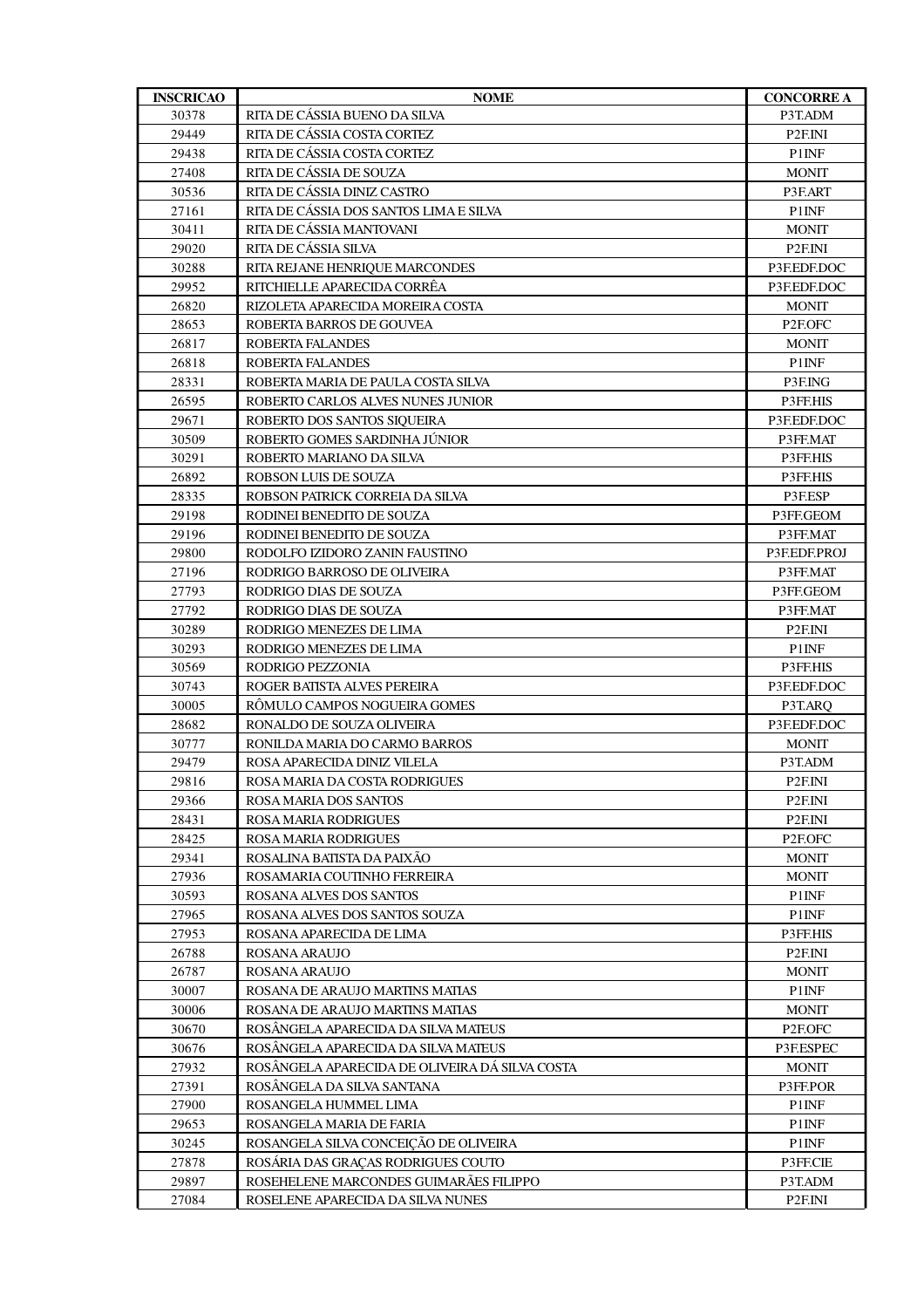| <b>INSCRICAO</b> | <b>NOME</b>                                                      | <b>CONCORRE A</b>    |
|------------------|------------------------------------------------------------------|----------------------|
| 28100            | ROSELENE DOS SANTOS SOARES FERREIRA                              | P <sub>2F.INI</sub>  |
| 28103            | ROSELENE DOS SANTOS SOARES FERREIRA                              | P1INF                |
| 26400            | ROSELI APARECIDA CABRAL VIANA                                    | P1INF                |
| 27485            | ROSELI APARECIDA CABRAL VIANA                                    | P <sub>2</sub> F.INI |
| 29264            | ROSELI APARECIDA DE ALMEIDA                                      | <b>MONIT</b>         |
| 29577            | ROSELI CONCEIÇÃO LUCIANO                                         | P3FF.POR             |
| 29726            | ROSELI DE FATIMA PROENÇA DA SILVA                                | P3FF.POR             |
| 26063            | ROSELI DOS SANTOS RODRIGUES                                      | P3F.ART              |
| 30662            | ROSELI RIBEIRO IRINEU                                            | P2F.INI              |
| 29924            | ROSELY MARQUES RIBEIRO                                           | P3FF.HIS             |
| 27515            | ROSELY MOTTA CARMONA                                             | P3FF.HIS             |
| 29797            | <b>ROSELY NUNES ROSA</b>                                         | P <sub>2F.INI</sub>  |
| 27176            | ROSEMARY APARECIDA DA SILVA                                      | P1INF                |
| 29437            | ROSEMARY FRANCISCO DE PAULA                                      | P <sub>2F.INI</sub>  |
| 29440            | ROSEMARY FRANCISCO DE PAULA                                      | P <sub>2</sub> F.OFC |
| 29749            | ROSEMARY MARA GALVÃO DE OLIVEIRA                                 | P <sub>2F.INI</sub>  |
| 30686            | ROSEMEIRE APARECIDA PEREIRA REIS                                 | P3FF.MAT             |
| 30469            | ROSEMILCE SOARES DA SILVA                                        | <b>MONIT</b>         |
| 26455            | ROSEMIR JOSÉ VICTORINO PEREIRA                                   | <b>MONIT</b>         |
| 30382            | ROSIANE CHRISTINE DOS SANTOS DE CARVALHO                         | P3FF.CIE             |
| 26366            | ROSIENE ELISANGELA FRANCISCO                                     | <b>MONIT</b>         |
| 29095            | <b>ROSILE DE SIQUEIRA</b>                                        | <b>MONIT</b>         |
| 29097            | ROSILENE DE SIQUEIRA                                             | P1INF                |
| 29259            | ROSILENE RAMOS REGINALDO CAMARGO                                 | P <sub>2F.INI</sub>  |
| 29220            | ROSILENE RAMOS REGINALDO CAMARGO                                 | P1INF                |
| 28767            | ROSIMARA CRISTIANE FERREIRA                                      | P3F.EDF.DOC          |
| 26824            | ROSIMEIRE CERQUEIRA TOLEDO MARQUES                               | P <sub>2F.INI</sub>  |
| 30219            | ROSIMEIRE CERQUEIRA TOLEDO MARQUES                               | P1INF                |
| 26438            | ROSIMEIRE FONSECA DA SILVA                                       | <b>MONIT</b>         |
| 27390            | ROSIMELIA RIBEIRO GOMES ALBINO                                   | P1INF                |
| 27394            | ROSIMELIA RIBEIRO GOMES ALBINO                                   | P <sub>2F.INI</sub>  |
| 26241            | ROSINÉIA DE ARAUJO SILVA                                         | P <sub>2F.INI</sub>  |
| 26236            | ROSINÉIA DE ARAUJO SILVA                                         | P1INF                |
| 30134            | ROZELY CARMO DE SOUZA SILVA                                      | P <sub>2F.INI</sub>  |
| 26861            | ROZILEI MATACZISKI                                               | P1INF                |
| 26870            | ROZILEI MATACZISKI                                               | P2F.INI              |
| 27163            | RUBEN DO NASCIMENTO LIMA                                         | P3F.ING              |
| 30071            | RUHVILHER LUIZ DE LIMA                                           | P3FF.POR             |
| 30073            | RUHVILHER LUIZ DE LIMA                                           | P3F.ING              |
| 30616            | RUTH ANTONIO DA SILVA PRADO                                      | <b>MONIT</b>         |
| 26628            | RUTH APARECIDA DA SILVA                                          | <b>MONIT</b>         |
| 27085            | RUTH APARECIDA SALES PHILIPPINI                                  | P3FF.HIS             |
| 29593            |                                                                  | P <sub>2F.INI</sub>  |
|                  | RUTH DE LOURDES DA SILVA SOUZA<br>RUTH DE LOURDES DA SILVA SOUZA |                      |
| 30529<br>30012   | SABRINA ESPÍNDOLA PEREIRA                                        | P1INF<br>P1INF       |
|                  |                                                                  |                      |
| 30270            | SABRINA LIMA DA SILVA AZEVEDO                                    | <b>MONIT</b>         |
| 30067            | SABRINA MACHADO CARNEIRO FELICIO                                 | P <sub>2</sub> F.INI |
| 29587            | SABRINA MACIEL DE OLIVEIRA                                       | P3FF.MAT             |
| 30744            | SABRINA ROSA DE OLIVEIRA                                         | P3FF.CIE             |
| 30395            | SAMARIA ANTUNES MOREIRA                                          | P <sub>2F.INI</sub>  |
| 30402            | SAMARIA ANTUNES MOREIRA                                          | P1INF                |
| 26222            | SAMIA GEIA                                                       | P <sub>2F.INI</sub>  |
| 30155            | SAMUEL DE PAULA SANTORO                                          | P1INF                |
| 30149            | SAMUEL DE PAULA SANTORO                                          | <b>MONIT</b>         |
| 30281            | SAMUEL SOUSA TREGA DOS REIS                                      | P3T.INF              |
| 29960            | SANDRA APARECIDA DE SOUZA                                        | P3F.ING              |
| 29962            | SANDRA APARECIDA DE SOUZA                                        | P3FF.POR             |
| 28998            | SANDRA APARECIDA FARIAS DOLENCE                                  | P1INF                |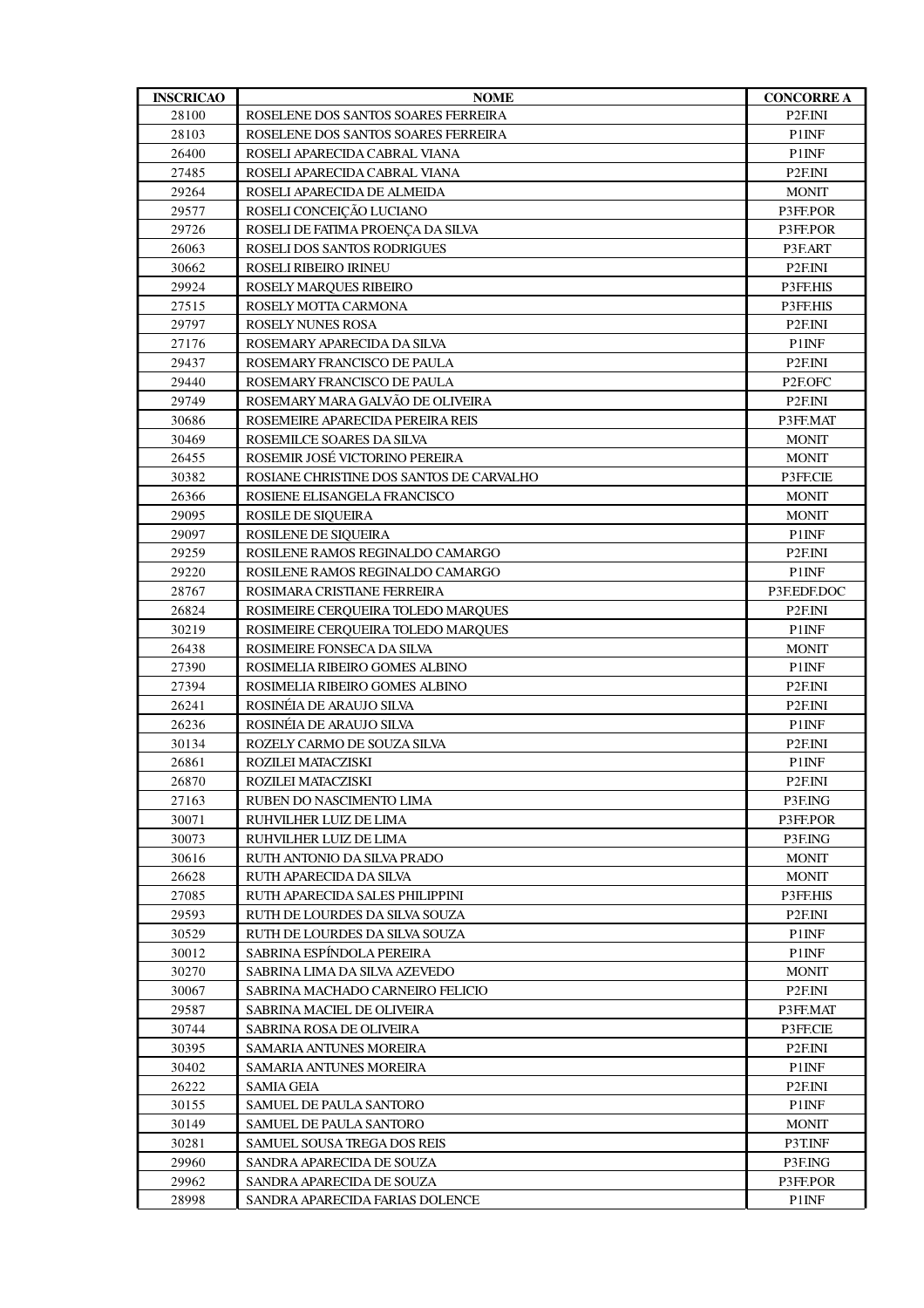| <b>INSCRICAO</b> | <b>NOME</b>                                     | <b>CONCORRE A</b>    |
|------------------|-------------------------------------------------|----------------------|
| 29276            | <b>SANDRA BORGES CARVALHO</b>                   | P3FF.CIE             |
| 26743            | SANDRA CRISTINA DOS SANTOS SILVA GRAÇA          | P <sub>2F.INI</sub>  |
| 28811            | SANDRA CRISTINA FERNANDES DIAS CIPRIANO         | P1INF                |
| 28430            | SANDRA CRISTINA FERNANDES DIAS CIPRIANO         | <b>MONIT</b>         |
| 29314            | SANDRA CRISTINA PEREIRA MACHADO                 | P <sub>2F.INI</sub>  |
| 29311            | SANDRA CRISTINA PEREIRA MAHADO                  | P1INF                |
| 26249            | SANDRA CRISTINA VAZ                             | <b>MONIT</b>         |
| 26251            | SANDRA CRISTINA VAZ                             | P1INF                |
| 30234            | SANDRA ELISA VIEIRA BATISTA RODRIGUES           | P3T.ADM              |
| 26622            | SANDRA HELENA LUCIANO LIMA                      | P1INF                |
| 26615            | SANDRA HELENA LUCIANO LIMA                      | P <sub>2F.INI</sub>  |
| 26203            | SANDRA HELENA MESSIAS                           | <b>MONIT</b>         |
| 26652            | SANDRA HELENA NUNES DE OLIVEIRA                 | P <sub>2F.INI</sub>  |
| 26648            | SANDRA HELENA NUNES DE OLIVEIRA                 | P1INF                |
| 28898            | SANDRA LIMA DO PRADO                            | P3F.EDF.PROJ         |
| 30035            | SANDRA LUCIA CARDOSO DE FARIA                   | P3FF.POR             |
| 30332            | SANDRA LUCIA SILVA BITENCOURT DE SOUZA          | P1INF                |
| 30337            | SANDRA LÚCIA SILVA BITENCOURT DE SOUZA          | <b>MONIT</b>         |
| 30193            | SANDRA REGIANE DA SILVA GADELHA DA SILVA TOBIAS | P1INF                |
| 30221            | SANDRA REGIANE DA SILVA GADELHA TOBIAS          | P <sub>2F.INI</sub>  |
| 29625            | SANDRA REGINA DA SILVA CONCEICAO                | P <sub>2F.INI</sub>  |
| 29623            | SANDRA REGINA DA SILVA CONCEICAO                | P1INF                |
| 27142            | SANDRA REGINA OIER                              | P3FF.POR             |
| 27121            | SANDRA REGINA TORINO ALVES                      | P3F.ART              |
| 27307            | SANDRA RODRIGUES BASSANELLI                     | P3FF.POR             |
| 28287            | SANDRO TORRENTES DA CUNHA                       | P3FF.CIE             |
| 27289            | <b>SAULO RODRIGUES ANTERO</b>                   | P3FF.MAT             |
| 27164            | SAVIA CRISTINA VIDAL                            | P3FF.MAT             |
| 27165            | SAVIA CRISTINA VIDAL                            | P3FF.GEOM            |
| 30567            | SEBASTIANA ELIANA FERREIRA DOS SANTOS           | P1INF                |
| 29551            | SELMA MARIA ZANGRANDI ZAGO DE CASTRO            | P3F.ART              |
| 26129            | <b>SELMA RODRIGUES DE OLINDA</b>                | P1INF                |
| 27739            | <b>SELNA RODRIGUES DE OLINDA</b>                | P <sub>2F.INI</sub>  |
| 28827            | <b>SERGIO LUIS PEREIRA LEITE</b>                | P3T.ADM              |
| 29223            | SÉRGIO MARCIO DE CARVALHO ARCIPRESTTI           | P3FF.MAT             |
| 27197            | SERGIO PAULO DE ARAUJO JUNIOR                   | <b>MONIT</b>         |
| 30756            | SHEILA ADRIANA DOS SANTOS MONTEIRO              | P3F.EDF.DOC          |
| 29845            | SHEILA MARIA JOSÉ RODRIGUES ALVES SOUZA         | P3F.ART              |
| 26512            | SHEILA SANTOS VIEIRA                            | P3FF.CIE             |
| 27320            | <b>SHEILY CRISTINE MEDEIROS</b>                 | P1INF                |
| 27174            | SHEYLA BONANI DOS SANTOS                        | P3FF.HIS             |
| 30267            | SI9MARA DE PAULA HENRIQUE QUEIROZ               | P <sub>2F.INI</sub>  |
| 29108            | SIDMAR COSTA REZENDE                            | P3FF.MAT             |
| 27502            | <b>SIDNEI NAHORNY</b>                           | P3FF.GEOM            |
| 26296            | SIDNEI NAHORNY                                  | P3FF.MAT             |
| 30823            | SIDNEI RIBEIRO PROCOPIO                         | P3FF.CIE             |
| 30201            | SIDNEIA DOS SANTOS                              | P <sub>2F.INI</sub>  |
| 30195            | SIDNEIA DOS SANTOS                              | P1INF                |
| 27251            | <b>SILMARA DE OLIVEIRA SANTOS</b>               | P1INF                |
| 27249            | SILMARA DE OLIVEIRA SANTOS                      | P <sub>2</sub> F.INI |
| 29396            | SILVANA APARECIDA DE OLIVEIRA PEREIRA           | P1INF                |
| 30547            | SILVANA BERNARDO DE CARVALHO ALVES              | P1INF                |
| 30539            | SILVANA BERNARDO DE CARVALHO ALVES              | P <sub>2F.INI</sub>  |
| 26242            | SILVANA CRISTINA FERREIRA                       | P <sub>2F.INI</sub>  |
| 26239            | SILVANA CRISTINA FERREIRA                       | P1INF                |
| 26055            | <b>SILVANA DE OLIVEIRA LEITE</b>                | P3FF.GEOGR           |
| 26982            | SILVANA FERREIRA BORGES RODRIGUES               | <b>MONIT</b>         |
| 27736            | SILVANA GOMES DE CARVALHO                       | P1INF                |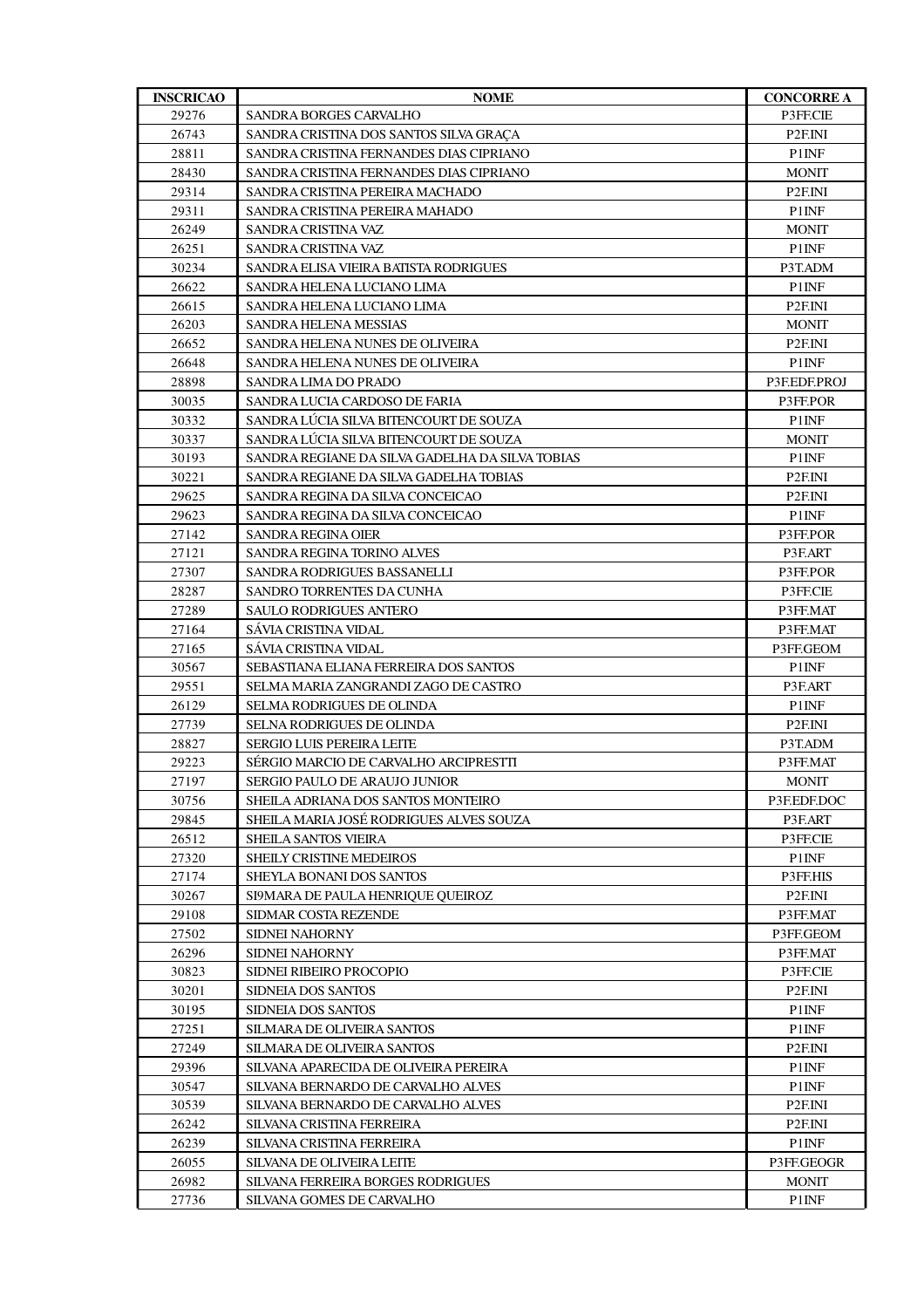| <b>INSCRICAO</b> | <b>NOME</b>                                        | <b>CONCORRE A</b>    |
|------------------|----------------------------------------------------|----------------------|
| 27729            | <b>SILVANA GOMES DE CARVALHO</b>                   | <b>MONIT</b>         |
| 28836            | SILVANA SANTANNA DE SOUZA                          | P3FF.CIE             |
| 30430            | SILVANIA ELISABETE ALBINO                          | P <sub>2F.INI</sub>  |
| 30440            | SILVANIA ELISABETE ALBINO                          | P <sub>2</sub> F.OFC |
| 28605            | SILVELI CRISTINA DE GODOY                          | P1INF                |
| 28600            | SILVELI CRISTINA DE GODOY                          | <b>MONIT</b>         |
| 27865            | SILVIA HELENA PEREIRA ROSA                         | P <sub>2F.INI</sub>  |
| 30432            | <b>SILVIA APARECIDA PERES</b>                      | P1INF                |
| 26728            | SILVIA APARECIDA SOARES GARCIA PEREIRA             | P <sub>2F.INI</sub>  |
| 26740            | SILVIA APARECIDA SOARES GARCIA PEREIRA             | P <sub>2</sub> F.OFC |
| 26025            | SILVIA DE ANDRADE SIQUEIRA                         | <b>MONIT</b>         |
| 27041            | SILVIA HELENA APARECIDA SILVA BARKER               | P <sub>2F.INI</sub>  |
| 27039            | SILVIA HELENA APARECIDA SILVA BARKER               | P1INF                |
| 28686            | SILVIA HELENA DA SILVA                             | P3F.ESPEC            |
| 29179            | SILVIA HELENA DE FARIA LIMA                        | <b>MONIT</b>         |
| 29248            | SILVIA HELENA DE SOUSA SIQUEIRA                    | <b>MONIT</b>         |
| 28195            | SILVIA HELENA GUIMARÃES RIBEIRO                    | <b>MONIT</b>         |
| 28198            | SILVIA HELENA GUIMARÃES RIBEIRO                    | P1INF                |
| 29859            | <b>SILVIA HELENA MARTINS</b>                       | P1INF                |
| 26901            | SILVIA HELENA OLIVEIRA BARCELOS CARDOSO            | P <sub>2</sub> F.OFC |
| 26898            | SILVIA HELENA OLIVEIRABACELOS CARDOSO              | P <sub>2F.INI</sub>  |
| 27870            | SILVIA HELENA PEREIRA ROSA                         | P1INF                |
| 29880            | SILVIA LETICIA FELIZARDO DA SILVA                  | P3F.EDF.DOC          |
| 27184            | SILVIA REGINA PEREIRA NAGAROTO                     | P1INF                |
| 27191            | SILVIA REGINA PEREIRA NAGAROTO                     | P <sub>2F.INI</sub>  |
| 30417            | SILVIA RENATA SANTOS DE OIVEIRA ANTUNES DOS SANTOS | P1INF                |
| 30407            | SILVIA RENATA SANTOS DE OLIVEIRA ANTUNES DOS SANTO | P <sub>2F.INI</sub>  |
| 30409            | SILVIA RENATA SANTOS DE OLIVEIRA ANTUNES DOS SANTO | P <sub>2</sub> F.OFC |
| 30421            | SILVIA RENATA SANTOS DE OLIVEIRA ANTUNES DOS SANTO | P3F.ART              |
| 26407            | SILVIO CESAR MARIANO                               | P3F.EDF.DOC          |
| 30080            | <b>SILVIO LEITE SERRA</b>                          | P3FF.MAT             |
| 29003            | <b>SILVIO PEREIRA DOS SANTOS</b>                   | P3FF.POR             |
| 29001            | <b>SILVIO PEREIRA DOS SANTOS</b>                   | P3F.ING              |
| 27381            | SIMONE APARECIDA DOS SANTOS                        | P <sub>2F.INI</sub>  |
| 27382            | SIMONE APARECIDA DOS SANTOS                        | P1INF                |
| 29185            | SIMONE APARECIDA RIBEIRO ALVES                     | P1INF                |
| 29183            | SIMONE APARECIDA RIBEIRO ALVES                     | <b>MONIT</b>         |
| 28549            | SIMONE APARECIDA RODRIGUES                         | P <sub>2</sub> F.INI |
| 26517            | <b>SIMONE GIMENES DE ALMEIDA</b>                   | P3T.ADM              |
| 26693            | SIMONE MOTA DE OLIVEIRA SANTOS                     | P1INF                |
| 30458            | SIMONE NOGUEIRA CARDOSO DA SILVA                   | P1INF                |
| 30453            | SIMONE NOGUEIRA CARDOSO DA SILVA                   | P3FF.HIS             |
| 29368            | SIMONE PEREIRA AMORIM DE ASSIS                     | P1INF                |
| 29356            | SIMONE PEREIRA AMORIM DE ASSIS                     | <b>MONIT</b>         |
| 30815            | SIMONE SANTANNA DE SOUZA                           | P3FF.GEOGR           |
| 29809            | <b>SIMONE SOMENZARI BRAZ</b>                       | P3F.ART              |
| 26840            | SINARIA MACHADO VIANA                              | <b>MONIT</b>         |
| 29510            | SIRLENE MOREIRA DOS SANTOS OLIVEIRA                | P <sub>2</sub> F.INI |
| 29154            | <b>SOLANGE ALVES</b>                               | <b>MONIT</b>         |
| 29156            | <b>SOLANGE ALVES</b>                               | P1INF                |
| 28384            | SOLANGE CARVALHO DE OLIVEIRA DOS SANTOS            | <b>MONIT</b>         |
| 28387            | SOLANGE CARVALHO DE OLIVEIRA DOS SANTOS            | P1INF                |
| 26454            | SOLANGE DE FATIMA RODRIGUES PEREIRA                | <b>MONIT</b>         |
| 27903            | SOLANGE DELGADO DE MIRANDA                         | P3FF.GEOGR           |
| 28571            | <b>SOLANGE DOS SANTOS RAMOS</b>                    | P1INF                |
| 28557            | SOLANGE DOS SANTOS RAMOS                           | <b>MONIT</b>         |
| 26412            | SOLANGE NUNES MANTOVANI                            | P <sub>2</sub> F.INI |
| 30565            | SOLANGE VALERIO DE SOUZA NOBREGA                   | P <sub>2</sub> F.INI |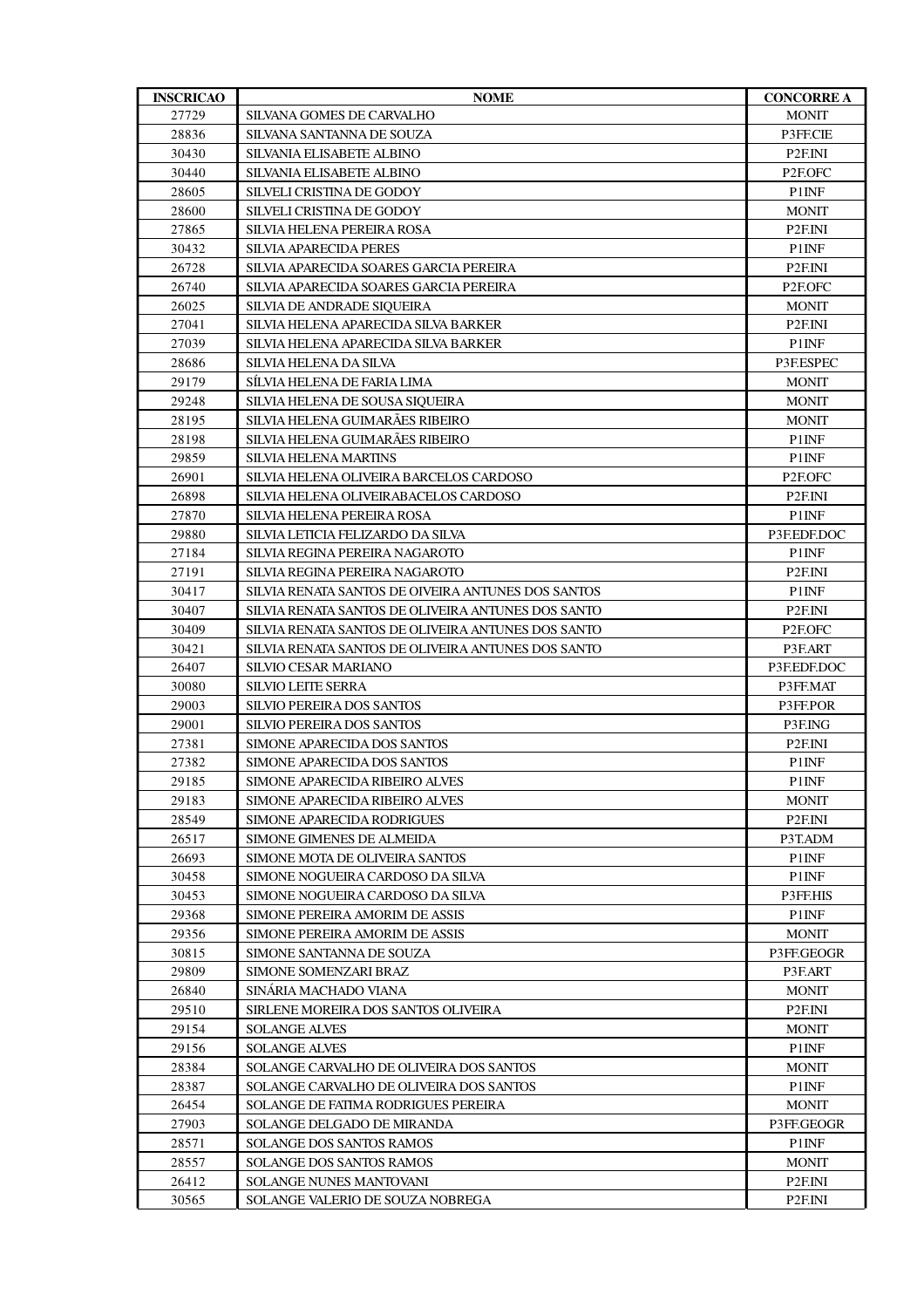| <b>INSCRICAO</b> | <b>NOME</b>                                 | <b>CONCORRE A</b>    |
|------------------|---------------------------------------------|----------------------|
| 26410            | SOLANGENUNES MANTOVANI                      | P <sub>2</sub> F.OFC |
| 29867            | <b>SOLOM B. LIMA FILHO</b>                  | P3FF.GEOGR           |
| 26206            | SÔNIA APARECIDA MOREIRA DA SILVA            | <b>MONIT</b>         |
| 26211            | SÓNIA APARECIDA MOREIRA DASILVA             | P1INF                |
| 29361            | SÕNIA APARECIDA ZANGRANDI DE OLIVEIRA       | P3F.ART              |
| 27861            | SÔNIA CRISTINA GOMES DOS SANTOS PAIXÃO      | P3FF.POR             |
| 27872            | SÔNIA CRISTINA GOMES DOS SANTOS PAIXÃO      | P3F.ING              |
| 29204            | SONIA DA COSTA SANTOS NUNES                 | P3F.ING              |
| 30334            | SONIA DA COSTA SANTOS NUNES                 | P3FF.POR             |
| 30559            | SONIA DE CARVALHO OLIVEIRA                  | P1INF                |
| 30543            | SONIA DE CARVALHO OLIVEIRA                  | <b>MONIT</b>         |
| 30356            | SONIA MARIA LEITE                           | P <sub>2F.INI</sub>  |
| 30345            | <b>SONIA MARIA LEITE</b>                    | P1INF                |
| 30479            | SORAIA FLORIDO DE OLIVEIRA SILVA            | P3FF.HIS             |
| 26990            | <b>STACY REIS DOS SANTOS</b>                | <b>MONIT</b>         |
| 26991            | <b>STACY REIS DOS SANTOS</b>                | P1INF                |
| 27518            | STEFANI GOMES DE LIMA                       | P3F.EDF.DOC          |
| 27004            | STEFANI SAMPAIO MACHADO                     | P3T.ADM              |
| 26029            | <b>SUELEN APARECIDA DE OLIVEIRA</b>         | P3T.ADM              |
| 28585            | SUELEN CRISTINA RODRIGUES DO CARMO BENTO    | P1INF                |
| 28578            | SUELEN CRISTINA RODRIGUES DO CARMO BENTO    | P <sub>2F.INI</sub>  |
| 29641            | SUELI APARECIDA DA SILVA                    | P3FF.POR             |
| 30810            | SUELI APARECIDA SANTOS ALVES                | P3FF.CIE             |
| 27869            | SUELI DA COSTA NUNES DE SOUZA               | <b>MONIT</b>         |
| 29963            | SUELI FERREIRA PRADO SILVA                  | P3F.ART              |
| 29961            | SUELI FERREIRA PRADO SILVA                  | P1INF                |
| 29541            | <b>SUELI MONICALE MARTINS PEREIRA</b>       | P1INF                |
| 29539            | <b>SUELI MONICALE MARTINS PEREIRA</b>       | <b>MONIT</b>         |
| 30551            | <b>SUELI PALMEIRA</b>                       | P <sub>2F.INI</sub>  |
| 30542            | <b>SUELI PALMEIRA</b>                       | P1INF                |
| 29847            | SUELLEN LUDMILA DE CARVALHO                 | P3F.EDF.PROJ         |
| 26725            | SUELLEN MACHADO DE LIMA MOYA                | P <sub>2F.INI</sub>  |
| 30620            | <b>SUELLEN PEREIRA SANTOS</b>               | P <sub>2F.INI</sub>  |
| 30607            | <b>SUELLEN PEREIRA SANTOS</b>               | P1INF                |
| 28257            | <b>SUELLEN RAFAELA ROCHA MARQUES</b>        | P1INF                |
| 28023            | SULAMITA DA SILVA MARTINS                   | <b>MONIT</b>         |
| 27980            | <b>SULAMITA DA SILVA MARTINS</b>            | P1INF                |
| 26978            | <b>SUSAN ELLEN DE OLIVEIRA</b>              | P1INF                |
| 26981            | <b>SUSAN ELLEN DE OLIVEIRA</b>              | P <sub>2F.INI</sub>  |
| 28116            | SUZIANE CRISTINE ELÓY                       | P3F.EDF.PROJ         |
| 28440            | TAIMARA DE SOUZA CUSTÓDIO                   | <b>MONIT</b>         |
| 28434            | TAIMARA DE SOUZA CUSTÓDIO                   | P1INF                |
| 30243            | TAINA MACHADO LEAL                          | P3FF.HIS             |
| 26426            | TAIS CASSIA DOS SANTOS NUNES                | <b>MONIT</b>         |
| 26429            | TAIS CASSIA DOS SANTOS NUNES                | P1INF                |
| 28642            | TAÍS DA CUNHA SOARES MACHADO                | P1INF                |
| 28643            | TAIS DA CUNHA SOARES MACHADO                | P <sub>2</sub> F.INI |
| 27817            | TAÍS ETELVINA CHAVES MONTEIRO               | P1INF                |
| 27813            | TAIS ETELVINA CHAVES MONTEIRO               | <b>MONIT</b>         |
| 26564            | TAIS HELENA DOS SANTOS SOUZA MEDEIROS       | P <sub>2</sub> F.INI |
| 26698            | TAIS MOREIRA DOS SANTOS                     | P3FF.CIE             |
| 27294            | TAISE CAROLINE MENDES PINTO                 | P3FF.MAT             |
| 27255            | TALITA ANDREZA SILVA DUTRA COSTA            | P3T.NTR              |
| 29461            | TALITA HELEN GODOY DE MELO                  | P <sub>2</sub> F.INI |
| 29044            | TALITA MARIA SANTOS SAMPAIO                 | P3FF.POR             |
| 29282            | TALITHA ALANA DA MOTTA CESAR                | <b>MONIT</b>         |
| 27399            | TAMARA APARECIDA DOS SANTOS COSTA           | P3T.DIR              |
| 30487            | TAMIRES DANIELE DE SOUZA OLIVEIRA FRANCISCO | P1INF                |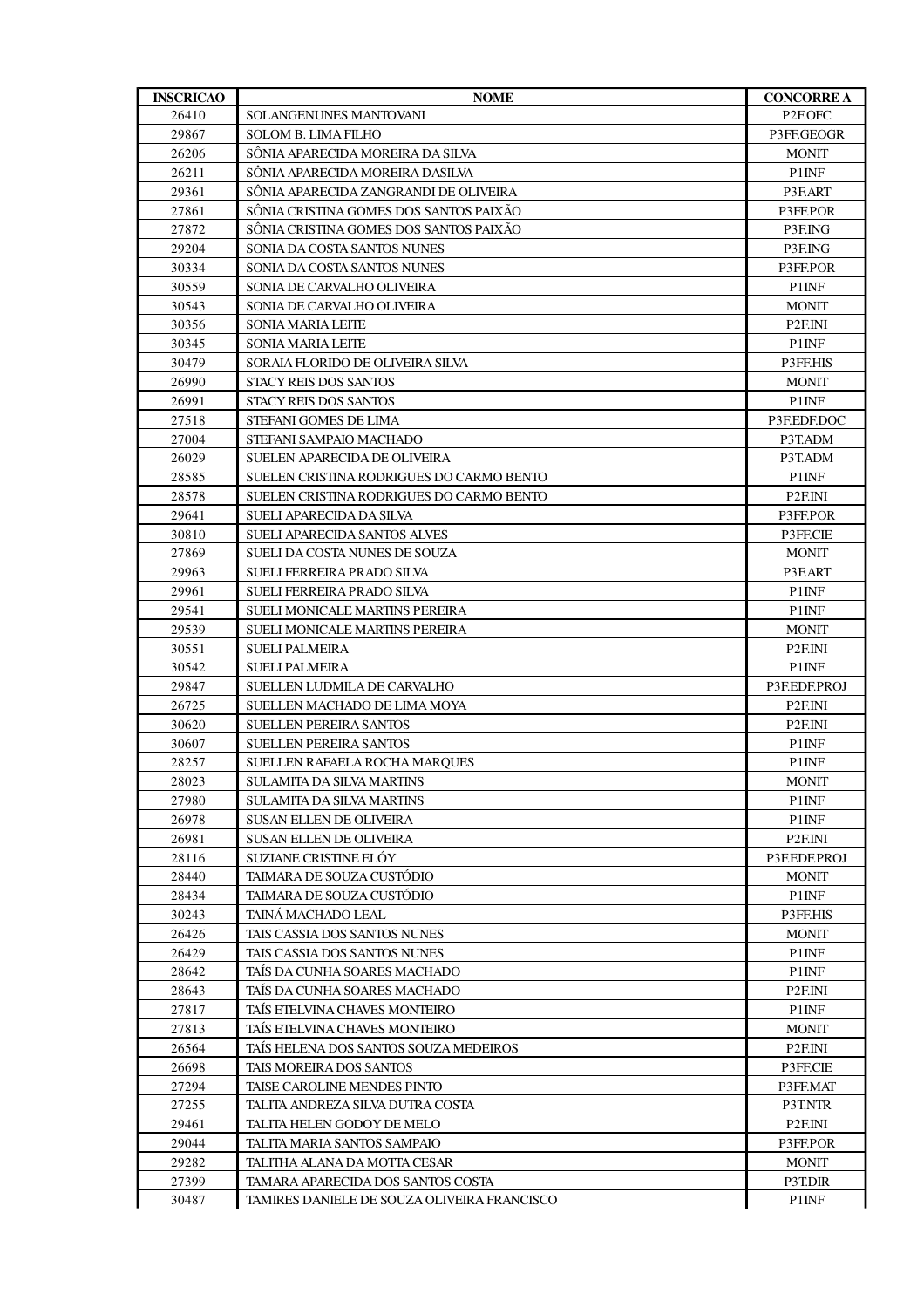| <b>INSCRICAO</b> | <b>NOME</b>                                 | <b>CONCORRE A</b>                 |
|------------------|---------------------------------------------|-----------------------------------|
| 30491            | TAMIRES DANIELE DE SOUZA OLIVEIRA FRANCISCO | P <sub>2F.INI</sub>               |
| 28428            | TAMIRES MAROUES LEMES DOS SANTOS            | P1INF                             |
| 28527            | <b>TAMIRES PEREIRA DA SILVA</b>             | P3F.ART                           |
| 26757            | TAMIRIS RODRIGUES DA SILVA OLIVEIRA         | P3F.EDF.DOC                       |
| 29535            | TÂNIA APARECIDA MOREIRA LEMES               | P3F.ESPEC                         |
| 29670            | TÂNIA MARA DA SILVA                         | <b>MONIT</b>                      |
| 30803            | TÂNIA MARA DE BONA MOREIRA                  | P1INF                             |
| 26258            | TÂNIA MARA RIBEIRO PALAZZI PEDROZO          | P1INF                             |
| 29489            | TANIA MARIA VICENTE SOARES DE OLIVEIRA      | P <sub>2F.INI</sub>               |
| 29488            | TANIA MARIA VICENTE SOARES DE OLIVEIRA      | P1INF                             |
| 30664            | TANIA RIBEIRO BONDIOLI CEA                  | P3F.EDF.DOC                       |
| 30353            | TATHIANA BARCELOS FABRÍCIO DOS SANTOS       | P <sub>2F.INI</sub>               |
| 30358            | TATHIANA BARCELOS FABRÍCIO DOS SANTOS       | P1INF                             |
| 27027            | <b>TATIANA DIAS TEODORO</b>                 | P3F.ING                           |
| 28812            | TATIANA GUIMARAES SALVADOR SIMON            | P1INF                             |
| 26505            | <b>TATIANA JOFRE DE OLIVEIRA</b>            | <b>MONIT</b>                      |
| 26508            | <b>TATIANA JOFRE DE OLIVEIRA</b>            | P1INF                             |
| 26850            | <b>TATIANA MARA BATISTA</b>                 | P3F.ING                           |
| 30562            | <b>TATIANA MARCELI DA SILVA</b>             | <b>MONIT</b>                      |
| 30146            | TATIANA MURIANO                             | P3T.DIR                           |
| 30749            | <b>TATIANA PEREIRA DE SOUZA</b>             | P <sub>2</sub> F.OFC              |
| 30694            | <b>TATIANA PEREIRA DE SOUZA</b>             | <b>MONIT</b>                      |
| 30704            | <b>TATIANA PEREIRA DE SOUZA</b>             | P1INF                             |
| 30460            | TATIANA RIBEIRO CORRÊA DE SOUZA             | P <sub>2</sub> F.OFC              |
| 27336            | TATIANE BARBOSA DO PRADO PALMEIRA           | P3FF.MAT                          |
| 27339            | TATIANE BARBOSA DO PRADO PALMEIRA           | P3T.ARQ                           |
| 27938            | TATIANE CRISTINA DE ALMEIDA                 | P1INF                             |
| 27950            | TATIANE CRISTINA DE ALMEIDA                 | P <sub>2F.INI</sub>               |
| 26353            | <b>TATIANE CRISTINE LOPES</b>               | <b>MONIT</b>                      |
| 30199            | TATIANE DA SILVA SOARES CORRÊA              | P <sub>2F.INI</sub>               |
| 29588            | TAYANE LIVI MANZINI SALUME                  | P <sub>2F.INI</sub>               |
| 30692            | TAYSE RIBEIRO DA SILVA ADRIANO              | <b>MONIT</b>                      |
| 30699            | TAYSE RIBEIRO DA SILVA ADRIANO              | P1INF                             |
| 28722            | <b>TEREZA DA GLÓRIA ROOUE</b>               | P3T.DIR                           |
| 29024            | TEREZA MEDIANA DOS SANTOS E SILVA           | P1INF                             |
| 29028            | TEREZA MEDIANA DOS SANTOS E SILVA           | P3F.ESPEC                         |
| 26581            | <b>TEREZINHA LEMES PEREIRA</b>              | <b>MONIT</b>                      |
| 26585            | <b>TEREZINHA LEMES PEREIRA</b>              | P <sub>2</sub> F.INI              |
| 30448            | THAIANY FERNANDS LEANDRO DA SILVA           | P3T.INF                           |
| 29323            | THAIS DOS SANTOS VITOR                      | P3FF.MAT                          |
| 26625            | THAIS FERREIRA BRAGA                        | P <sub>2F.INI</sub>               |
| 26623            | THAIS FERREIRA BRAGA                        | P1INF                             |
| 29710            | THAIS GONCALVES VAZ                         | P <sub>2</sub> F.INI              |
| 29708            | THAIS GONCALVES VAZ                         | P1INF                             |
| 26043            | THAIS MACEDO MARTINS DA COSTA               | <b>MONIT</b>                      |
| 26039            | THAIS MACEDO MARTINS DA COSTA               | P1INF                             |
| 27976            | THAIS NASCIMENTO SILVA                      | P3FF.GEOGR                        |
| 30196            | <b>THAIS NAVARRO</b>                        | P3T.NTR                           |
| 28828            | THAIS OLIVEIRA DA SILVA                     | P3T.NTR                           |
| 27032            | THAIS OZORIO DE CARVALHO                    | P1INF                             |
| 27030            | THAIS OZORIO DE CARVALHO                    | P <sub>2F.INI</sub>               |
| 27226            | THALES RODRIGO DE SIQUEIRA                  | P3F.EDF.DOC                       |
| 30183            | THALITA APARECIDA LINS VIANA                | P1INF                             |
| 27044            | THAMILA CORREA DE CASTRO                    | P3F.EDF.DOC                       |
| 30639            | THAMIRES HELENA JULIO DA SILVA              | P3F.ING                           |
| 30628            | THAMIRES HELENA JULIO DA SILVA              | P3FF.POR                          |
| 30608            | THAMIRIS NUNES DE FREITAS RIBEIRO           | P <sub>2</sub> F <sub>.</sub> INI |
| 30182            | THAMIRIS NUNES DE FREITAS RIBEIRO           | P1INF                             |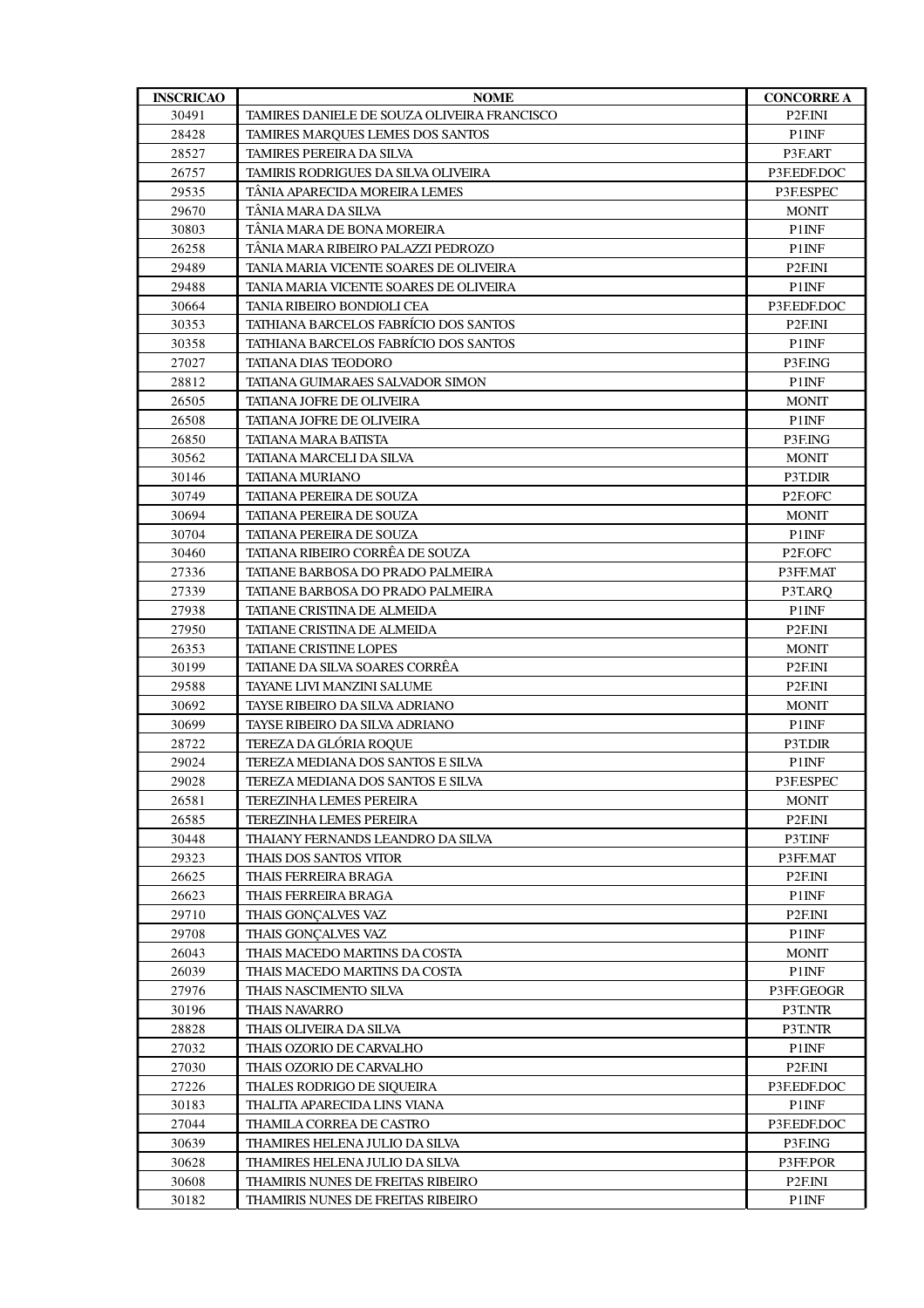| <b>INSCRICAO</b> | <b>NOME</b>                                    | <b>CONCORRE A</b>    |
|------------------|------------------------------------------------|----------------------|
| 30210            | THAMY LÉI MOREIRA DE OLIVEIRA RIBEIRO          | P <sub>2F.INI</sub>  |
| 30138            | THAMY LÉIA MOREIRA DE OLIVEIRA RIBEIRO         | P1INF                |
| 30261            | THEREZA UBALDINA MIRANDA MALAQUIAS SILVA LOPES | <b>MONIT</b>         |
| 28862            | THIAGO CORRÊA ZANINI                           | P3FF.GEOGR           |
| 28780            | THIAGO DE GOUVEA JUDICE HUAKE                  | P3FF.HIS             |
| 30060            | THIAGO DE PAULA QUEIROZ                        | P3F.EDF.DOC          |
| 26579            | THIAGO HELLINGER DA SILVA                      | P3F.ART              |
| 26781            | THIAGO IBA GUIMARAES                           | P1INF                |
| 26783            | <b>THIAGO IBA GUIMARAES</b>                    | P <sub>2F.INI</sub>  |
| 27211            | THIAGO RIBEIRO DA SILVA                        | <b>MONIT</b>         |
| 28597            | THOMAZ DA SILVA PÊCEGO                         | P3FF.HIS             |
|                  |                                                |                      |
| 26962            | THUANE NICO GOMES FRANÇA                       | P <sub>2</sub> F.INI |
| 26959            | THUANE NICO GOMES FRANCA                       | P1INF                |
| 26589            | <b>TIAGO ALOISIO LEITE GIRIO</b>               | P3FF.POR             |
| 26591            | <b>TIAGO ALOISIO LEITE GIRIO</b>               | P3F.ING              |
| 27783            | <b>TIAGO DUQUE FONTES</b>                      | P3F.EDF.PROJ         |
| 27392            | <b>TIAGO TELLES PEREIRA</b>                    | P3F.EDF.DOC          |
| 26731            | TIESSA MARIA CARVALHO ARANTES                  | P <sub>2F.INI</sub>  |
| 26733            | TIESSA MARIA CARVALHO ARANTES                  | P3T.ADM              |
| 28776            | TOBIAS LUIZ ARECO DA SILVA                     | P3FF.GEOM            |
| 28774            | TOBIAS LUIZ ARECO DA SILVA                     | P3T.ARQ              |
| 27342            | TUIANE ÍRIS DA SILVA VIEIRA FONSECA            | P1INF                |
| 28787            | <b>ULISSES ROBERTO DOS SANTOS</b>              | P3FF.HIS             |
| 27881            | URSULA CAROLINE CÔMODO DE MELO NUNES           | P3FF.MAT             |
| 28896            | <b>VALDECI GUIMARAES RODRIGUES</b>             | P3T.DIR              |
| 26289            | VALDENICE APARECIDA COSTA DOS SANTOS           | <b>MONIT</b>         |
| 26279            | VALDENICE APARECIDA COSTA DOS SANTOS           | P1INF                |
| 27314            | VALDINEIA APARECIDA DA SILVA COSTA             | P3T.ADM              |
| 30297            | VALDIR IZIDORO DA SILVA                        | P3F.EDF.DOC          |
| 28611            | VALDIRENE DA SILVA DE OLIVEIRA NASCIMENTO      | P3FF.MAT             |
| 26529            | VALÉRIA APARECIDA DE SOUZA                     | P3FF.GEOGR           |
| 30323            | VALÉRIA APARECIDA VITOR DE OLIVEIRA            | <b>MONIT</b>         |
| 30333            | VALERIA APARECIDA VITOR DE OLIVEIRA            | P1INF                |
| 28934            | VALÉRIA AUGUSTA FERREIRA COSTA PEREIRA         | P <sub>2F.INI</sub>  |
| 30561            | VALÉRIA CRISTINA DE GODOY LOPEZ TORRES         | <b>MONIT</b>         |
| 28069            | VALERIA DOMINGUES DE FREITAS ANDRADE           | P <sub>2F.INI</sub>  |
| 26905            | VALERIA DOMINGUES DE FREITAS ANDRADE           | P3FF.HIS             |
| 26402            | VALÈRIA LOUZADA FERREIRA JUSTO                 | P <sub>2F.INI</sub>  |
| 26225            | VALERIA MARIA RIBEIRO DOS SANTOS SILVA         | P <sub>2F.INI</sub>  |
| 26229            | VALERIA MARIA RIBEIRO DOS SANTOS SILVA         | P1INF                |
| 28071            | VALERIA MENDES FRANCISCO                       | <b>MONIT</b>         |
| 28066            | VALERIA MENDES FRANCISCO                       | P1INF                |
|                  |                                                |                      |
| 29193            | VALERIA ROSANA DE ALCANTARA                    | <b>MONIT</b>         |
| 28920            | VALKÍRIA ZACHARIAS DA SILVA                    | P1INF                |
| 28925            | VALKÍRIA ZACHARIAS DA SILVA                    | P3FF.POR             |
| 29819            | VALTER ALVES FERREIRA JUNIOR                   | P3T.DIR              |
| 29102            | VALTER ROGÉRIO DIAS                            | P3FF.GEOGR           |
| 30278            | VANDA A. RIBEIRO GONÇALVES DUARTE              | P <sub>2</sub> F.INI |
| 30275            | VANDA A. RIBEIRO GONÇALVES DUARTE              | P1INF                |
| 29090            | VANDA CRISTINA BATISTA DA SILVA                | P <sub>2F.INI</sub>  |
| 26253            | VANDA MARIA DA SILVA PIRES                     | P1INF                |
| 30497            | VANDA TEODORA DINIZ                            | P <sub>2F.INI</sub>  |
| 30502            | VANDA TEODORA DINIZ                            | <b>MONIT</b>         |
| 30089            | VANDERLEIA DA SILVA ARAÚJO                     | P <sub>2</sub> F.INI |
| 27023            | VANESCA RAQUEL GONÇALVES GONZAGA DE PAULA      | <b>MONIT</b>         |
| 26217            | VANESSA CORDEIRO GALVÃO                        | P1INF                |
| 26209            | VANESSA CORDEIRO GALVAO                        | P <sub>2F.INI</sub>  |
| 28892            | VANESSA CRISTHINE FERRAZ DE OLIVEIRA           | P <sub>2F.INI</sub>  |
|                  |                                                |                      |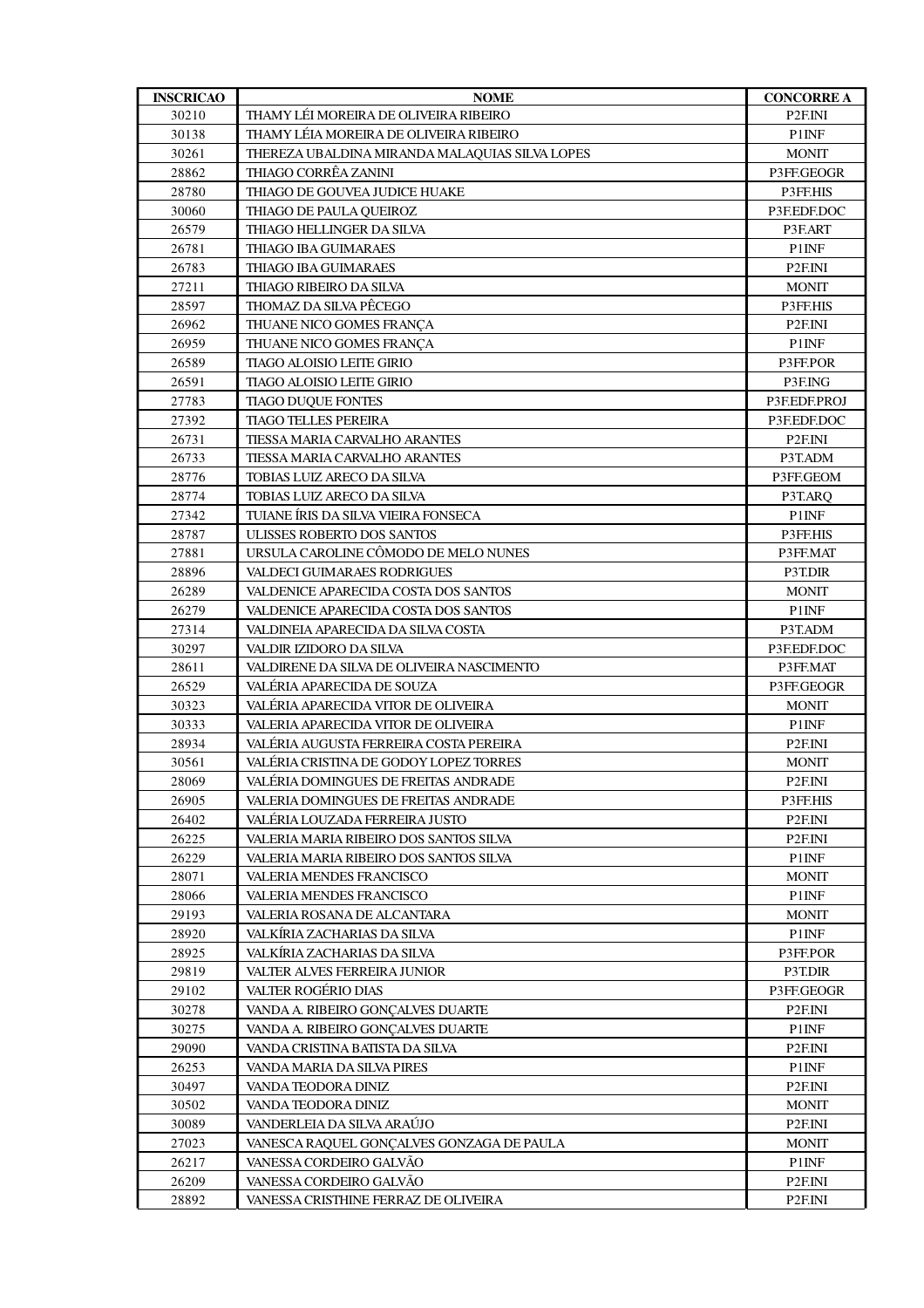| <b>INSCRICAO</b> | <b>NOME</b>                              | <b>CONCORRE A</b>    |
|------------------|------------------------------------------|----------------------|
| 28502            | VANESSA CRISTINA BITTENCOURT DE OLIVEIRA | <b>MONIT</b>         |
| 28501            | VANESSA CRISTINA BITTENCOURT DE OLIVEIRA | P1INF                |
| 26866            | VANESSA CRISTINA DE FARIA CRUZ           | $\rm P1INF$          |
| 26863            | VANESSA CRISTINA DE FARIA CRUZ           | P <sub>2F.INI</sub>  |
| 28458            | VANESSA DA CONCEIÇÃO OLIVEIRA            | <b>MONIT</b>         |
| 26091            | VANESSA DOS SANTOS TORDIM                | P1INF                |
| 30730            | VANESSA ESTEVAM GONCALVES                | P3F.EDF.PROJ         |
| 28286            | <b>VANESSA MEDEIROS</b>                  | P1INF                |
| 30531            | VANESSA MOREIRA BARBOSA                  | P1INF                |
| 30581            | VANESSA SILVA FIGUEIRA                   | P3F.ART              |
| 30568            | VANESSA SILVA FIGUEIRA                   | P3T.ARQ              |
| 30709            | VANIA DOS REIS MARTINS                   | <b>MONIT</b>         |
| 26618            | VANIA MARIA DA SILVA ROMÃO               | P <sub>2F.INI</sub>  |
| 26612            | VANIA MARIA DASILVA ROMÃO                | P1INF                |
| 28462            | VÂNIA MARTUSCELLI MORAES NOGUEIRA        | P1INF                |
| 27459            | VANILZA APARECIDA DE CARVALHO            | P <sub>2F.INI</sub>  |
| 27454            | VANILZA APARECIDA DE CARVALHO            | P1INF                |
| 26803            | VAULENE DE SOUZA M. AQUINO               | P <sub>2</sub> F.INI |
| 27219            | VERA LUCIA NOGUEIRA                      | P1INF                |
| 26810            | VERA LÚCIA AUGUSTO                       | P1INF                |
| 26809            | VERA LÚCIA AUGUSTO                       | <b>MONIT</b>         |
| 27092            | VERA LÚCIA CASEMIRO                      | P <sub>2F.INI</sub>  |
| 26133            | VERA LUCIA CASEMIRO                      | <b>MONIT</b>         |
| 26127            | <b>VERA LUCIA CASEMIRO</b>               | P1INF                |
| 27213            | VERA LUCIA NOGUEIRA                      | P3F.ESPEC            |
| 28613            | VERALICE ANGELO NUNES DA SILVA           | P1INF                |
| 28946            | VERALICE ANGELO NUNES DA SILVA           | P <sub>2F.INI</sub>  |
| 26064            | VERÔNICA CAROLINA CAETANO                | P3FF.HIS             |
| 29956            | <b>VERONICA DE ASSIS CALSAN</b>          | P3FF.CIE             |
| 26509            | VERÔNICA FERNANDES CONDE NOGUEIRA REIS   | P3T.NTR              |
| 29268            | <b>VERONICA MELO FERREIRA</b>            | P3FF.CIE             |
| 30393            | VITOR DE AVELAR RODRIGUES DA SILVA       | P3FF.HIS             |
| 30555            | VÍVIAN CARNEIRO SANTANA                  | P <sub>2F.INI</sub>  |
| 29121            | VIVIAN CARNEIRO SANTANA                  | P1INF                |
| 29753            | VIVIAN DIAS GUSMÃO                       | P3F.ING              |
| 30489            | VIVIAN HELEN BAPTISTA DE OLIVEIRA        | P1INF                |
| 28852            | VIVIAN MARIANA RIBEIRO                   | P3F.EDF.DOC          |
| 28789            | VIVIANE CÂNDIDO VIEIRA                   | P1INF                |
| 29339            | VIVIANE CAROLINE DE PAULA DA SILVA       | P1INF                |
| 29340            | VIVIANE CAROLINE DE PAULA DA SILVA       | <b>MONIT</b>         |
| 26839            | VIVIANE CAVALCA MONTEIRO GAMA            | P3FF.HIS             |
| 26933            | <b>VIVIANE DA SILVA LOPES</b>            | P <sub>2F.INI</sub>  |
| 29760            | VIVIANE DE SOUZA VIANNA                  | P <sub>2F.INI</sub>  |
| 30272            | VIVIANE DE SOUZA VIANNA                  | P1INF                |
| 26669            | WAGNER ANTONIO ELEUTERIO                 | P1INF                |
| 30633            | WAGNER FERNANDES DA SILVA FILHO          | P3F.EDF.DOC          |
| 30769            | WALCIMARA SUZIANI DIAS LEITE             | P1INF                |
| 28398            | WALDEMAR DA COSTA RIBEIRO JUNIOR         | P3F.ING              |
| 26460            | <b>WALDENICE RAMOS NOGUEIRA</b>          | P3F.ESPEC            |
| 26459            | <b>WALDENICE RAMOS NOGUEIRA</b>          | P <sub>2F.INI</sub>  |
| 26834            | WALDIMIR ACACIO PACHECO                  | P3F.EDF.PROJ         |
| 26837            | WALDIMIR ACACIO PACHECO                  | P3F.EDF.DOC          |
| 26997            | WALDIR MACHADO                           | P3T.ADM              |
| 28288            | WALERIA APARECIDA GALVAO VIEIRA          | P3FF.MAT             |
| 28297            | WALERIA APARECIDA GALVÃO VIEIRA          | P3FF.GEOM            |
| 26790            | WALKIRIA MARIA RAQUEL                    | P <sub>2F.INI</sub>  |
| 26789            | WALKIRIA MARIA RAQUEL                    | P1INF                |
| 26825            | WALLACE CARLOS DAS CHAGAS DE OLIVEIRA    | P3F.EDF.DOC          |